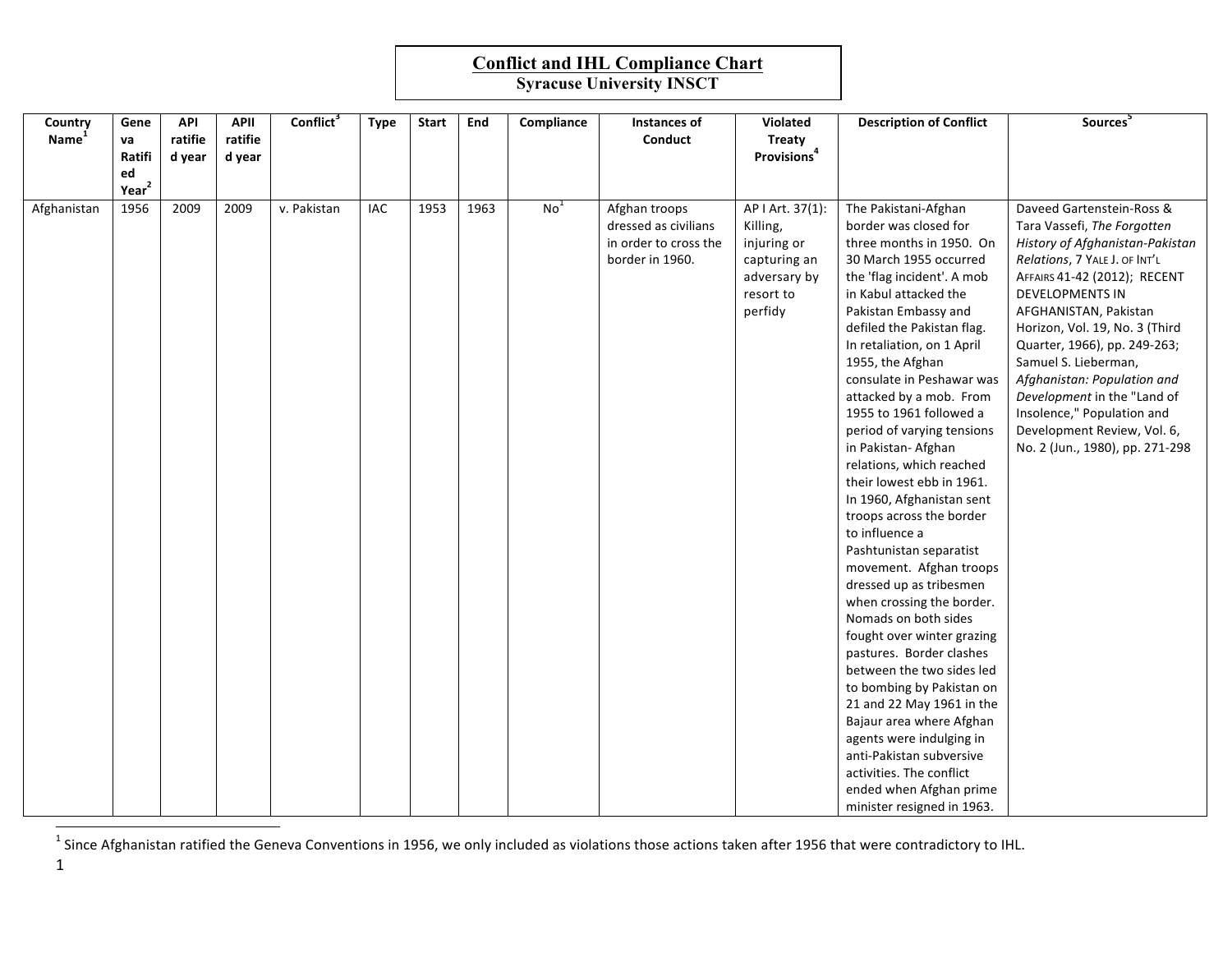| Afghanistan | 1956 | 2009 | 2009 | Domestic<br>conflict,<br>Saur<br>Revolution | <b>NIAC</b> | 1978 | 1979 | No | Detention; torture;<br>summary execution;<br>civilians killed                                                                                                                                                                       | GC I Art.<br>$3(1)(a)$ :<br>Protection<br>from violence,<br>murder,<br>torture; GC I<br>Art. $3(1)(d)$ :<br>Judicial<br>guarantees for<br>sentencing; AP<br>II Art. $4(2)(a)$ :<br>Prohibition on<br>violence to<br>life, murder,<br>torture; AP II<br>Art. 6:<br>Guarantees of<br>due process                                                                                                                                                          | The Afghan military staged<br>a coup in 1978,<br>overthrowing Mohammad<br>Daoud Khan and installing<br>a communist government<br>(PDPA) supported by the<br>Soviet Union. The new<br>government detained,<br>torture and executed<br>rivals. Thousands of<br>civilians were killed in<br>Heart, Kerala, and other<br>cities.                                                                                                                                                                                         | <b>AFGHANISTAN JUSTICE PROJECT,</b><br><b>CASTING SHADOWS: WAR CRIMES</b><br>AND CRIMES AGAINST HUMANITY:<br>1978-2001 12-28 (2005),<br>available at<br>http://afghanistanjusticeprojec<br>t.org/warcrimesandcrimesagain<br>sthumanity19782001.pdf |
|-------------|------|------|------|---------------------------------------------|-------------|------|------|----|-------------------------------------------------------------------------------------------------------------------------------------------------------------------------------------------------------------------------------------|---------------------------------------------------------------------------------------------------------------------------------------------------------------------------------------------------------------------------------------------------------------------------------------------------------------------------------------------------------------------------------------------------------------------------------------------------------|----------------------------------------------------------------------------------------------------------------------------------------------------------------------------------------------------------------------------------------------------------------------------------------------------------------------------------------------------------------------------------------------------------------------------------------------------------------------------------------------------------------------|----------------------------------------------------------------------------------------------------------------------------------------------------------------------------------------------------------------------------------------------------|
| Afghanistan | 1956 | 2009 | 2009 | Mujahideen<br>war, Soviet                   | IAC         | 1979 | 1989 | No | Widespread<br>detention and<br>torture of civilians;<br>indiscriminate<br>bombing of<br>Hazarajat (1984);<br>summary execution<br>of civilians in<br>Laghman Province<br>$(1984)$ ; gassing of<br>civilians in Spin<br>Khola (1985) | GC Art. 3(1)(a):<br>Protection<br>from violence,<br>murder,<br>torture; GC<br>Art. $3(1)(d)$ :<br>Judicial<br>guarantees for<br>sentencing; GC<br>IV Art. 27:<br>Prohibition on<br>harming<br>protected<br>persons; GC IV<br>Art. 32:<br>Prohibition of<br>corporal<br>punishment,<br>torture; GC IV<br>Art. 33:<br>Prohibition on<br>collective<br>punishment;<br>AP   Art. 51(4):<br>Prohibition on<br>indiscriminate<br>attacks; AP I<br>Art. 52(1): | Mujahedeen, or Muslim<br>holy warriors, set up<br>camps in neighboring<br>countries to wage guerilla<br>war against the Soviet-<br>backed Afghan regime.<br>These mujahedeen<br>received substantial<br>foreign support from<br>Pakistan, Saudi Arabia,<br>and the United States.<br>After almost a decade of<br>war, the Soviet Union<br>withdrew its troops in<br>1988. The conflict<br>continued afterward,<br>however, as Afghan<br>groups vied for power.<br><b>Transnational force</b><br>fighting government. | AFGHANISTAN JUSTICE PROJECT,<br><b>CASTING SHADOWS: WAR CRIMES</b><br>AND CRIMES AGAINST HUMANITY:<br>1978-2001 31-45 (2005),<br>available at<br>http://afghanistanjusticeprojec<br>t.org/warcrimesandcrimesagain<br>sthumanity19782001.pdf        |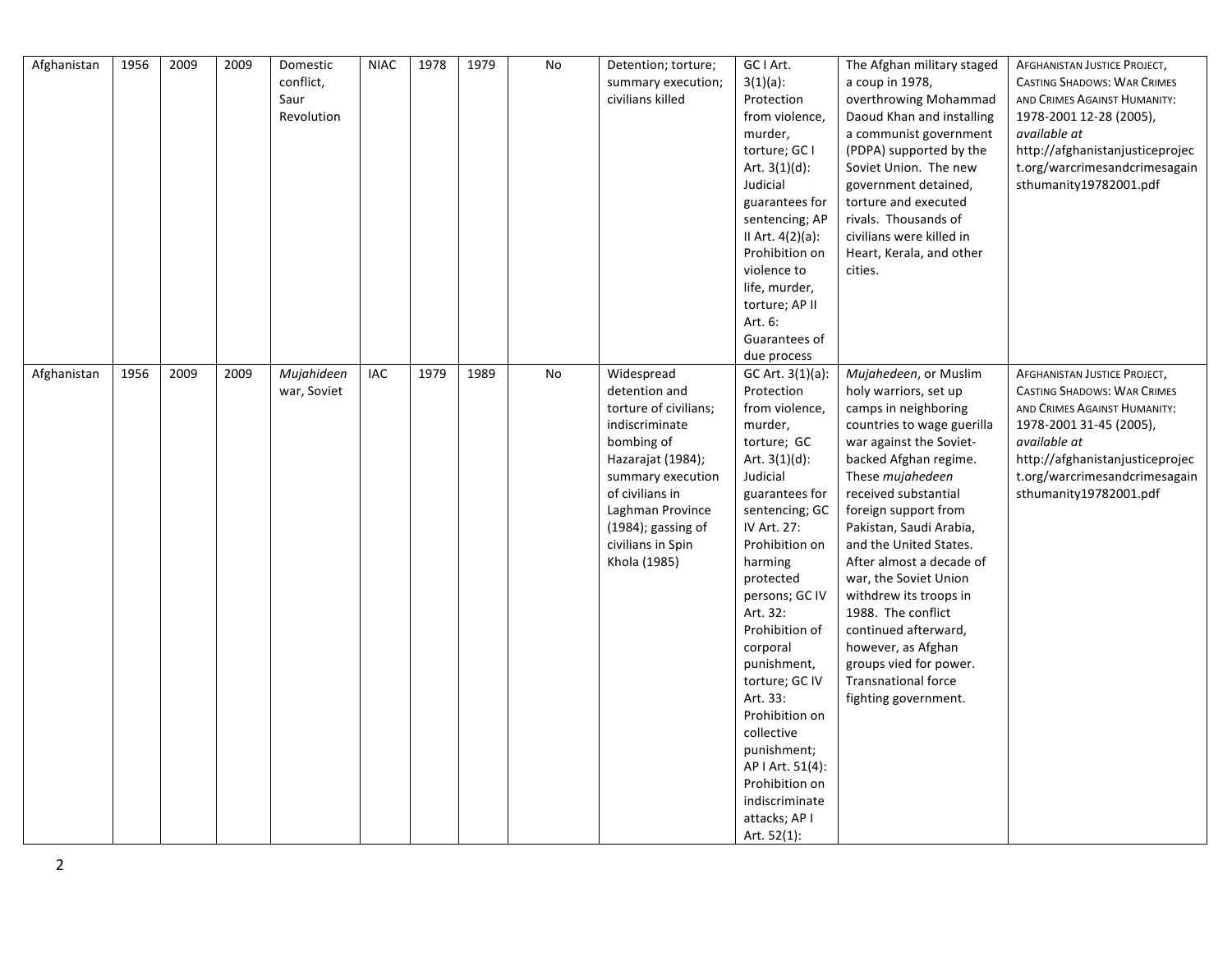|             |      |      |      |                                         |             |      |      |           |                                                                                                                                                                                                                                         | Prohibition on<br>civilians as<br>objects of<br>attack or<br>reprisal; AP I<br>Art. 75(2)(a):<br>Prohibition on<br>murder,<br>torture; AP I<br>Art. 75(3):<br>Judicial<br>notification<br>guarantees;<br>G.BC                                                                                                                                                                                                                                                        |                                                                                                                                                                                                                                                                                                                                                                                                                          |                                                                                                                                                                                                             |
|-------------|------|------|------|-----------------------------------------|-------------|------|------|-----------|-----------------------------------------------------------------------------------------------------------------------------------------------------------------------------------------------------------------------------------------|----------------------------------------------------------------------------------------------------------------------------------------------------------------------------------------------------------------------------------------------------------------------------------------------------------------------------------------------------------------------------------------------------------------------------------------------------------------------|--------------------------------------------------------------------------------------------------------------------------------------------------------------------------------------------------------------------------------------------------------------------------------------------------------------------------------------------------------------------------------------------------------------------------|-------------------------------------------------------------------------------------------------------------------------------------------------------------------------------------------------------------|
| Afghanistan | 1956 | 2009 | 2009 | Civil war,<br>Taliban rule              | <b>NIAC</b> | 1989 | 1996 | <b>No</b> | Indiscriminate<br>bombing of Kabul<br>$(1992-1996);$<br>massacre and mass<br>rape in Ashfar<br>(1993); massacre of<br>Taliban prisoners in<br>Mazar-i-Sharif<br>(1997); Taliban<br>massacre of civilians<br>in Mazar-i-Sharif<br>(1998) | GC Art. 3(1)(a):<br>Protection<br>from violence,<br>murder,<br>torture; GC I<br>Art. $3(1)(c)$ :<br>Against<br>degradation;<br>GC I Art.<br>$3(1)(d)$ :<br>Judicial<br>guarantees for<br>sentencing; AP<br>II Art. $4(2)(a)$ :<br>Prohibition on<br>violence to<br>life, murder,<br>torture; AP II<br>Art. 4(2)(e):<br>Prohibition on<br>rape; AP II Art.<br>13: Protection<br>of civilians<br>from violence<br>of military<br>operations;<br>Anti-Personnel<br>Mine | After the Soviet<br>withdrawal, President<br>Mohammad Najibullah<br>ruled Afghanistan. He was<br>supported by the Soviets<br>until the fall of his<br>government in 1992. After<br>the fall of the Najibullah<br>government in 1992,<br>Afghaninistan broke into<br>civil war until 1996, when<br>the Taliban controlled the<br>government, 1996 -2001,<br>and implemented a strict<br>brand of sharia on the<br>nation. | <b>HUMAN RIGHTS WATCH,</b><br>AFGHANISTAN: THE FORGOTTEN WAR:<br><b>HUMAN RIGHTS ABUSES AND</b><br><b>VIOLATIONS OF THE LAWS OF WAR</b><br>SINCE THE SOVIET WITHDRAWAL<br>(1991)<br>Peshawar Accords (1992) |
| Afghanistan | 1956 | 2009 | 2009 | <b>NATO</b><br>invasion,<br>Taliban war | IAC         | 2001 | 2002 | No        | Taliban use of<br>civilians to shield its<br>forces from military<br>airstrikes;                                                                                                                                                        | GC Art. 3(1)(a):<br>Protection<br>from violence,<br>murder,                                                                                                                                                                                                                                                                                                                                                                                                          | After the September 11,<br>2001 terror attacks against<br>the U.S., a U.S.-led<br>coalition invaded                                                                                                                                                                                                                                                                                                                      | Afghanistan World Report<br>2002, Human Rights Watch,<br>http://www.hrw.org/legacy/wr<br>2k2/asia1.html                                                                                                     |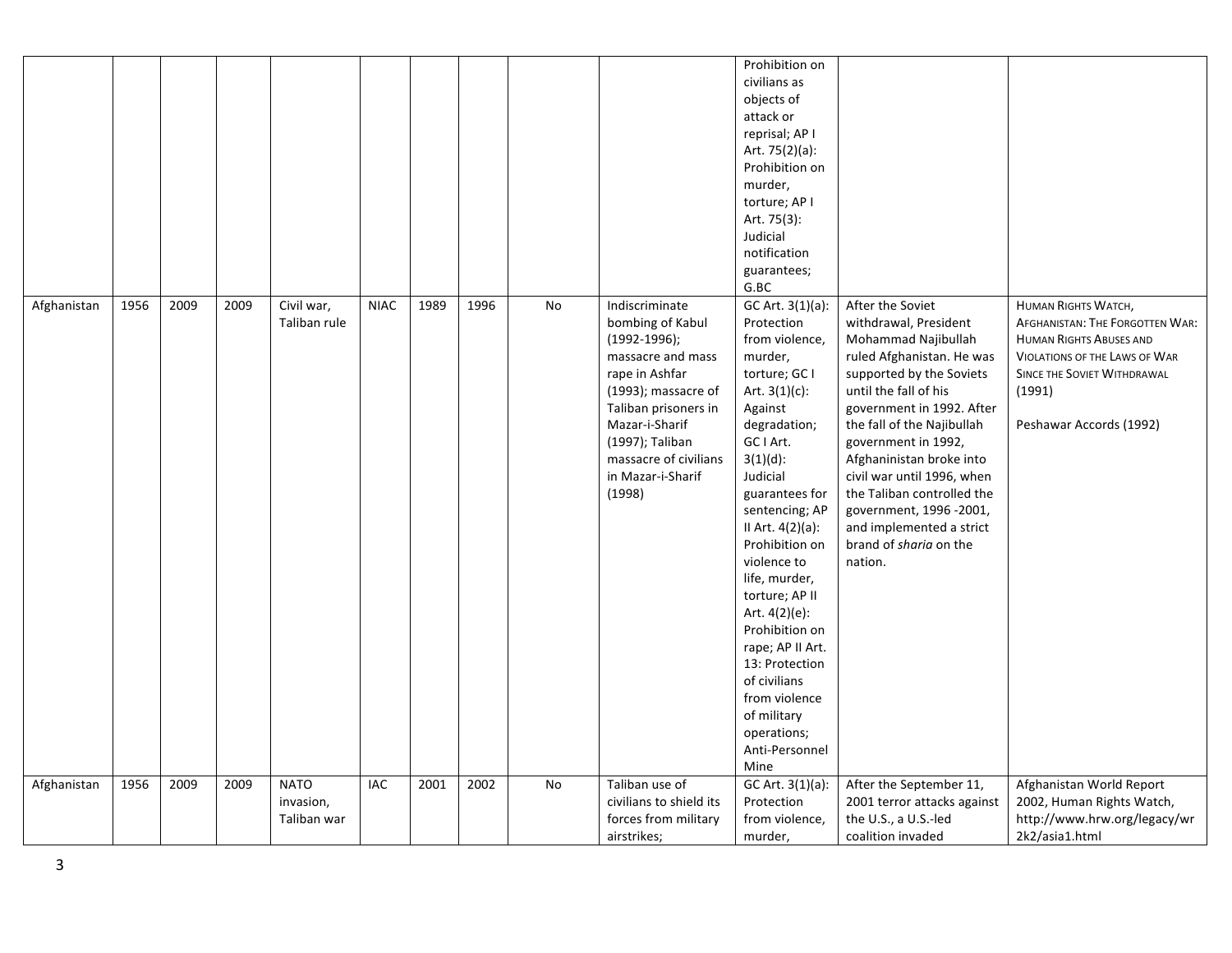|  |  |  |  | indiscriminate in     | torture; GC I                | Afghanistan. The Taliban     |                              |
|--|--|--|--|-----------------------|------------------------------|------------------------------|------------------------------|
|  |  |  |  | civilian areas;       | Art. $3(1)(d)$ :             | targeted civilians who       | Afghanistan World Report     |
|  |  |  |  | targeting of civilian | Judicial                     | supported anti-Taliban       | 2003, Human Rights Watch,    |
|  |  |  |  | populations; reprisal | guarantees for               | forces by looting and        | http://www.hrw.org/legacy/wr |
|  |  |  |  | attacks against       | sentencing; GC               | burning homes, shops,        | 2k3/asia1.html               |
|  |  |  |  | civilians; burning    | I Art. 9:                    | medical clinics, and         |                              |
|  |  |  |  | homes, medical        | Prohibition on               | mosques. Taliban used        |                              |
|  |  |  |  | clinics and mosques;  | obstacles to                 | civilians as shields against |                              |
|  |  |  |  | summary execution     | humanitarian                 | military operations and      |                              |
|  |  |  |  | of civilians; use of  | aid; GC I Art.               | indiscriminately carried     |                              |
|  |  |  |  | anti-personnel        | 18: Denial of                | out military operations in   |                              |
|  |  |  |  | mines; looting; food  | humanitarian                 | civilian areas. Taliban      |                              |
|  |  |  |  | aid seized            | aid; GC I Art.               | forces laid anti-personnel   |                              |
|  |  |  |  |                       | 50: Prohibition              | mines, many in civilian      |                              |
|  |  |  |  |                       | on willful                   | areas, in order to attack    |                              |
|  |  |  |  |                       | killing of                   | U.S. forces. Taliban forces  |                              |
|  |  |  |  |                       | protected                    | also seized over 7,000 tons  |                              |
|  |  |  |  |                       | persons;                     | of humanitarian food aid     |                              |
|  |  |  |  |                       | GC IV Art. 23:               | on October 16, 2001. A       |                              |
|  |  |  |  |                       | Denial of                    | new democratic               |                              |
|  |  |  |  |                       | humanitarian                 | government was               |                              |
|  |  |  |  |                       | aid; GC IV Art.              | established in Kabul after   |                              |
|  |  |  |  |                       | 28: Prohibits                | the Taliban withdrew in      |                              |
|  |  |  |  |                       | use of human                 | June 2002.                   |                              |
|  |  |  |  |                       | shields; GC IV               |                              |                              |
|  |  |  |  |                       | Art. 32:                     |                              |                              |
|  |  |  |  |                       | Prohibition of               |                              |                              |
|  |  |  |  |                       | corporal                     |                              |                              |
|  |  |  |  |                       | punishment,                  |                              |                              |
|  |  |  |  |                       | torture, etc.;               |                              |                              |
|  |  |  |  |                       | GC IV Art. 40:               |                              |                              |
|  |  |  |  |                       | Prohibition on               |                              |                              |
|  |  |  |  |                       | forcing                      |                              |                              |
|  |  |  |  |                       | civilians to                 |                              |                              |
|  |  |  |  |                       | take part in                 |                              |                              |
|  |  |  |  |                       | military                     |                              |                              |
|  |  |  |  |                       | operations; AP               |                              |                              |
|  |  |  |  |                       | I Art. 37:<br>Prohibition on |                              |                              |
|  |  |  |  |                       | perfidy; AP I                |                              |                              |
|  |  |  |  |                       | Art. 48: Parties             |                              |                              |
|  |  |  |  |                       | must                         |                              |                              |
|  |  |  |  |                       | distinguish                  |                              |                              |
|  |  |  |  |                       | between the                  |                              |                              |
|  |  |  |  |                       | civilian                     |                              |                              |
|  |  |  |  |                       | population                   |                              |                              |
|  |  |  |  |                       |                              |                              |                              |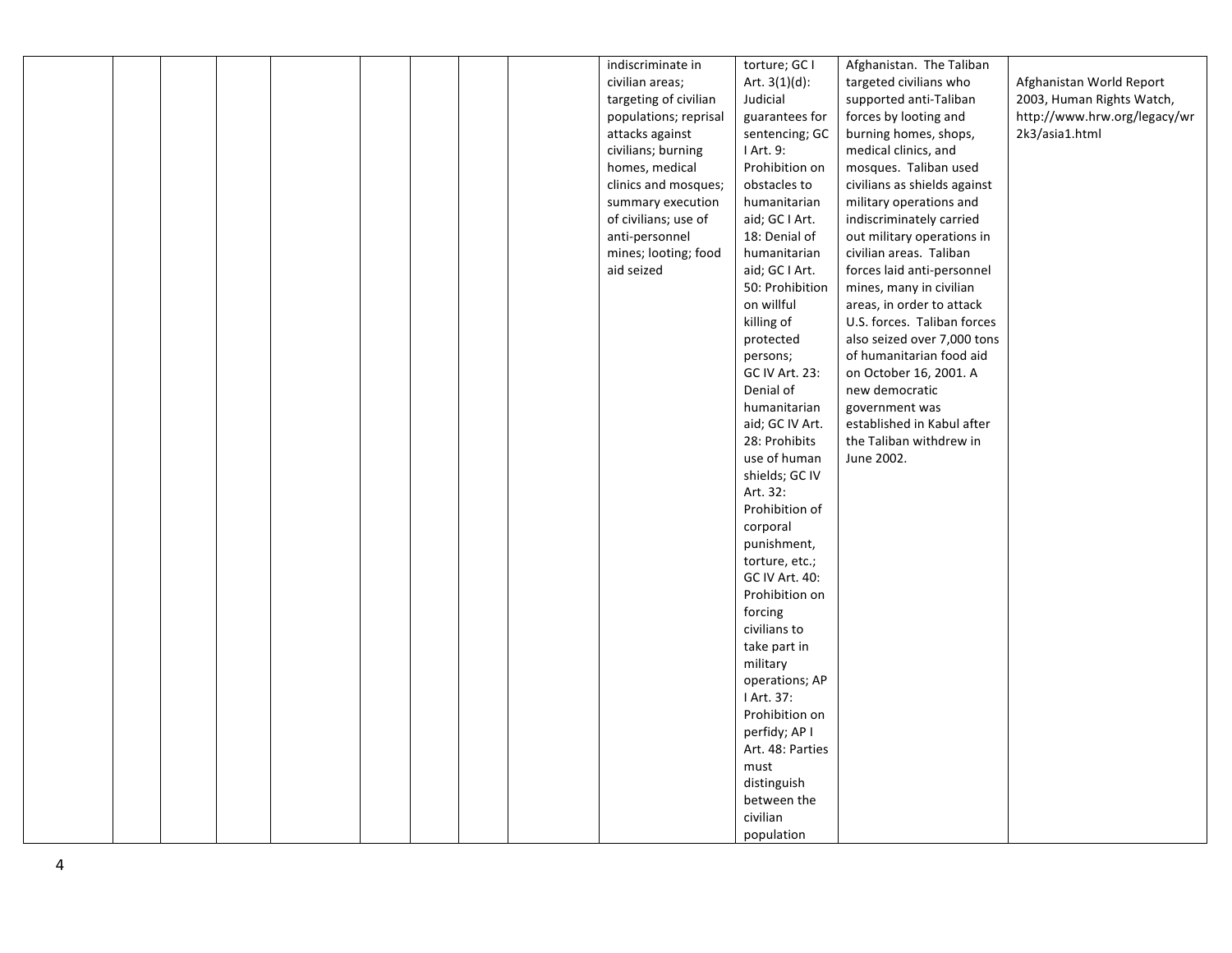|             |      |      |      |                          |             |      |      |    |                                                                    | and<br>combatants;<br>AP   Art. 51(4):<br>Prohibition on<br>indiscriminate<br>attacks; AP I<br>Art. 52(1):<br>Prohibition on<br>civilians as<br>objects of<br>attack or<br>reprisal; AP I<br>Art. 54:<br>Protection of<br>objects<br>indispensable<br>to the survival<br>of the civilian |                                                                                                                                                                                                                                                                                                                                                                                                                                                                                   |                                                                                                                                                                                                                                                                                                                                                                                                                                                                              |
|-------------|------|------|------|--------------------------|-------------|------|------|----|--------------------------------------------------------------------|------------------------------------------------------------------------------------------------------------------------------------------------------------------------------------------------------------------------------------------------------------------------------------------|-----------------------------------------------------------------------------------------------------------------------------------------------------------------------------------------------------------------------------------------------------------------------------------------------------------------------------------------------------------------------------------------------------------------------------------------------------------------------------------|------------------------------------------------------------------------------------------------------------------------------------------------------------------------------------------------------------------------------------------------------------------------------------------------------------------------------------------------------------------------------------------------------------------------------------------------------------------------------|
|             |      |      |      |                          |             |      |      |    |                                                                    | population; AP<br>I Art. 75(2)(a):<br>Prohibition on<br>murder,<br>torture; AP I<br>Art. 76:                                                                                                                                                                                             |                                                                                                                                                                                                                                                                                                                                                                                                                                                                                   |                                                                                                                                                                                                                                                                                                                                                                                                                                                                              |
|             |      |      |      |                          |             |      |      |    |                                                                    | Protection of<br>women<br>against rape;<br>APM                                                                                                                                                                                                                                           |                                                                                                                                                                                                                                                                                                                                                                                                                                                                                   |                                                                                                                                                                                                                                                                                                                                                                                                                                                                              |
| Afghanistan | 1958 | 2009 | 2009 | Taliban war,<br>al Qaeda | <b>NIAC</b> | 2002 | 2014 | No | Civilian deaths;<br>indiscriminate<br>bombing in civilian<br>areas | GC Art. 3(1)(a):<br>Protection<br>from violence,<br>murder,<br>torture; AP II<br>Art. $4(2)(a)$ :<br>Prohibition on<br>violence to<br>life, murder,<br>torture; AP II<br>Art. 13:<br>Protection of<br>civilians from<br>violence of<br>military<br>operations                            | In June 2002, a transitional<br>government was<br>established. The conflict<br>resumed between the<br>Taliban and the<br>government supported by<br>the multinational<br>coalition. Since 2002,<br>Afghanistan has been a<br>partnership with a U.S.-led<br>coalition in the conflict<br>against al Qaeda. In the<br>first six months of 2010,<br>almost 225 civilian deaths<br>and 160 civilian injuries<br>were caused by<br>government forces, mostly<br>by airstrikes. Afghan | HUMAN RIGHTS WATCH, "TROOPS IN<br><b>CONTACT": AIRSTRIKES AND CIVILIAN</b><br><b>DEATHS IN AFGHANISTAN 25-28</b><br>(2008);<br>UN Assistance Mission in<br>Afghanistan, Afghanistan: Mid<br>Year Report on Protection of<br>Civilians in Armed Conflict<br>2010, 2-5, Aug. 2010, available<br>at<br>http://unama.unmissions.org/P<br>ortals/UNAMA/Publication/Aug<br>ust102010_MID-<br>YEAR%20REPORT%202010_Pro<br>tection%20of%20Civilians%20in<br>%20Armed%20Conflict.pdf; |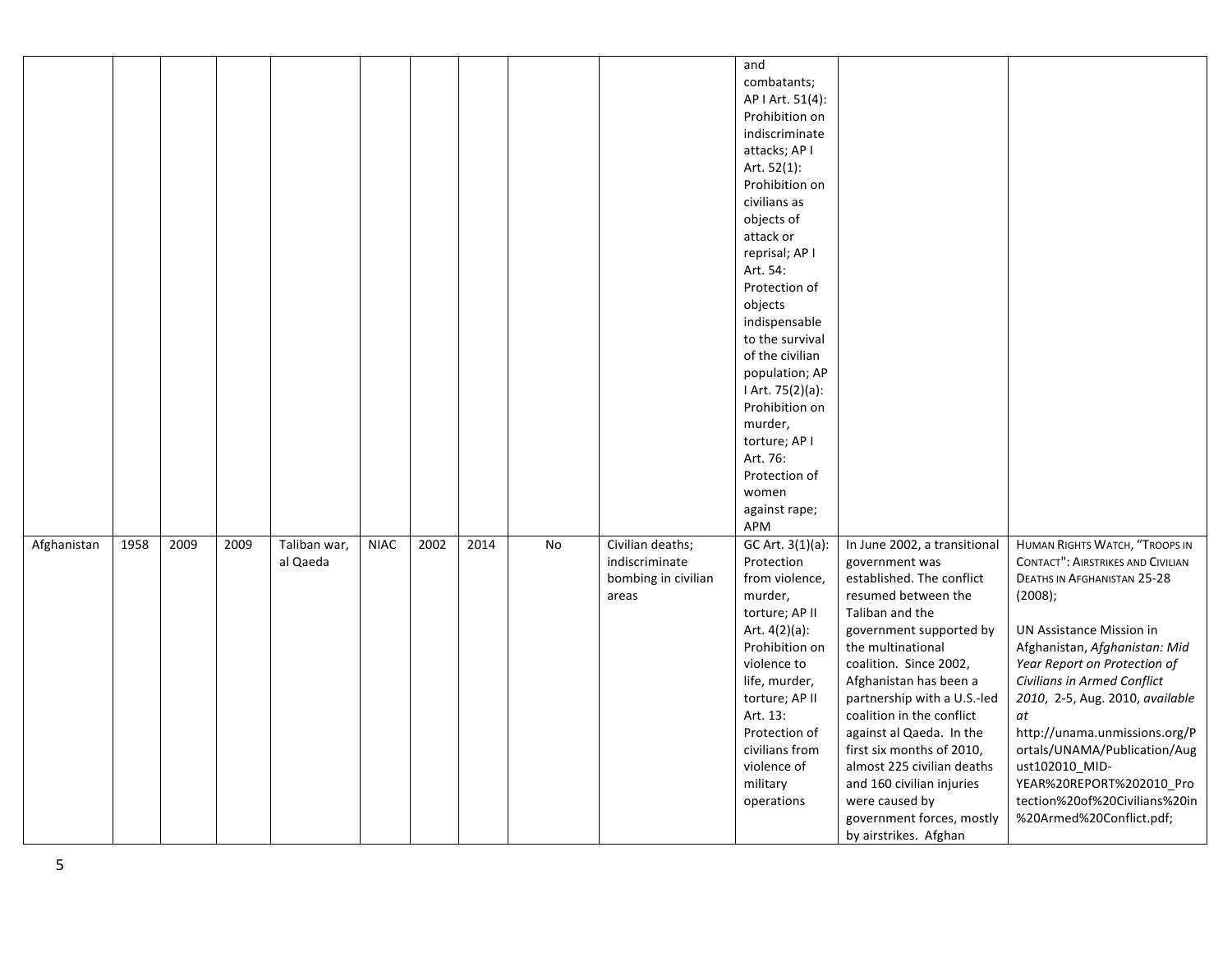|         |      |      |      |                                            |             |      |      |    |                                                                                                                                   |                                                                                                                                                                                                                                                                                     | forces bomb enemy<br>military facilities that are<br>in civilian locations or<br>within close proximity to<br>civilian locations.                                                                                                                                                                                                                                                                                                                                                                                                                                                                          | Rod Nordland, Gunmen Kill<br><b>Medial Aid Workers in</b><br>Afghanistan, N.Y. TIMES, Aug. 7,<br>2010, at A1.                                                                                                                        |
|---------|------|------|------|--------------------------------------------|-------------|------|------|----|-----------------------------------------------------------------------------------------------------------------------------------|-------------------------------------------------------------------------------------------------------------------------------------------------------------------------------------------------------------------------------------------------------------------------------------|------------------------------------------------------------------------------------------------------------------------------------------------------------------------------------------------------------------------------------------------------------------------------------------------------------------------------------------------------------------------------------------------------------------------------------------------------------------------------------------------------------------------------------------------------------------------------------------------------------|--------------------------------------------------------------------------------------------------------------------------------------------------------------------------------------------------------------------------------------|
| Albania | 1957 | 1993 | 1993 | Domestic<br>conflict,<br>Communist<br>rule | <b>NIAC</b> | 1947 | 1989 | No | Widespread<br>execution;<br>sentencing of<br>political prisoners to<br>forced labor camps<br>without trial or<br>judicial process | GC Art. 3(1)(a):<br>Protection<br>from violence,<br>murder,<br>torture; GC<br>Art. $3(1)(d)$ :<br>Judicial<br>guarantees for<br>sentencing; AP<br>II Art. 4(2)(a):<br>Prohibition on<br>violence to<br>life, murder,<br>torture; AP II<br>Art. 6:<br>Guarantees of<br>due process   | Following World War II,<br>Communist Hoxha<br>maintained Albania by<br>subjecting the people to<br>purges, shortages,<br>repression of civil and<br>political rights, a total ban<br>on religious observance,<br>and increased isolation.                                                                                                                                                                                                                                                                                                                                                                  | EDWIN E. JACQUES, THE ALBANIANS:<br>AN ETHNIC HISTORY FROM<br>PREHISTORIC TIMES TO THE PRESENT<br>425-582 (1995);<br>Femi Sufaj & Ajet Shahu, Penal<br>Sentences During 1945-1991 in<br>Albania, 4 S.E. EUR. UNIV. REV. 69<br>(2008) |
| Algeria | 1960 | 1989 | 1989 | v. France,<br>War of<br>Independen<br>ce   | IAC         | 1954 | 1962 | No | Civilians killed,<br>villages bombed                                                                                              | GC Art. 3(1)(a):<br>Protection<br>from violence,<br>murder,<br>torture; AP I<br>Art. 48: Parties<br>must<br>distinguish<br>between the<br>civilian<br>population<br>and<br>combatants;<br>AP   Art. 52(1):<br>Prohibition on<br>civilians as<br>objects of<br>attack or<br>reprisal | Algerians in the National<br>Liberation Front (FLN)<br>used guerilla tactics to<br>force the French<br>government out of<br>Algeria. The FLN targeted<br>and killed French civilians.<br>On May 8, 1945 a<br>massacre of Algerian<br>civilians by French troops<br>occurred in Setif.<br>Algerians rioted and<br>attacked French settlers<br>and killing over 100. The<br>French troops took<br>reprisal action against<br>Algerians carrying out<br>summary executions,<br>bombing villages, and<br>executing prisoners.<br>Estimates of the number<br>of civilians killed range<br>from 1,000 to 45,000. | MARTIN EVANS, ALGERIA: FRANCE'S<br>UNDECLARED WAR 294-312 (2011)<br>ALGERIA: A COUNTRY STUDY, THE<br><b>GENERALS' PUTSCH (Helen Chapan</b><br>Metz, ed. 1994) available at<br>http://countrystudies.us/algeri<br>a/34.htm            |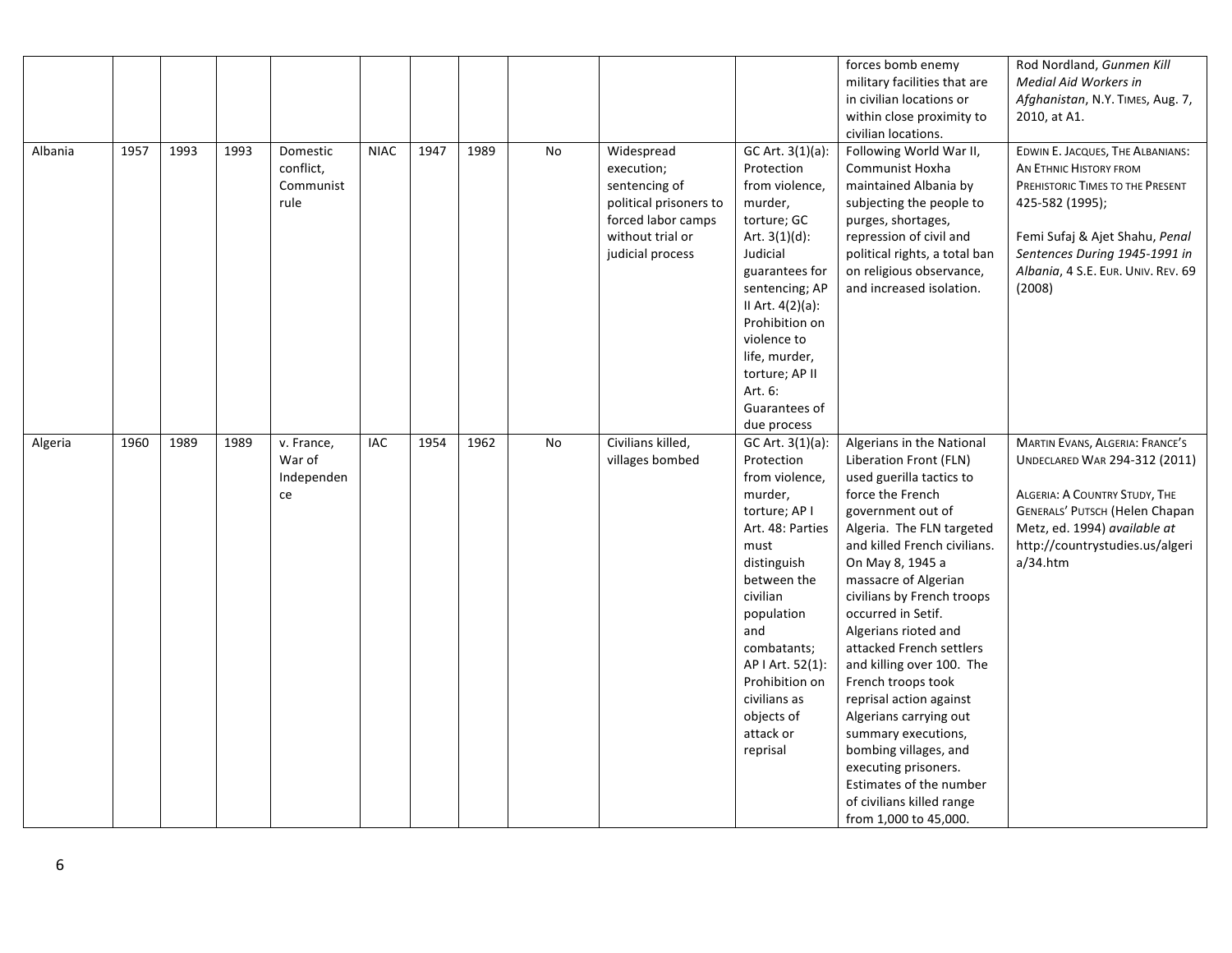| Algeria    | 1956 | 1989 | 1989 | v. Morocco,<br>Sand War                        | IAC         | 1963 | 1964 | Yes | ÷.                                                                                                                                             | $\mathbf{r}$                                                                                                                                                                                                                                                                                                                                                                         | Morocco occupied the<br>mineral-rich Algerian<br>territories of Tindouf and<br>Béchar in October 1963,<br>and the Algerians moved<br>to pushed them out. Both<br>states agreed on a<br>demilitarized zone and<br>joint mineral exploitation.                                                                                                                                                                                                                                                                                  | BENJAMIN STORA, ALGERIA, 1830-<br>2000 135-137 (2004);<br>Karen Farsoun & Jim Paul, War<br>in the Sahara: 1963, 45 MERIP<br>REP. 13 (1976)                                                                                                                                                                                                                                                                                                                                                                                                                                 |
|------------|------|------|------|------------------------------------------------|-------------|------|------|-----|------------------------------------------------------------------------------------------------------------------------------------------------|--------------------------------------------------------------------------------------------------------------------------------------------------------------------------------------------------------------------------------------------------------------------------------------------------------------------------------------------------------------------------------------|-------------------------------------------------------------------------------------------------------------------------------------------------------------------------------------------------------------------------------------------------------------------------------------------------------------------------------------------------------------------------------------------------------------------------------------------------------------------------------------------------------------------------------|----------------------------------------------------------------------------------------------------------------------------------------------------------------------------------------------------------------------------------------------------------------------------------------------------------------------------------------------------------------------------------------------------------------------------------------------------------------------------------------------------------------------------------------------------------------------------|
| Algeria    | 1960 | 1989 | 1989 | Domestic<br>Conflict,<br>Algerian<br>Civil War | <b>NIAC</b> | 1991 | 2009 | No  | Government's use of<br>forced<br>disappearances,<br>convictions in secret<br>courts, and<br>summary executions<br>of civilians (1992-<br>1998) | GC Art. 3(1)(a):<br>Protection<br>from violence,<br>murder,<br>torture; GC<br>Art. $3(1)(d)$<br>Judicial<br>guarantees for<br>sentencing;<br>AP II Art.<br>$4(2)(a)$ :<br>Prohibition on<br>violence to<br>life, murder,<br>torture; AP II<br>Art. 6:<br>Guarantees of<br>due process;<br>AP II Art. 13:<br>Protection of<br>civilians from<br>violence of<br>military<br>operations | In 1991, an Islamic<br>political party won the<br>majority of votes in the<br>parliamentary election.<br>The Algerian army staged<br>a coup and cancelled the<br>second round of elections.<br>Violence ensued on both<br>sides. The government<br>used forced<br>disappearances, held<br>secret courts, and<br>reported tortured and<br>summarily executed<br>civilians. Islamist<br>opposition groups took<br>hostages (1992-1998),<br>used suicide attacks, and<br>bombed the regional UN<br>headquarters in Dec.<br>2007. | HUMAN RIGHTS WATCH, HUMAN<br>RIGHTS ABUSES IN ALGERIA: NO ONE<br>IS SPARED (1994);<br>HUMAN RIGHTS WATCH, "NEITHER<br>AMONG THE LIVING NOR THE DEAD":<br><b>STATE-SPONSORED</b><br>"DISAPPEARANCES" IN ALGERIA<br>(1998);<br>HUMAN RIGHTS WATCH, TIME FOR<br><b>RECKONING: ENFORCED</b><br>DISAPPEARANCES IN ALGERIA (2003);<br>ZACHARY LAUB AND JONATHAN<br>MASTERS, AL QAEDA IN THE ISLAMIC<br><b>MAGHREB, COUNCIL ON FOREIGN</b><br>RELATIONS, available at<br>http://www.cfr.org/terrorist-<br>organizations-and-networks/al-<br>qaeda-islamic-maghreb-<br>agim/p12717 |
| Azerbaijan | 1993 |      |      | Domestic<br>unrest,<br>Nagorno-<br>Karabakh    | <b>NIAC</b> | 1992 | 1993 | N/A |                                                                                                                                                | Not yet party<br>to the Geneva<br>Conventions                                                                                                                                                                                                                                                                                                                                        | In 1991, Azerbaijan<br>became an independent<br>state. The country<br>experienced military coups<br>in 1993 and 1995 that<br>replaced the government<br>in violent clashes. An<br>intense armed conflict<br>resulted over the status of<br>the Nagorno-Karabakh<br>region. Although<br>Azerbaijani forces seem to<br>have committed violations                                                                                                                                                                                | HUMAN RIGHTS WATCH, AZERBAIJAN:<br><b>SEVEN YEARS OF CONFLICT IN</b><br>NAGORNI-KARABAKH (1994);<br>HUMAN RIGHTS WATCH, BLOODSHED<br>IN THE CAUCUSES: INDISCRIMINATE<br><b>BOMBING AND SHELLING BY</b><br><b>AZERBAIJANI FORCES IN NAGORNE</b><br>KARABAKH (JULY 1993).                                                                                                                                                                                                                                                                                                    |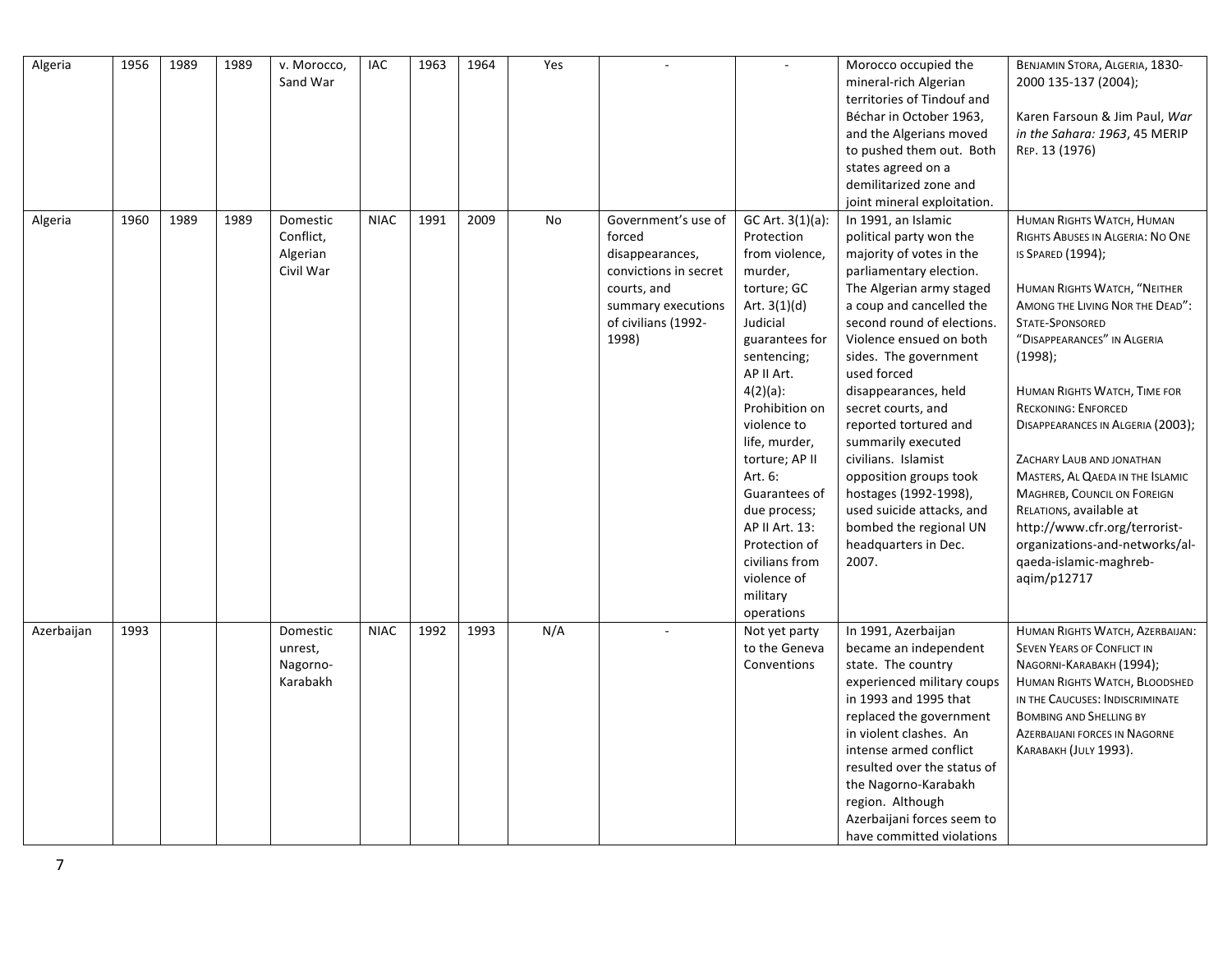|            |      |  |            |            |      |      |    |                                                                                                            |                                                                                                                                                                                                                                                                                                                                                                                                                                                        | of IHL, most of these<br>violations seem to have<br>taken place before<br>Azerbaijan became party<br>to the Geneva Convention<br>in 1993. Prisoners of war<br>held by Azerbaijan<br>reported suffering abuses.<br>HRW reported that most<br>Azerbaijani air attacks<br>against cities in the<br>Karabakh province<br>"seem[ed] to be<br>indiscriminate." (See page<br>110). Another HRW report<br>spends 23 pages detailing<br>indiscriminate shellings<br>committed by Azerbaijan. |                                                                                                 |
|------------|------|--|------------|------------|------|------|----|------------------------------------------------------------------------------------------------------------|--------------------------------------------------------------------------------------------------------------------------------------------------------------------------------------------------------------------------------------------------------------------------------------------------------------------------------------------------------------------------------------------------------------------------------------------------------|-------------------------------------------------------------------------------------------------------------------------------------------------------------------------------------------------------------------------------------------------------------------------------------------------------------------------------------------------------------------------------------------------------------------------------------------------------------------------------------|-------------------------------------------------------------------------------------------------|
| Azerbaijan | 1993 |  | v. Armenia | <b>IAC</b> | 1993 | 1994 | No | Abuse and execution<br>of prisoners of war,<br>displacement of<br>civilians, and the<br>taking of hostages | GC Art. 3(1)(a):<br>Protection<br>from violence,<br>murder,<br>torture; GC<br>Art. $3(1)(b)$ :<br>Prohibition on<br>taking of<br>hostages; GC<br>Art. $3(1)(d)$<br>Judicial<br>guarantees for<br>sentencing; GC<br>III Art. 13:<br>Humane<br>treatment of<br>POWs; GC III<br>Art. 14: Due<br>respect for<br>POWs, incl.<br>women; GC III<br>Art. 100: Due<br>process before<br>execution; GC<br>IV Art. 34:<br>Prohibition on<br>taking of<br>hostages | The conflict in Nagorno-<br>Karabakh transformed<br>into an international<br>conflict when Armenia<br>entered the conflict<br>against Azerbaijan.<br>Azerbaijani forces<br>committed IHL violations,<br>but from available reports,<br>it is difficult to determine<br>whether these violations<br>took place before<br>Azerbaijan became party<br>to the Geneva<br>Conventions in 1993 or<br>after.                                                                                | HUMAN RIGHTS WATCH, AZERBAIJAN:<br><b>SEVEN YEARS OF CONFLICT IN</b><br>NAGORNI-KARABAKH (1994) |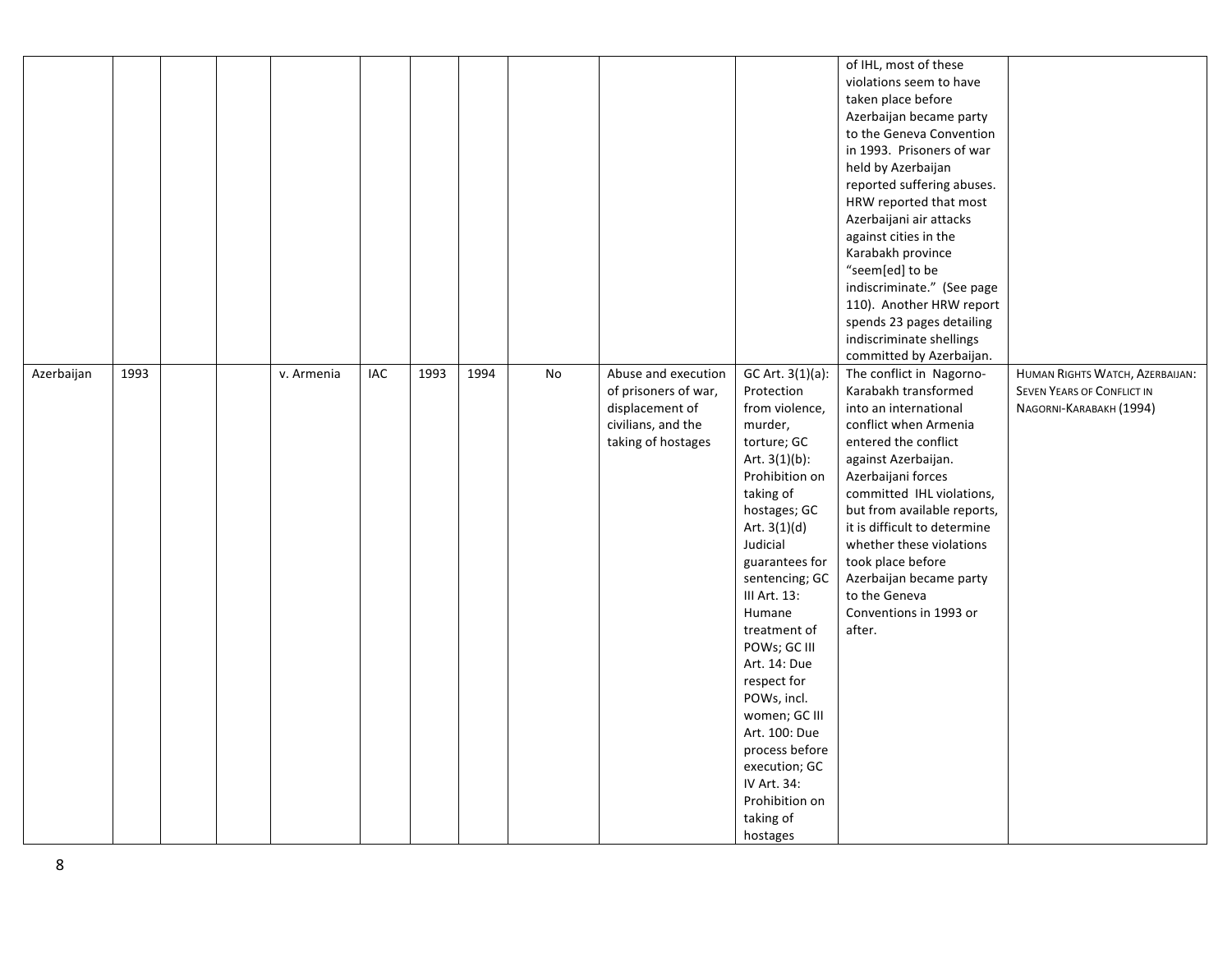| Bahrain               | 1971 | 1986 | 1986 | No armed<br>conflict                |             |      |      |           |                                                                                                             |                                                                                                                                                                                                                                 |                                                                                                                                                                                                                                                                                                                                                                     |                                                                                                                                                                                                                                                                                                                    |
|-----------------------|------|------|------|-------------------------------------|-------------|------|------|-----------|-------------------------------------------------------------------------------------------------------------|---------------------------------------------------------------------------------------------------------------------------------------------------------------------------------------------------------------------------------|---------------------------------------------------------------------------------------------------------------------------------------------------------------------------------------------------------------------------------------------------------------------------------------------------------------------------------------------------------------------|--------------------------------------------------------------------------------------------------------------------------------------------------------------------------------------------------------------------------------------------------------------------------------------------------------------------|
| Bangladesh            | 1972 | 1980 | 1980 | v. Pakistan                         | <b>IAC</b>  | 1971 | 1971 | N/A       |                                                                                                             | Not yet party<br>to the Geneva<br>Conventions                                                                                                                                                                                   | Bangladesh seceded from<br>Pakistan. Pakistan<br>committed widespread<br>killings and rapes of<br>Bengalese civilians.                                                                                                                                                                                                                                              | RICHARD SISSON & LEO E. ROSE, WAR<br>AND SUCCESSION: PAKISTAN, INDIA,<br>AND THE CREATION OF BANGLADESH<br>(1990)                                                                                                                                                                                                  |
| Bangladesh            | 1972 | 1980 | 1980 | Domestic<br>conflict                | <b>NIAC</b> | 1975 | 1992 | <b>No</b> | Torture and<br>extrajudicial killing<br>of tribesman in the<br><b>Chittagong Hill</b><br>Tracts (1980-1992) | GC Art. 3(1)(a):<br>Protection<br>from violence,<br>murder,<br>torture; GC<br>Art. $3(1)(d)$ :<br>Judicial<br>guarantees for<br>sentencing; AP<br>II Art. 4(2)(a):<br>Prohibition on<br>violence to<br>life, murder,<br>torture | Armed conflict after<br>political and economic<br>marginalization of the<br>indigenous population.<br>Between 1972 and 1992,<br>JSS/SB led an armed<br>insurgency for greater<br>autonomy within the<br>Chittagong Hill Tracts area.<br>The conflict fell below the<br>level of an armed conflict<br>in 1992 but a peace<br>agreement was not signed<br>until 1997. | Amnesty Int'l, Bangladesh:<br>Human Rights in the Chittagong<br>Hill Tracts, 1989-1990, Al Index<br>ASA 13/004/1991 (July 31,<br>$1991$ );<br><b>CHITTAGONG HILL TRACTS</b><br>COMMISSION, "Life Is Not Ours":<br>Land and Human Rights in the<br>Chittagong Hill Tracts,<br>Bangladesh 16-17, 41-43 (May<br>1991) |
| Benin                 | 1961 | 1986 | 1986 | No armed<br>conflict                |             |      |      |           |                                                                                                             |                                                                                                                                                                                                                                 |                                                                                                                                                                                                                                                                                                                                                                     |                                                                                                                                                                                                                                                                                                                    |
| Brunei-<br>Darussalam | 1991 | 1991 | 1991 | No armed<br>conflict                |             |      |      |           |                                                                                                             |                                                                                                                                                                                                                                 |                                                                                                                                                                                                                                                                                                                                                                     |                                                                                                                                                                                                                                                                                                                    |
| Burkina-<br>Faso      | 1961 | 1987 | 1987 | v. Mali,<br>Agacher<br>Strip        | <b>IAC</b>  | 1985 | 1985 | Yes       |                                                                                                             |                                                                                                                                                                                                                                 | Mali and Burkina Faso<br>both wanted control over<br>the mineral-rich Agacher<br>Strip. The countries went<br>to war in December 1985.<br>After a few days of<br>fighting, the countries<br>agreed on a truce and<br>brought the claim to the<br>ICJ. Both countries were<br>satisfied when the court<br>split the land equally<br>between them.                    | The Frontier Dispute (Burk.<br>Faso/Mali), 1986 I.C.J. 554 (Dec.<br>22) (Judgment)                                                                                                                                                                                                                                 |
| Cameroon              | 1963 | 1984 | 1984 | v. Nigeria,<br>Bakassi<br>Peninsula | IAC         | 1996 | 1996 | Yes       |                                                                                                             |                                                                                                                                                                                                                                 | Cameroon and Nigeria<br>fought over the oil-rights<br>of the oil rich Bakassi<br>Peninsula. They took the<br>dispute to the ICJ. In 2002<br>the ICJ ruled the area<br>belonged to Cameroon. In<br>2007, the Nigerian Senate                                                                                                                                         | Land and Maritime Boundary<br>between Cameroon and Nigeria<br>(Cameroon v. Nigeria: Eq.<br>Guinea intervening), 2002 I.C.J.<br>303 (Oct. 10) (Judgment)                                                                                                                                                            |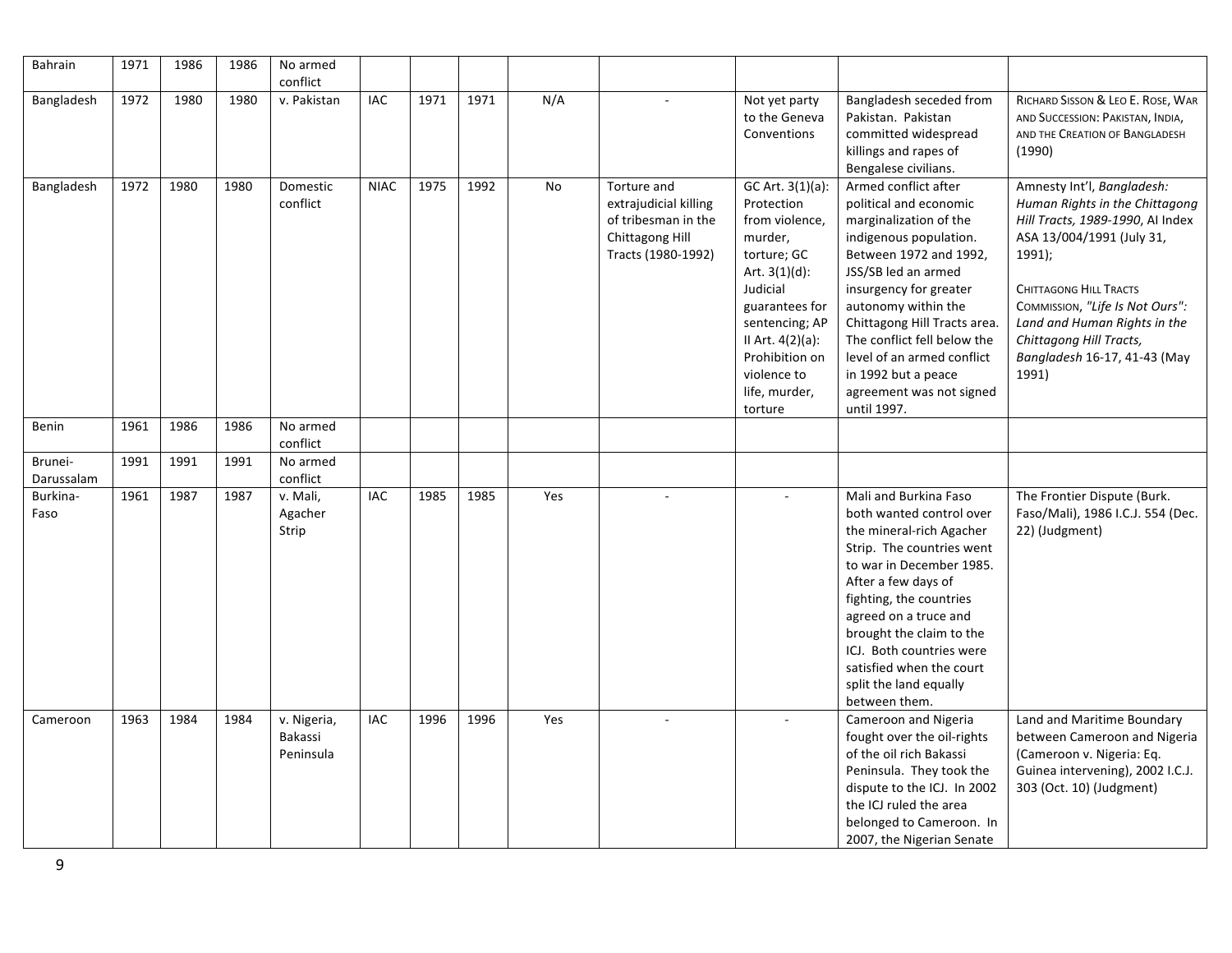|          |      |      |      |                          |             |      |      |     |                       |                              | ruled the ICJ ruling                                    |                                                                   |
|----------|------|------|------|--------------------------|-------------|------|------|-----|-----------------------|------------------------------|---------------------------------------------------------|-------------------------------------------------------------------|
|          |      |      |      |                          |             |      |      |     |                       |                              | constitutional.                                         |                                                                   |
| Cameroon | 1963 | 1984 | 1984 | <b>Boko Haram</b>        | <b>NIAC</b> | 2013 | 2014 | Yes |                       |                              | Nigeria's internal conflict                             | <b>Boko Haram blamed for</b>                                      |
|          |      |      |      |                          |             |      |      |     |                       |                              | against Boko Haram, an                                  | Cameroon village attack, Al                                       |
|          |      |      |      |                          |             |      |      |     |                       |                              | Islamist armed group,                                   | Jazeera, Mar. 4, 2014, available                                  |
|          |      |      |      |                          |             |      |      |     |                       |                              | spilled into Cameroon in                                | at                                                                |
|          |      |      |      |                          |             |      |      |     |                       |                              | 2013 when Boko Haram                                    | http://www.aljazeera.com/new                                      |
|          |      |      |      |                          |             |      |      |     |                       |                              | began attacking villages                                | s/africa/2014/03/boko-haram-                                      |
|          |      |      |      |                          |             |      |      |     |                       |                              | within Cameroon.                                        | blamed-cameroon-village-                                          |
|          |      |      |      |                          |             |      |      |     |                       |                              | Cameroonian troops,                                     | attack-                                                           |
|          |      |      |      |                          |             |      |      |     |                       |                              | occasionally in conjunction<br>with Nigerian troops,    | 20143413314679420.html;                                           |
|          |      |      |      |                          |             |      |      |     |                       |                              | launch attacks against                                  | Fidelus Soriwei, et al., Boko                                     |
|          |      |      |      |                          |             |      |      |     |                       |                              | Boko Haram within                                       | Haram threatens Cameroon                                          |
|          |      |      |      |                          |             |      |      |     |                       |                              | Cameroon.                                               | over Nigeria, Punch, Feb. 16,                                     |
|          |      |      |      |                          |             |      |      |     |                       |                              |                                                         | 2014, available at                                                |
|          |      |      |      |                          |             |      |      |     |                       |                              |                                                         | http://www.punchng.com/new                                        |
|          |      |      |      |                          |             |      |      |     |                       |                              |                                                         | s/boko-haram-threatens-                                           |
|          |      |      |      |                          |             |      |      |     |                       |                              |                                                         | cameroon-over-nigeria/                                            |
| Chad     | 1970 | 1997 | 1997 | Domestic                 | <b>NIAC</b> | 1965 | 1982 | No  | Arbitrary             | GC I Art.                    | <b>President Francois</b>                               | Samuel Decalo, Regionalism,                                       |
|          |      |      |      | conflict, Civil          |             |      |      |     | incarceration of over | $3(1)(d)$ :                  | Tombalbaye was unable to                                | Political Decay, and Civil Strife                                 |
|          |      |      |      | War                      |             |      |      |     | 1,000 political       | Judicial                     | quell an antigovernment                                 | in Chad, 18 JOURNAL OF MODERN                                     |
|          |      |      |      |                          |             |      |      |     | prisoners (1972)      | guarantees for               | movement. In 1972,                                      | AFRICAN STUDIES 46 (1980)                                         |
|          |      |      |      |                          |             |      |      |     |                       | sentencing; AP<br>II Art. 6: | Tombalbaye incarcerated<br>1,000 real or suspected      | <b>UNITED STATES INSTITUTE FOR PEACE,</b>                         |
|          |      |      |      |                          |             |      |      |     |                       | Guarantees of                | enemies of state, detained                              | <b>CHAD: REPORT OF THE COMMISSION</b>                             |
|          |      |      |      |                          |             |      |      |     |                       | due process                  | hundreds of southerners,                                | OF INQUIRY INTO THE CRIMES AND                                    |
|          |      |      |      |                          |             |      |      |     |                       |                              | and removed two key                                     | <b>MISAPPROPRIATIONS COMMITTED BY</b>                             |
|          |      |      |      |                          |             |      |      |     |                       |                              | southern cabinet                                        | EX-PRESIDENT HABRÉ, HIS                                           |
|          |      |      |      |                          |             |      |      |     |                       |                              | ministers. Tombalbaye                                   | <b>ACCOMPLICES AND/OR ACCESSORIES</b>                             |
|          |      |      |      |                          |             |      |      |     |                       |                              | rule became more brutal                                 | 57 (1992)                                                         |
|          |      |      |      |                          |             |      |      |     |                       |                              | and in 1975 General Felix                               |                                                                   |
|          |      |      |      |                          |             |      |      |     |                       |                              | Malloum took power in a                                 |                                                                   |
|          |      |      |      |                          |             |      |      |     |                       |                              | coup. He was replaced by                                |                                                                   |
|          |      |      |      |                          |             |      |      |     |                       |                              | Goukouni Oueddei after                                  |                                                                   |
|          |      |      |      |                          |             |      |      |     |                       |                              | another coup in 1979.                                   |                                                                   |
|          |      |      |      |                          |             |      |      |     |                       |                              | Various rebel groups                                    |                                                                   |
|          |      |      |      |                          |             |      |      |     |                       |                              | banded together behind                                  |                                                                   |
|          | 1970 | 1997 |      |                          | <b>IAC</b>  | 1983 | 1983 | Yes |                       |                              | Hissen Habre of the FAN                                 |                                                                   |
| Chad     |      |      | 1997 | v. Nigeria,<br>Lake Chad |             |      |      |     |                       |                              | In 1983, Chad fought with<br>Nigeria over the status of | David J. Francis, Fighting for<br>Survival: The River Politics in |
|          |      |      |      |                          |             |      |      |     |                       |                              | some of the islands found                               | West Africa, available at                                         |
|          |      |      |      |                          |             |      |      |     |                       |                              | in Lake Chad, to which                                  | http://www.hydrologie.org/BIB                                     |
|          |      |      |      |                          |             |      |      |     |                       |                              | both countries have                                     | /Publ_UNESCO/TD_062_2002.p                                        |
|          |      |      |      |                          |             |      |      |     |                       |                              | borders. A settlement                                   | df#page=68                                                        |
|          |      |      |      |                          |             |      |      |     |                       |                              | between the countries                                   |                                                                   |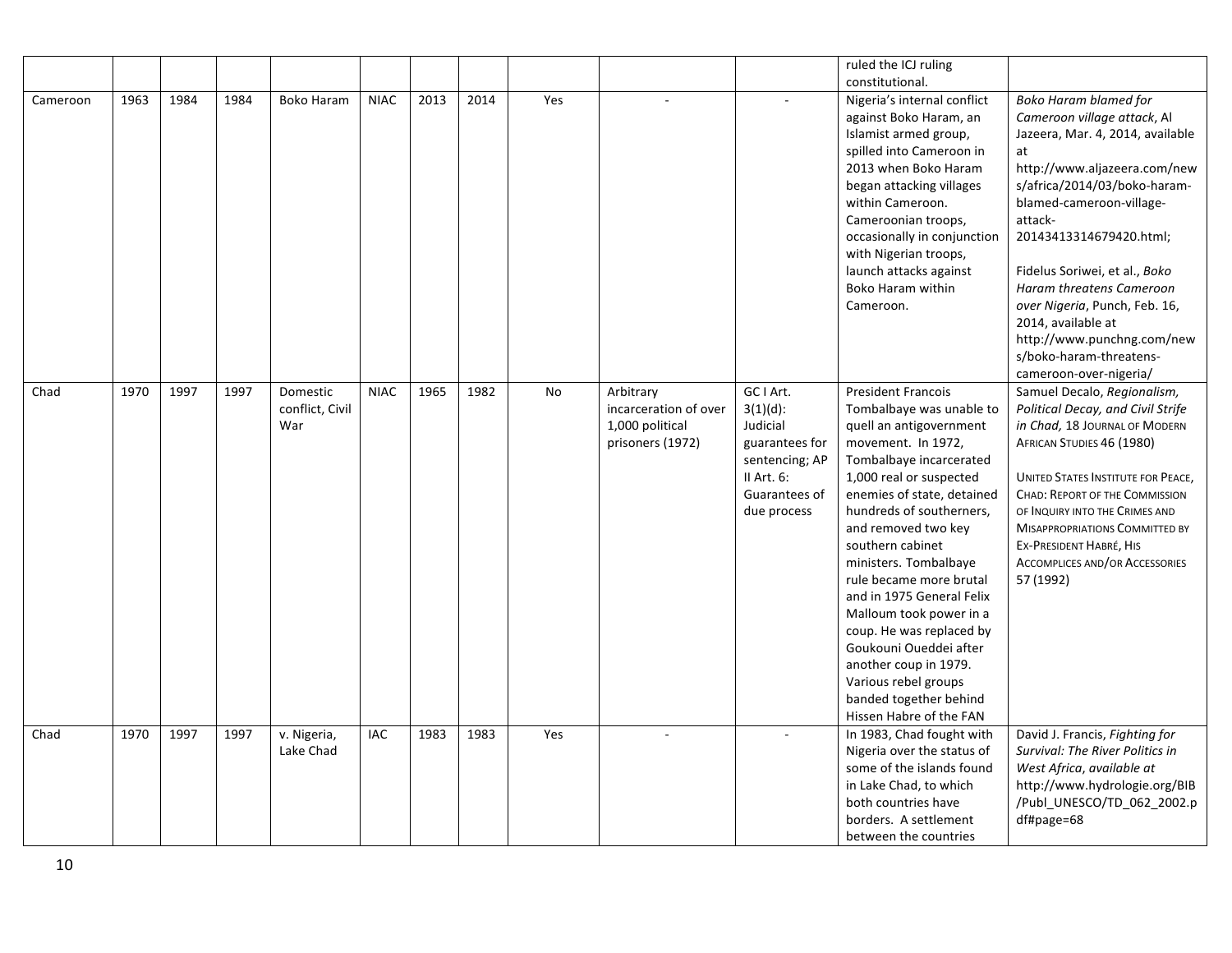|      |      |      |      |                                |             |      |      |     |                                                                                                                                                                                             |                                                                                                                                                                                                                                    | ended this dispute.                                                                                                                                                                                                                                                                                                                                                                                                                                                       |                                                                                                                                                                                                                                                                                                                                                                                                                                                      |
|------|------|------|------|--------------------------------|-------------|------|------|-----|---------------------------------------------------------------------------------------------------------------------------------------------------------------------------------------------|------------------------------------------------------------------------------------------------------------------------------------------------------------------------------------------------------------------------------------|---------------------------------------------------------------------------------------------------------------------------------------------------------------------------------------------------------------------------------------------------------------------------------------------------------------------------------------------------------------------------------------------------------------------------------------------------------------------------|------------------------------------------------------------------------------------------------------------------------------------------------------------------------------------------------------------------------------------------------------------------------------------------------------------------------------------------------------------------------------------------------------------------------------------------------------|
| Chad | 1970 | 1997 | 1997 | v. Libya,<br>Aouzou<br>Strip   | <b>IAC</b>  | 1986 | 1987 | Yes |                                                                                                                                                                                             |                                                                                                                                                                                                                                    | Libya annexed the Aouzou<br>Strip in 1975. Libya and<br>Chad fought a short<br>conflict over the territory<br>in 1987. The conflict<br>ended in a victory for<br>Chad.                                                                                                                                                                                                                                                                                                    | Territorial Dispute (Libyan Arab<br>Jamahiriya/ Chad), Judgment of<br>the ICJ, 3 February 1994,<br>http://www.icj-<br>cij.org/docket/index.php?p1=3<br>&p2=3&code=dt&case=83&k=c<br>q<br>William Zartman, Mediation by<br>Regional Organizations: the<br>OAU in Chad and Congo, in<br><b>STUDIES IN INTERNATIONAL</b><br>MEDIATION 85, 88 (Jacob<br>Bercovitch ed., 2002)                                                                            |
| Chad | 1970 | 1997 | 1997 | Domestic<br>conflict           | <b>NIAC</b> | 1982 | 1990 | No  | Systematic torture<br>and murder on a<br>vast scale under the<br>Habré regime;<br>estimated 40,000<br>killed                                                                                | GC Art. 3(1)(a):<br>Protection<br>from violence,<br>murder,<br>torture; GC<br>Art. $3(1)(d)$ :<br>Judicial<br>guarantees for<br>sentencing; AP<br>II Art. $4(2)(a)$ :<br>Prohibition on<br>violence to<br>life, murder,<br>torture | The Habre regime from<br>1982-1990, through the<br>DDS, engaged in various<br>methods of torture against<br>Chadians. A truth<br>commission later<br>estimated that Habre's<br>regime had caused 40,000<br>political assassinations<br>during the period. Habre<br>was overthrown by Idriss<br>Deby but the conflict with<br>rebel groups continued<br>until 1994, when a relative<br>calm began and a series of<br>peace agreements were<br>signed between 1994-<br>2002 | <b>UNITED STATES INSTITUTE FOR PEACE,</b><br><b>CHAD: REPORT OF THE COMMISSION</b><br>OF INQUIRY INTO THE CRIMES AND<br><b>MISAPPROPRIATIONS COMMITTED BY</b><br>EX-PRESIDENT HABRÉ, HIS<br><b>ACCOMPLICES AND/OR ACCESSORIES</b><br>$(1992)$ ;<br>HUMAN RIGHTS WATCH, THE VICTIMS<br>OF HISSENE HABRE STILL AWAITING<br>JUSTICE 4-5, 8-13 (2005);<br>Amnesty Int'l, Chad: The Habre<br>Legacy, AI Index AFR<br>20/004/2001 10-31 (Oct. 15,<br>2001) |
| Chad | 1970 | 1997 | 1997 | v. Sudan,<br>Chadian<br>rebels | IAC         | 2004 | 2006 | Yes | Government reprisal<br>actions after April<br>13, 2006 battle with<br>Chadian rebels in<br>N'djamena; possible<br>participation in<br>forced recruitment<br>and mistreatment of<br>refugees | GC I Art.<br>$3(1)(a)$ :<br>Protection<br>from violence,<br>murder,<br>torture; GC I<br>Art. 50:<br>Prohibition on<br>willful killing of<br>protected<br>persons; GC IV<br>Art. 27:                                                | Long-standing tensions in<br>Sudan's western Darfur<br>region escalated into<br>armed conflict between<br>ethnic rebel groups and<br>Sudanese troops in early<br>2003. The Sudanese<br>government enlisted local<br>militias as proxies against<br>the rebel groups. The<br>battle spilled over the<br>border into Chad. In May                                                                                                                                           | <b>HUMAN RIGHTS WATCH, VIOLENCE</b><br><b>BEYOND BORDERS: THE HUMAN</b><br>RIGHTS CRISIS IN EASTERN CHAD 11,<br>18-20 (2006)                                                                                                                                                                                                                                                                                                                         |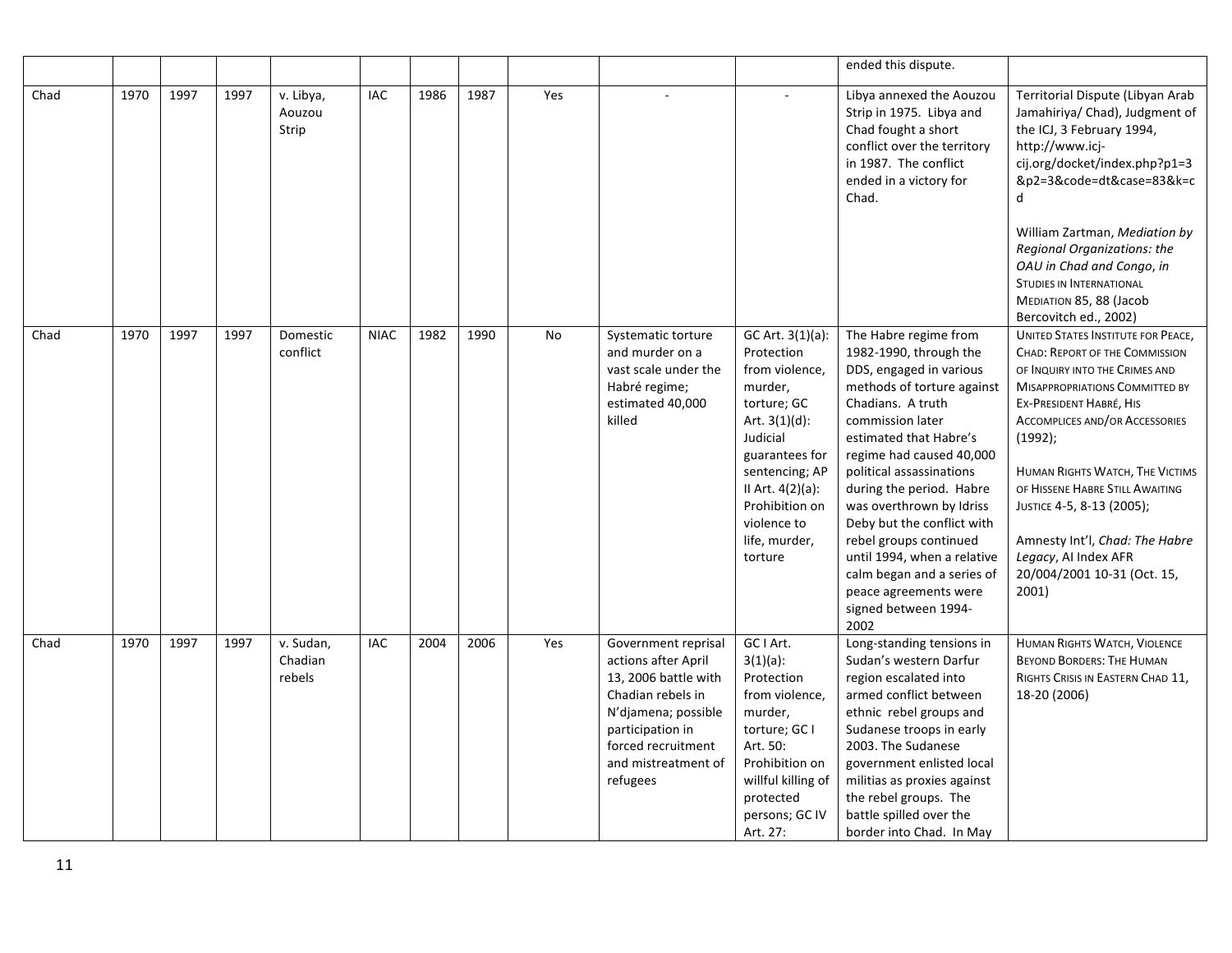|         |      |      |      |          |             |      |      |     |        | Prohibition on  | 2004, there was a coup     |                                      |
|---------|------|------|------|----------|-------------|------|------|-----|--------|-----------------|----------------------------|--------------------------------------|
|         |      |      |      |          |             |      |      |     |        | harming         | attempt against Chadian    |                                      |
|         |      |      |      |          |             |      |      |     |        | protected       | President Idriss Deby. By  |                                      |
|         |      |      |      |          |             |      |      |     |        | persons; GC IV  | October 2005, there was    |                                      |
|         |      |      |      |          |             |      |      |     |        | Art. 32:        | evidence the Sudanese      |                                      |
|         |      |      |      |          |             |      |      |     |        | Prohibition on, | government was             |                                      |
|         |      |      |      |          |             |      |      |     |        | corporal        | supporting Chadian rebel   |                                      |
|         |      |      |      |          |             |      |      |     |        | punishment,     | groups against the         |                                      |
|         |      |      |      |          |             |      |      |     |        | torture, etc;   | government of Chad. The    |                                      |
|         |      |      |      |          |             |      |      |     |        | GC IV Art. 40:  | Chadian army responded     |                                      |
|         |      |      |      |          |             |      |      |     |        | Prohibition on  | with force. The Tripoli    |                                      |
|         |      |      |      |          |             |      |      |     |        | forcing         | agreement signed on 8      |                                      |
|         |      |      |      |          |             |      |      |     |        | civilians to    | February 2006 resolved     |                                      |
|         |      |      |      |          |             |      |      |     |        | take part in    | the tensions.              |                                      |
|         |      |      |      |          |             |      |      |     |        | military        |                            |                                      |
|         |      |      |      |          |             |      |      |     |        | operations; AP  |                            |                                      |
|         |      |      |      |          |             |      |      |     |        | I Art. 51(4):   |                            |                                      |
|         |      |      |      |          |             |      |      |     |        | Prohibition on  |                            |                                      |
|         |      |      |      |          |             |      |      |     |        | indiscriminate  |                            |                                      |
|         |      |      |      |          |             |      |      |     |        |                 |                            |                                      |
|         |      |      |      |          |             |      |      |     |        | attacks; AP I   |                            |                                      |
|         |      |      |      |          |             |      |      |     |        | Art. 52(1):     |                            |                                      |
|         |      |      |      |          |             |      |      |     |        | Prohibition on  |                            |                                      |
|         |      |      |      |          |             |      |      |     |        | civilians as    |                            |                                      |
|         |      |      |      |          |             |      |      |     |        | objects of      |                            |                                      |
|         |      |      |      |          |             |      |      |     |        | attack or       |                            |                                      |
|         |      |      |      |          |             |      |      |     |        | reprisals; AP I |                            |                                      |
|         |      |      |      |          |             |      |      |     |        | Art. 75(2)(a):  |                            |                                      |
|         |      |      |      |          |             |      |      |     |        | Prohibition on  |                            |                                      |
|         |      |      |      |          |             |      |      |     |        | murder,         |                            |                                      |
|         |      |      |      |          |             |      |      |     |        | torture         |                            |                                      |
| Comoros | 1985 | 1985 | 1985 | Domestic | <b>NIAC</b> | 1989 | 1989 | Yes | $\sim$ |                 | President Ahmed Abdallah   | <b>IMMIGRATION AND REFUGEE BOARD</b> |
|         |      |      |      | conflict |             |      |      |     |        |                 | sought to make changes to  | OF CANADA, COMOROS:                  |
|         |      |      |      |          |             |      |      |     |        |                 | the constitution that      | INFORMATION REGARDING THE DEATH      |
|         |      |      |      |          |             |      |      |     |        |                 | would effectively keep him | OF PRESIDENT AHMED ABDULLAH,         |
|         |      |      |      |          |             |      |      |     |        |                 | in power for life. He also | (1989), available at                 |
|         |      |      |      |          |             |      |      |     |        |                 | planned to merge his       | http://www.unhcr.org/refworld        |
|         |      |      |      |          |             |      |      |     |        |                 | mercenary-led Presidential | /docid/3ae6ac7734.html               |
|         |      |      |      |          |             |      |      |     |        |                 | Guard into the regular     |                                      |
|         |      |      |      |          |             |      |      |     |        |                 | army. In November 1989,    |                                      |
|         |      |      |      |          |             |      |      |     |        |                 | members of the             |                                      |
|         |      |      |      |          |             |      |      |     |        |                 | <b>Presidential Guard</b>  |                                      |
|         |      |      |      |          |             |      |      |     |        |                 | assassinated Abdallah and  |                                      |
|         |      |      |      |          |             |      |      |     |        |                 | staged a coup.             |                                      |
|         |      |      |      |          |             |      |      |     |        |                 | Government forces did      |                                      |
|         |      |      |      |          |             |      |      |     |        |                 | not take action to protect |                                      |
|         |      |      |      |          |             |      |      |     |        |                 | civilians from harm.       |                                      |
|         |      |      |      |          |             |      |      |     |        |                 |                            |                                      |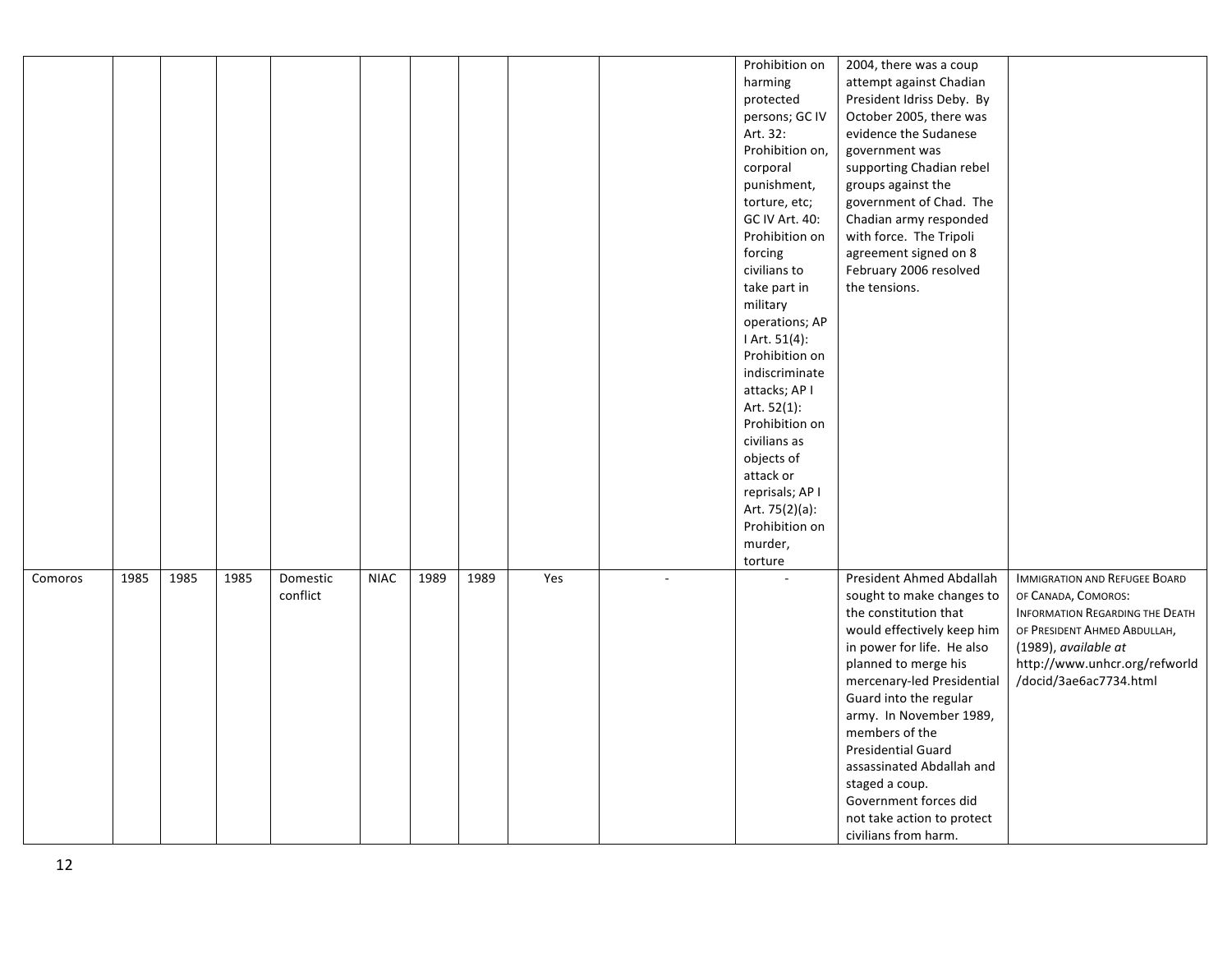|         |      |      |      |                                  |             |      |      |    |                                                                                                                 |                                                                                                                                                                                                                                                                                                                                                                                                                   | Government forces did<br>not conduct investigations<br>into killings and rapes of<br>civilians. Human Rights<br>Watch was able to<br>establish that the<br>government of Chad was<br>providing "direct support"<br>to a rebel group through<br>arms. All other allegations<br>of support by the<br>government to other rebel<br>groups were not able to<br>be established. The report<br>contains extensive<br>testimony on the lack of<br>government engagement<br>in the conflict. All the<br>violations of IHL were<br>attributed to non-state<br>groups. |                                                                                                |
|---------|------|------|------|----------------------------------|-------------|------|------|----|-----------------------------------------------------------------------------------------------------------------|-------------------------------------------------------------------------------------------------------------------------------------------------------------------------------------------------------------------------------------------------------------------------------------------------------------------------------------------------------------------------------------------------------------------|--------------------------------------------------------------------------------------------------------------------------------------------------------------------------------------------------------------------------------------------------------------------------------------------------------------------------------------------------------------------------------------------------------------------------------------------------------------------------------------------------------------------------------------------------------------|------------------------------------------------------------------------------------------------|
| Comoros | 1985 | 1985 | 1985 | Domestic<br>conflict,<br>Anjouan | <b>NIAC</b> | 1997 | 1997 | No | Indiscriminate killing<br>of Anjouani civilians<br>and the blocking of<br>humanitarian aid by<br>the government | GC Art. 3(1)(a):<br>Protection<br>from violence,<br>murder,<br>torture; GCI<br>Art. $3(1)(d)$ :<br>Judicial<br>guarantees for<br>sentencing; AP<br>II Art. 4(2)(a):<br>Prohibition on<br>violence to<br>life, murder,<br>torture; AP II<br>Art. 13:<br>Protection of<br>civilians from<br>violence of<br>military<br>operations; AP<br>II Art. 14:<br>Protection of<br>objects<br>indispensable<br>to survival of | The MPA (Anjouan<br>People's Movement)<br>launched an armed<br>struggled for<br>independence in 1997.<br>The Comorian government<br>reacted violently.<br>Ultimately, the army could<br>not defeat the rebels, and<br>the parties engaged in<br>negotiations. They agreed<br>on a new constitution that<br>provided for a federal<br>structure and a<br>presidential term that<br>would rotate among the<br>three islands.                                                                                                                                   | Amnesty Int'l, Scores of People<br>Killed in Anjouan, AI Index AFR<br>21/07/97 (Sept. 8, 1997) |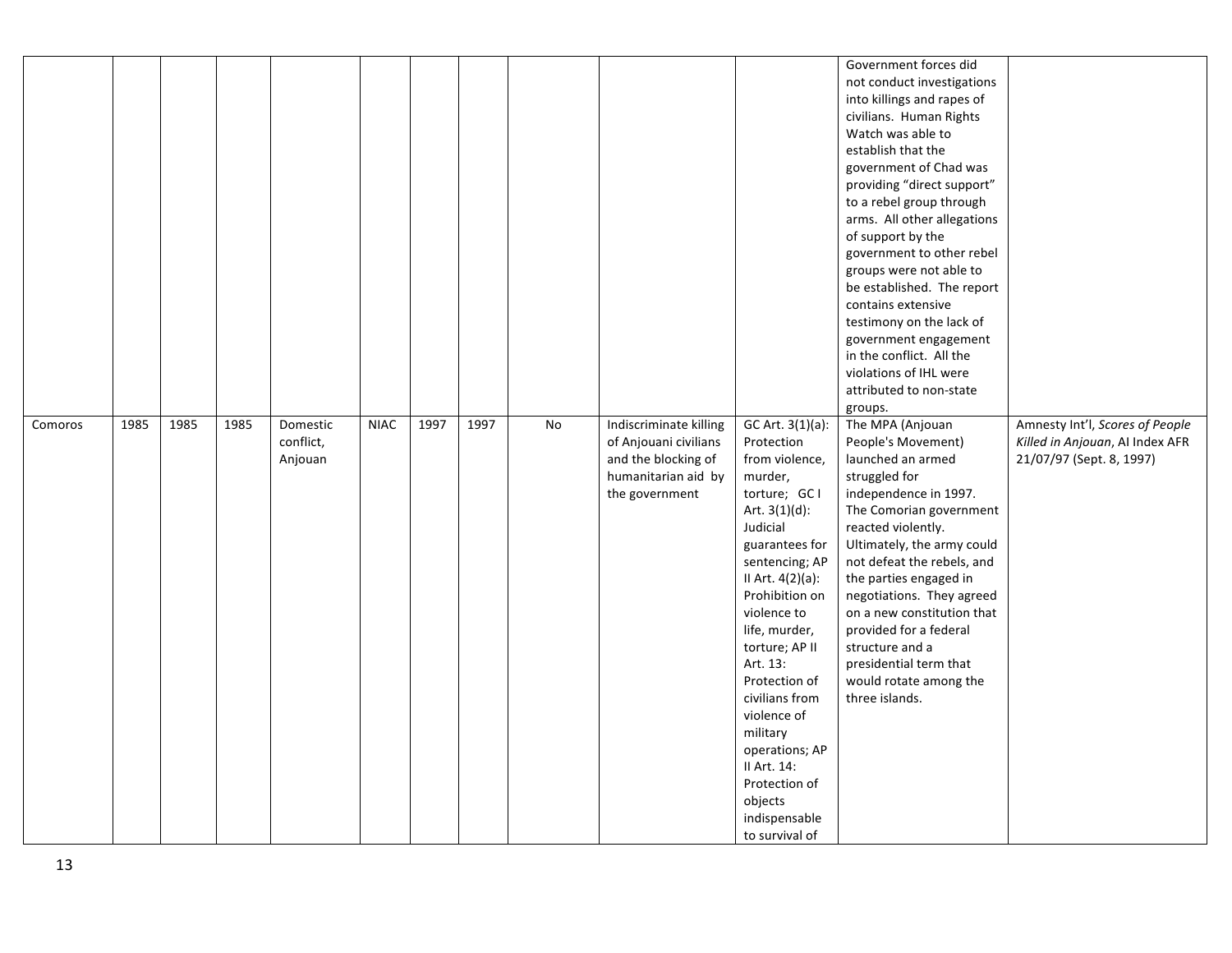| Cote<br>d'Ivoire | 1961 | 1989 | 1989 | Domestic<br>conflict,<br>First Ivoiran<br>Civil War     | <b>NIAC</b> | 2002 | 2004 | <b>No</b> | Government<br>massacre of over 56<br>civilians in Daloa<br>(2002); massacre of<br>over 120 civilians at<br>Monoko-Zohi (2002) | civilians<br>GC Art. 3(1)(a):<br>Protection<br>from violence,<br>murder,<br>torture; AP II<br>Art. $4(2)(a)$ :<br>Prohibition on<br>violence to<br>life, murder,<br>torture; AP II<br>Art. 13:<br>Protection of<br>civilians from<br>violence of<br>military | On September 19, 2002,<br>the MPCI, a rebel group<br>consisting of mutinous<br>northern soldiers,<br>launched a rebellion. Two<br>other rebel movements<br>joined. The rebels still<br>control the northern part<br>of the country even<br>though several peace<br>agreements have been<br>signed but not<br>implemented. Ethnic<br>tensions further<br>exacerbate the conflict.                                                                                                                                                                                                                                                                                                                                                                                     | HUMAN RIGHTS WATCH, CÔTE<br>D'IVOIRE: ACCOUNTABILITY FOR<br><b>SERIOUS HUMAN RIGHTS CRIMES KEY</b><br>TO RESOLVING CRISIS (2004)                                                                                                                                                                                                                                                                                                                                                                                                                                                                                                                                                   |
|------------------|------|------|------|---------------------------------------------------------|-------------|------|------|-----------|-------------------------------------------------------------------------------------------------------------------------------|--------------------------------------------------------------------------------------------------------------------------------------------------------------------------------------------------------------------------------------------------------------|----------------------------------------------------------------------------------------------------------------------------------------------------------------------------------------------------------------------------------------------------------------------------------------------------------------------------------------------------------------------------------------------------------------------------------------------------------------------------------------------------------------------------------------------------------------------------------------------------------------------------------------------------------------------------------------------------------------------------------------------------------------------|------------------------------------------------------------------------------------------------------------------------------------------------------------------------------------------------------------------------------------------------------------------------------------------------------------------------------------------------------------------------------------------------------------------------------------------------------------------------------------------------------------------------------------------------------------------------------------------------------------------------------------------------------------------------------------|
| Cote<br>d'Ivoire | 1961 | 1989 | 1989 | Domestic<br>conflict,<br>Second<br>Ivoiran Civil<br>War | <b>NIAC</b> | 2011 | 2011 | No        | Gbago's military<br>forces killed at least<br>a thousand civilians                                                            | operations<br>GC Art. 3(1)(a):<br>Protection<br>from violence,<br>murder,<br>torture; AP II<br>Art. $4(2)(a)$ :<br>Prohibition on<br>violence to<br>life, murder,<br>torture                                                                                 | Presidential elections,<br>delayed by five years,<br>were finally held in<br>October and November<br>2010. Alassane Ouattara<br>was declared the winner<br>by the Independent<br>Electoral Commission on<br>December 2, 2010 over<br>incumbent Laurent<br>Gbagbo. The elections<br>were quickly contested by<br>Gbagbo and the<br><b>Constitutional Council</b><br>leading to both men taking<br>the oath of office. The<br>UN, declaring Ouattara the<br>president, authorized<br>12,000 peacekeeping<br>forces in Security Council<br>Resolution 1951. Sporadic<br>violence occurred<br>between December 2010<br>and early March 2011,<br>with Gbago's forces<br>kidnapping, raping, and<br>murdering civilians.<br>Violence escalated mid-<br>March when military | Ishaan Tharoor, "After<br>Gbagbo's Arrest, What's Next<br>for the Ivory Coast?," TIME<br>Magazine, April 11, 2011,<br>available at<br>http://world.time.com/2011/0<br>4/11/after-gbagbos-arrest-<br>whats-next-for-the-ivory-<br>coast/;<br>Int'l Crisis Group, Côte d'Ivoire:<br>Defusing Tensions, Nov. 26,<br>2012, available at<br>http://www.crisisgroup.org/en/<br>regions/africa/west-<br>africa/cote-divoire/193-cote-<br>divoire-defusing-tensions.aspx;<br>"Ivory Coast: Battle for Abidjan<br>intensifies," BBC News, April 3,<br>2011, available at<br>http://www.bbc.co.uk/news/w<br>orld-africa-12946018;<br>S.C. Res. 1951, U.N. Doc.<br>S/RES/1951 (Nov. 24, 2010) |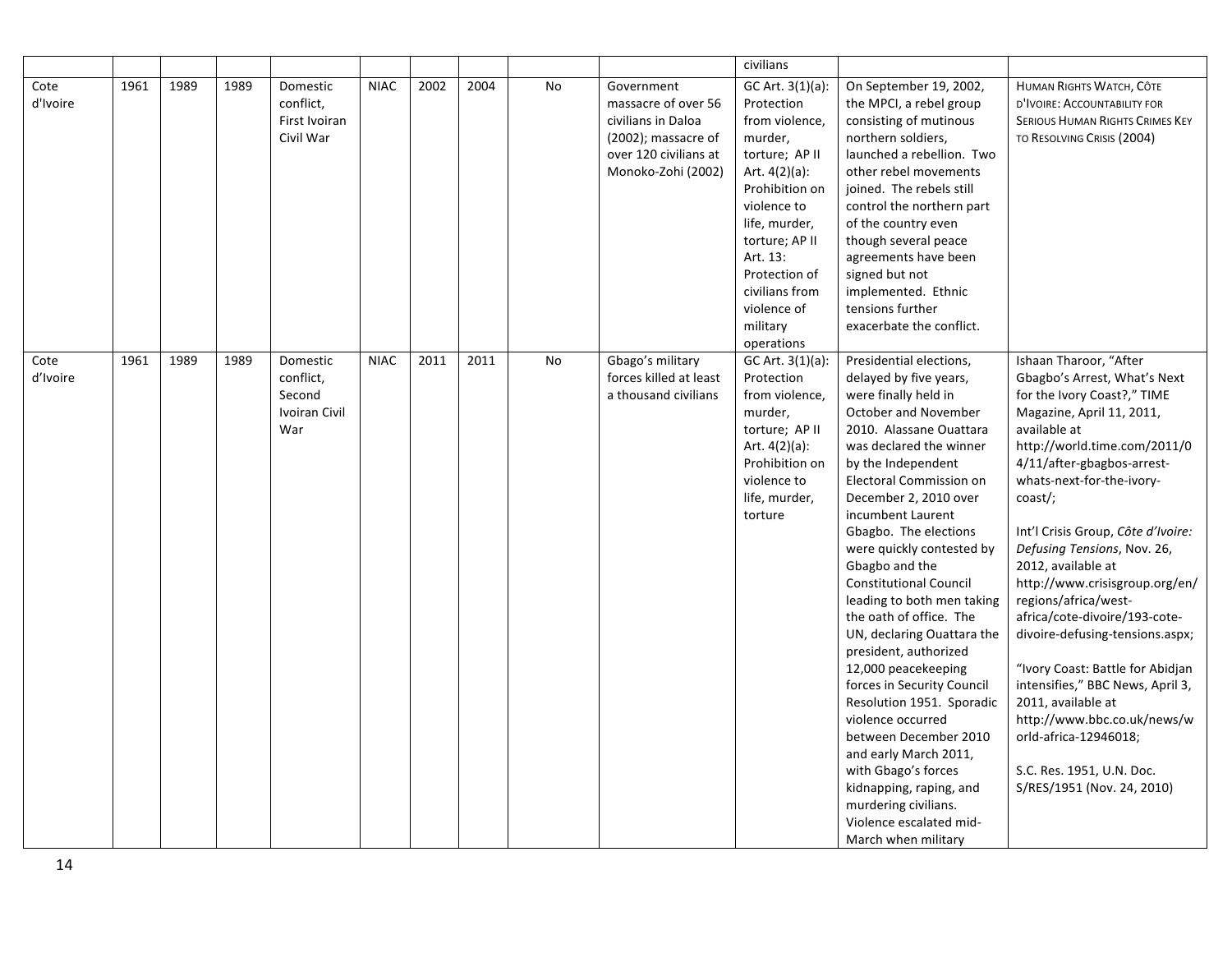|          |      |      |      |                      |             |      |      |    |                                                                                                    |                                                                                                                                                                                                                                                                                                                                                                                                   | forces on both sides began<br>attacking each other with<br>fervor. In less than one<br>month, at least 3,000 were<br>killed, mostly civilians, by<br>indiscriminate gun fire and<br>rocket-propelled<br>grenades. With the help<br>of French military and UN<br>forces, Ouattara seized the<br>presidential palace on<br>April 5, 2011 and captured<br>and arrested Gbagbo on<br>April 11, 2011. Sporadic<br>violence by pro-Gbagbo<br>loyalists occurred in the<br>months following. |                                                                                                               |
|----------|------|------|------|----------------------|-------------|------|------|----|----------------------------------------------------------------------------------------------------|---------------------------------------------------------------------------------------------------------------------------------------------------------------------------------------------------------------------------------------------------------------------------------------------------------------------------------------------------------------------------------------------------|---------------------------------------------------------------------------------------------------------------------------------------------------------------------------------------------------------------------------------------------------------------------------------------------------------------------------------------------------------------------------------------------------------------------------------------------------------------------------------------|---------------------------------------------------------------------------------------------------------------|
| Djibouti | 1978 | 1991 | 1991 | Domestic<br>conflict | <b>NIAC</b> | 1991 | 1994 | No | Detainment, torture,<br>rape, and murder<br>by the army of<br>opposition fighters<br>and civilians | GC I Art.<br>$3(1)(a)$ :<br>Protection<br>from violence,<br>murder,<br>torture; GC I<br>Art. $3(1)(c)$ :<br>Against<br>degradation;<br>GC I Art.<br>$3(1)(d)$ :<br>Judicial<br>guarantees for<br>sentencing; AP<br>II Art. 4(2)(a):<br>Prohibition on<br>violence to<br>life, murder,<br>torture; AP II<br>Art. 4(2)(e):<br>Prohibition on<br>rape; AP II Art.<br>6: Guarantees<br>of due process | Ethnic Afars established<br>the Front for the<br>Restoration of Unity and<br>Democracy (FRUD) and<br>started an armed conflict<br>against the government.<br>In 1994, the two sides<br>reached a peace<br>agreement.                                                                                                                                                                                                                                                                  | Amnesty Int'l, Amnesty<br>International Report 1994 -<br>Djibouti, Al Index POL<br>10/002/1994 (Jan. 1, 1994) |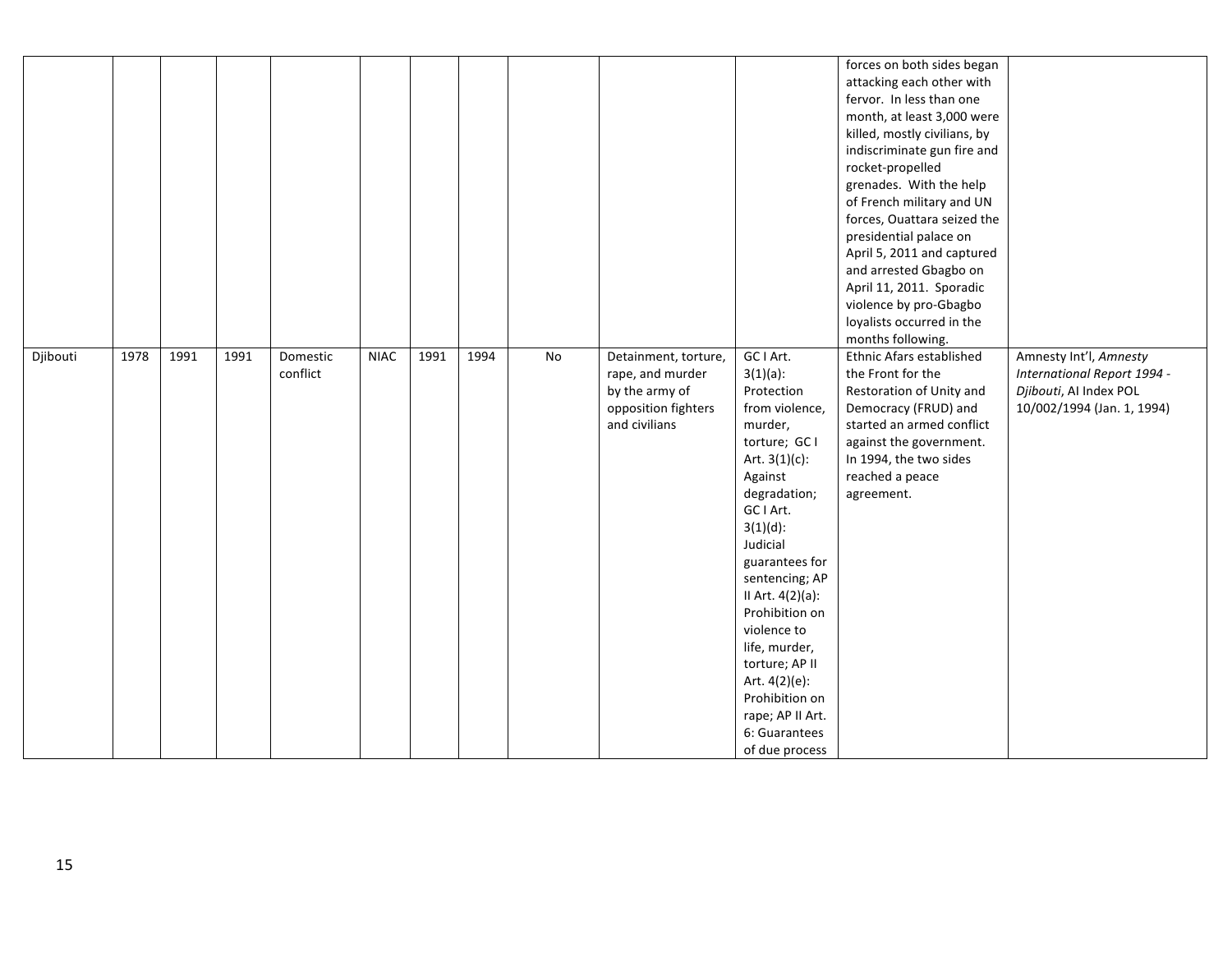| Djibouti | 1978 | 1991 | 1991 | v. Eritrea,<br>border<br>conflict               | IAC         | 2008 | 2008 | Yes |                                                                                           | $\overline{\phantom{a}}$                                                                                                                                                                                                                                      | Eritrean forces began to<br>build up near the border.<br>Djibouti responded by<br>sending own troops. On<br>June 10, 2008 fighting<br>erupted which resulted in<br>9 Djiboutian soldiers killed<br>and more than 50<br>wounded.                        | INST. FOR SEC. STUD., Situation<br>Report: The Eritrea-Djibouti<br>border dispute 5-6 (Apr. 14,<br>$2011$ ),<br>http://www.iss.co.za/uploads/1<br>5Apr11Djibouti.pdf                                                                                                                                                                                                         |
|----------|------|------|------|-------------------------------------------------|-------------|------|------|-----|-------------------------------------------------------------------------------------------|---------------------------------------------------------------------------------------------------------------------------------------------------------------------------------------------------------------------------------------------------------------|--------------------------------------------------------------------------------------------------------------------------------------------------------------------------------------------------------------------------------------------------------|------------------------------------------------------------------------------------------------------------------------------------------------------------------------------------------------------------------------------------------------------------------------------------------------------------------------------------------------------------------------------|
| Egypt    | 1952 | 1992 | 1992 | v. Israel,<br>First Arab-<br>Israeli War        | <b>IAC</b>  | 1948 | 1949 | N/A |                                                                                           | Geneva<br>Conventions<br>had not yet<br>been drafted                                                                                                                                                                                                          | Violence broke out almost<br>immediately after the UN-<br>mandated creation of the<br>state of Israel. A coalition<br>of five Arab countries<br>(Egypt, Syria, Transjordan,<br>Lebanon, and Iraq)<br>invaded Israel.                                   | U.S. DEP'T OF STATE, OFFICE OF THE<br>HISTORIAN, THE ARAB-ISRAELI WAR<br>OF 1948,<br>http://history.state.gov/milesto<br>nes/1945-1952/ArabIsraeliWar<br>(last visited Oct. 12, 2012)                                                                                                                                                                                        |
| Egypt    | 1952 | 1992 | 1992 | Domestic<br>conflict,<br>Egyptian<br>Revolution | <b>NIAC</b> | 1952 | 1954 | Yes |                                                                                           |                                                                                                                                                                                                                                                               | In July 1952 the Egyptian<br>military, led by Gamel<br>Abdel Nasser, led a coup<br>against King Farouk.                                                                                                                                                | SELMA BOTMAN, EGYPT FROM<br>INDEPENDENCE TO REVOLUTION,<br>1919-1952 (1991)                                                                                                                                                                                                                                                                                                  |
| Egypt    | 1952 | 1992 | 1992 | v. Israel,<br><b>Suez Crisis</b>                | <b>IAC</b>  | 1956 | 1956 | Yes | $\sim$                                                                                    |                                                                                                                                                                                                                                                               | When Nasser moved to<br>nationalize the Suez Canal,<br>Britain, France, and Israel<br>joined forces to regain<br>control of it. Israel agreed<br>to a cease-fire and<br>withdrawal from Egypt in<br>November 1956.                                     | ANTHONY GORST & LEWIS JOHNMAN,<br>THE SUEZ CRISIS (1997)                                                                                                                                                                                                                                                                                                                     |
| Egypt    | 1952 | 1992 | 1992 | v. North<br>Yemen                               | <b>IAC</b>  | 1962 | 1970 | No  | Government murder<br>of more than a<br>thousand Yemeni<br>civilians with<br>poisonous gas | GC I Art.<br>$3(1)(a)$ :<br>Protection<br>from violence,<br>murder,<br>torture; GC I<br>Art. 50:<br>Prohibition on<br>willful killing of<br>protected<br>persons; GC IV<br>Art. 27:<br>Prohibition on<br>harming<br>protected<br>persons; AP I<br>Art. 52(1): | A coup against the royals<br>of North Yemen led to<br>fighting between the<br>Royalists and the new<br>Yemen Arab Republic.<br>Egypt intervened on the<br>side of the Republic, and<br>committed vast amounts<br>of military power to the<br>conflict. | ALBERT J. MAURONI, CHEMICAL AND<br><b>BIOLOGICAL WARFARE: A REFERENCE</b><br>НАМОВООК 196-198 (2007);<br>W. Andrew Terrill, The<br>Chemical Warfare Legacy of the<br>Yemen War, 10 COMP. STRATEGY<br>109 (1991);<br>Dany Shoham, The Evolution of<br><b>Chemical and Biological</b><br>Weapons in Egypt 2-3 (Ariel Ctr.<br>for Policy Research, Policy<br>Paper No. 46 1998) |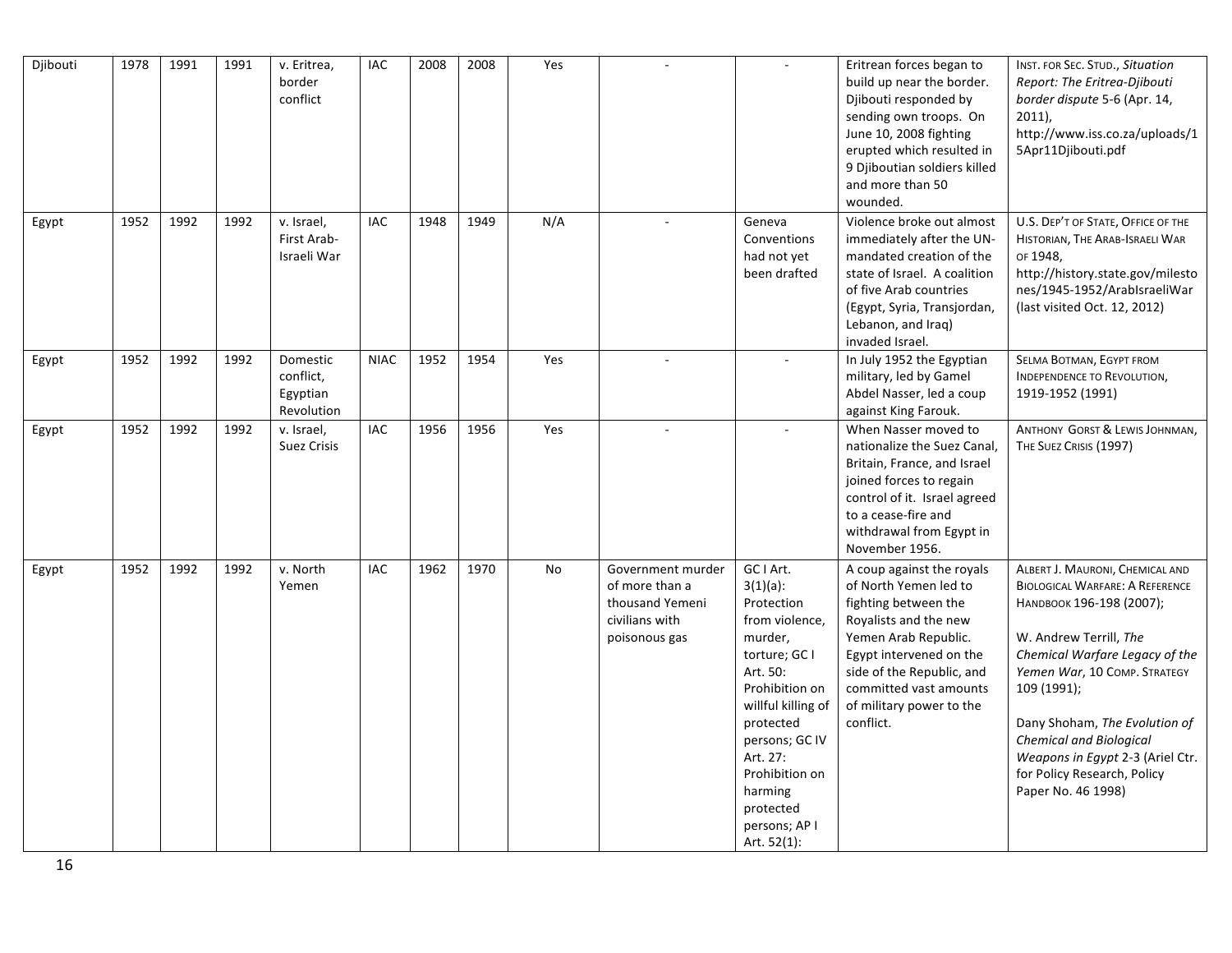|       |      |      |      |                                   |     |      |      |     |                                                    | Prohibition on<br>civilians as<br>objects of<br>attack or<br>reprisals; AP I<br>Art. 75(2)(a):<br>Prohibition on<br>murder,<br>torture; G.BC                                                                                                                                                 |                                                                                                                                                                                                    |                                                                                                                            |
|-------|------|------|------|-----------------------------------|-----|------|------|-----|----------------------------------------------------|----------------------------------------------------------------------------------------------------------------------------------------------------------------------------------------------------------------------------------------------------------------------------------------------|----------------------------------------------------------------------------------------------------------------------------------------------------------------------------------------------------|----------------------------------------------------------------------------------------------------------------------------|
| Egypt | 1952 | 1992 | 1992 | v. Israel, Six-<br>Day War        | IAC | 1967 | 1967 | No  | Government killed<br>soldiers that<br>surrendered. | GC III Art. 13:<br>Humane<br>treatment of<br>POWs; GC III<br>Art. 14: Due<br>respect for<br>POWs, incl.<br>women; GC III<br>Art. 100: Due<br>process before<br>execution                                                                                                                     | Israel launched a<br>preemptive war against<br>Egypt, Syria, and Jordan,<br>when those countries<br>amassed their armies<br>along Israel's borders. The<br>war ended with a victory<br>for Israel. | MICHAEL OREN, SIX DAYS OF WAR<br>(2002)                                                                                    |
| Egypt | 1952 | 1992 | 1992 | v. Israel,<br>War of<br>Attrition | IAC | 1969 | 1970 | Yes | $\mathcal{L}_{\mathcal{A}}$                        | $\sim$                                                                                                                                                                                                                                                                                       | Believing that Israel's<br>reserve army could not<br>survive a protracted<br>military campaign, Nasser<br>began shelling Israeli<br>positions near the Suez<br>Canal.                              | YAACOV BAR-SIMAN-TOV, THE<br><b>ISRAELI-EGYPTIAN WAR OF ATTRITION,</b><br>1969-1970: A CASE STUDY OF<br>LIMITED WAR (1980) |
| Egypt | 1952 | 1992 | 1992 | v. Israel,<br>Yom Kippur<br>War   | IAC | 1973 | 1973 | No  | POWs in custody<br>killed                          | GC I Art.<br>$3(1)(a)$ :<br>Protection<br>from violence,<br>murder,<br>torture; GC III<br>Art. 13:<br>Humane<br>treatment of<br>POWs; GC III<br>Art. 14: Due<br>respect for<br>POWs, incl.<br>women; GC III<br>Art. 100: Due<br>process before<br>execution; AP I<br>Art. 75(3):<br>Judicial | On October 6, 1973,<br>Egyptian and Syrian armies<br>attacked Israel on Yom<br>Kippur. The Israeli forces<br>pushed the attackers back<br>to the 1967 border. Egypt<br>killed 200 Israeli POWs.    | SIMON DUNSTAN, THE YOM KIPPUR<br>WAR: THE ARAB-ISRAELI WAR OF<br>1973 (2007)                                               |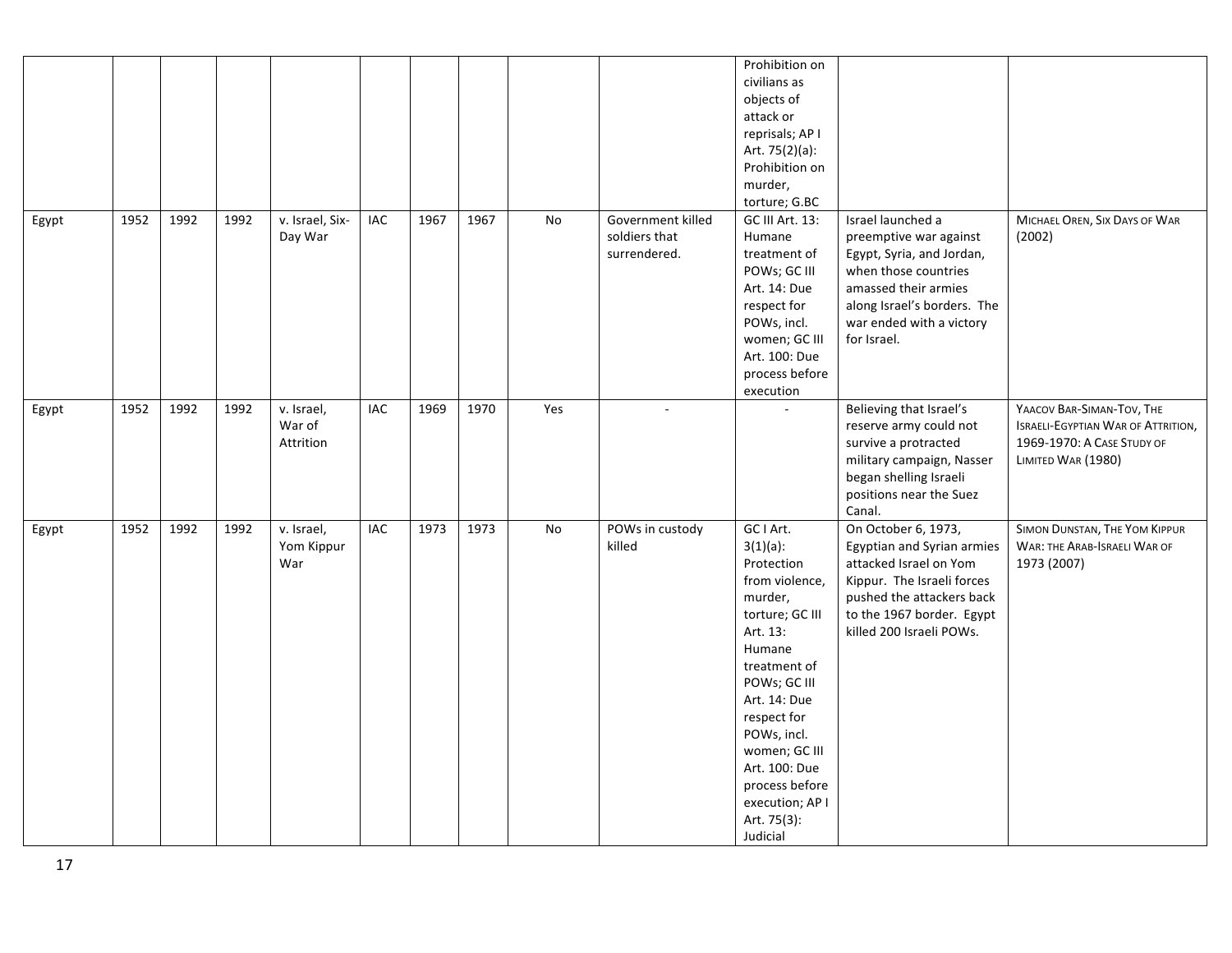|            |      |      |      |                                                 |             |      |      |     |                                                                                                                                                              | notification                                                                                                                                                                                                                                                         |                                                                                                                                                                                                                                                                                                                                                                                                                                     |                                                                                                                                                                                                                                                                                           |
|------------|------|------|------|-------------------------------------------------|-------------|------|------|-----|--------------------------------------------------------------------------------------------------------------------------------------------------------------|----------------------------------------------------------------------------------------------------------------------------------------------------------------------------------------------------------------------------------------------------------------------|-------------------------------------------------------------------------------------------------------------------------------------------------------------------------------------------------------------------------------------------------------------------------------------------------------------------------------------------------------------------------------------------------------------------------------------|-------------------------------------------------------------------------------------------------------------------------------------------------------------------------------------------------------------------------------------------------------------------------------------------|
| Egypt      | 1952 | 1992 | 1992 | Domestic<br>conflict,<br>Islamist<br>insurgency | <b>NIAC</b> | 1993 | 1998 | No  | Civilians trials in<br>military courts,<br>illegal detention and<br>intimidation of<br>family members,<br>torture                                            | guarantees<br>GC I Art.<br>$3(1)(a)$ :<br>Protection<br>from violence,<br>murder,<br>torture; GC I<br>Art. $3(1)(d)$ :<br>Judicial<br>guarantees for<br>sentencing;<br>AP II Art.<br>$4(2)(a)$ :<br>Prohibition on<br>violence to<br>life, murder,<br>torture; AP II | Islamist extremists<br>launched attacks on<br>Christian citizens,<br>government officials,<br>policemen, and high-<br>ranking security officers,<br>causing casualties among<br>victims and bystanders.<br>They also attacked tourist<br>sites and vehicles. The<br>government relied on<br>increasingly harsh security<br>measures. Mass round-ups<br>of suspected militants, the<br>arrest and detention of<br>family members and | HUMAN RIGHTS WATCH, TRIALS OF<br>CIVILIANS IN MILITARY COURTS<br><b>VIOLATE INTERNATIONAL LAW</b><br>(1993);<br>HUMAN RIGHTS WATCH, HUMAN<br>RIGHTS ABUSES MOUNT IN 1993<br>(1993);<br>HUMAN RIGHTS WATCH, HOSTAGE-<br><b>TAKING AND INTIMIDATION BY</b><br><b>SECURITY FORCES (1995)</b> |
|            |      |      |      |                                                 |             |      |      |     |                                                                                                                                                              | Art. 6:<br>Guarantees of<br>due process                                                                                                                                                                                                                              | torture during<br>incommunicado detention<br>were common under the<br>security forces.                                                                                                                                                                                                                                                                                                                                              |                                                                                                                                                                                                                                                                                           |
| Gabon      | 1965 | 1980 | 1980 | No armed<br>conflict                            |             |      |      |     |                                                                                                                                                              |                                                                                                                                                                                                                                                                      |                                                                                                                                                                                                                                                                                                                                                                                                                                     |                                                                                                                                                                                                                                                                                           |
| The Gambia | 1966 | 1989 | 1989 | Domestic<br>conflict,<br>leftist coup           | <b>NIAC</b> | 1981 | 1981 | Yes | ÷                                                                                                                                                            |                                                                                                                                                                                                                                                                      | The left-wing group The<br>Gambia Socialist<br><b>Revolutionary Party</b><br>launched a coup against<br>President Dawda Jawara.<br>Senegalese troops<br>intervened and defeated<br>the rebels. Approximately<br>500 people were killed,<br>most of them rebels.                                                                                                                                                                     | OMAR A. TOURAY, THE GAMBIA AND<br>THE WORLD, A HISTORY OF THE<br><b>FOREIGN POLICY OF AFRICA'S</b><br>SMALLEST STATES, 1965-1995 106<br>(2000)                                                                                                                                            |
| Guinea     | 1984 | 1984 | 1984 | Domestic<br>conflict                            | <b>NIAC</b> | 2000 | 2001 | No  | Government refusal<br>to let refugees enter<br>the country;<br>arbitrary arrest,<br>rape, torture, and<br>execution of those<br>suspected of being<br>rebels | GC I Art.<br>$3(1)(a)$ :<br>Protection<br>from violence,<br>murder,<br>torture; GC I<br>Art. $3(1)(c)$ :<br>Against<br>degradation;<br>AP II Art.<br>$4(2)(a)$ :<br>Prohibition on                                                                                   | A dissident group called<br>the Rally of Democratic<br>Forces of Guinea (RDFG)<br>launched cross-border<br>attacks into Guinea from<br>Liberia and Sierra Leone.<br>Thousands of civilians on<br>both sides of the border<br>fled to refugee camps<br>inside Guinea. Guinean<br>security forces suspected<br>that some of the refugees                                                                                              | HUMAN RIGHTS WATCH, GUINEA:<br>REFUGEES STILL AT RISK (2001);<br>The Refugee Crisis in Guinea:<br>Another Macedonia?, HUM. RTS.<br>WATCH, Oct. 4, 2000,<br>http://www.hrw.org/news/200<br>0/10/03/refugee-crisis-guinea-<br>another-macedonia                                             |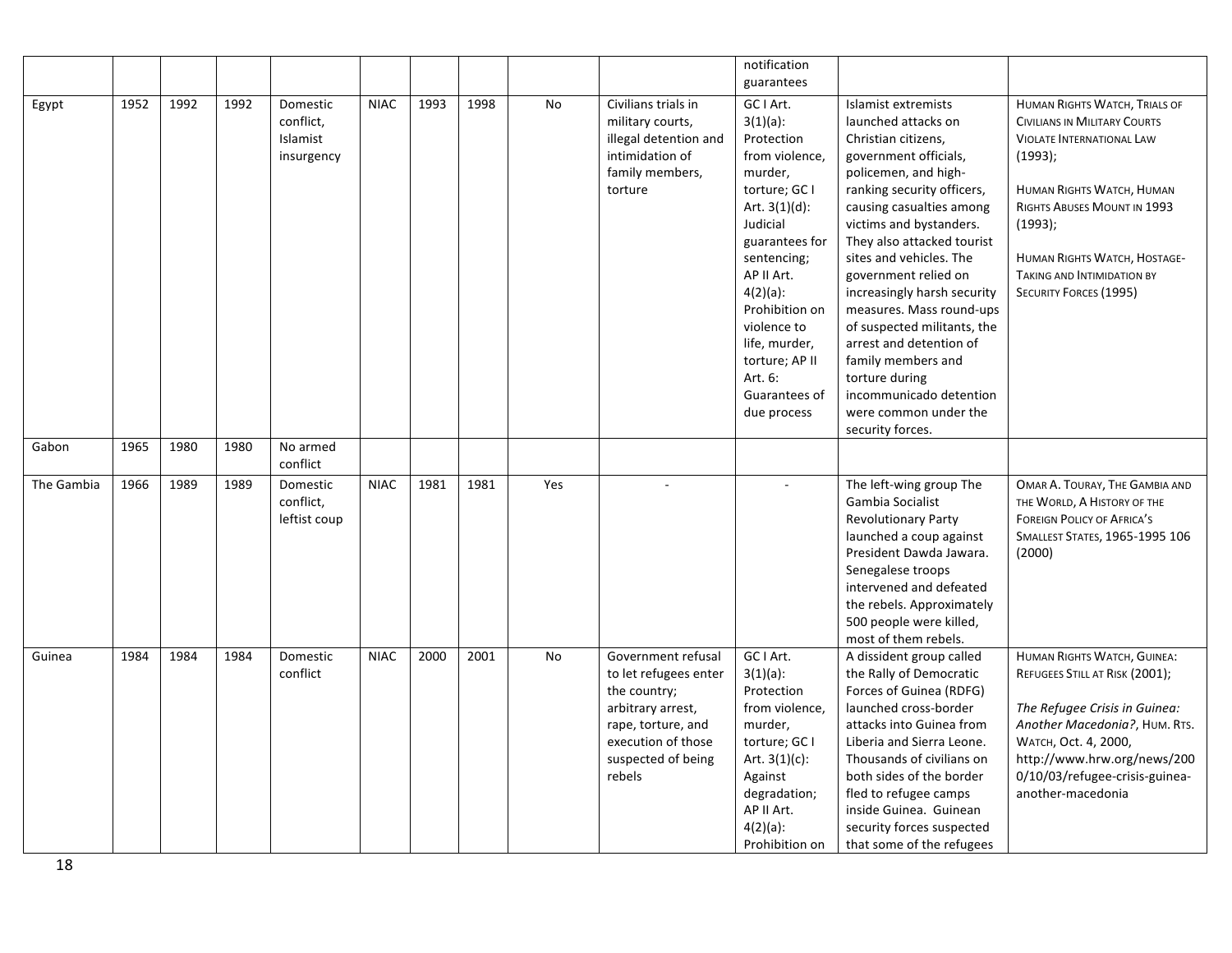|               |      |      |      |                 |             |      |      |     |                      | violence to      | were rebels trying to        |                                     |
|---------------|------|------|------|-----------------|-------------|------|------|-----|----------------------|------------------|------------------------------|-------------------------------------|
|               |      |      |      |                 |             |      |      |     |                      | life, murder,    | infiltrate the country.      |                                     |
|               |      |      |      |                 |             |      |      |     |                      | torture; AP II   | Guinean security forces      |                                     |
|               |      |      |      |                 |             |      |      |     |                      | Art. $4(2)(e)$ : | raided refugees' homes,      |                                     |
|               |      |      |      |                 |             |      |      |     |                      | Prohibition on   | looting and raping,          |                                     |
|               |      |      |      |                 |             |      |      |     |                      | rape; AP II Art. | detaining, torturing, and    |                                     |
|               |      |      |      |                 |             |      |      |     |                      | $4(2)(g)$ :      | executing refugees.          |                                     |
|               |      |      |      |                 |             |      |      |     |                      | Prohibition on   |                              |                                     |
|               |      |      |      |                 |             |      |      |     |                      |                  |                              |                                     |
|               |      |      |      |                 | <b>NIAC</b> |      |      |     | Police and loyalist  | pillaging        |                              |                                     |
| Guinea-       | 1974 | 1986 | 1986 | Domestic        |             | 1998 | 1999 | No  |                      | GC I Art.        | General Ansumane Mané        | Security Council resolution         |
| <b>Bissau</b> |      |      |      | conflict, civil |             |      |      |     | forces continued to  | $3(1)(a)$ :      | led a rebellion against      | 1233 (1999) [on                     |
|               |      |      |      | war             |             |      |      |     | use beatings,        | Protection       | President João Veira.        | implementation of the Abuja         |
|               |      |      |      |                 |             |      |      |     | physical             | from violence,   | After intense fighting and   | Agreement and on                    |
|               |      |      |      |                 |             |      |      |     | mistreatment, other  | murder,          | a short-lived truce, Mané    | establishment of a Post-Conflict    |
|               |      |      |      |                 |             |      |      |     | forms of             | torture; GC I    | and his men forced Viera     | Peace Building Support Office       |
|               |      |      |      |                 |             |      |      |     | harassment, and      | Art. $3(1)(d)$ : | to resign from office.       | in Guinea-Bissau (UNOGBIS)]         |
|               |      |      |      |                 |             |      |      |     | arbitrary arrest and | Judicial         | During the May coup,         |                                     |
|               |      |      |      |                 |             |      |      |     | detention by police  | guarantees for   | reports indicate that        | Peter Wallensteen & Margareta       |
|               |      |      |      |                 |             |      |      |     |                      | sentencing; AP   | loyalist forces based in the | Sollenberg, Armed Conflict,         |
|               |      |      |      |                 |             |      |      |     |                      | II 4(2)(a):      | Marinha district of the      | 1989-99, 37 JOURNAL OF PEACE        |
|               |      |      |      |                 |             |      |      |     |                      | Prohibition on   | capital Bissau fired at      | RESEARCH 635 (2000)                 |
|               |      |      |      |                 |             |      |      |     |                      | violence to      | advancing rebel forces and   |                                     |
|               |      |      |      |                 |             |      |      |     |                      | life, murder,    | killed 60 civilians who had  | Guinea-Bissau, Human Rights         |
|               |      |      |      |                 |             |      |      |     |                      | torture; AP II   | sought refuge in a nearby    | Violations Report 1999, U.S.        |
|               |      |      |      |                 |             |      |      |     |                      | Art. 6:          | mission school. Overall, an  | Department of State, available      |
|               |      |      |      |                 |             |      |      |     |                      | Guarantees of    | estimated 2,000 persons      | at:                                 |
|               |      |      |      |                 |             |      |      |     |                      | due process      | were killed during the 11-   | http://www.state.gov/j/drl/rls/     |
|               |      |      |      |                 |             |      |      |     |                      |                  | month conflict. Reports      | hrrpt/1999/251.htm                  |
|               |      |      |      |                 |             |      |      |     |                      |                  | continue of deaths and       |                                     |
|               |      |      |      |                 |             |      |      |     |                      |                  | injuries from land mines     |                                     |
|               |      |      |      |                 |             |      |      |     |                      |                  | and unexploded shells that   |                                     |
|               |      |      |      |                 |             |      |      |     |                      |                  | remain in populated areas.   |                                     |
| Guyana        | 1968 | 1988 | 1988 | No armed        |             |      |      |     |                      |                  |                              |                                     |
|               |      |      |      | conflict        |             |      |      |     |                      |                  |                              |                                     |
| Indonesia     | 1958 |      |      | v. Malaysia     | IAC         | 1963 | 1966 | Yes |                      |                  | Indonesia conducted          | DAVID EASTER, BRITAIN AND THE       |
|               |      |      |      |                 |             |      |      |     |                      |                  | military operations to       | <b>CONFRONTATION WITH INDONESIA</b> |
|               |      |      |      |                 |             |      |      |     |                      |                  | inhibit the creation of      | 1960-66 (2004)                      |
|               |      |      |      |                 |             |      |      |     |                      |                  | Malaysia in northern         |                                     |
|               |      |      |      |                 |             |      |      |     |                      |                  | Borneo. The British-         |                                     |
|               |      |      |      |                 |             |      |      |     |                      |                  | backed Malaysian army        |                                     |
|               |      |      |      |                 |             |      |      |     |                      |                  | fought back. Both sides      |                                     |
|               |      |      |      |                 |             |      |      |     |                      |                  | signed a peace treaty in     |                                     |
|               |      |      |      |                 |             |      |      |     |                      |                  | 1966.                        |                                     |
| Indonesia     | 1958 |      |      | Domestic        | <b>NIAC</b> | 1965 | 1969 | No  | Use of military to   | GC I Art.        | Indonesia annexed West       | Indonesia's 1969 Takeover of        |
|               |      |      |      | conflict,       |             |      |      |     | quell dissent;       | $3(1)(a)$ :      | Papua. Instead of holding    | West Papua Not by "Free             |
|               |      |      |      | West Papua      |             |      |      |     | civilians killed     | Protection       | a vote before annexation,    | Choice", NAT'L SEC. ARCHIVE (July   |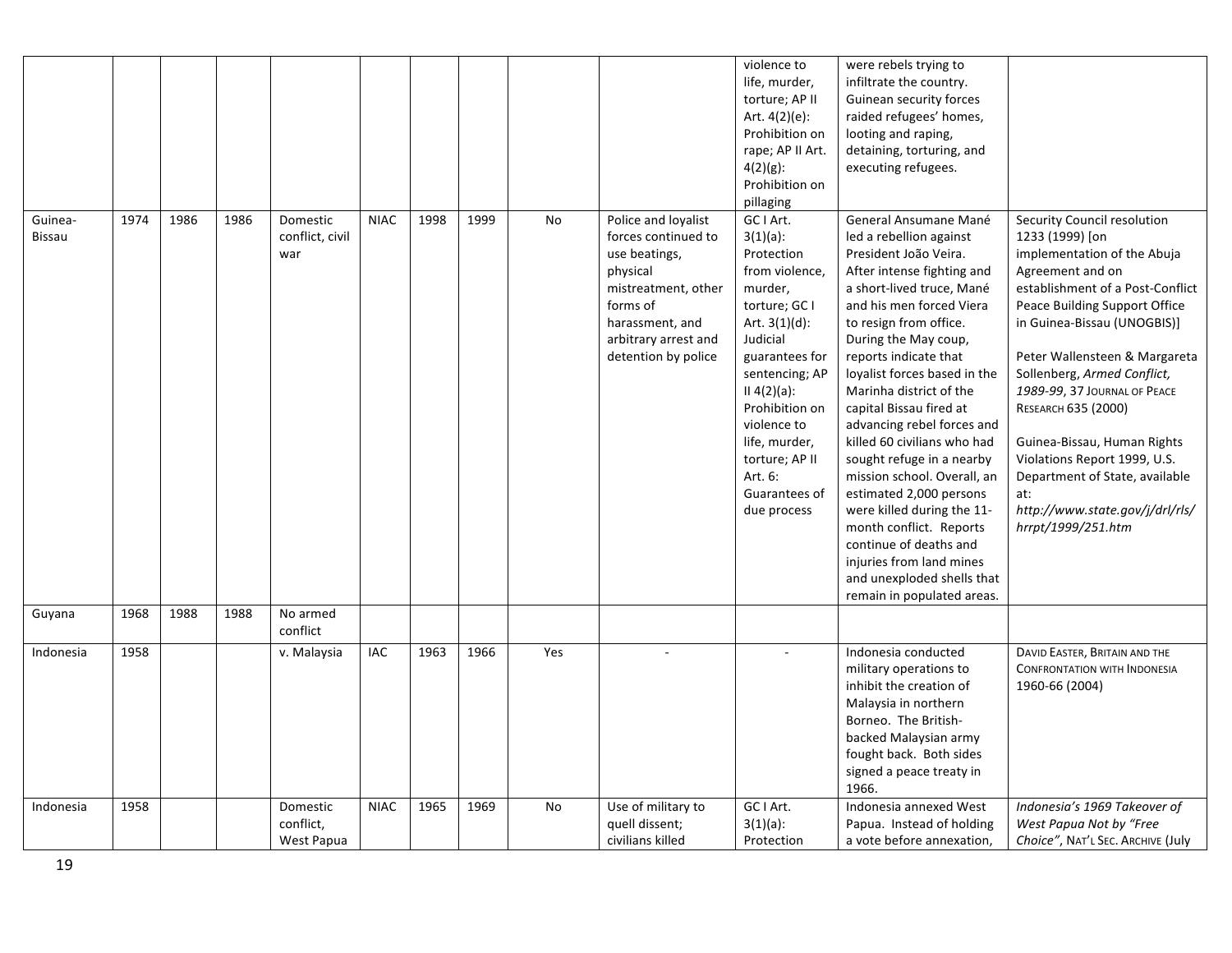|           |      |  |                  |            |      |      |           |                                                                              | from violence,<br>murder,<br>torture; AP II<br>Art. $4(2)(a)$ :<br>Prohibition on<br>violence to<br>life, murder,<br>torture                                                                                                                                                                                                                                                                                                                                                                                                                                                             | Indonesia held<br>"consultations" with<br>selected tribal leaders. The<br>Indonesian military<br>suppressed dissident<br>activity, resulting in the<br>deaths of hundreds,<br>possibly thousands of<br>civilians.                                | $9, 2004$ ),<br>http://www.gwu.edu/~nsarchiv<br>/NSAEBB/NSAEBB128/                                                                                                                                                                                                                                                                                                                                                                                                                                                                |
|-----------|------|--|------------------|------------|------|------|-----------|------------------------------------------------------------------------------|------------------------------------------------------------------------------------------------------------------------------------------------------------------------------------------------------------------------------------------------------------------------------------------------------------------------------------------------------------------------------------------------------------------------------------------------------------------------------------------------------------------------------------------------------------------------------------------|--------------------------------------------------------------------------------------------------------------------------------------------------------------------------------------------------------------------------------------------------|-----------------------------------------------------------------------------------------------------------------------------------------------------------------------------------------------------------------------------------------------------------------------------------------------------------------------------------------------------------------------------------------------------------------------------------------------------------------------------------------------------------------------------------|
| Indonesia | 1958 |  | v. East<br>Timor | <b>IAC</b> | 1975 | 1999 | <b>No</b> | Detainment, torture,<br>execution,<br>indiscriminate<br>attacks on civilians | GC I Art.<br>$3(1)(a)$ :<br>Protection<br>from violence,<br>murder,<br>torture; GC I<br>Art. $3(1)(d)$ :<br>Judicial<br>guarantees for<br>sentencing; GC<br>I Art. 50:<br>Prohibition on<br>willful killing of<br>protected<br>persons; GC IV<br>Art. 27:<br>Prohibition on<br>harming<br>protected<br>persons; GC IV<br>Art. 32:<br>Prohibition on<br>corporal<br>punishment,<br>torture, etc;<br>AP I Art. 48:<br>Parties must<br>distinguish<br>between the<br>civilians<br>population<br>and<br>combatants;<br>AP I Art. 51(4):<br>Prohibition on<br>indiscriminate<br>attacks; AP I | The Indonesian army<br>invaded East Timor in<br>1975 beginning an<br>occupation that last<br>almost twenty-five years.<br>It dealt violently with an<br><b>East Timorese</b><br>counterinsurgency and<br>caused thousands of<br>civilian deaths. | Chega! The Report of the<br>Commission for Reception,<br>Truth and Reconciliation in<br>Timor-Leste (CAVR) (2005),<br>available at<br>http://www.etan.org/news/20<br>06/cavr.htm;<br>James Dunn, Genocide in East<br>Timor, in CENTURY OF GENOCIDE:<br><b>CRITICAL ESSAYS AND EYEWITNESS</b><br><b>ACCOUNTS (Samuel Totten &amp;</b><br>William S. Parsons eds., 2008);<br>Amnesty Int'l, Indonesia (East<br>Timor): As Violence Descended:<br>Testimonies from the East<br>Timorese Refugees, AI Index<br>ASA 21/190/1999 (1999) |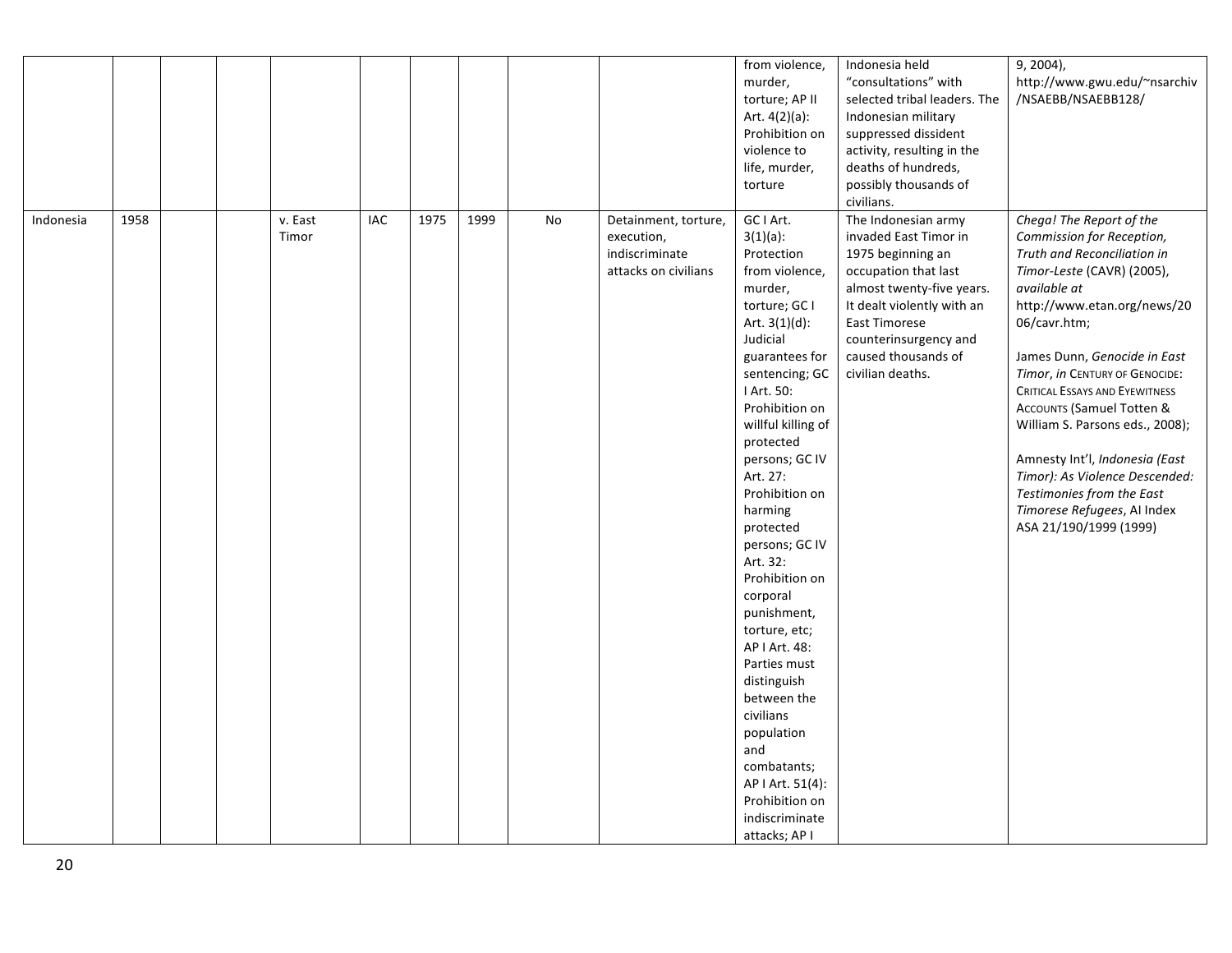|           |      |  |                                                |             |      |      |     |                                                                                                                               | Art. 52(1):<br>Prohibition on<br>civilians as<br>objects of<br>attack or<br>reprisals; AP I<br>Art. 75(2)(a):<br>Prohibition on<br>murder,<br>torture                                                                                                                                       |                                                                                                                                                                                                                                                                                                                            |                                                                                                                                                            |
|-----------|------|--|------------------------------------------------|-------------|------|------|-----|-------------------------------------------------------------------------------------------------------------------------------|---------------------------------------------------------------------------------------------------------------------------------------------------------------------------------------------------------------------------------------------------------------------------------------------|----------------------------------------------------------------------------------------------------------------------------------------------------------------------------------------------------------------------------------------------------------------------------------------------------------------------------|------------------------------------------------------------------------------------------------------------------------------------------------------------|
| Indonesia | 1958 |  | Domestic<br>conflict,<br>Aceh                  | <b>NIAC</b> | 1999 | 2005 | No  | Extrajudicial<br>executions, forced<br>disappearances,<br>torture, and<br>collective<br>punishment.                           | GC I Art.<br>$3(1)(a)$ :<br>Protection<br>from violence,<br>murder,<br>torture; GC I<br>Art. $3(1)(d)$ :<br>Judicial<br>guarantees for<br>sentencing; AP<br>II Art. 4(2)(a):<br>Prohibition on<br>violence to<br>life, murder,<br>torture; AP II<br>Art. 6:<br>Guarantees of<br>due process | Aceh area rebels<br>organized a movement to<br>secede. The conflict<br>between government<br>security forces and the<br>GAM in Aceh worsened<br>after the exit of President<br>Suharto in 1998. It has<br>been marked by intense<br>armed conflict and<br>violation of international<br>humanitarian law by both<br>sides. | HUMAN RIGHTS WATCH, INDONESIA:<br>THE WAR IN ACEH (2001);<br>HUMAN RIGHTS WATCH, ACEH AT<br>WAR: TORTURE, ILL-TREATMENT, AND<br>UNFAIR TRIALS (2004)       |
| Iran      | 1957 |  | v. Iraq                                        | IAC         | 1972 | 1975 | Yes |                                                                                                                               |                                                                                                                                                                                                                                                                                             | Border clashes between<br>Iraq and Iran began in<br>1972 and reached their<br>peak in 1974. Meanwhile,<br>the Iranian government<br>increased arms shipments<br>to Kurdish rebel groups in<br>Iraq.                                                                                                                        | JEROME DONOVAN, THE IRAN-IRAQ<br><b>WAR: ANTECEDENTS AND CONFLICT</b><br>ESCALATION (2011)                                                                 |
| Iran      | 1957 |  | Domestic<br>conflict,<br>Iranian<br>Revolution | <b>NIAC</b> | 1978 | 1979 | No  | Shooting of civilian<br>protestors by the<br>armed forces of the<br>Shah; detainment<br>and torture of<br>political prisoners | GC I Art.<br>$3(1)(a)$ :<br>Protection<br>from violence,<br>murder,<br>torture; GC I<br>Art. $3(1)(d)$ :<br>Judicial<br>guarantees for<br>sentencing; AP                                                                                                                                    | Demonstrations against<br>the Pahlavi dynasty began<br>in late 1977 and<br>intensified in early 1978.<br>In what has become<br>known as Black Friday<br>(September 8, 1978)<br>Iranian security forces<br>shot and killed peaceful<br>demonstrators.                                                                       | CHARLES KURZMAN, THE<br><b>UNTHINKABLE REVOLUTION IN IRAN</b><br>70-80 (2004);<br>Amnesty Int'l, Annual Report<br>1978, AI Index POL<br>10/001/1978 (1978) |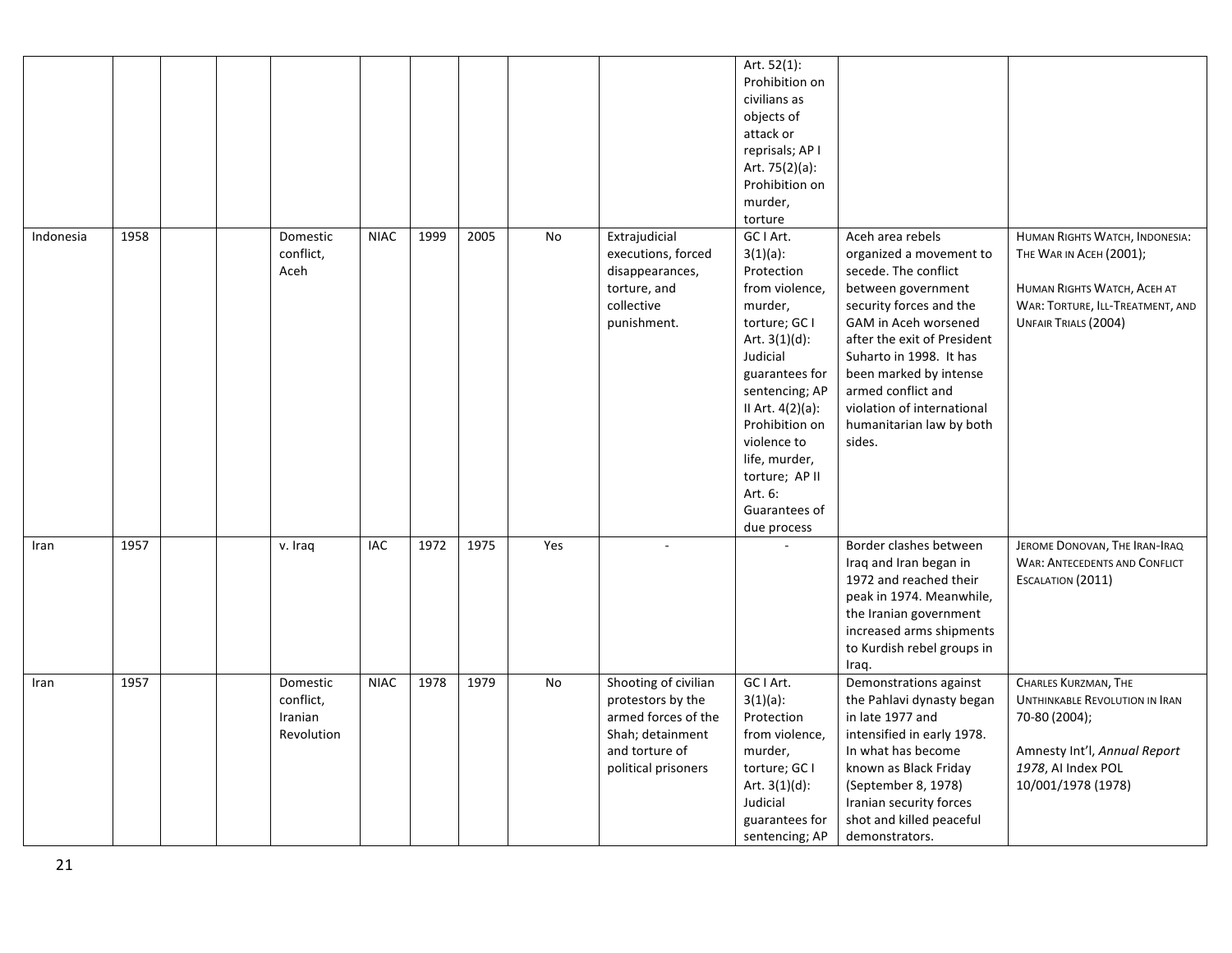|      |      |                              |     |      |      |    |                                                                                                                                        | II 4(2)(a):<br>Prohibition on<br>violence to<br>life, murder,<br>torture; AP II<br>Art. 6:<br>Guarantees of<br>due process                                                                                                                                                                                                                                                                                                                                                                                                                                                                                |                                                                                                                                                                                                                                                                                                                               |                                                                                                                                       |
|------|------|------------------------------|-----|------|------|----|----------------------------------------------------------------------------------------------------------------------------------------|-----------------------------------------------------------------------------------------------------------------------------------------------------------------------------------------------------------------------------------------------------------------------------------------------------------------------------------------------------------------------------------------------------------------------------------------------------------------------------------------------------------------------------------------------------------------------------------------------------------|-------------------------------------------------------------------------------------------------------------------------------------------------------------------------------------------------------------------------------------------------------------------------------------------------------------------------------|---------------------------------------------------------------------------------------------------------------------------------------|
| Iran | 1957 | v. Iraq,<br>Iran-Iraq<br>War | IAC | 1980 | 1988 | No | Indiscriminate<br>shelling of Iraqi<br>cities; interference<br>with humanitarian<br>efforts; refusal to<br>release prisoners of<br>war | GC I Art.<br>$3(1)(a)$ :<br>Protection<br>from violence,<br>murder,<br>torture; GC I<br>Art. 9:<br>Prohibition<br>against<br>obstacles to<br>humanitarian<br>aid; GC I Art.<br>18: Denial of<br>humanitarian<br>aid; GC I Art.<br>50: Prohibition<br>on willful<br>killing of<br>protected<br>persons; GC III<br>Art. 14: Due<br>respect for<br>POWs, incl.<br>women; GC III<br>Art. 126: Right<br>of detainees<br>to be visited<br>by ICRC; GC IV<br>Art. 23: Denial<br>of<br>humanitarian<br>aid; GC IV Art.<br>27: Prohibition<br>on harming<br>protected<br>persons; AP I<br>Art. 48: Parties<br>must | Saddam Hussein invaded<br>the Iranian province of<br>Khuzestan in September<br>1980. Iran<br>counterattacked, and the<br>two sides quickly reached<br>a stalemate. Then<br>commenced a devastating<br>war of attrition and<br>atrocities that lasted until<br>1988. The UN brokered a<br>ceasefire in August of that<br>year. | Jonathan C. Randal, Iran-Iraq<br>War, CRIMES OF WAR,<br>http://www.crimesofwar.org/a-<br>z-guide/547/ (last visited Oct.<br>12, 2012) |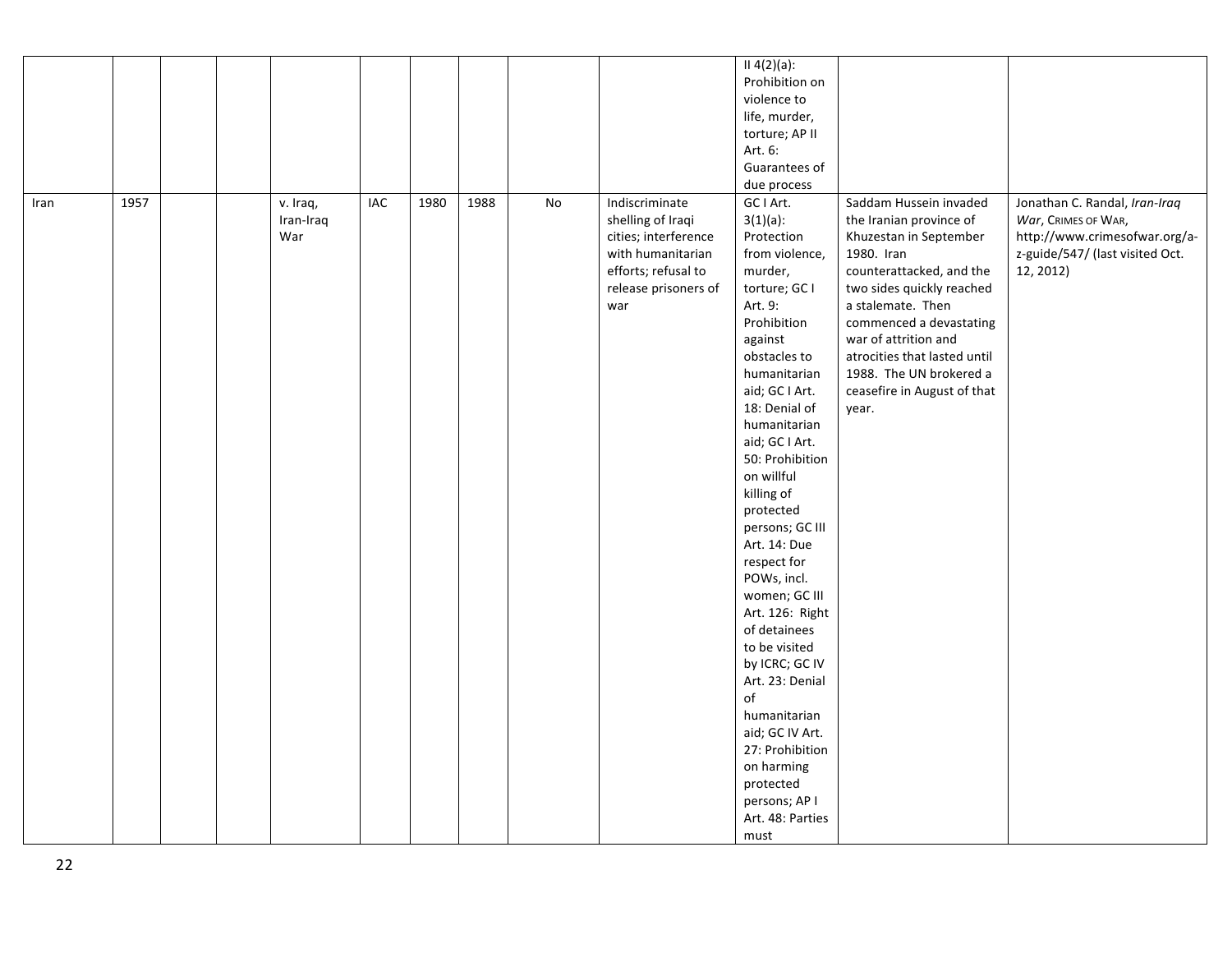|      |      |      |                |             |      |      |     |               | distinguish      |                                                   |                                    |
|------|------|------|----------------|-------------|------|------|-----|---------------|------------------|---------------------------------------------------|------------------------------------|
|      |      |      |                |             |      |      |     |               | between the      |                                                   |                                    |
|      |      |      |                |             |      |      |     |               | civilian         |                                                   |                                    |
|      |      |      |                |             |      |      |     |               | population       |                                                   |                                    |
|      |      |      |                |             |      |      |     |               | and              |                                                   |                                    |
|      |      |      |                |             |      |      |     |               | combatants;      |                                                   |                                    |
|      |      |      |                |             |      |      |     |               | AP I Art. 51(4): |                                                   |                                    |
|      |      |      |                |             |      |      |     |               | Prohibition on   |                                                   |                                    |
|      |      |      |                |             |      |      |     |               | indiscriminate   |                                                   |                                    |
|      |      |      |                |             |      |      |     |               | attacks; AP I    |                                                   |                                    |
|      |      |      |                |             |      |      |     |               | Art. 52(1):      |                                                   |                                    |
|      |      |      |                |             |      |      |     |               | Prohibition on   |                                                   |                                    |
|      |      |      |                |             |      |      |     |               | civilians as     |                                                   |                                    |
|      |      |      |                |             |      |      |     |               | objects of       |                                                   |                                    |
|      |      |      |                |             |      |      |     |               | attack or        |                                                   |                                    |
|      |      |      |                |             |      |      |     |               | reprisal; AP I   |                                                   |                                    |
|      |      |      |                |             |      |      |     |               | Art. 75(2)(a):   |                                                   |                                    |
|      |      |      |                |             |      |      |     |               | Prohibition on   |                                                   |                                    |
|      |      |      |                |             |      |      |     |               | murder,          |                                                   |                                    |
|      |      |      |                |             |      |      |     |               | torture          |                                                   |                                    |
| Iraq | 1956 | 2010 | v. Israel,     | IAC         | 1948 | 1949 | N/A | $\sim$        | Geneva           | Violence broke out almost                         | U.S. DEP'T OF STATE, OFFICE OF THE |
|      |      |      | First Arab-    |             |      |      |     |               | Conventions      | immediately after the UN-                         | HISTORIAN, THE ARAB-ISRAELI WAR    |
|      |      |      | Israeli War    |             |      |      |     |               | had not yet      | mandated creation of the                          | OF 1948,                           |
|      |      |      |                |             |      |      |     |               | been drafted     | state of Israel when a                            | http://history.state.gov/milesto   |
|      |      |      |                |             |      |      |     |               |                  | coalition of five countries                       | nes/1945-1952/ArabIsraeliWar       |
|      |      |      |                |             |      |      |     |               |                  |                                                   |                                    |
|      |      |      |                |             |      |      |     |               |                  | (Egypt, Syria, Transjordan,<br>Lebanon, and Iraq) | (last visited Oct. 12, 2012)       |
|      |      |      |                |             |      |      |     |               |                  | invaded the newly formed                          |                                    |
|      |      |      |                |             |      |      |     |               |                  |                                                   |                                    |
|      |      |      |                |             |      |      |     |               |                  | state. The war ended in a                         |                                    |
|      |      |      |                |             |      |      |     |               |                  | series of armistice                               |                                    |
|      |      |      |                |             |      |      |     |               |                  | agreements beginning in                           |                                    |
|      |      |      |                |             |      |      |     |               |                  | February 1949.                                    |                                    |
| Iraq | 1956 | 2010 | Domestic       | <b>NIAC</b> | 1958 | 1959 | No  | Extrajudicial | GC I Art.        | The Hashemite monarchy                            | Iraqi Revolution and Coups,        |
|      |      |      | conflict, July |             |      |      |     | executions    | $3(1)(a)$ :      | was overthrown when a                             | GLOBALSECURITY.ORG,                |
|      |      |      | 14             |             |      |      |     |               | Protection       | group of army officers                            | http://www.globalsecurity.org/     |
|      |      |      | Revolution     |             |      |      |     |               | from violence,   | launched a coup d'etat.                           | military/world/war/iraq-           |
|      |      |      |                |             |      |      |     |               | murder,          | The coup was triggered                            | coup.htm (last visited Oct. 12,    |
|      |      |      |                |             |      |      |     |               | torture; GC I    | when King Hussein,                                | 2012)                              |
|      |      |      |                |             |      |      |     |               | Art. $3(1)(d)$ : | fearing that an revolts in                        |                                    |
|      |      |      |                |             |      |      |     |               | Judicial         | Lebanon might spread to                           |                                    |
|      |      |      |                |             |      |      |     |               | guarantees for   | Jordan, requested                                 |                                    |
|      |      |      |                |             |      |      |     |               | sentencing; AP   | assistance from the Iraqi                         |                                    |
|      |      |      |                |             |      |      |     |               | II Art. 4(2)(a): | military. In mobilizing, part                     |                                    |
|      |      |      |                |             |      |      |     |               | Prohibition on   | of the Iraqi army invaded                         |                                    |
|      |      |      |                |             |      |      |     |               | violence to      | Baghdad and proclaimed a                          |                                    |
|      |      |      |                |             |      |      |     |               | life, murder,    | new republic. Members of                          |                                    |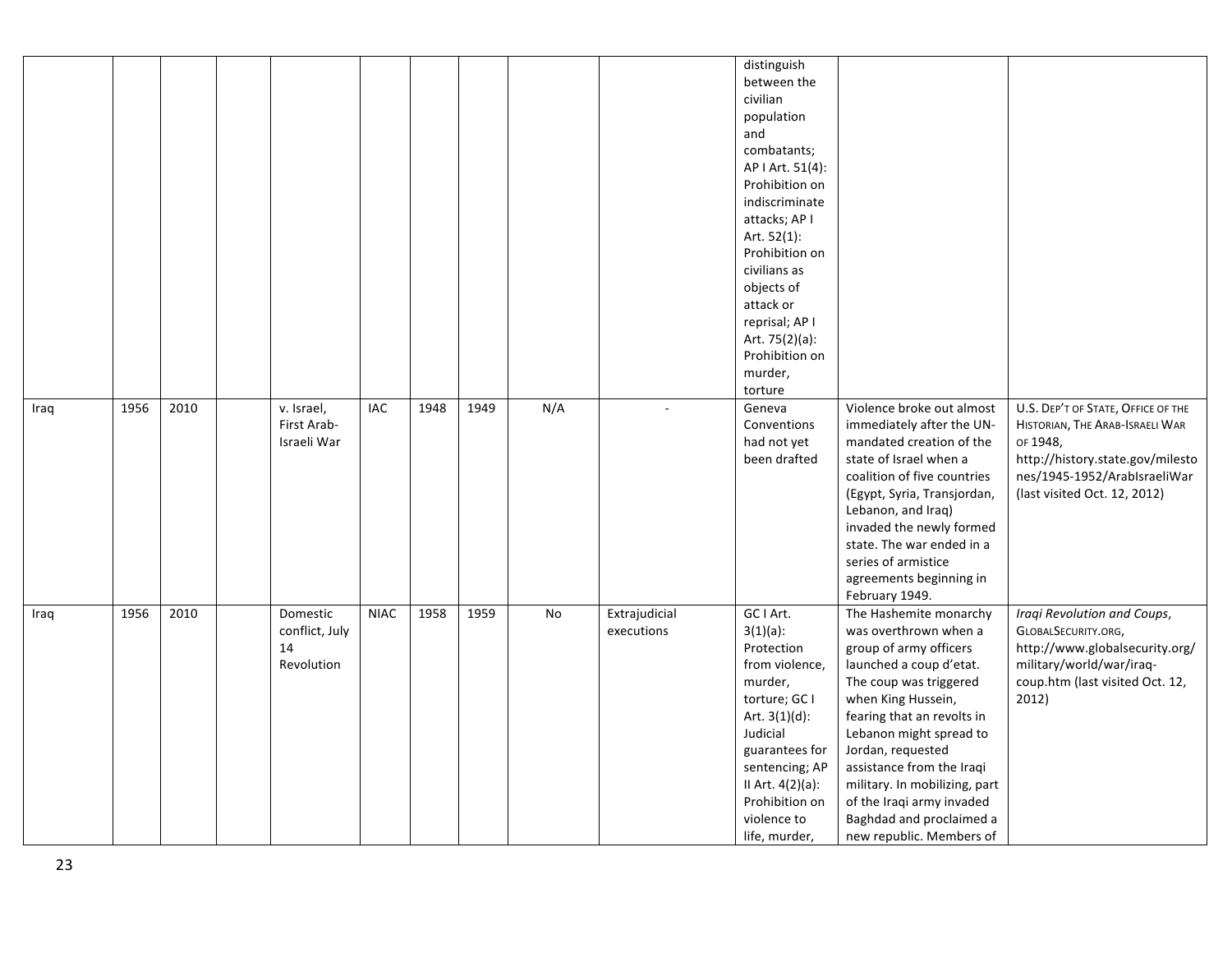|      |      |      |            |             |      |      |     |                       | torture; AP II   | the royal family were       |                                      |
|------|------|------|------------|-------------|------|------|-----|-----------------------|------------------|-----------------------------|--------------------------------------|
|      |      |      |            |             |      |      |     |                       | 6: Guarantees    | executed.                   |                                      |
|      |      |      |            |             |      |      |     |                       | of due process   |                             |                                      |
| Iraq | 1956 | 2010 | Domestic   | <b>NIAC</b> | 1961 | 2003 | No  | Indiscriminate use of | GC I Art.        | Saddam Hussein tortured     | Amnesty Int'l, Iraq: Systematic      |
|      |      |      | conflict,  |             |      |      |     | chemical weapons;     | $3(1)(a)$ :      | and killed Kurds for their  | Torture of Political Prisoners, AI   |
|      |      |      | Kurdish    |             |      |      |     | killing of civilians; | Protection       | alleged cooperation with    | Index MDE 14/008/2001 (Aug.,         |
|      |      |      | oppression |             |      |      |     | forced                | from violence,   | Iran during the Iraq-Iran   | $2001$ );                            |
|      |      |      |            |             |      |      |     | disappearance;        | murder,          | war. On March 16, 1988,     |                                      |
|      |      |      |            |             |      |      |     | involuntary           | torture; GC I    | Iraqi government used       | HUMAN RIGHTS WATCH, ENDLESS          |
|      |      |      |            |             |      |      |     | relocation; and the   | Art. $3(1)(d)$ : | chemical weapons against    | TORMENT: THE 1991 UPRISING IN        |
|      |      |      |            |             |      |      |     | failure to abide by   | Judicial         | Kurdish civilian            | IRAQ AND ITS AFTERMATH (1992);       |
|      |      |      |            |             |      |      |     | minimal conditions    | guarantees for   | populations in the villages |                                      |
|      |      |      |            |             |      |      |     | of life to detainees  | sentencing; AP   | of Halabja, Goktapa, and    | HUMAN RIGHTS WATCH, GENOCIDE IN      |
|      |      |      |            |             |      |      |     |                       | II Art. 4(2)(a): | Askar, killing over 3000+   | IRAQ: THE ANFAL CAMPAIGN AGAINST     |
|      |      |      |            |             |      |      |     |                       | Prohibition on   | (1988).                     | THE KURDS (1993);                    |
|      |      |      |            |             |      |      |     |                       | violence to      |                             |                                      |
|      |      |      |            |             |      |      |     |                       | life, murder,    |                             | S.C. Res. 688, U.N. Doc.             |
|      |      |      |            |             |      |      |     |                       | torture; AP II   |                             | S/RES/688 (Apr. 5, 1991);            |
|      |      |      |            |             |      |      |     |                       | Art. 6:          |                             |                                      |
|      |      |      |            |             |      |      |     |                       | Guarantees of    |                             | HUMAN RIGHTS WATCH, HUMAN            |
|      |      |      |            |             |      |      |     |                       | due process;     |                             | RIGHTS IN IRAQ (1990)                |
|      |      |      |            |             |      |      |     |                       | AP II Art. 17:   |                             |                                      |
|      |      |      |            |             |      |      |     |                       | Prohibition of   |                             |                                      |
|      |      |      |            |             |      |      |     |                       | forced           |                             |                                      |
|      |      |      |            |             |      |      |     |                       | movement of      |                             |                                      |
|      |      |      |            |             |      |      |     |                       | civilians; G.CB  |                             |                                      |
| Iraq | 1956 | 2010 | v. Iran    | IAC         | 1972 | 1975 | Yes | $\overline{a}$        |                  | Border clashes between      | JEROME DONOVAN, THE IRAN-IRAQ        |
|      |      |      |            |             |      |      |     |                       |                  | Iraq and Iran began in      | <b>WAR: ANTECEDENTS AND CONFLICT</b> |
|      |      |      |            |             |      |      |     |                       |                  | 1972 and reached their      | ESCALATION (2011)                    |
|      |      |      |            |             |      |      |     |                       |                  | peak in 1974. At the same   |                                      |
|      |      |      |            |             |      |      |     |                       |                  | time, the Iranian           |                                      |
|      |      |      |            |             |      |      |     |                       |                  | government increased the    |                                      |
|      |      |      |            |             |      |      |     |                       |                  | level of arms sent to       |                                      |
|      |      |      |            |             |      |      |     |                       |                  | Kurdish rebel groups in     |                                      |
|      |      |      |            |             |      |      |     |                       |                  | Iraq.                       |                                      |
| Iraq | 1956 | 2010 | v. Israel, | <b>IAC</b>  | 1973 | 1973 | Yes |                       |                  | On October 6, 1973,         | SIMON DUNSTAN, THE YOM KIPPUR        |
|      |      |      | Yom Kippur |             |      |      |     |                       |                  | Egyptian and Syrian armies  | WAR: THE ARAB-ISRAELI WAR OF         |
|      |      |      | War        |             |      |      |     |                       |                  | attacked Israel on Yom      | 1973 (2007)                          |
|      |      |      |            |             |      |      |     |                       |                  | Kippur. The Israeli forces  |                                      |
|      |      |      |            |             |      |      |     |                       |                  | pushed the attackers back   |                                      |
|      |      |      |            |             |      |      |     |                       |                  | to the 1967 cease-fire line |                                      |
|      |      |      |            |             |      |      |     |                       |                  | when US and Soviet Union    |                                      |
|      |      |      |            |             |      |      |     |                       |                  | help arrived.               |                                      |
| Iraq | 1956 | 2010 | v. Kuwait  | IAC         | 1973 | 1975 | Yes |                       |                  | On March 20, 1973, Iraqi    | ALEX CONTE, SECURITY IN THE 21ST     |
|      |      |      |            |             |      |      |     |                       |                  | forces invaded Kuwait to    | <b>CENTURY: THE UNITED NATIONS,</b>  |
|      |      |      |            |             |      |      |     |                       |                  | seize disputed Persian Gulf | AFGHANISTAN, AND IRAQ 116 (2005)     |
|      |      |      |            |             |      |      |     |                       |                  |                             |                                      |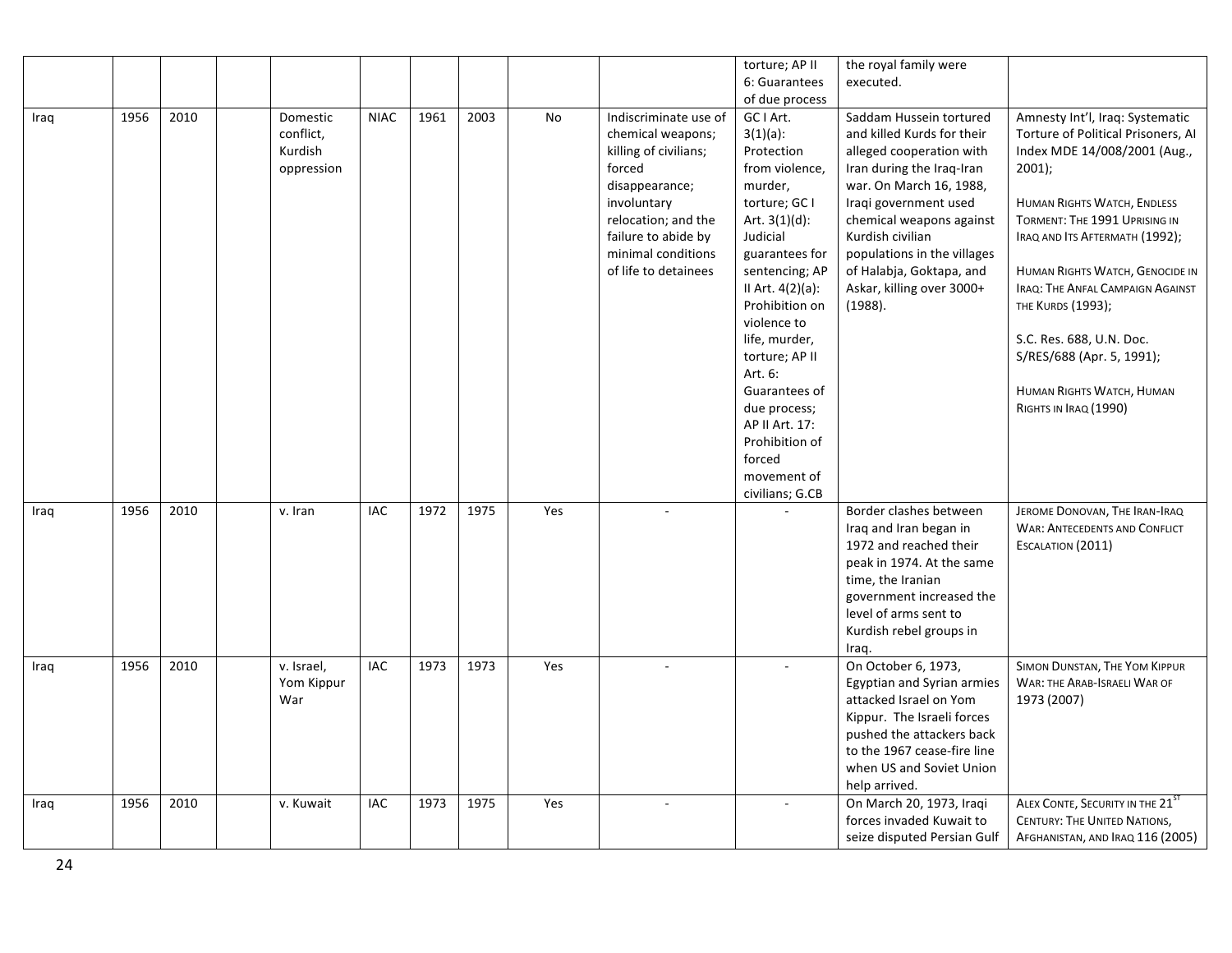|      |      |      |                              |            |      |      |    |                                                                                                                                                |                                                                                                                                                                                                                                                                                                                                                                                                                                                                                                                                                                                  | islands, Warba and<br>Bubiyan. Iraq maintained<br>forces on the islands, as<br>the two countries entered<br>negotiations to establish<br>territorial control. The<br>Arab League ultimately<br>affirmed Kuwaiti control of<br>the islands.                                                                                    |                                                                                                                                                                                                                                                                          |
|------|------|------|------------------------------|------------|------|------|----|------------------------------------------------------------------------------------------------------------------------------------------------|----------------------------------------------------------------------------------------------------------------------------------------------------------------------------------------------------------------------------------------------------------------------------------------------------------------------------------------------------------------------------------------------------------------------------------------------------------------------------------------------------------------------------------------------------------------------------------|-------------------------------------------------------------------------------------------------------------------------------------------------------------------------------------------------------------------------------------------------------------------------------------------------------------------------------|--------------------------------------------------------------------------------------------------------------------------------------------------------------------------------------------------------------------------------------------------------------------------|
| Iraq | 1956 | 2010 | v. Iran,<br>Iran-Iraq<br>War | <b>IAC</b> | 1980 | 1988 | No | Use of chemical<br>weapons on civilians<br>and soldiers; torture<br>of Iranian POWs;<br>obstruction of<br>international<br>humanitarian relief | GC I Art.<br>$3(1)(a)$ :<br>Protection<br>from violence,<br>murder,<br>torture; GC I<br>Art. 9:<br>Prohibition<br>against<br>obstacles to<br>humanitarian<br>aid; GC I Art.<br>18: Denial of<br>humanitarian<br>aid; GC I Art.<br>50: Prohibition<br>on willful<br>killing of<br>protected<br>persons; GC III<br>Art. 13:<br>Humane<br>treatment of<br>POWs; GC III<br>Art. 14: Due<br>respect for<br>POWs, incl.<br>women;<br>GC IV Art. 23:<br>Denial of<br>humanitarian<br>aid; GC IV Art.<br>27: Prohibition<br>on harming<br>protected<br>persons; AP I<br>Art. 48: Parties | Saddam Hussein invaded<br>the Iranian province of<br>Khuzestan in September<br>1980. Iran<br>counterattacked, and the<br>two sides quickly reached<br>a stalemate. Then<br>commenced a devastating<br>war of attrition and<br>atrocities that lasted until<br>1988. The UN brokered a<br>ceasefire in August of that<br>year. | Jonathan C. Randal, Iran-Iraq<br>War, CRIMES OF WAR,<br>http://www.crimesofwar.org/a-<br>z-guide/547/ (last visited Oct.<br>12, 2012);<br>ALBERT J. MAURONI, CHEMICAL AND<br>BIOLOGICAL WARFARE 198-201<br>(2003);<br>HUMAN RIGHTS WATCH, HUMAN<br>RIGHTS IN IRAQ (1990) |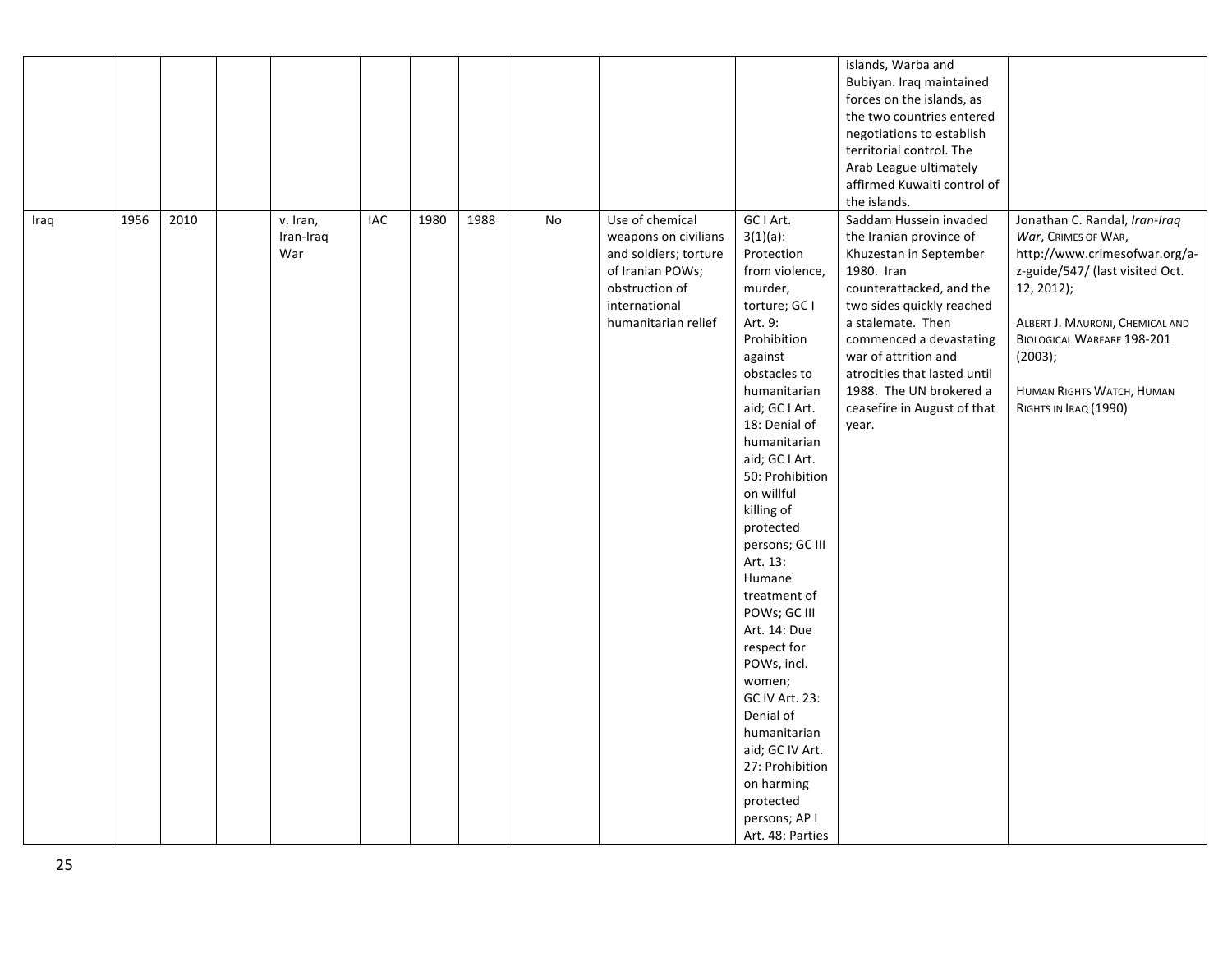|      |      |      |                        |            |      |      |    |                                                                                                                                                                                                                                                               | must<br>distinguish<br>between the<br>civilian<br>population<br>and<br>combatants;<br>AP   Art. 51(4):<br>Prohibition on<br>indiscriminate<br>attacks; G.CB                                                                                                                                                                                                                                                                                                                                                                                                        |                                                                                                                                                                                                                                                                                                                                                                                              |                                                                                            |
|------|------|------|------------------------|------------|------|------|----|---------------------------------------------------------------------------------------------------------------------------------------------------------------------------------------------------------------------------------------------------------------|--------------------------------------------------------------------------------------------------------------------------------------------------------------------------------------------------------------------------------------------------------------------------------------------------------------------------------------------------------------------------------------------------------------------------------------------------------------------------------------------------------------------------------------------------------------------|----------------------------------------------------------------------------------------------------------------------------------------------------------------------------------------------------------------------------------------------------------------------------------------------------------------------------------------------------------------------------------------------|--------------------------------------------------------------------------------------------|
| Iraq | 1956 | 2010 | v. Kuwait,<br>Gulf War | <b>IAC</b> | 1990 | 1991 | No | Summary execution<br>of Kuwaiti resistance<br>leaders; torture of<br>prisoners; enforced<br>disappearances;<br>forced removal of<br>Kuwaiti prisoners to<br>Iraq; use of civilians<br>as human shields;<br>obstruction of Red<br>Cross visits to<br>detainees | GC I Art.<br>$3(1)(a)$ :<br>Protection<br>from violence,<br>murder,<br>torture; GC I<br>Art. $3(1)(d)$ :<br>Judicial<br>guarantees for<br>sentencing; GC<br>I Art. 9:<br>Prohibition on<br>obstacles to<br>humanitarian<br>aid; GC I Art.<br>18: Denial of<br>humanitarian<br>aid; GC I Art.<br>50: Prohibition<br>on willful<br>killing of<br>protected<br>persons; GC III<br>Art. 13:<br>Humane<br>treatment of<br>POWs; GC III<br>Art. 100: Due<br>process before<br>execution;<br>GC III Art. 126:<br>Right of<br>detainees to<br>be visited by<br>ICRC; GC IV | On August 2, 1990, Iraqi<br>forces invaded Kuwait<br>following a dispute over<br>Iraq's debt from the Iran-<br>Iraq war. A US-led<br>coalition of over 30<br>countries launched<br>operation Desert<br>Shield/Storm, an air<br>assault against Iraqi forces<br>on January 17, 1991. On<br>February 26, Iraq<br>announced the withdrawal<br>of its forces and accepted<br>all UN resolutions. | <b>HUMAN RIGHTS WATCH, WORLD</b><br>REPORT 1992: IRAQ AND OCCUPIED<br><b>KUWAIT (1992)</b> |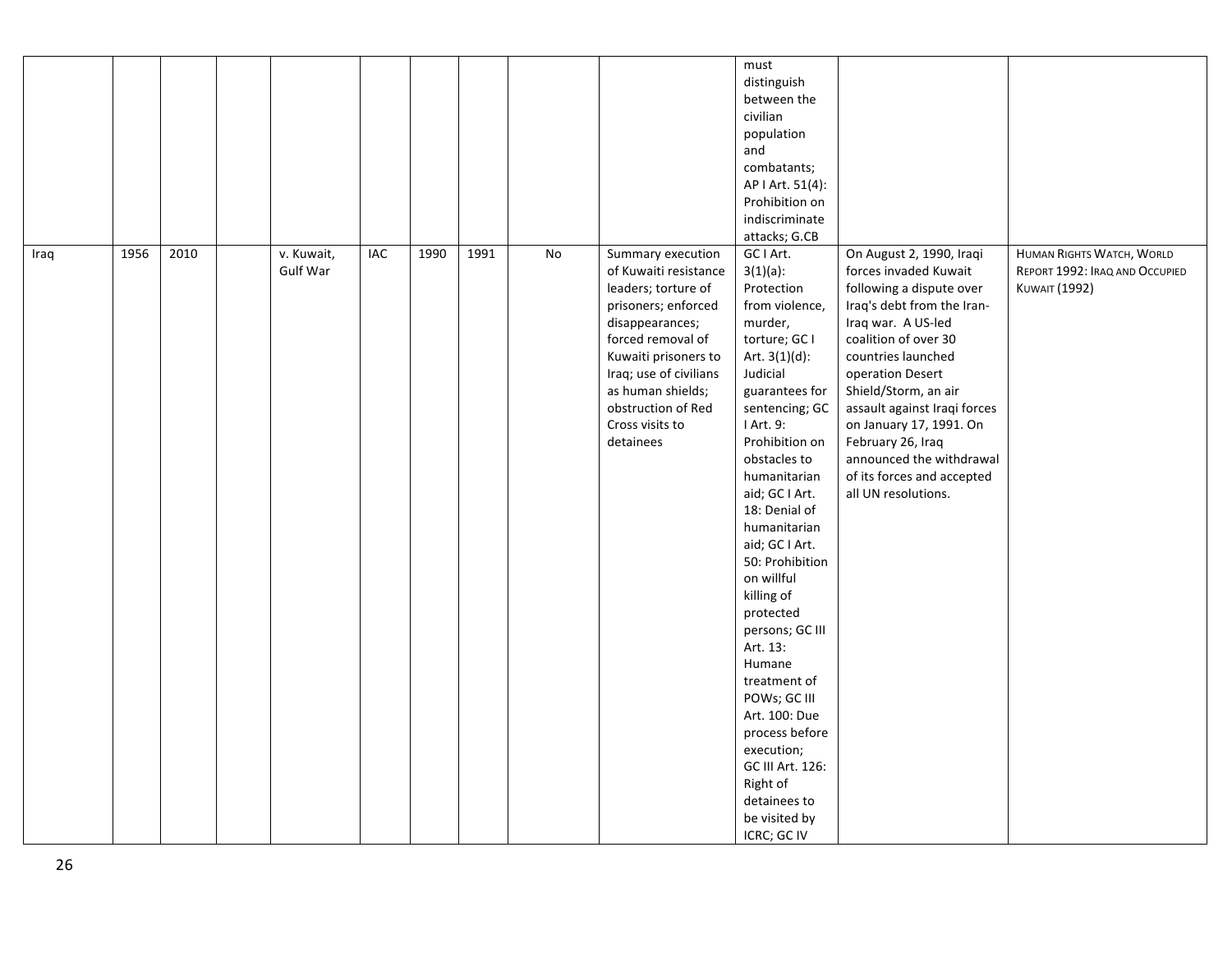|      |      |      |             |     |      |      |    |                     | Art. 23: Denial    |                             |                                    |
|------|------|------|-------------|-----|------|------|----|---------------------|--------------------|-----------------------------|------------------------------------|
|      |      |      |             |     |      |      |    |                     | of                 |                             |                                    |
|      |      |      |             |     |      |      |    |                     | humanitarian       |                             |                                    |
|      |      |      |             |     |      |      |    |                     | aid; GC IV Art.    |                             |                                    |
|      |      |      |             |     |      |      |    |                     | 28: Prohibits      |                             |                                    |
|      |      |      |             |     |      |      |    |                     | use of human       |                             |                                    |
|      |      |      |             |     |      |      |    |                     | shields;           |                             |                                    |
|      |      |      |             |     |      |      |    |                     | GC IV Art. 32:     |                             |                                    |
|      |      |      |             |     |      |      |    |                     | Prohibition of     |                             |                                    |
|      |      |      |             |     |      |      |    |                     | corporal           |                             |                                    |
|      |      |      |             |     |      |      |    |                     | punishment,        |                             |                                    |
|      |      |      |             |     |      |      |    |                     | torture;           |                             |                                    |
|      |      |      |             |     |      |      |    |                     | GC IV Art. 49:     |                             |                                    |
|      |      |      |             |     |      |      |    |                     | Prohibition on     |                             |                                    |
|      |      |      |             |     |      |      |    |                     | forced             |                             |                                    |
|      |      |      |             |     |      |      |    |                     | removal of         |                             |                                    |
|      |      |      |             |     |      |      |    |                     | protected          |                             |                                    |
|      |      |      |             |     |      |      |    |                     | persons from       |                             |                                    |
|      |      |      |             |     |      |      |    |                     | occupied           |                             |                                    |
|      |      |      |             |     |      |      |    |                     | territories; AP    |                             |                                    |
|      |      |      |             |     |      |      |    |                     | I Art. 75(2)(a):   |                             |                                    |
|      |      |      |             |     |      |      |    |                     | Prohibition on     |                             |                                    |
|      |      |      |             |     |      |      |    |                     | murder,            |                             |                                    |
|      |      |      |             |     |      |      |    |                     | torture; AP I      |                             |                                    |
|      |      |      |             |     |      |      |    |                     | Art. 75(3):        |                             |                                    |
|      |      |      |             |     |      |      |    |                     | Judicial           |                             |                                    |
|      |      |      |             |     |      |      |    |                     | notification       |                             |                                    |
|      |      |      |             |     |      |      |    |                     | guarantees         |                             |                                    |
| Iraq | 1956 | 2010 | v. U.S.-led | IAC | 2003 | 2003 | No | Targeting and       | GC I Art.          | Saddam Hussein's efforts    | <b>HUMAN RIGHTS WATCH, GETTING</b> |
|      |      |      | Coalition   |     |      |      |    | indiscriminate      | $3(1)(a)$ :        | to inhibit UN weapons       | AWAY WITH TORTURE? (2005);         |
|      |      |      |             |     |      |      |    | bombing of civilian | Protection         | inspections seemed to       |                                    |
|      |      |      |             |     |      |      |    | areas               | from violence,     | indicate the presence of    | Iraq: Targeting of Civilians by    |
|      |      |      |             |     |      |      |    |                     | murder,            | weapons of mass             | Insurgents Must Stop, HUM. RTS.    |
|      |      |      |             |     |      |      |    |                     | torture; GC I      | destruction (WMDs)-if       | WATCH, Nov. 22, 2003,              |
|      |      |      |             |     |      |      |    |                     | Art. 50:           | true, a clear violation of  | http://www.hrw.org/news/200        |
|      |      |      |             |     |      |      |    |                     | Prohibition on     | rules made after the Gulf   | 3/11/21/iraq-targeting-            |
|      |      |      |             |     |      |      |    |                     | willful killing of | War. Unable to get UN       | civilians-insurgents-must-stop     |
|      |      |      |             |     |      |      |    |                     | protected          | approval for invasion, the  |                                    |
|      |      |      |             |     |      |      |    |                     | persons; GC IV     | US, Great Britain, and      |                                    |
|      |      |      |             |     |      |      |    |                     | Art. 27:           | Australia decided to take   |                                    |
|      |      |      |             |     |      |      |    |                     | Prohibition on     |                             |                                    |
|      |      |      |             |     |      |      |    |                     |                    | military action outside of  |                                    |
|      |      |      |             |     |      |      |    |                     | harming            | UN auspices through a       |                                    |
|      |      |      |             |     |      |      |    |                     | protected          | "coalition of the willing." |                                    |
|      |      |      |             |     |      |      |    |                     | persons;           | On December 13, 2003,       |                                    |
|      |      |      |             |     |      |      |    |                     | AP I Art. 48:      | Hussein was captured by     |                                    |
|      |      |      |             |     |      |      |    |                     | Parties must       | US forces.                  |                                    |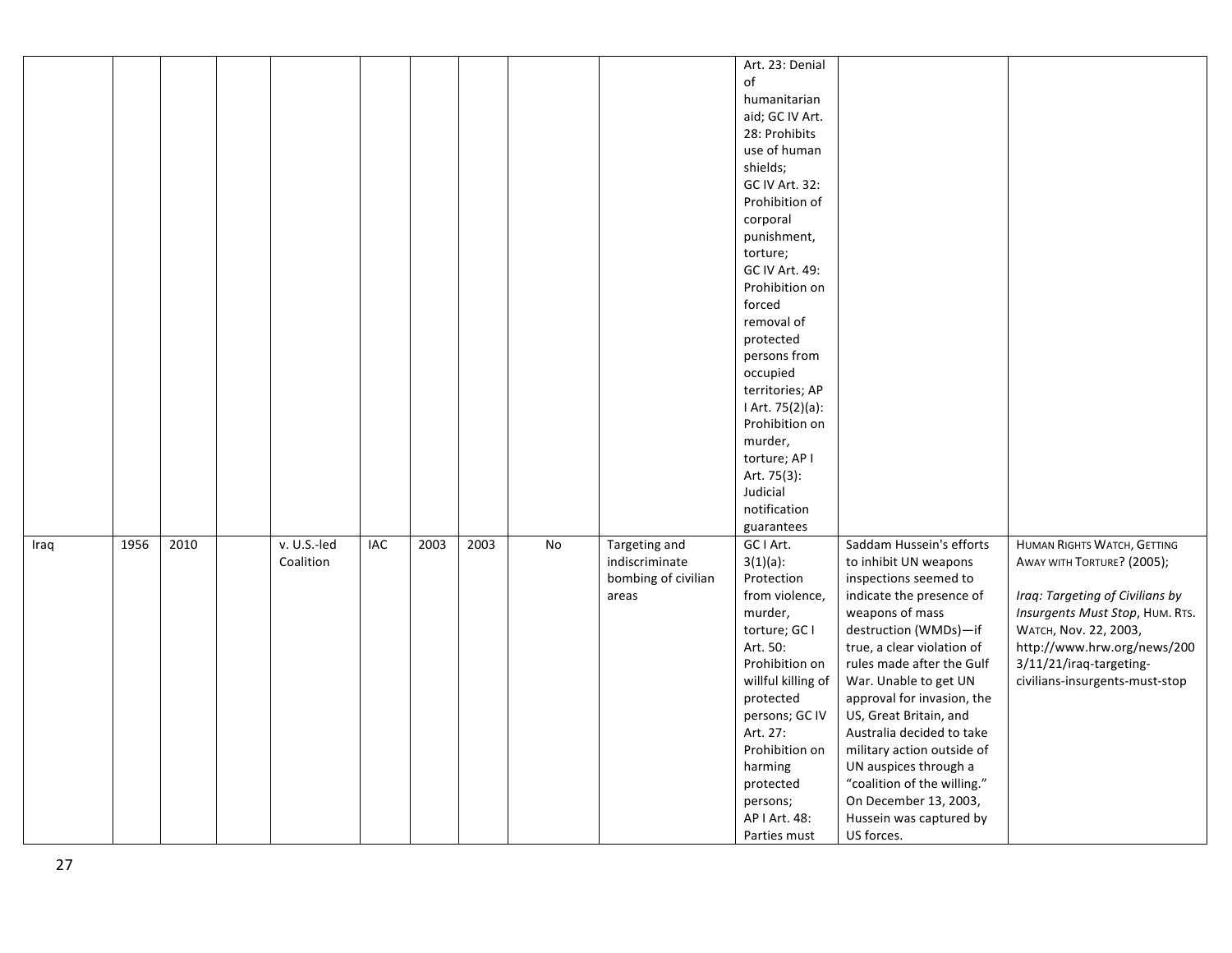|        |      |      |      |                                                                     |             |      |      |     |                                                                                          | distinguish<br>between<br>civilians and<br>combatants;<br>AP I Art. 51(4):<br>Prohibition on<br>indiscriminate<br>attacks;<br>AP I Art. 52(1):<br>Prohibition on<br>civilians as<br>object of<br>attack or<br>reprisals; AP I<br>Art. 75(2)(a):<br>Prohibition on<br>murder,<br>torture                                                                                |                                                                                                                                                                                                                                                                                                                                                                                                                               |                                                                                                                                                       |
|--------|------|------|------|---------------------------------------------------------------------|-------------|------|------|-----|------------------------------------------------------------------------------------------|------------------------------------------------------------------------------------------------------------------------------------------------------------------------------------------------------------------------------------------------------------------------------------------------------------------------------------------------------------------------|-------------------------------------------------------------------------------------------------------------------------------------------------------------------------------------------------------------------------------------------------------------------------------------------------------------------------------------------------------------------------------------------------------------------------------|-------------------------------------------------------------------------------------------------------------------------------------------------------|
| Iraq   | 1953 | 2010 |      | Domestic<br>conflict, al<br>Qaeda,<br>Islamic<br>militant<br>groups | <b>NIAC</b> | 2003 | 2014 | No  | Civilians targeted<br>and killed; detainees<br>tortured, abused<br>and killed in custody | GC I Art.<br>$3(1)(a)$ :<br>Protection<br>from violence,<br>murder,<br>torture; GC I<br>Art. $3(1)(d)$ :<br>Judicial<br>guarantees for<br>sentencing; AP<br>II Art. 4(2)(a):<br>Prohibition on<br>violence to<br>life, murder,<br>torture; AP II<br>Art. 6:<br>Guarantees of<br>due process;<br>AP II Art. 17:<br>Prohibition of<br>forced<br>movement of<br>civilians | After the fall of Saddam<br>Hussein in December<br>2003, a transitional<br>government, supported by<br>the U.S.-led coalition, was<br>installed. Widespread<br>sectarian violence<br>continues despite<br>stabilization and<br>reconstruction efforts.<br>Government forces have<br>fired on protesters killing<br>51 in April 2013. Reports<br>that detainees have been<br>abused, tortured, and<br>killed while in custody. | World Report 2013: Iraq,<br>Human Rights Watch<br>HTTP://WWW.HRW.ORG/WORLD-<br>REPORT/2014/COUNTRY-<br>CHAPTERS/IRAQ                                  |
| Jordan | 1951 | 1979 | 1979 | v. Israel,<br>First Arab-<br>Israeli War                            | IAC         | 1948 | 1949 | N/A |                                                                                          | Geneva<br>Conventions<br>had not yet<br>been drafted.                                                                                                                                                                                                                                                                                                                  | Violence broke out almost<br>immediately after the UN-<br>mandated creation of the<br>state of Israel. A coalition<br>of five Arab countries                                                                                                                                                                                                                                                                                  | U.S. DEP'T OF STATE, OFFICE OF THE<br>HISTORIAN, THE ARAB-ISRAELI WAR<br>OF 1948,<br>http://history.state.gov/milesto<br>nes/1945-1952/ArabIsraeliWar |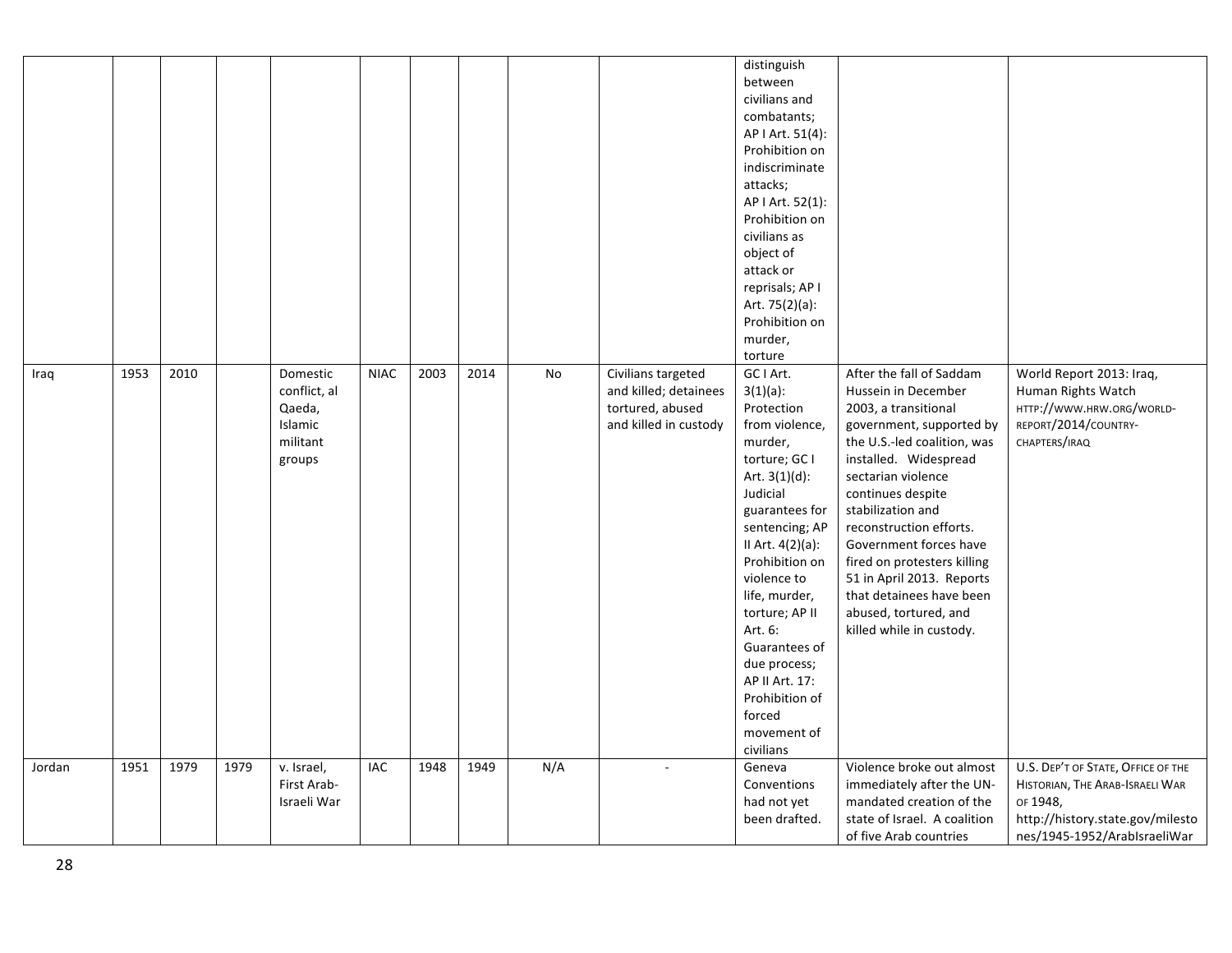| Jordan     | 1951 | 1979 | 1979 | v. Israel, Six-<br>Day War                       | <b>IAC</b>  | 1967 | 1967 | Yes | $\overline{\phantom{a}}$ | $\overline{\phantom{a}}$ | (Egypt, Syria, Transjordan,<br>Lebanon, and Iraq)<br>invaded Israel. The war<br>ended in a series of<br>armistice agreements<br>beginning in February<br>1949.<br>Israel launched a<br>preemptive war against<br>Egypt, Syria, and Jordan,<br>when those countries<br>amassed their armies<br>along Israel's borders. | (last visited Oct. 12, 2012)<br>MICHAEL OREN, SIX DAYS OF WAR<br>(2002)                                                                                                                                                                                                                                                                                                                                         |
|------------|------|------|------|--------------------------------------------------|-------------|------|------|-----|--------------------------|--------------------------|-----------------------------------------------------------------------------------------------------------------------------------------------------------------------------------------------------------------------------------------------------------------------------------------------------------------------|-----------------------------------------------------------------------------------------------------------------------------------------------------------------------------------------------------------------------------------------------------------------------------------------------------------------------------------------------------------------------------------------------------------------|
| Jordan     | 1951 | 1979 | 1979 | Domestic<br>conflict,<br>Palestinian<br>fedayeen | <b>NIAC</b> | 1970 | 1971 | Yes | $\sim$                   | $\sim$                   | Palestinian guerillas<br>became too powerful for<br>King Hussein to control.<br>Hussein sent his army to<br>take care of them and,<br>after a short period of<br>intense fighting, the army<br>forced the fedayeen out of<br>Jordan completely.                                                                       | Muhamad Hasrul Zakariah, The<br>Uprising of the Fedayeen<br>Against the Government of<br>Jordan, 1970-1971: Declassified<br>Document from the British<br>Archive, 2 International Journal<br>of West Asian Studies 47<br>(2010);<br>LIBR. OF CONG., COUNTRY STUDIES-<br>JORDAN: THE GUERRILLA CRISIS<br>(1989) available at<br>http://lcweb2.loc.gov/cgi-<br>bin/query/r?frd/cstdy:@field%<br>28DOCID+jo0022%29 |
| Jordan     | 1951 | 1979 | 1979 | v. Israel,<br>Yom Kippur<br>War                  | <b>IAC</b>  | 1973 | 1973 | Yes |                          |                          | On October 6, 1973,<br>Egyptian and Syrian armies<br>attacked Israel on Yom<br>Kippur. The Israeli forces<br>pushed the attackers back<br>to the 1967 line.                                                                                                                                                           | SIMON DUNSTAN, THE YOM KIPPUR<br><b>WAR: THE ARAB-ISRAELI WAR OF</b><br>1973 (2007)                                                                                                                                                                                                                                                                                                                             |
| Kazakhstan | 1992 | 1992 | 1992 | No armed<br>conflict                             |             |      |      |     |                          |                          |                                                                                                                                                                                                                                                                                                                       |                                                                                                                                                                                                                                                                                                                                                                                                                 |
| Kuwait     | 1967 | 1985 | 1985 | v. Iraq                                          | IAC         | 1973 | 1975 | Yes |                          |                          | On March 20, 1973, Iraqi<br>forces invaded Kuwait to<br>seize disputed Persian Gulf<br>islands, Warba and<br>Bubiyan. Iraq maintained<br>forces on the islands, as<br>the two countries entered<br>negotiations to establish<br>territorial control. The<br>Arab League ultimately                                    | MAJID KHADDURI & EDMUND<br>GHAREEB, WAR IN THE GULF, 1990-<br>1991: THE IRAQ-KUWAIT CONFLICT<br>AND ITS IMPLICATIONS 20-33 (1997)                                                                                                                                                                                                                                                                               |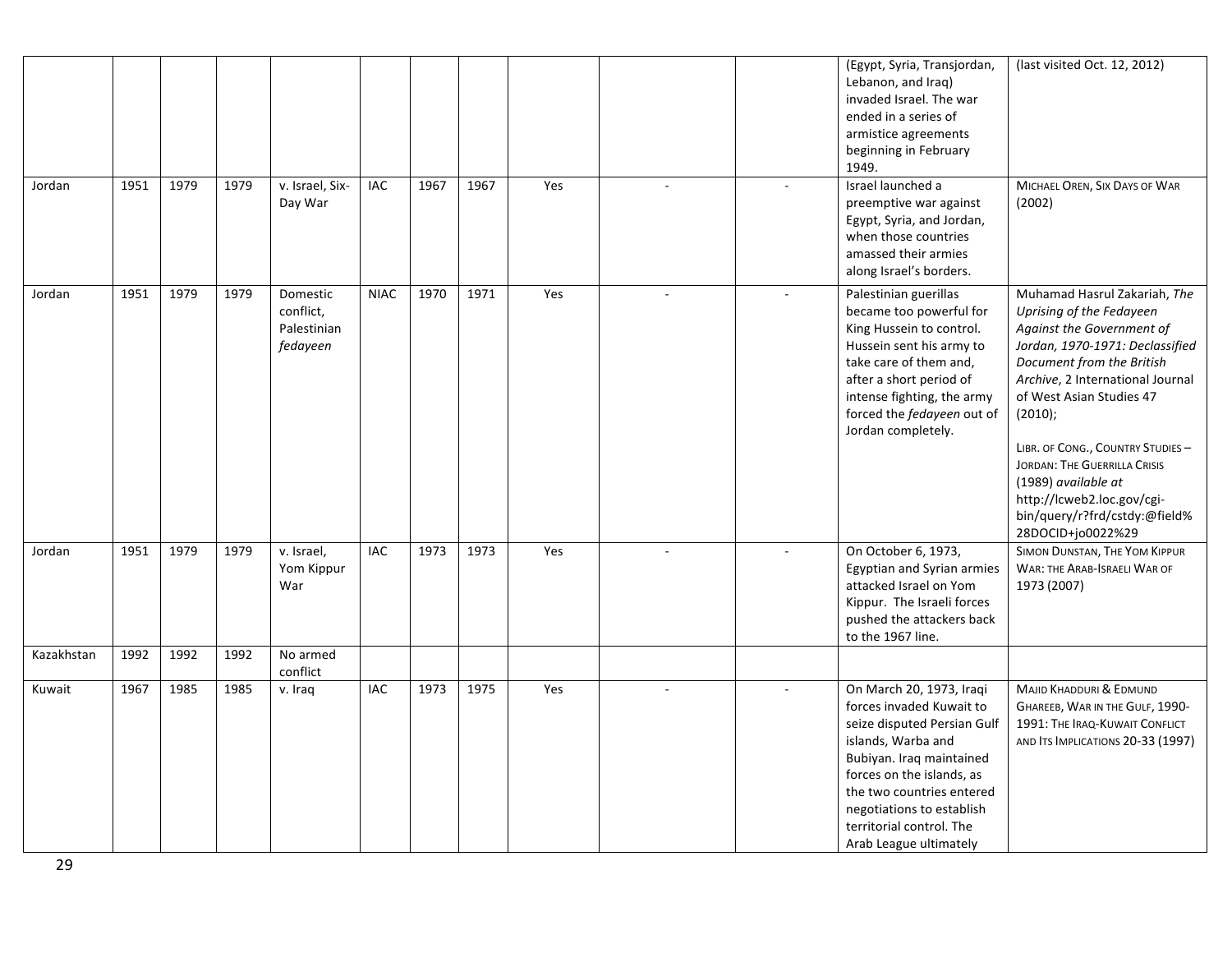|            |      |      |      |                             |             |      |      |     |                       |                             | affirmed Kuwaiti control of                          |                                                             |
|------------|------|------|------|-----------------------------|-------------|------|------|-----|-----------------------|-----------------------------|------------------------------------------------------|-------------------------------------------------------------|
|            |      |      |      |                             |             |      |      |     |                       |                             | the islands.                                         |                                                             |
| Kuwait     | 1967 | 1985 | 1985 | v. Iraq,<br><b>Gulf War</b> | IAC         | 1990 | 1991 | Yes |                       |                             | On August 2, 1990, Iraqi<br>forces invaded Kuwait. A | HUMAN RIGHTS WATCH, WORLD<br>REPORT 1992: IRAQ AND OCCUPIED |
|            |      |      |      |                             |             |      |      |     |                       |                             | coalition of over 30                                 | <b>KUWAIT (1992)</b>                                        |
|            |      |      |      |                             |             |      |      |     |                       |                             | countries, led by the U.S.,                          |                                                             |
|            |      |      |      |                             |             |      |      |     |                       |                             | U.K., France, and Saudi                              |                                                             |
|            |      |      |      |                             |             |      |      |     |                       |                             | Arabia, launched<br>operation Desert                 |                                                             |
|            |      |      |      |                             |             |      |      |     |                       |                             | Shield/Storm against Iraqi                           |                                                             |
|            |      |      |      |                             |             |      |      |     |                       |                             | forces. Shortly thereafter,                          |                                                             |
|            |      |      |      |                             |             |      |      |     |                       |                             | Iraq announced the                                   |                                                             |
|            |      |      |      |                             |             |      |      |     |                       |                             | withdrawal of its forces                             |                                                             |
|            |      |      |      |                             |             |      |      |     |                       |                             | and accepted all UN                                  |                                                             |
|            |      |      |      |                             |             |      |      |     |                       |                             | resolutions.                                         |                                                             |
| Kyrgyzstan | 1992 | 1992 | 1992 | Domestic                    | <b>NIAC</b> | 1990 | 1990 | N/A |                       | Not yet party               | Socioeconomic disparities                            | ERIC MCGLINCHEY, CHAOS,                                     |
|            |      |      |      | conflict,                   |             |      |      |     |                       | to Geneva                   | led to violent riots                                 | <b>VIOLENCE, DYNASTY: POLITICS AND</b>                      |
|            |      |      |      | Osh Riots                   |             |      |      |     |                       | Conventions                 | between ethnic Kyrgyz                                | <b>ISLAM IN CENTRAL ASIA 76-78</b>                          |
|            |      |      |      |                             |             |      |      |     |                       |                             | and Uzbek communities.                               | (2011);                                                     |
|            |      |      |      |                             |             |      |      |     |                       |                             | Kyrgyz security forces                               |                                                             |
|            |      |      |      |                             |             |      |      |     |                       |                             | were later accused of                                | BEN FOWKES, ETHNICITY AND ETHNIC                            |
|            |      |      |      |                             |             |      |      |     |                       |                             | killing Uzbeks. Several<br>hundred people died in    | CONFLICT IN THE POST-COMMUNIST                              |
|            |      |      |      |                             |             |      |      |     |                       |                             | the riots, while many                                | WORLD 165 (2002)                                            |
|            |      |      |      |                             |             |      |      |     |                       |                             | more were wounded and                                |                                                             |
|            |      |      |      |                             |             |      |      |     |                       |                             | arrested.                                            |                                                             |
| Kyrgyzstan | 1992 | 1992 | 1992 | Domestic                    | <b>NIAC</b> | 2010 | 2010 | No  | Beating, murder,      | GC I Art.                   | Violence once again                                  | <b>HUMAN RIGHTS WATCH,</b>                                  |
|            |      |      |      | conflict,                   |             |      |      |     | and rape of civilians | $3(1)(a)$ :                 | erupted between Kyrgyz                               | KYRGYZSTAN: WHERE IS THE JUSTICE?                           |
|            |      |      |      | Second Osh                  |             |      |      |     | by security forces;   | Protection                  | and Uzbeks in the region                             | <b>INTERETHNIC VIOLENCE IN SOUTHERN</b>                     |
|            |      |      |      | Riots                       |             |      |      |     | torture and ill-      | from violence,              | of Osh between June 10-                              | <b>KYRGYZSTAN AND ITS AFTERMATH</b>                         |
|            |      |      |      |                             |             |      |      |     | treatment of          | murder,                     | 14, 2010. Kyrgyz security                            | (2010);                                                     |
|            |      |      |      |                             |             |      |      |     | detainees; taking of  | torture;                    | forces were accused of                               |                                                             |
|            |      |      |      |                             |             |      |      |     | hostages              | GC I Art.                   | facilitating the violence.                           | <b>HUMAN RIGHTS WATCH,</b>                                  |
|            |      |      |      |                             |             |      |      |     |                       | $3(1)(b)$ :                 |                                                      | <b>KYRGYZSTAN: NEW EVIDENCE</b>                             |
|            |      |      |      |                             |             |      |      |     |                       | Prohibition                 |                                                      | <b>EMERGES ON BRUTALITY OF ATTACKS</b>                      |
|            |      |      |      |                             |             |      |      |     |                       | taking of<br>hostages; GC I |                                                      | (2010);                                                     |
|            |      |      |      |                             |             |      |      |     |                       | Art. $3(1)(c)$ :            |                                                      | Amnesty Int'l, Kyrgyzstan:                                  |
|            |      |      |      |                             |             |      |      |     |                       | Against                     |                                                      | <b>Partial Truth and Selective</b>                          |
|            |      |      |      |                             |             |      |      |     |                       | degradation;                |                                                      | Justice: The Aftermath of the                               |
|            |      |      |      |                             |             |      |      |     |                       | AP II Art.                  |                                                      | June 2010 Violence in                                       |
|            |      |      |      |                             |             |      |      |     |                       | $4(1)(a)$ :                 |                                                      | Kyrgyzstan, AI Index EUR                                    |
|            |      |      |      |                             |             |      |      |     |                       | Prohibition on              |                                                      | 58/022/2010 (Dec. 16, 2010)                                 |
|            |      |      |      |                             |             |      |      |     |                       | violence to                 |                                                      |                                                             |
|            |      |      |      |                             |             |      |      |     |                       | life, murder,               |                                                      |                                                             |
|            |      |      |      |                             |             |      |      |     |                       | torture; AP II              |                                                      |                                                             |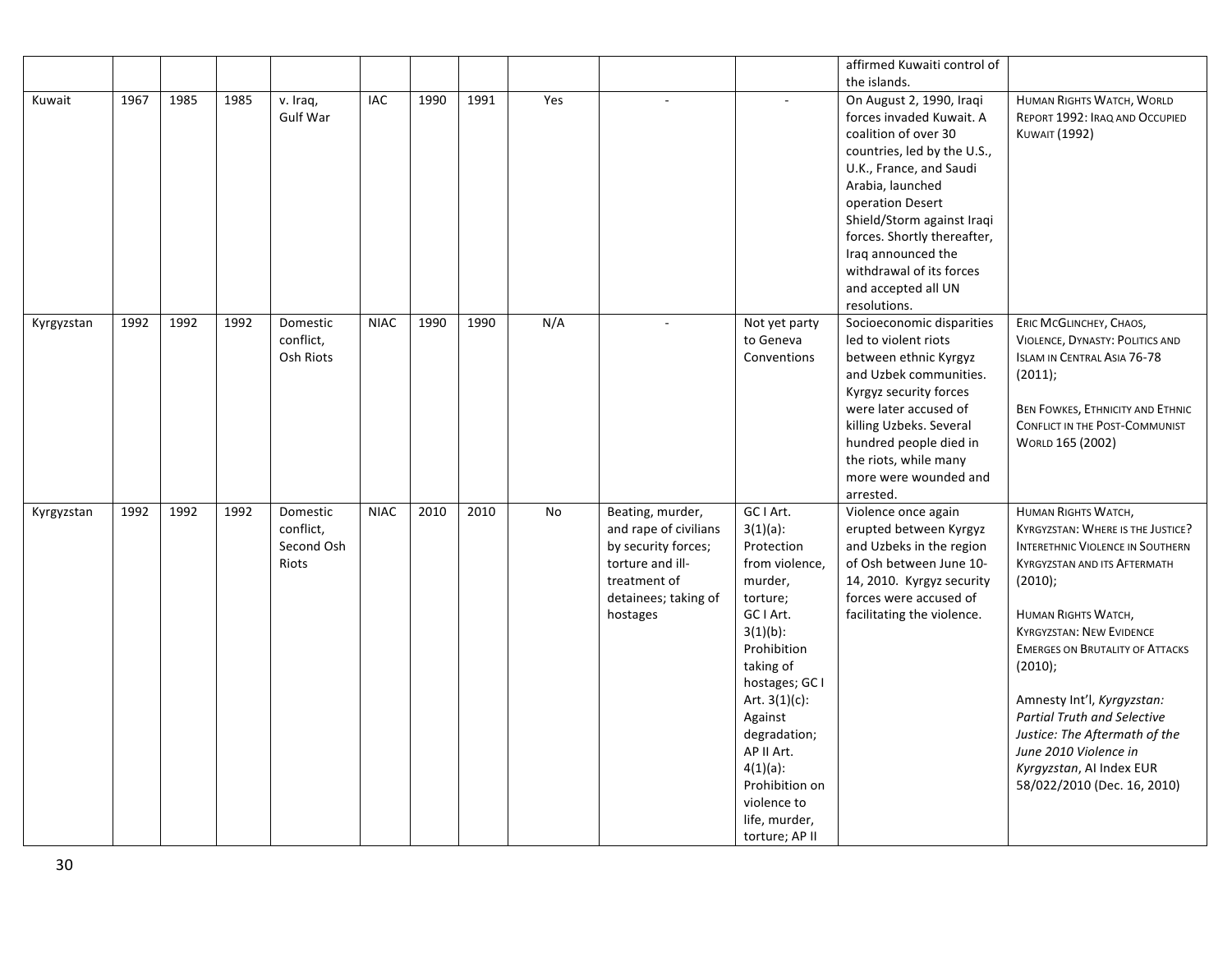|         |      |      |      |                                            |             |      |      |     |                                                                                       | Art. 4(2)(e):<br>Prohibition on<br>rape                                                                                                                                                                                                                                                                                                           |                                                                                                                                                                                                                                                                                                                                                                                                                                                     |                                                                                                                                                                                       |
|---------|------|------|------|--------------------------------------------|-------------|------|------|-----|---------------------------------------------------------------------------------------|---------------------------------------------------------------------------------------------------------------------------------------------------------------------------------------------------------------------------------------------------------------------------------------------------------------------------------------------------|-----------------------------------------------------------------------------------------------------------------------------------------------------------------------------------------------------------------------------------------------------------------------------------------------------------------------------------------------------------------------------------------------------------------------------------------------------|---------------------------------------------------------------------------------------------------------------------------------------------------------------------------------------|
| Lebanon | 1951 | 1997 | 1997 | v. Israel,<br>First Arab-<br>Israeli War   | IAC         | 1948 | 1949 | N/A |                                                                                       | Geneva<br>Conventions<br>had not yet<br>been drafted.                                                                                                                                                                                                                                                                                             | Violence broke out almost<br>immediately after the UN-<br>mandated creation of the<br>state of Israel. A coalition<br>of five Arab countries<br>(Egypt, Syria, Transjordan,<br>Lebanon, and Iraq)<br>invaded Israel. The war<br>ended in a series of<br>armistice agreements<br>beginning in February<br>1949.                                                                                                                                      | U.S. DEP'T OF STATE, OFFICE OF THE<br>HISTORIAN, THE ARAB-ISRAELI WAR<br>OF 1948,<br>http://history.state.gov/milesto<br>nes/1945-1952/ArabIsraeliWar<br>(last visited Oct. 12, 2012) |
| Lebanon | 1951 | 1997 | 1997 | Domestic<br>conflict,<br>Lebanon<br>Crisis | <b>NIAC</b> | 1958 | 1958 | Yes | $\sim$                                                                                | $\overline{\phantom{a}}$                                                                                                                                                                                                                                                                                                                          | Tensions between<br><b>Christians and Muslims</b><br>erupted into violence,<br>threatening a full civil war.<br>U.S. President Eisenhower<br>sent 15,000 American<br>troops to restore order<br>and persuaded Lebanese<br>President Chamoun to<br>resign.                                                                                                                                                                                           | KAMAL SULEIMAN SALIBI, CROSS<br>ROADS TO CIVIL WAR: LEBANON,<br>1958-1976 (1976)                                                                                                      |
| Lebanon | 1951 | 1997 | 1997 | Domestic<br>conflict,<br>Civil war         | <b>NIAC</b> | 1975 | 1990 | No  | Summary execution<br>of detainees;<br>indiscriminate<br>violence against<br>civilians | GC I Art.<br>$3(1)(a)$ :<br>Protection<br>from violence,<br>murder,<br>torture; GC I<br>Art. $3(1)(d)$ :<br>Judicial<br>guarantees for<br>sentencing; AP<br>II Art. 4(2)(a):<br>Prohibition on<br>violence to<br>life, murder,<br>torture; AP II<br>Art. 6:<br>Guarantees of<br>due process;<br>AP II Art. 13:<br>Protection of<br>civilians from | Various groups of<br><b>Christians and Muslims</b><br>competed for control of<br>the country's leadership.<br>In 1975, in response to the<br>killing of four co-<br>religionists, members of<br>the Christian Phalange<br>group attacked a bus full<br>of Palestinians and<br>murdered 26 of them. Full<br>civil war erupted as militia<br>groups on both sides<br>engaged in reckless<br>attacks and counterattacks<br>for the next fifteen years. | EDGAR O'BALLANCE, CIVIL WAR IN<br>LEBANON, 1975-1992 (1998);<br>Amnesty Int'l, Annual Report -<br>1985, AI Index POL<br>10/002/1985, 323-326 (1985)                                   |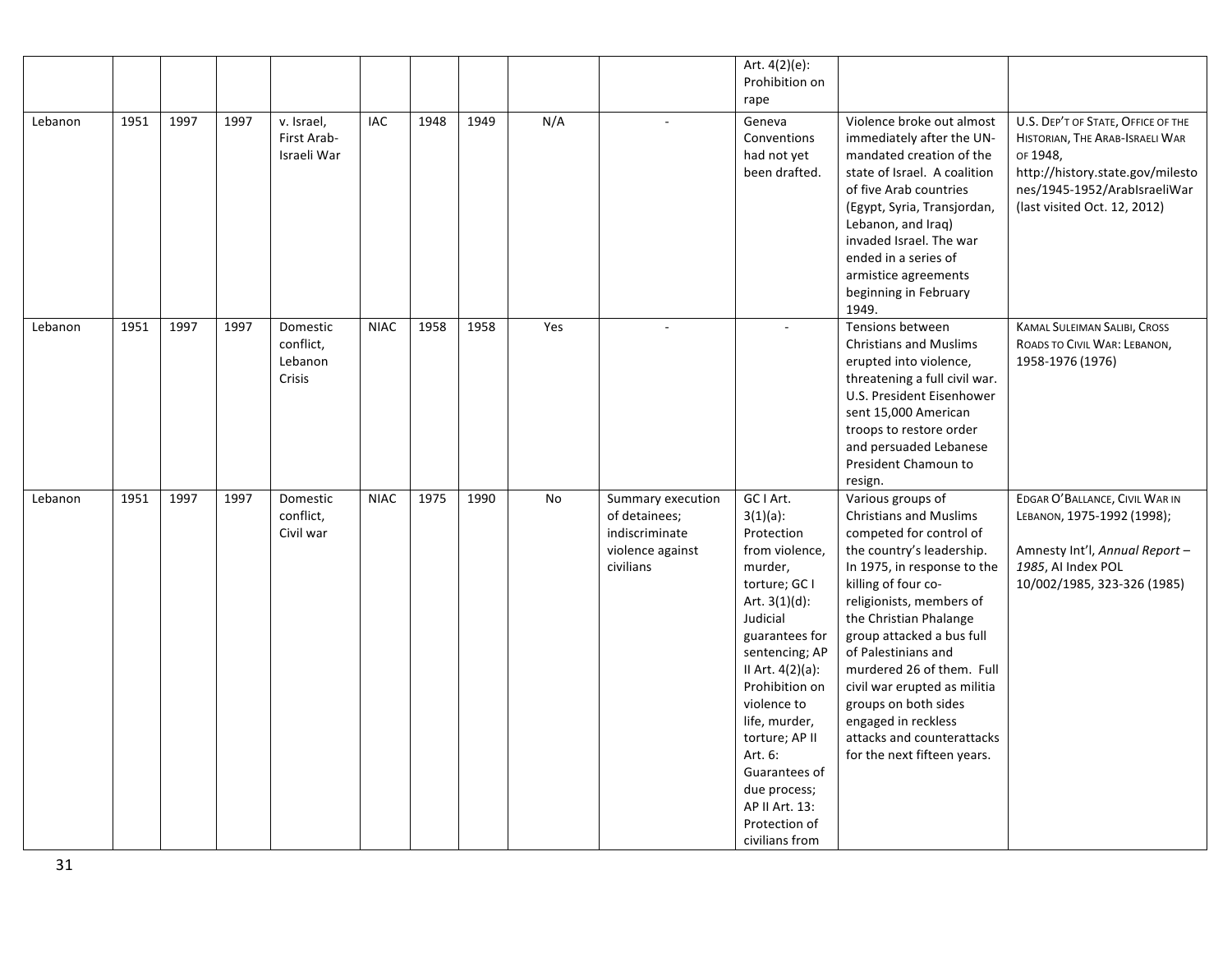| violence of                                                                                                                                            |                                     |
|--------------------------------------------------------------------------------------------------------------------------------------------------------|-------------------------------------|
| military                                                                                                                                               |                                     |
| operation                                                                                                                                              |                                     |
| 1951<br>1997<br>1997<br>IAC<br>1982<br>2000<br>No<br>Indiscriminate<br>GC I Art.<br>Facing repeated attacks<br>Lebanon<br>v. Israel                    | A GLOBAL CHRONOLOGY OF              |
| shelling of Israeli<br>$3(1)(a)$ :<br>from Palestinians based in                                                                                       | <b>CONFLICT: FROM THE ANCIENT</b>   |
| cities by PLO<br>Protection<br>southern Lebanon, Israel                                                                                                | <b>WORLD TO THE MODERN MIDDLE</b>   |
| from violence,<br>launched an invasion to                                                                                                              | 2553-56 (Spencer C. Tucker ed.,     |
| murder,<br>restore order on that side                                                                                                                  | 2009)                               |
| of the border. The PLO<br>torture; GC I                                                                                                                |                                     |
| Art. 50:<br>continued to fire shells                                                                                                                   |                                     |
| Prohibition on<br>and rockets into civilian                                                                                                            |                                     |
| willful killing of<br>population centers. The                                                                                                          |                                     |
| protected<br>IDF established a buffer                                                                                                                  |                                     |
| zone in southern Lebanon<br>persons; GC IV                                                                                                             |                                     |
| Art. 27:<br>to guarantee security and                                                                                                                  |                                     |
| Prohibition on<br>occupied it until 2000.                                                                                                              |                                     |
| harming                                                                                                                                                |                                     |
| protected                                                                                                                                              |                                     |
| persons; AP I                                                                                                                                          |                                     |
| Art. 48: Parties                                                                                                                                       |                                     |
| must                                                                                                                                                   |                                     |
| distinguish                                                                                                                                            |                                     |
| between the                                                                                                                                            |                                     |
| civilian                                                                                                                                               |                                     |
| population                                                                                                                                             |                                     |
| and                                                                                                                                                    |                                     |
| combatants;                                                                                                                                            |                                     |
| AP   Art. 51(4):                                                                                                                                       |                                     |
| Prohibition on                                                                                                                                         |                                     |
| indiscriminate                                                                                                                                         |                                     |
| attacks; AP I                                                                                                                                          |                                     |
| Art. 52(1):                                                                                                                                            |                                     |
| Prohibition on                                                                                                                                         |                                     |
| civilians as                                                                                                                                           |                                     |
| objects of                                                                                                                                             |                                     |
| attack or                                                                                                                                              |                                     |
| reprisal; Art.                                                                                                                                         |                                     |
| $75(2)(a)$ :                                                                                                                                           |                                     |
| Prohibition on                                                                                                                                         |                                     |
| murder,                                                                                                                                                |                                     |
| torture                                                                                                                                                |                                     |
| 1997<br>2006<br>2006<br>GC I Art.<br>1951<br>1997<br>v. Israel,<br><b>IAC</b><br><b>No</b><br>Indiscriminate<br>On July 12, 2006, militants<br>Lebanon | HUMAN RIGHTS WATCH, WHY THEY        |
| Hezbollah<br>rocket attacks on<br>$3(1)(a)$ :<br>from the Lebanese group                                                                               | <b>DIED: CIVILIAN CASUALTIES IN</b> |
| Protection<br>Hezbollah entered Israel<br>civilian population                                                                                          | LEBANON DURING THE 2006 WAR         |
| from violence,<br>centers<br>and captured two Israeli                                                                                                  |                                     |
|                                                                                                                                                        | 40-61 (2007);                       |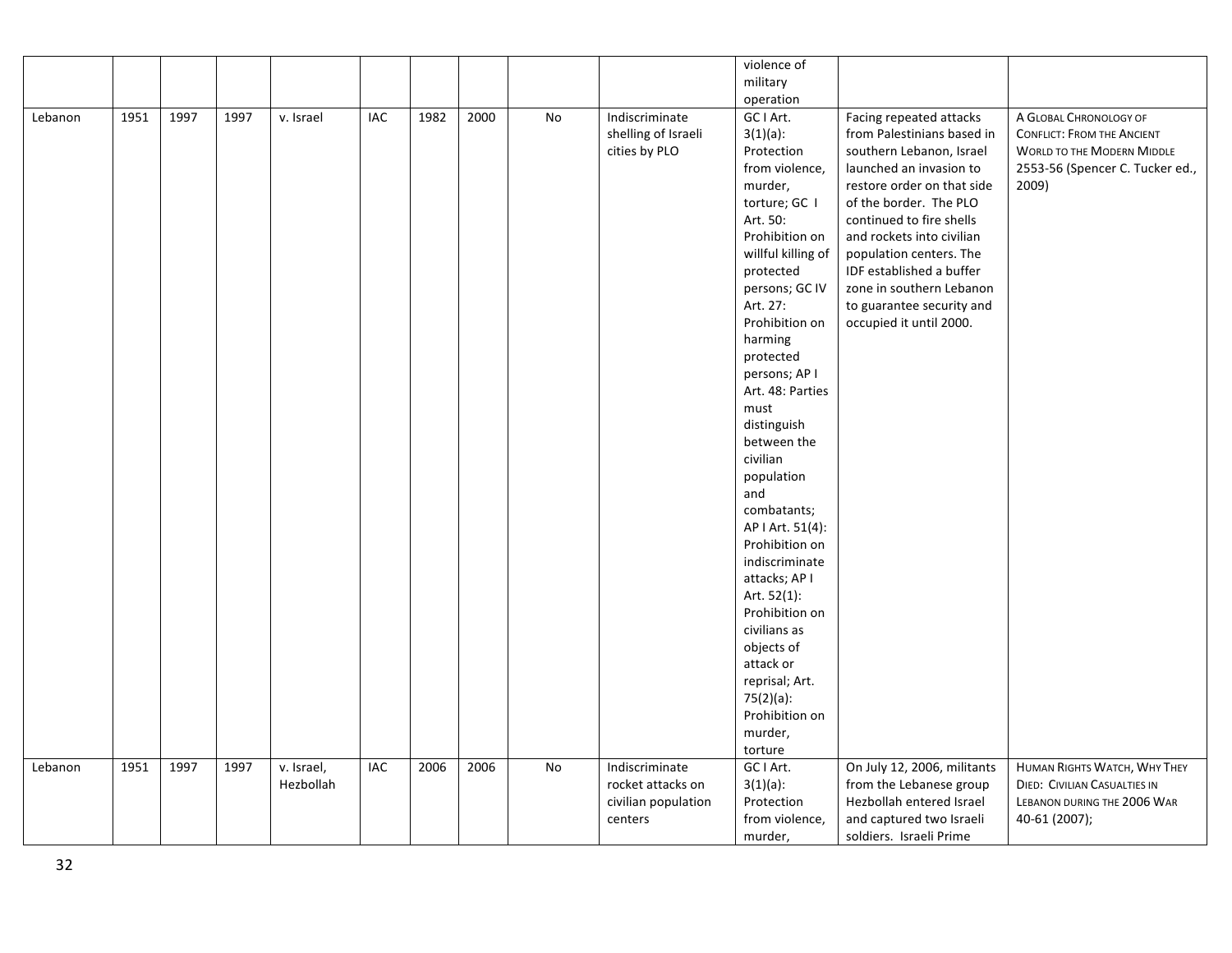|       |      |      |      |                          |                             |      |      |     |        | torture; GC I      | Minister Ehud Olmert       | HUMAN RIGHTS WATCH, CIVILIANS       |
|-------|------|------|------|--------------------------|-----------------------------|------|------|-----|--------|--------------------|----------------------------|-------------------------------------|
|       |      |      |      |                          |                             |      |      |     |        | Art. 50:           | ordered the IDF to invade  | UNDER ASSAULT: HEZBOLLAH'S          |
|       |      |      |      |                          |                             |      |      |     |        | Prohibition on     | southern Lebanon in        | ROCKET ATTACKS ON ISRAEL IN THE     |
|       |      |      |      |                          |                             |      |      |     |        | willful killing of | response. Hezbollah        | 2006 WAR (2007)                     |
|       |      |      |      |                          |                             |      |      |     |        | protected          | continued to use           |                                     |
|       |      |      |      |                          |                             |      |      |     |        | persons; GC IV     | indiscriminant missile     |                                     |
|       |      |      |      |                          |                             |      |      |     |        | Art. 27:           | attacks against cities in  |                                     |
|       |      |      |      |                          |                             |      |      |     |        | Prohibition on     | Northern Israel. In August |                                     |
|       |      |      |      |                          |                             |      |      |     |        | harming            | 2006, the parties agreed   |                                     |
|       |      |      |      |                          |                             |      |      |     |        | protected          | to a UN brokered           |                                     |
|       |      |      |      |                          |                             |      |      |     |        | persons; AP I      | ceasefire.                 |                                     |
|       |      |      |      |                          |                             |      |      |     |        | Art. 48: Parties   |                            |                                     |
|       |      |      |      |                          |                             |      |      |     |        | must               |                            |                                     |
|       |      |      |      |                          |                             |      |      |     |        | distinguish        |                            |                                     |
|       |      |      |      |                          |                             |      |      |     |        | between the        |                            |                                     |
|       |      |      |      |                          |                             |      |      |     |        | civilian           |                            |                                     |
|       |      |      |      |                          |                             |      |      |     |        |                    |                            |                                     |
|       |      |      |      |                          |                             |      |      |     |        | population<br>and  |                            |                                     |
|       |      |      |      |                          |                             |      |      |     |        |                    |                            |                                     |
|       |      |      |      |                          |                             |      |      |     |        | combatants;        |                            |                                     |
|       |      |      |      |                          |                             |      |      |     |        | AP I Art. 51(4):   |                            |                                     |
|       |      |      |      |                          |                             |      |      |     |        | Prohibition on     |                            |                                     |
|       |      |      |      |                          |                             |      |      |     |        | indiscriminate     |                            |                                     |
|       |      |      |      |                          |                             |      |      |     |        | attacks; AP I      |                            |                                     |
|       |      |      |      |                          |                             |      |      |     |        | Art. 52(1):        |                            |                                     |
|       |      |      |      |                          |                             |      |      |     |        | Prohibition on     |                            |                                     |
|       |      |      |      |                          |                             |      |      |     |        | civilians as       |                            |                                     |
|       |      |      |      |                          |                             |      |      |     |        | objects of         |                            |                                     |
|       |      |      |      |                          |                             |      |      |     |        | attack or          |                            |                                     |
|       |      |      |      |                          |                             |      |      |     |        | reprisal; AP I     |                            |                                     |
|       |      |      |      |                          |                             |      |      |     |        | Art. 75(2)(a):     |                            |                                     |
|       |      |      |      |                          |                             |      |      |     |        | Prohibition on     |                            |                                     |
|       |      |      |      |                          |                             |      |      |     |        | murder,            |                            |                                     |
|       |      |      |      |                          |                             |      |      |     |        | torture            |                            |                                     |
| Libya | 1956 | 1978 | 1978 | $\overline{v}$ . Uganda, | $\ensuremath{\mathsf{IAC}}$ | 1978 | 1979 | Yes | $\sim$ | ÷.                 | Tanzania and Uganda        | <b>ANTONIO TANCE, FOREIGN ARMED</b> |
|       |      |      |      | Tanzania,                |                             |      |      |     |        |                    | disputed ownership of the  | INTERVENTION IN INTERNAL CONFLICT   |
|       |      |      |      | Uganda-                  |                             |      |      |     |        |                    | Kagera Salient, an 1,800-  | 174 (1993)                          |
|       |      |      |      | Tanzanian                |                             |      |      |     |        |                    | square km strip of         |                                     |
|       |      |      |      | War                      |                             |      |      |     |        |                    | territory in the           |                                     |
|       |      |      |      |                          |                             |      |      |     |        |                    | northwestern corner of     |                                     |
|       |      |      |      |                          |                             |      |      |     |        |                    | Tanzania bordering         |                                     |
|       |      |      |      |                          |                             |      |      |     |        |                    |                            |                                     |
|       |      |      |      |                          |                             |      |      |     |        |                    | Uganda. Uganda seized it   |                                     |
|       |      |      |      |                          |                             |      |      |     |        |                    | by force. Libyan President |                                     |
|       |      |      |      |                          |                             |      |      |     |        |                    | Muammar Qaddafi            |                                     |
|       |      |      |      |                          |                             |      |      |     |        |                    | dispatched several         |                                     |
|       |      |      |      |                          |                             |      |      |     |        |                    | thousand troops to assist  |                                     |
|       |      |      |      |                          |                             |      |      |     |        |                    | Uganda General Idi Amin.   |                                     |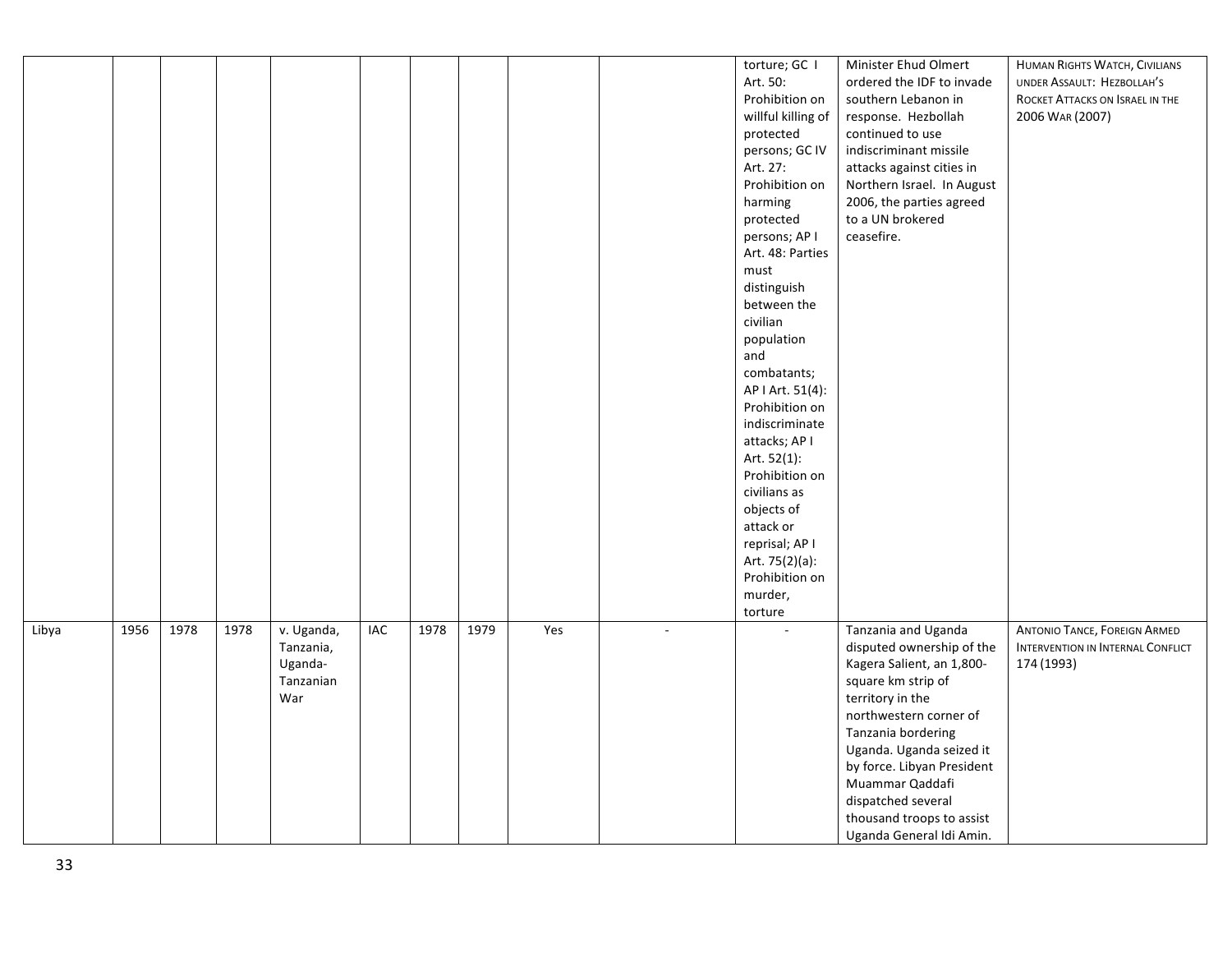| Libya | 1956 | 1978 | 1978 | v. Chad,<br>Aouzou | IAC         | 1986 | 1987 | Yes |                        |                   | Libya annexed the Aouzou<br>Strip in 1975. Libya and | William Zartman, Mediation by<br>Regional Organizations: the |
|-------|------|------|------|--------------------|-------------|------|------|-----|------------------------|-------------------|------------------------------------------------------|--------------------------------------------------------------|
|       |      |      |      | Strip              |             |      |      |     |                        |                   | Chad fought a short                                  | OAU in Chad and Congo, in                                    |
|       |      |      |      |                    |             |      |      |     |                        |                   | conflict over the territory                          | <b>STUDIES IN INTERNATIONAL</b>                              |
|       |      |      |      |                    |             |      |      |     |                        |                   | in 1987. The conflict                                | MEDIATION 85, 88 (Jacob                                      |
|       |      |      |      |                    |             |      |      |     |                        |                   | ended in a victory for                               | Bercovitch ed. 2002)                                         |
|       |      |      |      |                    |             |      |      |     |                        |                   | Chad.                                                |                                                              |
|       | 1956 | 1978 | 1978 | Domestic           | <b>NIAC</b> | 2011 | 2011 | No  |                        | GC I Art.         | In February 2011, popular                            |                                                              |
| Libya |      |      |      |                    |             |      |      |     | Indiscriminate firing  |                   |                                                      | HUMAN RIGHTS WATCH, WORLD                                    |
|       |      |      |      | unrest,            |             |      |      |     | on demonstrators;      | $3(1)(a)$ :       | uprisings occurred in Libya                          | REPORT: 2012 595-601 (2012);                                 |
|       |      |      |      | Arab Spring        |             |      |      |     | detainment and         | Protection        | following similar uprisings                          |                                                              |
|       |      |      |      |                    |             |      |      |     | torture of civilians;  | from violence,    | in Egypt and Tunisia,                                | S.C. Res. 1970, U.N. Doc.                                    |
|       |      |      |      |                    |             |      |      |     | gang rape of civilians | murder,           | triggered by the arrests of                          | S/RES/1970 (Feb. 27, 2011);                                  |
|       |      |      |      |                    |             |      |      |     | and detainees;         | torture; GC I     | government critics. In                               |                                                              |
|       |      |      |      |                    |             |      |      |     | execution of           | Art. $3(1)(c)$ :  | response, Qaddafi used                               | S.C. Res. 1973, U.N. Doc.                                    |
|       |      |      |      |                    |             |      |      |     | government             | Against           | freed prisoners and West                             | S/RES/1973 (Mar. 17, 2011);                                  |
|       |      |      |      |                    |             |      |      |     | supporters and         | degradation;      | Africans mercenaries to                              |                                                              |
|       |      |      |      |                    |             |      |      |     | possibly heads of      | GC I Art.         | attack the protestors.                               | "Libyan forces targeted pro-                                 |
|       |      |      |      |                    |             |      |      |     | state.                 | $3(1)(d)$ :       | Government forces                                    | Gaddafi forces," Amnesty Int'l,                              |
|       |      |      |      |                    |             |      |      |     |                        | Judicial          | indiscriminately attacked                            | Mar. 4, 2013, available at                                   |
|       |      |      |      |                    |             |      |      |     |                        | guarantees for    | civilians using heavy                                | http://www.amnesty.org/en/n                                  |
|       |      |      |      |                    |             |      |      |     |                        | sentencing;       | artillery, rockets and                               | ews-and-updates/libyan-                                      |
|       |      |      |      |                    |             |      |      |     |                        | AP II 4(2)(a):    | cluster bombs in civilian                            | paramedics-targeted-pro-                                     |
|       |      |      |      |                    |             |      |      |     |                        | Prohibition on    | areas, targeted                                      | gaddafi-forces-2011-03-04                                    |
|       |      |      |      |                    |             |      |      |     |                        | violence to       | ambulances, and                                      |                                                              |
|       |      |      |      |                    |             |      |      |     |                        | life, murder,     | prevented medical aid to                             | "Gaddafi's attacks on Misratah                               |
|       |      |      |      |                    |             |      |      |     |                        | torture; AP II    | injured civilians. On                                | may be war crimes," Amnesty                                  |
|       |      |      |      |                    |             |      |      |     |                        | $4(2)(e)$ :       | February 27, freedom                                 | Int'l, May 6, 2011, available at                             |
|       |      |      |      |                    |             |      |      |     |                        | Prohibition on    | fighters, former                                     | http://www.amnesty.ie/news/g                                 |
|       |      |      |      |                    |             |      |      |     |                        | rape; AP II Art.  | politicians, and religious                           | addafi%E2%80%99s-attacks-                                    |
|       |      |      |      |                    |             |      |      |     |                        | 6: Guarantees     | leaders established                                  | misratah-may-be-war-crimes                                   |
|       |      |      |      |                    |             |      |      |     |                        | of due            | <b>National Transitional</b>                         |                                                              |
|       |      |      |      |                    |             |      |      |     |                        | process; AP II    | Council (NTC) and named                              |                                                              |
|       |      |      |      |                    |             |      |      |     |                        | 7(2): Medical     | themselves the de facto                              |                                                              |
|       |      |      |      |                    |             |      |      |     |                        | care for          | opponents of the                                     |                                                              |
|       |      |      |      |                    |             |      |      |     |                        | wounded; AP       | government. Also on                                  |                                                              |
|       |      |      |      |                    |             |      |      |     |                        | $II(10)$ :        | February 27, the UN                                  |                                                              |
|       |      |      |      |                    |             |      |      |     |                        | Prohibition on    | Security Council passed                              |                                                              |
|       |      |      |      |                    |             |      |      |     |                        | interfering       | resolution 1970                                      |                                                              |
|       |      |      |      |                    |             |      |      |     |                        | with medical      | implementing an arms                                 |                                                              |
|       |      |      |      |                    |             |      |      |     |                        | activities; AP II | embargo, freezing Libyan                             |                                                              |
|       |      |      |      |                    |             |      |      |     |                        | Art. 13:          | assets, and referring the                            |                                                              |
|       |      |      |      |                    |             |      |      |     |                        | Protection of     | situation to the                                     |                                                              |
|       |      |      |      |                    |             |      |      |     |                        | civilians from    | <b>International Criminal</b>                        |                                                              |
|       |      |      |      |                    |             |      |      |     |                        | violence of       | Court. The conflict became                           |                                                              |
|       |      |      |      |                    |             |      |      |     |                        | military          | an international operation                           |                                                              |
|       |      |      |      |                    |             |      |      |     |                        | operations        | on March 17 when the UN                              |                                                              |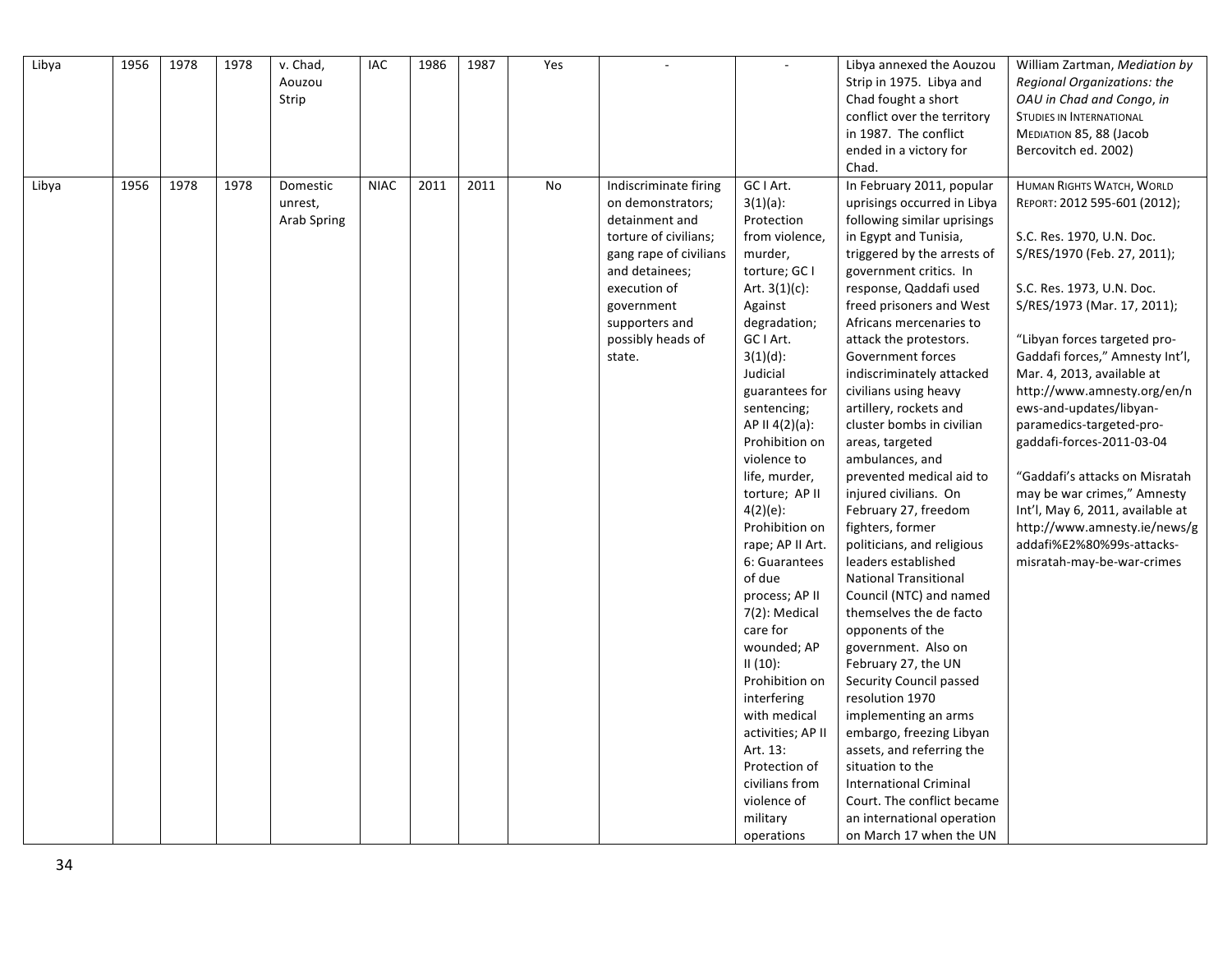|       |      |      |      |         |     |      |      |    |                        |                         | <b>Security Council</b>                              |                                  |
|-------|------|------|------|---------|-----|------|------|----|------------------------|-------------------------|------------------------------------------------------|----------------------------------|
|       |      |      |      |         |     |      |      |    |                        |                         | authorized intervention.                             |                                  |
| Libya | 1956 | 1978 | 1978 | v. NATO | IAC | 2011 | 2011 | No | Indiscriminate firing  | GC I Art.               | On March 17, the UN                                  | HUMAN RIGHTS WATCH, WORLD        |
|       |      |      |      | forces  |     |      |      |    | on demonstrators;      | $3(1)(a)$ :             | <b>Security Council</b>                              | REPORT: 2012 595-601 (2012);     |
|       |      |      |      |         |     |      |      |    | detainment and         | Protection              | authorized a no-fly zone.                            |                                  |
|       |      |      |      |         |     |      |      |    | torture of civilians;  | from violence,          | Ten NATO members                                     | S.C. Res. 1970, U.N. Doc.        |
|       |      |      |      |         |     |      |      |    | gang rape of civilians | murder,                 | enforced the no-fly zone                             | S/RES/1970 (Feb. 27, 2011);      |
|       |      |      |      |         |     |      |      |    | and detainees;         | torture; GC I           | and naval blockade                                   |                                  |
|       |      |      |      |         |     |      |      |    | execution of           | Art. $3(1)(c)$ :        | beginning March 19.                                  | S.C. Res. 1973, U.N. Doc.        |
|       |      |      |      |         |     |      |      |    | government             | Against                 | NATO agreed on March 24                              | S/RES/1973 (Mar. 17, 2011);      |
|       |      |      |      |         |     |      |      |    | supporters and         | degradation;            | to take control of the no-                           |                                  |
|       |      |      |      |         |     |      |      |    | possibly heads of      | GC I Art.               | fly zone while ground                                | Robert Burns & Erica Werner,     |
|       |      |      |      |         |     |      |      |    | state.                 | $3(1)(d)$ :             | troops were controlled by                            | NATO Agrees to Take Over         |
|       |      |      |      |         |     |      |      |    |                        | Judicial                | the coalition forces.                                | Command of Libya No-Fly Zone,    |
|       |      |      |      |         |     |      |      |    |                        | guarantees for          | Government forces                                    | U.S. Likely to Remain in Charge  |
|       |      |      |      |         |     |      |      |    |                        | sentencing;             | continued to directly                                | of Brunt of Combat, Associated   |
|       |      |      |      |         |     |      |      |    |                        | GC 1 Art. 50:           | target civilians using heavy                         | Press, Mar. 24, 2011,            |
|       |      |      |      |         |     |      |      |    |                        | Prohibition on          | artillery, mortars, cluster                          | http://www.huffingtonpost.co     |
|       |      |      |      |         |     |      |      |    |                        | willful killing of      | bombs, and sniper fire.                              | m/2011/03/24/nato-command-       |
|       |      |      |      |         |     |      |      |    |                        | protected               | Qaddafi was killed on                                | no-fly-libya-us-                 |
|       |      |      |      |         |     |      |      |    |                        | persons; GC IV          | October 20 in a firefight.                           | combat n 840408.html;            |
|       |      |      |      |         |     |      |      |    |                        | Art. 27:                | NATO forces ended                                    |                                  |
|       |      |      |      |         |     |      |      |    |                        | Prohibition on          | fighting on October 31.                              | "Gaddafi's attacks on Misratah   |
|       |      |      |      |         |     |      |      |    |                        | harming                 | After Qaddafi's death, the                           | may be war crimes," Amnesty      |
|       |      |      |      |         |     |      |      |    |                        | protected               | NTC declared victory.                                | Int'l, May 6, 2011, available at |
|       |      |      |      |         |     |      |      |    |                        | persons; AP I           | Violence between                                     | http://www.amnesty.ie/news/g     |
|       |      |      |      |         |     |      |      |    |                        | Art. 48: Parties        | tribesmen and militias                               | addafi%E2%80%99s-attacks-        |
|       |      |      |      |         |     |      |      |    |                        | must                    | unaffiliated with the                                | misratah-may-be-war-crimes       |
|       |      |      |      |         |     |      |      |    |                        | distinguish             | government continued                                 |                                  |
|       |      |      |      |         |     |      |      |    |                        | between the<br>civilian | into 2014 with the                                   |                                  |
|       |      |      |      |         |     |      |      |    |                        |                         | government occasionally                              |                                  |
|       |      |      |      |         |     |      |      |    |                        | population<br>and       | attempting to keep peace<br>or defend its positions. |                                  |
|       |      |      |      |         |     |      |      |    |                        | combatants;             |                                                      |                                  |
|       |      |      |      |         |     |      |      |    |                        | AP I Art. 51(4):        |                                                      |                                  |
|       |      |      |      |         |     |      |      |    |                        | Prohibition on          |                                                      |                                  |
|       |      |      |      |         |     |      |      |    |                        | indiscriminate          |                                                      |                                  |
|       |      |      |      |         |     |      |      |    |                        | attacks; AP I           |                                                      |                                  |
|       |      |      |      |         |     |      |      |    |                        | Art. 52(1):             |                                                      |                                  |
|       |      |      |      |         |     |      |      |    |                        | Prohibition on          |                                                      |                                  |
|       |      |      |      |         |     |      |      |    |                        | civilians as            |                                                      |                                  |
|       |      |      |      |         |     |      |      |    |                        | objects of              |                                                      |                                  |
|       |      |      |      |         |     |      |      |    |                        | attack or               |                                                      |                                  |
|       |      |      |      |         |     |      |      |    |                        | reprisal; AP I          |                                                      |                                  |
|       |      |      |      |         |     |      |      |    |                        | Art. 75(2)(a):          |                                                      |                                  |
|       |      |      |      |         |     |      |      |    |                        | Prohibition on          |                                                      |                                  |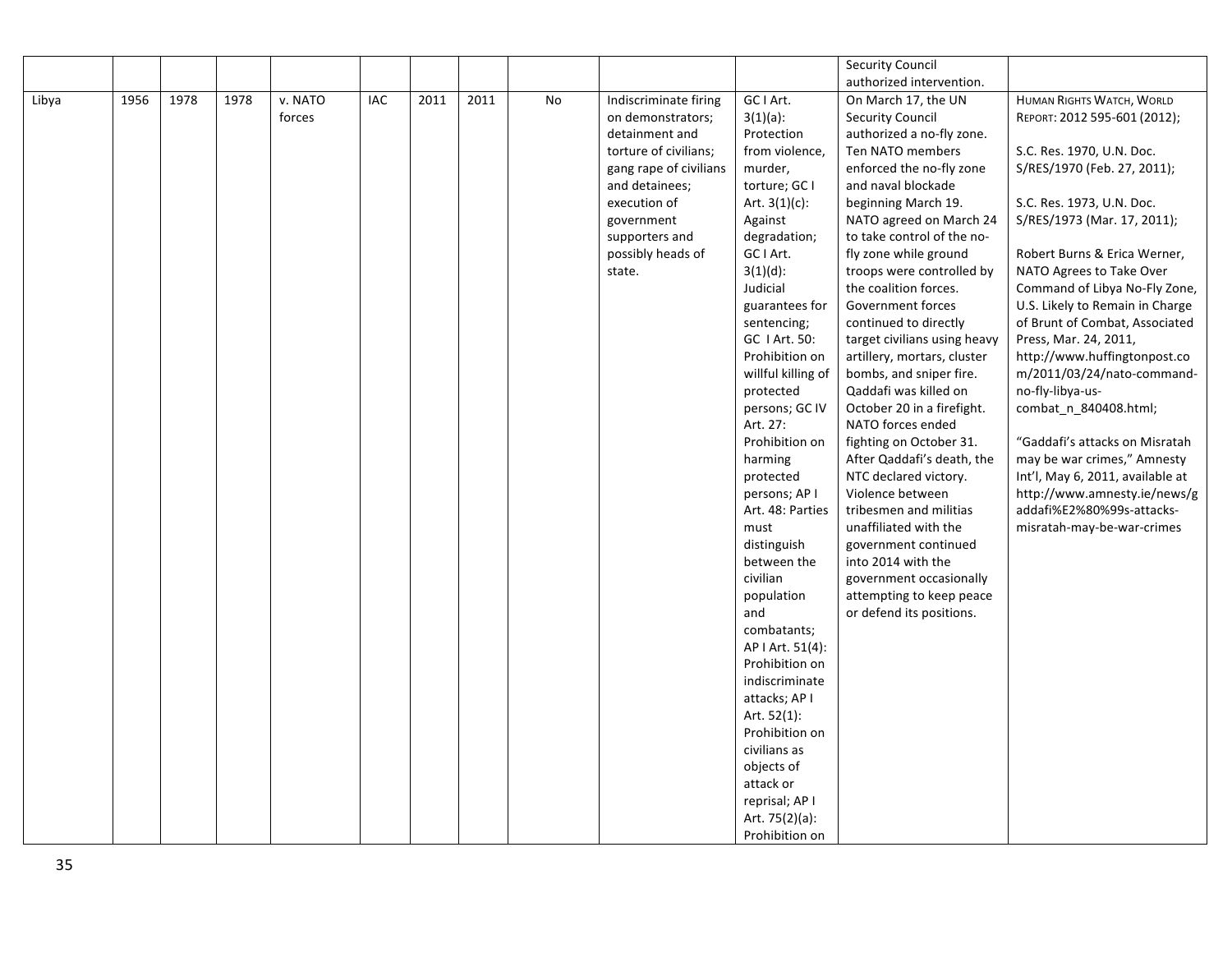| Malaysia        | 1962 |      |      | v. Indonesia                                | IAC            | 1963 | 1966 | Yes |                                   | murder,<br>torture; AP I<br>Art. 76:<br>Protection of<br>women<br>against rape                                                                                                                                                       | Indonesia conducted<br>military operations to<br>inhibit the creation of<br>Malaysia in northern<br>Borneo. The British-<br>backed Malaysian army<br>fought back. Both sides<br>signed a peace treaty in<br>1966.                                                                                                                                                                                                                                                                  | DAVID EASTER, BRITAIN AND THE<br>CONFRONTATION WITH INDONESIA<br>1960-66 (2004)                                                                                                                                                                                                                                                                        |
|-----------------|------|------|------|---------------------------------------------|----------------|------|------|-----|-----------------------------------|--------------------------------------------------------------------------------------------------------------------------------------------------------------------------------------------------------------------------------------|------------------------------------------------------------------------------------------------------------------------------------------------------------------------------------------------------------------------------------------------------------------------------------------------------------------------------------------------------------------------------------------------------------------------------------------------------------------------------------|--------------------------------------------------------------------------------------------------------------------------------------------------------------------------------------------------------------------------------------------------------------------------------------------------------------------------------------------------------|
| <b>Maldives</b> | 1991 | 1991 | 1991 | No armed<br>conflicts                       |                |      |      |     |                                   |                                                                                                                                                                                                                                      |                                                                                                                                                                                                                                                                                                                                                                                                                                                                                    |                                                                                                                                                                                                                                                                                                                                                        |
| Mali            | 1965 | 1989 | 1989 | v. Burkina<br>Faso,<br>Agacher<br>Strip     | $\mathsf{IAC}$ | 1985 | 1985 | Yes |                                   | ÷.                                                                                                                                                                                                                                   | Mali and Burkina Faso<br>both wanted control over<br>the mineral-rich Agacher<br>Strip. After a few days of<br>fighting, the countries<br>agreed on a truce and<br>brought the claim to the<br>ICJ. Both countries were<br>satisfied when the court<br>split the land equally<br>between them.                                                                                                                                                                                     | The Frontier Dispute (Burk.<br>Faso/Mali), 1986 I.C.J. 554 (Dec.<br>22) (Judgment)                                                                                                                                                                                                                                                                     |
| Mali            | 1965 | 1989 | 1989 | Domestic<br>conflict;<br>Azawad<br>Conflict | <b>NIAC</b>    | 1990 | 1996 | No  | Targeted civilians;<br>executions | GC I Art.<br>$3(1)(a)$ :<br>Protection<br>from violence,<br>murder,<br>torture; GC I<br>Art. $3(1)(d)$ :<br>Judicial<br>guarantees for<br>sentencing; AP<br>II 4(2)(a):<br>Prohibition on<br>violence to<br>life, murder,<br>torture | On June 29, 1990, Tuareg<br>and Arab rebel groups<br>launched attacks against<br>the Malian government<br>over the status of the<br>Azawad region in Northern<br>Mali. In 1991 security<br>forces used excessive<br>force against<br>demonstrators in the<br>north, opening fire on<br>demonstrators in several<br>cities and killing 216 and<br>wounding 717. Security<br>forces set fire to a building<br>demonstrators fled into<br>killing 65. Military<br>conducted reprisals | Human Rights Watch World<br>Report 1992;<br>Human Rights Watch World<br>Report 1998;<br>16 Ann. Hum. Rts. Rep.<br>Submitted to Cong. by U.S.<br>Dep't St. 230, 233-34 (1991)<br>17 Ann. Hum. Rts. Rep.<br>Submitted to Cong. By U.S.<br>Dep't St. 157, 159 (1992)<br>18 Ann. Hum. Rts. Rep.<br>Submitted to Cong. by U.S.<br>Dep't St. 172, 173 (1993) |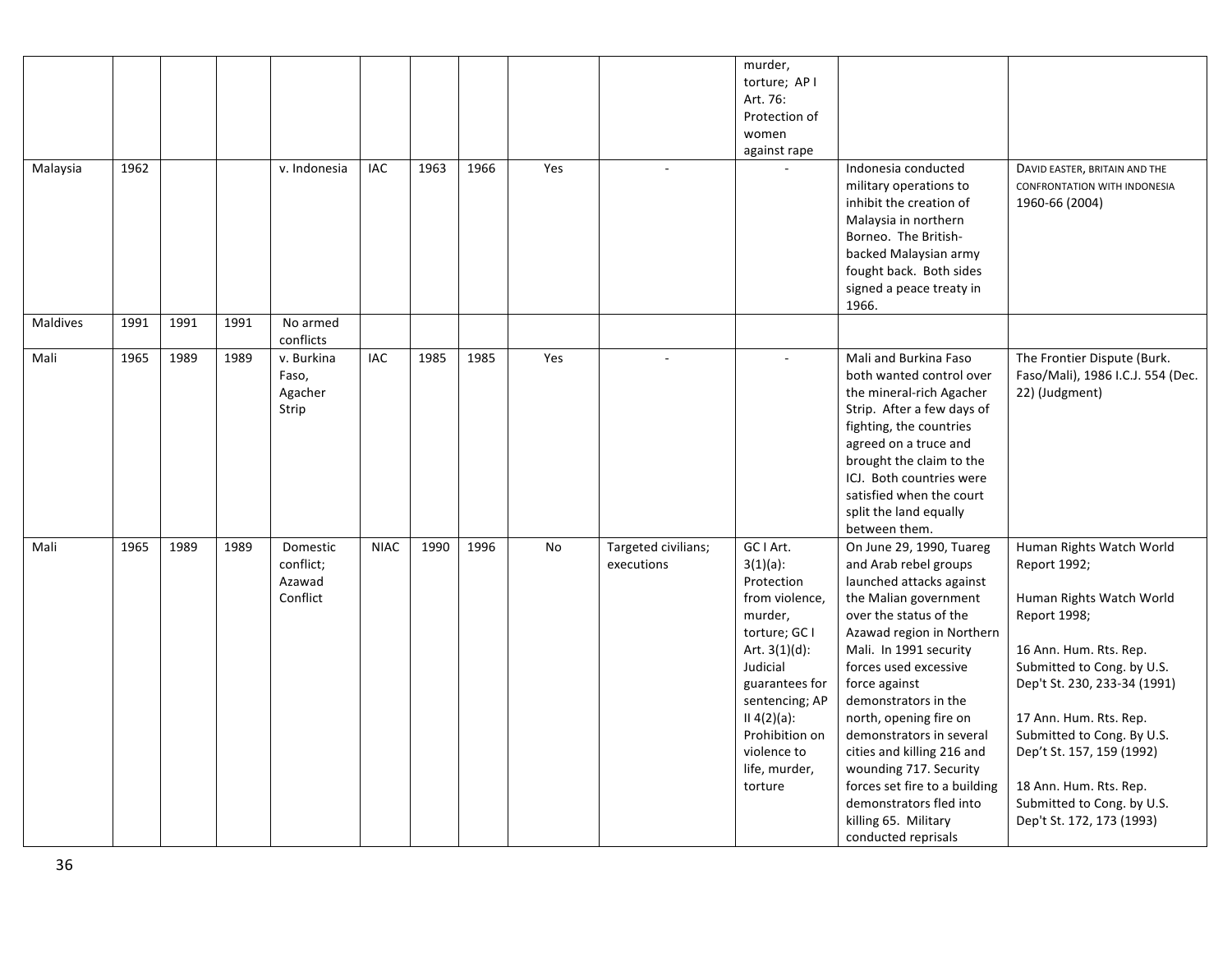|      |      |      |      |                                                                                              |             |      |      |    |                                                                                                                                                                                                  |                                                                                                                                                                                                                                      | against unarmed rebels<br>and civilians. Soldiers<br>summarily executed<br>Tuareg civilians. By 1993,<br>the National Pact and<br>integration of former<br>Tuareg rebels into the<br>armed forces brought<br>most of the organized<br>insurgency to an end.<br>In January 1995 a peace<br>agreement reached and<br>no casualties that year.<br>End of rebellion officially<br>occurred in March 1996.                                                                                                                                                                                                                                                                                                                                                                                                                                        | 20 Ann. Hum. Rts. Rep.<br>Submitted to Cong. by U.S.<br>Dep't St. 161 (1995)<br>21 Ann. Hum. Rts. Rep.<br>Submitted to Cong. by U.S.<br>Dep't St. 168, 169 (1996)                                                                                                                                                                                                                                                                                                                                                                                                                                                                                                                                        |
|------|------|------|------|----------------------------------------------------------------------------------------------|-------------|------|------|----|--------------------------------------------------------------------------------------------------------------------------------------------------------------------------------------------------|--------------------------------------------------------------------------------------------------------------------------------------------------------------------------------------------------------------------------------------|----------------------------------------------------------------------------------------------------------------------------------------------------------------------------------------------------------------------------------------------------------------------------------------------------------------------------------------------------------------------------------------------------------------------------------------------------------------------------------------------------------------------------------------------------------------------------------------------------------------------------------------------------------------------------------------------------------------------------------------------------------------------------------------------------------------------------------------------|----------------------------------------------------------------------------------------------------------------------------------------------------------------------------------------------------------------------------------------------------------------------------------------------------------------------------------------------------------------------------------------------------------------------------------------------------------------------------------------------------------------------------------------------------------------------------------------------------------------------------------------------------------------------------------------------------------|
| Mali | 1965 | 1989 | 1989 | Domestic<br>conflict;<br>Tuareg<br>rebellion<br>and al<br>Qaeda in<br>the Islamic<br>Maghreb | <b>NIAC</b> | 2012 | 2014 | No | Arbitrary jailed<br>civilians or<br>suspected activists.<br>Soldiers beat and<br>execute civilians.<br>Government<br>indiscriminately<br>bombing civilian<br>areas, killing at least<br>a dozen. | GC I Art.<br>$3(1)(a)$ :<br>Protection<br>from violence,<br>murder,<br>torture; GC I<br>Art. $3(1)(d)$ :<br>Judicial<br>guarantees for<br>sentencing; AP<br>II 4(2)(a):<br>Prohibition on<br>violence to<br>life, murder,<br>torture | In January 2012, Tuaregs<br>in eastern Mali began<br>fighting the government,<br>taking control of 3 towns.<br>Mali launched air and land<br>operations. On March 21,<br>soldiers dissatisfied with<br>the government's handling<br>of the rebellion overthrew<br>the president. Fighting<br>between the new<br>government and the<br>rebels in the east and<br>north until June when<br>Malian forces withdrew<br>from the region. Despite<br>government involvement<br>ending in mid-2012,<br>fighting in the region<br>continued between<br>Tuareg and Islamic rebels<br>groups and civilians, with<br>al Qaeda in the Islamic<br>Maghreb (AQIM)<br>overpowering Tuareg<br>rebels and gaining control<br>of northern Mali. In<br>January 2013, the Malian<br>government, French<br>troops and a coalition of<br>African troops intervened | Suzanne Trimel, Amnesty<br><b>International Says Mali</b><br><b>Experiencing Worst Human</b><br>Rights Crisis in Half Century,<br>AMNESTY INT'L, May 16, 2012 and<br>http://www.amnesty.org/fr/lib<br>rary/asset/AFR37/001/2012/fr/<br>f93ab197-dd94-45b5-8e42-<br>a3375c7747c4/afr370012012en<br>.pdf;<br>Hum. Rgts. Watch, Mali: War<br>Crimes by Northern Rebels,<br>Apr. 30, 2012,<br>http://www.hrw.org/news/201<br>2/04/30/mali-war-crimes-<br>northern-rebels;<br>Mali: Security, Dialogue and<br>Meaningful Reform, Int'l Crisis<br>Group, Apr. 11, 2013,<br>http://www.crisisgroup.org/en/<br>regions/africa/west-<br>africa/mali/201-mali-security-<br>dialogue-and-meaningful-<br>reform.aspx |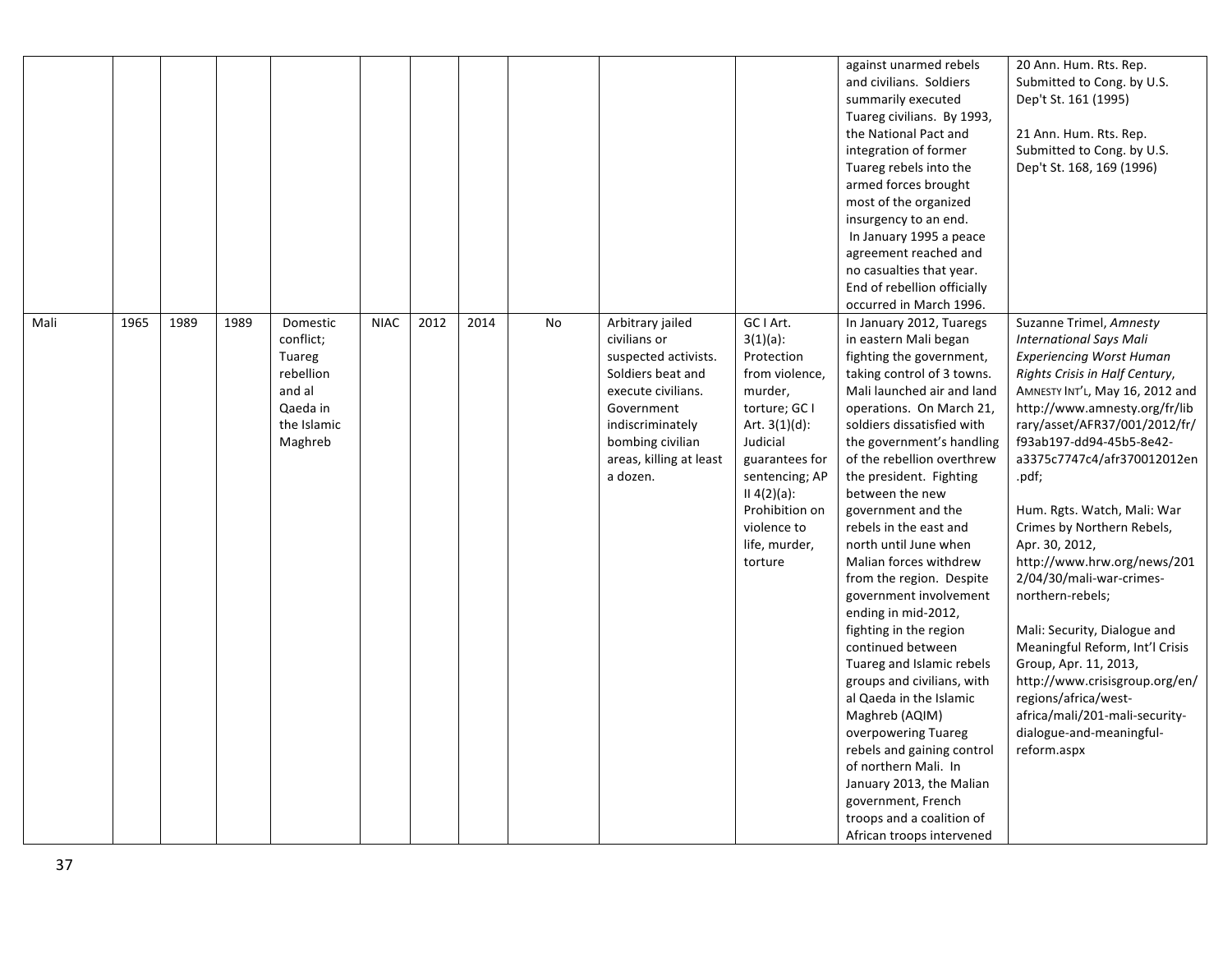| in the area.<br>1962<br>1980<br>1980<br>IAC<br>1989<br>1991<br>No<br>GC I Art.<br><b>HUMAN RIGHTS WATCH, WORLD</b><br>Mauritania<br>v. Senegal<br>Detention of people<br>The Mauritanian<br>3(1)(a)<br>government forcibly<br>REPORT 1990 (1990), available at<br>trying to return;<br>civilians killed;<br>Protection<br>deported blacks and<br>http://www.hrw.org/reports/1<br>civilians expelled;<br>from violence,<br>stripped them of their<br>990/WR90/AFRICA.BOU-<br>civilians arrested<br>murder,<br>06.htm#P339_74389<br>identity papers.<br>and died under<br>torture; GC I<br>Deportees who tried to<br>Art. $3(1)(b)$<br>return were arrested and<br>torture; hostages<br>Prohibition on<br>taken<br>detained or expelled to<br>taking of<br>Senegal. Beginning in<br>hostages ; GC I<br>October 1990, the<br>Art. $3(1)(d)$ :<br>government arrested<br>Judicial<br>hundreds of black civilians<br>and military officers.<br>guarantees for<br>sentencing; GC<br>Several of those arrested<br>I Art. 50:<br>may have died under<br>Prohibition on<br>torture.<br>willful killing of |  |
|--------------------------------------------------------------------------------------------------------------------------------------------------------------------------------------------------------------------------------------------------------------------------------------------------------------------------------------------------------------------------------------------------------------------------------------------------------------------------------------------------------------------------------------------------------------------------------------------------------------------------------------------------------------------------------------------------------------------------------------------------------------------------------------------------------------------------------------------------------------------------------------------------------------------------------------------------------------------------------------------------------------------------------------------------------------------------------------------------|--|
|                                                                                                                                                                                                                                                                                                                                                                                                                                                                                                                                                                                                                                                                                                                                                                                                                                                                                                                                                                                                                                                                                                  |  |
|                                                                                                                                                                                                                                                                                                                                                                                                                                                                                                                                                                                                                                                                                                                                                                                                                                                                                                                                                                                                                                                                                                  |  |
|                                                                                                                                                                                                                                                                                                                                                                                                                                                                                                                                                                                                                                                                                                                                                                                                                                                                                                                                                                                                                                                                                                  |  |
|                                                                                                                                                                                                                                                                                                                                                                                                                                                                                                                                                                                                                                                                                                                                                                                                                                                                                                                                                                                                                                                                                                  |  |
|                                                                                                                                                                                                                                                                                                                                                                                                                                                                                                                                                                                                                                                                                                                                                                                                                                                                                                                                                                                                                                                                                                  |  |
|                                                                                                                                                                                                                                                                                                                                                                                                                                                                                                                                                                                                                                                                                                                                                                                                                                                                                                                                                                                                                                                                                                  |  |
|                                                                                                                                                                                                                                                                                                                                                                                                                                                                                                                                                                                                                                                                                                                                                                                                                                                                                                                                                                                                                                                                                                  |  |
|                                                                                                                                                                                                                                                                                                                                                                                                                                                                                                                                                                                                                                                                                                                                                                                                                                                                                                                                                                                                                                                                                                  |  |
|                                                                                                                                                                                                                                                                                                                                                                                                                                                                                                                                                                                                                                                                                                                                                                                                                                                                                                                                                                                                                                                                                                  |  |
|                                                                                                                                                                                                                                                                                                                                                                                                                                                                                                                                                                                                                                                                                                                                                                                                                                                                                                                                                                                                                                                                                                  |  |
|                                                                                                                                                                                                                                                                                                                                                                                                                                                                                                                                                                                                                                                                                                                                                                                                                                                                                                                                                                                                                                                                                                  |  |
|                                                                                                                                                                                                                                                                                                                                                                                                                                                                                                                                                                                                                                                                                                                                                                                                                                                                                                                                                                                                                                                                                                  |  |
|                                                                                                                                                                                                                                                                                                                                                                                                                                                                                                                                                                                                                                                                                                                                                                                                                                                                                                                                                                                                                                                                                                  |  |
|                                                                                                                                                                                                                                                                                                                                                                                                                                                                                                                                                                                                                                                                                                                                                                                                                                                                                                                                                                                                                                                                                                  |  |
|                                                                                                                                                                                                                                                                                                                                                                                                                                                                                                                                                                                                                                                                                                                                                                                                                                                                                                                                                                                                                                                                                                  |  |
|                                                                                                                                                                                                                                                                                                                                                                                                                                                                                                                                                                                                                                                                                                                                                                                                                                                                                                                                                                                                                                                                                                  |  |
|                                                                                                                                                                                                                                                                                                                                                                                                                                                                                                                                                                                                                                                                                                                                                                                                                                                                                                                                                                                                                                                                                                  |  |
| protected                                                                                                                                                                                                                                                                                                                                                                                                                                                                                                                                                                                                                                                                                                                                                                                                                                                                                                                                                                                                                                                                                        |  |
| persons; GC IV                                                                                                                                                                                                                                                                                                                                                                                                                                                                                                                                                                                                                                                                                                                                                                                                                                                                                                                                                                                                                                                                                   |  |
| Art. 27:                                                                                                                                                                                                                                                                                                                                                                                                                                                                                                                                                                                                                                                                                                                                                                                                                                                                                                                                                                                                                                                                                         |  |
| Prohibition on                                                                                                                                                                                                                                                                                                                                                                                                                                                                                                                                                                                                                                                                                                                                                                                                                                                                                                                                                                                                                                                                                   |  |
| harming                                                                                                                                                                                                                                                                                                                                                                                                                                                                                                                                                                                                                                                                                                                                                                                                                                                                                                                                                                                                                                                                                          |  |
| protected                                                                                                                                                                                                                                                                                                                                                                                                                                                                                                                                                                                                                                                                                                                                                                                                                                                                                                                                                                                                                                                                                        |  |
| persons; GC IV                                                                                                                                                                                                                                                                                                                                                                                                                                                                                                                                                                                                                                                                                                                                                                                                                                                                                                                                                                                                                                                                                   |  |
| Art. 31:                                                                                                                                                                                                                                                                                                                                                                                                                                                                                                                                                                                                                                                                                                                                                                                                                                                                                                                                                                                                                                                                                         |  |
| Prohibition of                                                                                                                                                                                                                                                                                                                                                                                                                                                                                                                                                                                                                                                                                                                                                                                                                                                                                                                                                                                                                                                                                   |  |
| corporal                                                                                                                                                                                                                                                                                                                                                                                                                                                                                                                                                                                                                                                                                                                                                                                                                                                                                                                                                                                                                                                                                         |  |
| punishment,                                                                                                                                                                                                                                                                                                                                                                                                                                                                                                                                                                                                                                                                                                                                                                                                                                                                                                                                                                                                                                                                                      |  |
| torture, etc;                                                                                                                                                                                                                                                                                                                                                                                                                                                                                                                                                                                                                                                                                                                                                                                                                                                                                                                                                                                                                                                                                    |  |
| GC IV Art. 34:                                                                                                                                                                                                                                                                                                                                                                                                                                                                                                                                                                                                                                                                                                                                                                                                                                                                                                                                                                                                                                                                                   |  |
| Prohibition on                                                                                                                                                                                                                                                                                                                                                                                                                                                                                                                                                                                                                                                                                                                                                                                                                                                                                                                                                                                                                                                                                   |  |
| taking of                                                                                                                                                                                                                                                                                                                                                                                                                                                                                                                                                                                                                                                                                                                                                                                                                                                                                                                                                                                                                                                                                        |  |
| hostages; GC                                                                                                                                                                                                                                                                                                                                                                                                                                                                                                                                                                                                                                                                                                                                                                                                                                                                                                                                                                                                                                                                                     |  |
| IV Art. 49:                                                                                                                                                                                                                                                                                                                                                                                                                                                                                                                                                                                                                                                                                                                                                                                                                                                                                                                                                                                                                                                                                      |  |
| Prohibition on                                                                                                                                                                                                                                                                                                                                                                                                                                                                                                                                                                                                                                                                                                                                                                                                                                                                                                                                                                                                                                                                                   |  |
| forced                                                                                                                                                                                                                                                                                                                                                                                                                                                                                                                                                                                                                                                                                                                                                                                                                                                                                                                                                                                                                                                                                           |  |
| removal of                                                                                                                                                                                                                                                                                                                                                                                                                                                                                                                                                                                                                                                                                                                                                                                                                                                                                                                                                                                                                                                                                       |  |
| protected                                                                                                                                                                                                                                                                                                                                                                                                                                                                                                                                                                                                                                                                                                                                                                                                                                                                                                                                                                                                                                                                                        |  |
| persons from                                                                                                                                                                                                                                                                                                                                                                                                                                                                                                                                                                                                                                                                                                                                                                                                                                                                                                                                                                                                                                                                                     |  |
| occupied<br>territory; GC                                                                                                                                                                                                                                                                                                                                                                                                                                                                                                                                                                                                                                                                                                                                                                                                                                                                                                                                                                                                                                                                        |  |
| IV Art. 76:                                                                                                                                                                                                                                                                                                                                                                                                                                                                                                                                                                                                                                                                                                                                                                                                                                                                                                                                                                                                                                                                                      |  |
| Humane                                                                                                                                                                                                                                                                                                                                                                                                                                                                                                                                                                                                                                                                                                                                                                                                                                                                                                                                                                                                                                                                                           |  |
| treatment of                                                                                                                                                                                                                                                                                                                                                                                                                                                                                                                                                                                                                                                                                                                                                                                                                                                                                                                                                                                                                                                                                     |  |
| detainees; AP I                                                                                                                                                                                                                                                                                                                                                                                                                                                                                                                                                                                                                                                                                                                                                                                                                                                                                                                                                                                                                                                                                  |  |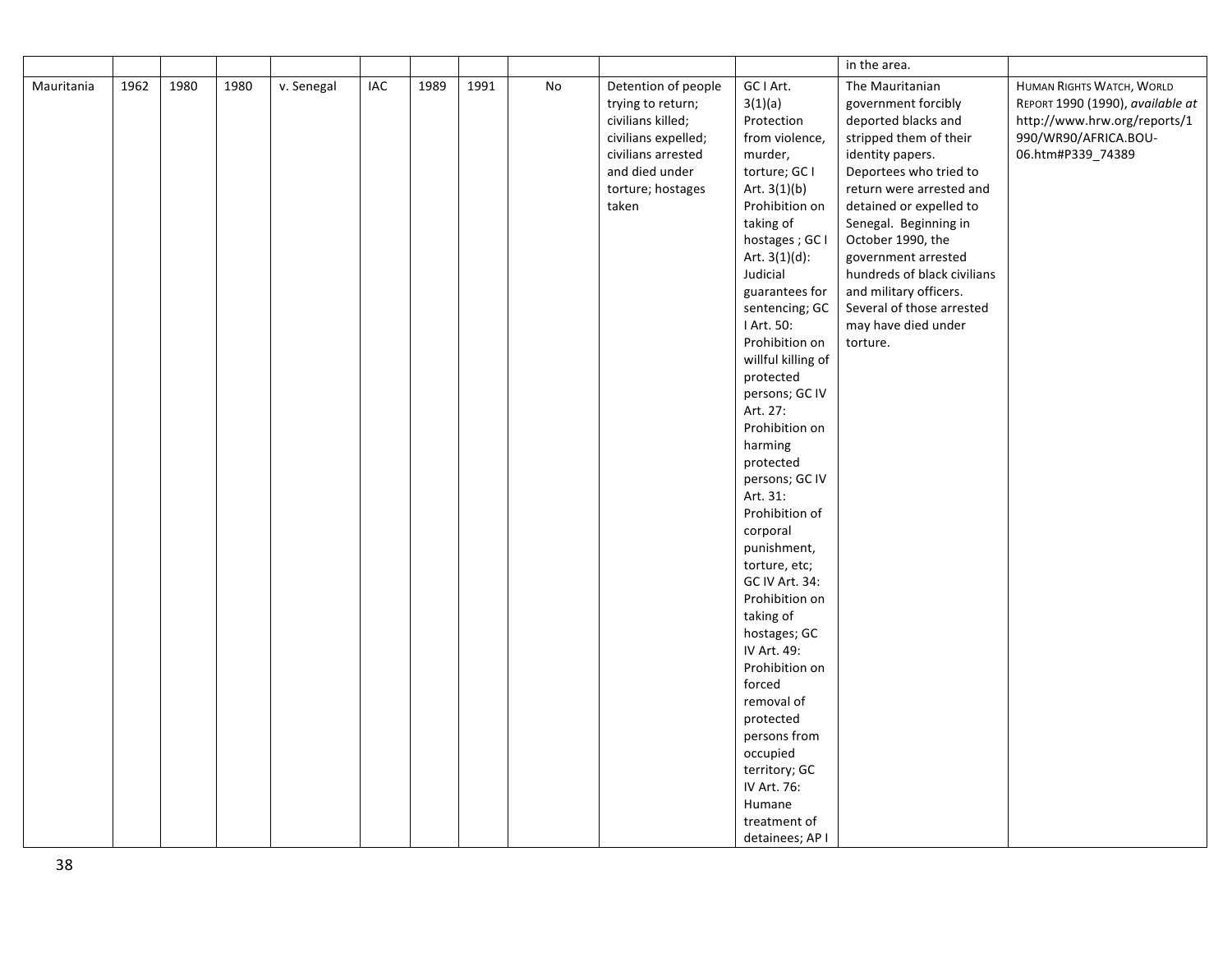|         |      |      |      |                |             |      |      |     |                        | Art. 75(2)(a):    |                                                       |                                  |
|---------|------|------|------|----------------|-------------|------|------|-----|------------------------|-------------------|-------------------------------------------------------|----------------------------------|
|         |      |      |      |                |             |      |      |     |                        | Prohibition on    |                                                       |                                  |
|         |      |      |      |                |             |      |      |     |                        | murder,           |                                                       |                                  |
|         |      |      |      |                |             |      |      |     |                        | torture           |                                                       |                                  |
| Morocco | 1956 | 2011 | 2011 | v. France,     | <b>IAC</b>  | 1952 | 1958 | Yes | $\sim$                 |                   | In 1953 France exiled                                 | Ben Barka, Mehdi, Morocco and    |
|         |      |      |      | Independen     |             |      |      |     |                        |                   | Moroccan leader                                       | African Liberation Movements,    |
|         |      |      |      | ce War         |             |      |      |     |                        |                   | Mohammed V and                                        | 7 INT'L J. OF POL. 80 (1977)     |
|         |      |      |      |                |             |      |      |     |                        |                   | replaced him with                                     |                                  |
|         |      |      |      |                |             |      |      |     |                        |                   | Mohammed Ben Aarafa.                                  |                                  |
|         |      |      |      |                |             |      |      |     |                        |                   | Violence and tension                                  |                                  |
|         |      |      |      |                |             |      |      |     |                        |                   | resulted from Mohammed                                |                                  |
|         |      |      |      |                |             |      |      |     |                        |                   | V's expulsion. Mohammed                               |                                  |
|         |      |      |      |                |             |      |      |     |                        |                   | V returned to Morocco in                              |                                  |
|         |      |      |      |                |             |      |      |     |                        |                   | 1955. Morocco gained                                  |                                  |
|         |      |      |      |                |             |      |      |     |                        |                   | independence on 2 March                               |                                  |
|         |      |      |      |                |             |      |      |     |                        |                   | 1956.                                                 |                                  |
| Morocco | 1956 | 2011 | 2011 | v. Spain, Ifni | <b>IAC</b>  | 1957 | 1958 | Yes |                        |                   | Moroccan forces forced                                | Morocco: Ifni & After, TIME      |
|         |      |      |      | War            |             |      |      |     |                        |                   | the Spanish to evacuate its                           | MAG., Dec. 16, 1957, available   |
|         |      |      |      |                |             |      |      |     |                        |                   | borders. Spanish dead                                 | at                               |
|         |      |      |      |                |             |      |      |     |                        |                   | and missing estimated at                              | http://www.time.com/time/ma      |
|         |      |      |      |                |             |      |      |     |                        |                   | 400.                                                  | gazine/article/0,9171,893782,0   |
|         |      |      |      |                |             |      |      |     |                        |                   |                                                       | 0.html                           |
| Morocco | 1956 | 2011 | 2011 | v. Algeria,    | <b>IAC</b>  | 1963 | 1964 | Yes |                        |                   | Morocco occupied the                                  | BENJAMIN STORA, ALGERIA, 1830-   |
|         |      |      |      | Sand War       |             |      |      |     |                        |                   | mineral-rich Algerian                                 | 2000: А Ѕнокт Ніѕтоку 135-137    |
|         |      |      |      |                |             |      |      |     |                        |                   | territories of Tindouf and<br>Béchar in October 1963, | (2004);                          |
|         |      |      |      |                |             |      |      |     |                        |                   | and the Algerians moved                               | Karen Farsoun & Jim Paul, War    |
|         |      |      |      |                |             |      |      |     |                        |                   | to pushed them out. Both                              | in the Sahara: 1963, 45 MIDDLE   |
|         |      |      |      |                |             |      |      |     |                        |                   | states agreed on a                                    | E. RES. & INFO. PROJECT (MERIP)  |
|         |      |      |      |                |             |      |      |     |                        |                   | demilitarized zone and                                | REPORTS 13-16 (1976)             |
|         |      |      |      |                |             |      |      |     |                        |                   | joint mineral exploitation.                           |                                  |
| Morocco | 1956 | 2011 | 2011 | Domestic       | <b>NIAC</b> | 1975 | 1991 | No  | Detention of           | GC I Art.         | Morocco assumed                                       | HUMAN RIGHTS WATCH, WORLD        |
|         |      |      |      | unrest,        |             |      |      |     | suspects beyond        | $3(1)(a)$ :       | administration of Western                             | REPORT 1989 (1989), available at |
|         |      |      |      | Western        |             |      |      |     | time of Moroccan       | Protection        | Sahara from 1975-1979.                                | http://www.hrw.org/reports/1     |
|         |      |      |      | Sahara         |             |      |      |     | law; detainees held    | from violence,    | In 1975 the Polisario, a                              | 989/WR89/Morocco.htm#TopO        |
|         |      |      |      |                |             |      |      |     | for several weeks      | murder,           | group that seeks an                                   | fPage                            |
|         |      |      |      |                |             |      |      |     | without seeing a       | torture; GC I     | independent territory,                                |                                  |
|         |      |      |      |                |             |      |      |     | judge without notice   | Art. $3(1)(d)$ :  | declared the                                          | 13a Ann. Hum. Rts. Rep.          |
|         |      |      |      |                |             |      |      |     | or access to families  | Judicial          | establishment of an                                   | Submitted to Cong. by U.S.       |
|         |      |      |      |                |             |      |      |     | or attorneys.          | guarantees for    | independent republic in                               | Dep't St. 1444 (1988)            |
|         |      |      |      |                |             |      |      |     | Prisoners held for     | sentencing;       | Western Sahara. In 1976                               |                                  |
|         |      |      |      |                |             |      |      |     | political offenses     | AP II $4(2)(a)$ : | reports of Moroccan                                   | 14a Ann. Hum. Rts. Rep.          |
|         |      |      |      |                |             |      |      |     | such as belonging to   | Prohibition on    | military bombing refugee                              | Submitted to Cong. by U.S.       |
|         |      |      |      |                |             |      |      |     | illegal organizations, | violence to       | camps with napalm and                                 | Dep't St. 1506 (1989)            |
|         |      |      |      |                |             |      |      |     | propagating            | life, murder,     | white phosphorus bombs,                               |                                  |
|         |      |      |      |                |             |      |      |     | material, and having   | torture; AP II    | killing thousands of                                  | 15a Ann. Hum. Rts. Rep.          |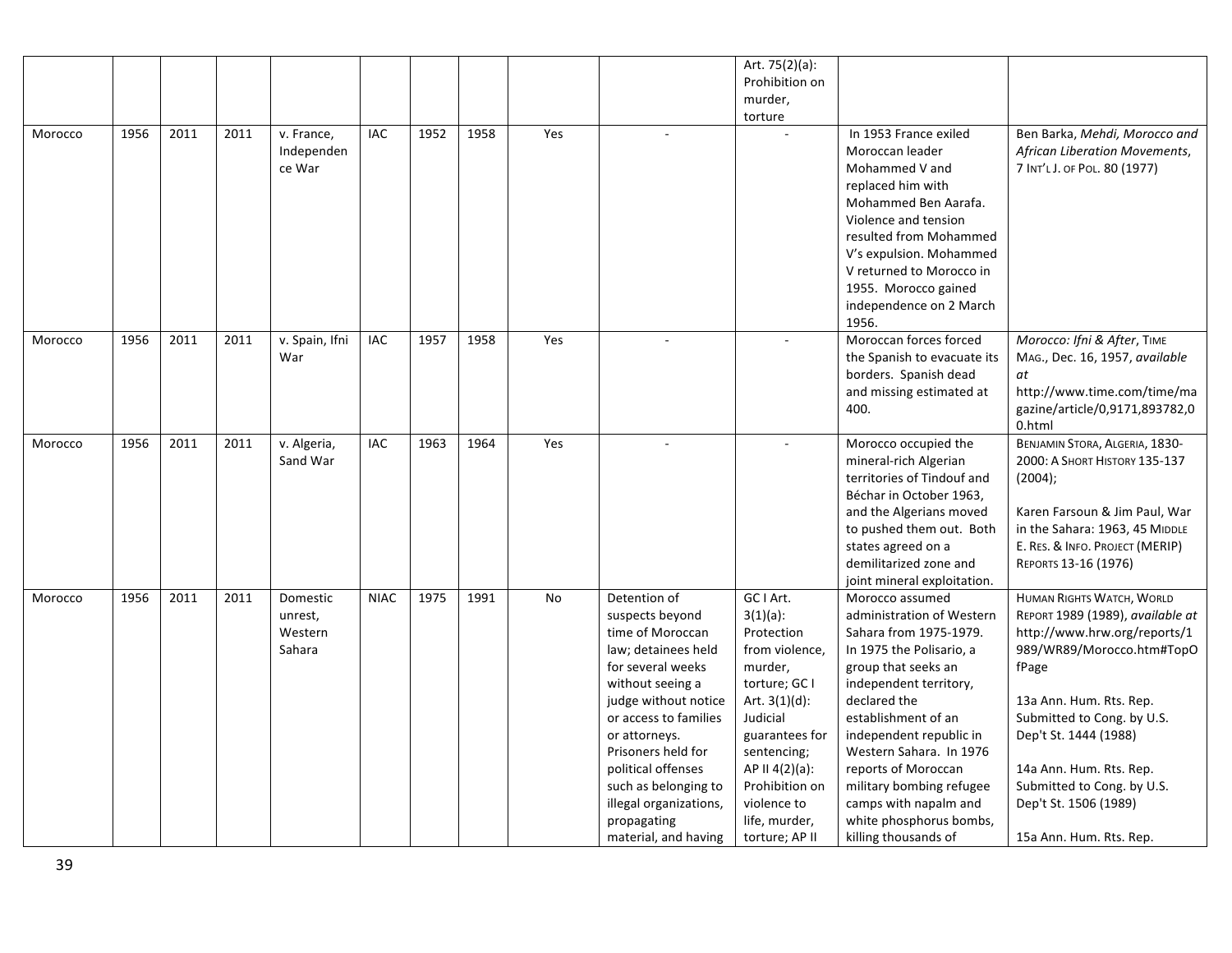|           |      |      |      |             |             |      |      |    | hostile government   | 6: Guarantees  | civilians. The group       | Submitted to Cong. by U.S.        |
|-----------|------|------|------|-------------|-------------|------|------|----|----------------------|----------------|----------------------------|-----------------------------------|
|           |      |      |      |             |             |      |      |    |                      | of due         |                            |                                   |
|           |      |      |      |             |             |      |      |    | opinions. Torture of |                | sporadically fought        | Dep't St. 1560 (1990)             |
|           |      |      |      |             |             |      |      |    | prisoners.           | process; CCW   | Morocco in 1987 and        |                                   |
|           |      |      |      |             |             |      |      |    |                      |                | 1988. Heavy attacks by     | Yahia H. Zoubir, Western          |
|           |      |      |      |             |             |      |      |    |                      |                | the Polisario resumed in   | Sahara Conflict: A Case Study in  |
|           |      |      |      |             |             |      |      |    |                      |                | October 1989. The          | Failure of Prenegotiation and     |
|           |      |      |      |             |             |      |      |    |                      |                | conflict ended in 1991     | Prolongation of Conflict, 26 Cal. |
|           |      |      |      |             |             |      |      |    |                      |                | with a cease fire.         | West. Int'l L. J. 173 (1996)      |
|           |      |      |      |             |             |      |      |    |                      |                | Morocco built a 2,600 km   |                                   |
|           |      |      |      |             |             |      |      |    |                      |                | sand wall to divide the    |                                   |
|           |      |      |      |             |             |      |      |    |                      |                | region. Hundreds of        |                                   |
|           |      |      |      |             |             |      |      |    |                      |                | individuals arrested for   |                                   |
|           |      |      |      |             |             |      |      |    |                      |                | belonging to illegal       |                                   |
|           |      |      |      |             |             |      |      |    |                      |                | organizations and          |                                   |
|           |      |      |      |             |             |      |      |    |                      |                | propagating material and   |                                   |
|           |      |      |      |             |             |      |      |    |                      |                | opinions hostile to the    |                                   |
|           |      |      |      |             |             |      |      |    |                      |                | government. Activists      |                                   |
|           |      |      |      |             |             |      |      |    |                      |                | held for several weeks     |                                   |
|           |      |      |      |             |             |      |      |    |                      |                | before being brought       |                                   |
|           |      |      |      |             |             |      |      |    |                      |                | before a judge, frequently |                                   |
|           |      |      |      |             |             |      |      |    |                      |                | without notice or access   |                                   |
|           |      |      |      |             |             |      |      |    |                      |                | to their families or       |                                   |
|           |      |      |      |             |             |      |      |    |                      |                | attorneys. Reported that   |                                   |
|           |      |      |      |             |             |      |      |    |                      |                | prisoners were tortured.   |                                   |
|           |      |      |      |             |             |      |      |    |                      |                | Reports of hundreds of     |                                   |
|           |      |      |      |             |             |      |      |    |                      |                | arrestees disappearing.    |                                   |
| Mozambiqu | 1983 | 1983 | 2002 | Mozambica   | <b>NIAC</b> | 1977 | 1992 | No | government killed,   | GC I Art.      | The rebel group,           | <b>HUMAN RIGHTS WATCH, WORLD</b>  |
| e         |      |      |      | n Civil War |             |      |      |    | tortured, detained   | $3(1)(a)$ :    | Mozambique National        | REPORT 1993 (1993), available at  |
|           |      |      |      |             |             |      |      |    | civilians without    | Protection     | Resistance (RENAMO),       | http://www.hrw.org/reports/1      |
|           |      |      |      |             |             |      |      |    | trial; withheld      | from violence, | killed, mutilated,         | 993/WR93/Afw-                     |
|           |      |      |      |             |             |      |      |    | humanitarian aid;    | murder,        | abducted, and took         | 06.htm#P289_114819;               |
|           |      |      |      |             |             |      |      |    |                      | torture;       | hostage of people. The     |                                   |
|           |      |      |      |             |             |      |      |    |                      | GC I Art.      | government also killed,    | HUMAN RIGHTS WATCH, WORLD         |
|           |      |      |      |             |             |      |      |    |                      | $3(1)(c)$ :    | tortured, and detained     | REPORT 1990 (1990), available at  |
|           |      |      |      |             |             |      |      |    |                      | Against        | people without trial.      | http://www.hrw.org/reports/1      |
|           |      |      |      |             |             |      |      |    |                      | degradation;   | RENAMO, government         | 990/WR90/AFRICA.BOU-              |
|           |      |      |      |             |             |      |      |    |                      | GC I Art.      | officials, and government  | 07.htm#P403 90345                 |
|           |      |      |      |             |             |      |      |    |                      | $3(1)(d)$ :    | soldiers blocked the       |                                   |
|           |      |      |      |             |             |      |      |    |                      | Judicial       | delivery of food aid. A    |                                   |
|           |      |      |      |             |             |      |      |    |                      | guarantees for | peace agreement was        |                                   |
|           |      |      |      |             |             |      |      |    |                      | sentencing; AP | signed on Oct. 4, 1992 but |                                   |
|           |      |      |      |             |             |      |      |    |                      | II 4(2)(a):    | on October 18, 1992,       |                                   |
|           |      |      |      |             |             |      |      |    |                      | Prohibition on | RENAMO occupied four       |                                   |
|           |      |      |      |             |             |      |      |    |                      | violence to    | northern towns in          |                                   |
|           |      |      |      |             |             |      |      |    |                      | life, murder,  | Nampaula province,         |                                   |
|           |      |      |      |             |             |      |      |    |                      | torture; AP II | looting and pillaging the  |                                   |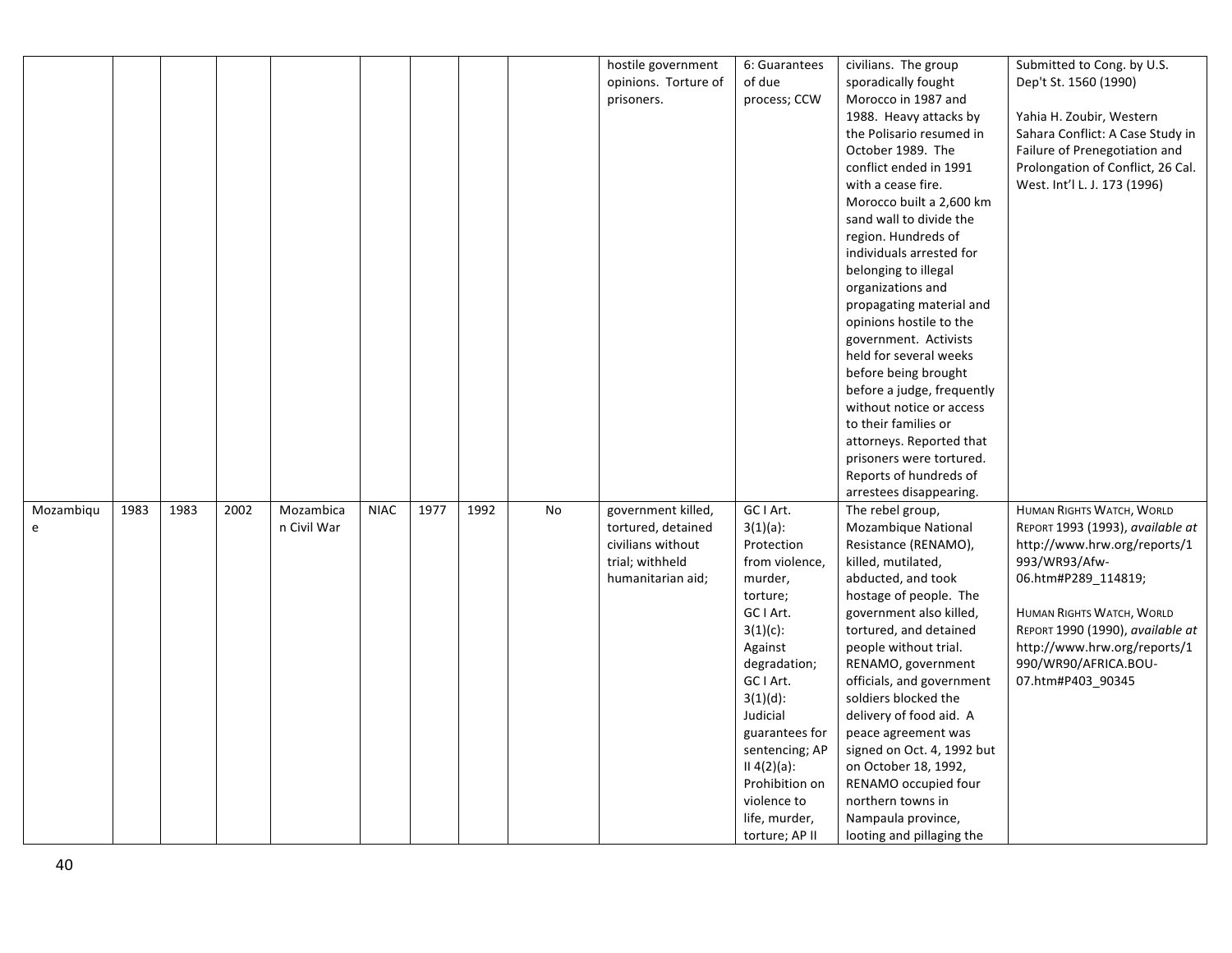|       |      |      |      |          |             |      |      |    |                     | Art. 6:          | towns. Both RENAMO and        |                                  |
|-------|------|------|------|----------|-------------|------|------|----|---------------------|------------------|-------------------------------|----------------------------------|
|       |      |      |      |          |             |      |      |    |                     | Guarantees of    | government soldiers           |                                  |
|       |      |      |      |          |             |      |      |    |                     | due process;     | continued to attack           |                                  |
|       |      |      |      |          |             |      |      |    |                     | AP II Art. 14:   | people and extort money       |                                  |
|       |      |      |      |          |             |      |      |    |                     | Protection of    | and food.                     |                                  |
|       |      |      |      |          |             |      |      |    |                     | objects          |                               |                                  |
|       |      |      |      |          |             |      |      |    |                     | indispensable    |                               |                                  |
|       |      |      |      |          |             |      |      |    |                     | to survival of   |                               |                                  |
|       |      |      |      |          |             |      |      |    |                     | civilians        |                               |                                  |
|       |      | 1979 | 1979 |          | <b>NIAC</b> | 1991 | 1997 |    | Civilians killed.   | GC I Art.        | Rebel groups FLAA, FDA,       |                                  |
| Niger | 1964 |      |      | Domestic |             |      |      | No |                     |                  | FARS, UFRA and CRA            | Yvan Guichaoua, Circumstantial   |
|       |      |      |      | unrest   |             |      |      |    |                     | $3(1)(a)$ :      |                               | Alliances and Loose Loyalties in |
|       |      |      |      |          |             |      |      |    |                     | Protection       | fought the government for     | Rebellion Making: The Case of    |
|       |      |      |      |          |             |      |      |    |                     | from violence,   | autonomy using guerilla       | Tuareg Insurgency in Northern    |
|       |      |      |      |          |             |      |      |    |                     | murder,          | warfare. The government       | Niger (2007-2009) 11-14          |
|       |      |      |      |          |             |      |      |    |                     | torture; AP II   | retaliated by killing several | (MICROCON Research, Working      |
|       |      |      |      |          |             |      |      |    |                     | $4(2)(a)$ :      | hundred civilians and         | Paper No. 20, 2009)              |
|       |      |      |      |          |             |      |      |    |                     | Prohibition on   | arbitrarily arrested Tuareg   |                                  |
|       |      |      |      |          |             |      |      |    |                     | violence to      | civilians. In 1995 an         |                                  |
|       |      |      |      |          |             |      |      |    |                     | life, murder,    | agreement was struck          |                                  |
|       |      |      |      |          |             |      |      |    |                     | torture          | between the government        |                                  |
|       |      |      |      |          |             |      |      |    |                     |                  | and CRA. By 1997 the last     |                                  |
|       |      |      |      |          |             |      |      |    |                     |                  | rebel group had joined the    |                                  |
|       |      |      |      |          |             |      |      |    |                     |                  | peace process. A mass         |                                  |
|       |      |      |      |          |             |      |      |    |                     |                  | grave of 150 was found in     |                                  |
|       |      |      |      |          |             |      |      |    |                     |                  | 1998. Bodies showed           |                                  |
|       |      |      |      |          |             |      |      |    |                     |                  | signs of torture and          |                                  |
|       |      |      |      |          |             |      |      |    |                     |                  | summary execution.            |                                  |
| Niger | 1964 | 1979 | 1979 | Domestic | <b>NIAC</b> | 2007 | 2010 | No | Army and police     | GC I Art.        | Rebel group Tuareg            | Niger: Warring Sides Must End    |
|       |      |      |      | unrest   |             |      |      |    | took harsh measures | $3(1)(a)$ :      | Nigerien Movement for         | Abuses of Civilians, HUM. RTS.   |
|       |      |      |      |          |             |      |      |    | against civilians   | Protection       | Justice (MNJ) fought the      | <b>WATCH, Dec. 20, 2007,</b>     |
|       |      |      |      |          |             |      |      |    |                     | from violence,   | government over mineral       | http://www.hrw.org/news/200      |
|       |      |      |      |          |             |      |      |    |                     | murder,          | resources. Government         | 7/12/19/niger-warring-sides-     |
|       |      |      |      |          |             |      |      |    |                     | torture; GC I    | soldiers summarily            | must-end-abuses-civilians        |
|       |      |      |      |          |             |      |      |    |                     | Art. $3(1)(c)$ : | execute and rape civilians,   |                                  |
|       |      |      |      |          |             |      |      |    |                     | Against          | killed livestock, and         |                                  |
|       |      |      |      |          |             |      |      |    |                     | degradation;     | detained civilians without    |                                  |
|       |      |      |      |          |             |      |      |    |                     | GC I Art.        | charge or trial. Rebel        |                                  |
|       |      |      |      |          |             |      |      |    |                     | $3(1)(d)$ :      | groups killed and looted      |                                  |
|       |      |      |      |          |             |      |      |    |                     | Judicial         | civilians. MNJ used anti-     |                                  |
|       |      |      |      |          |             |      |      |    |                     | guarantees for   | vehicular landmines. In       |                                  |
|       |      |      |      |          |             |      |      |    |                     | sentencing; AP   | Jan. 2010 MNJ officially      |                                  |
|       |      |      |      |          |             |      |      |    |                     | II 4(2)(a):      | surrendered its weapons.      |                                  |
|       |      |      |      |          |             |      |      |    |                     | Prohibition on   |                               |                                  |
|       |      |      |      |          |             |      |      |    |                     | violence to      |                               |                                  |
|       |      |      |      |          |             |      |      |    |                     | life, murder,    |                               |                                  |
|       |      |      |      |          |             |      |      |    |                     | torture; AP II   |                               |                                  |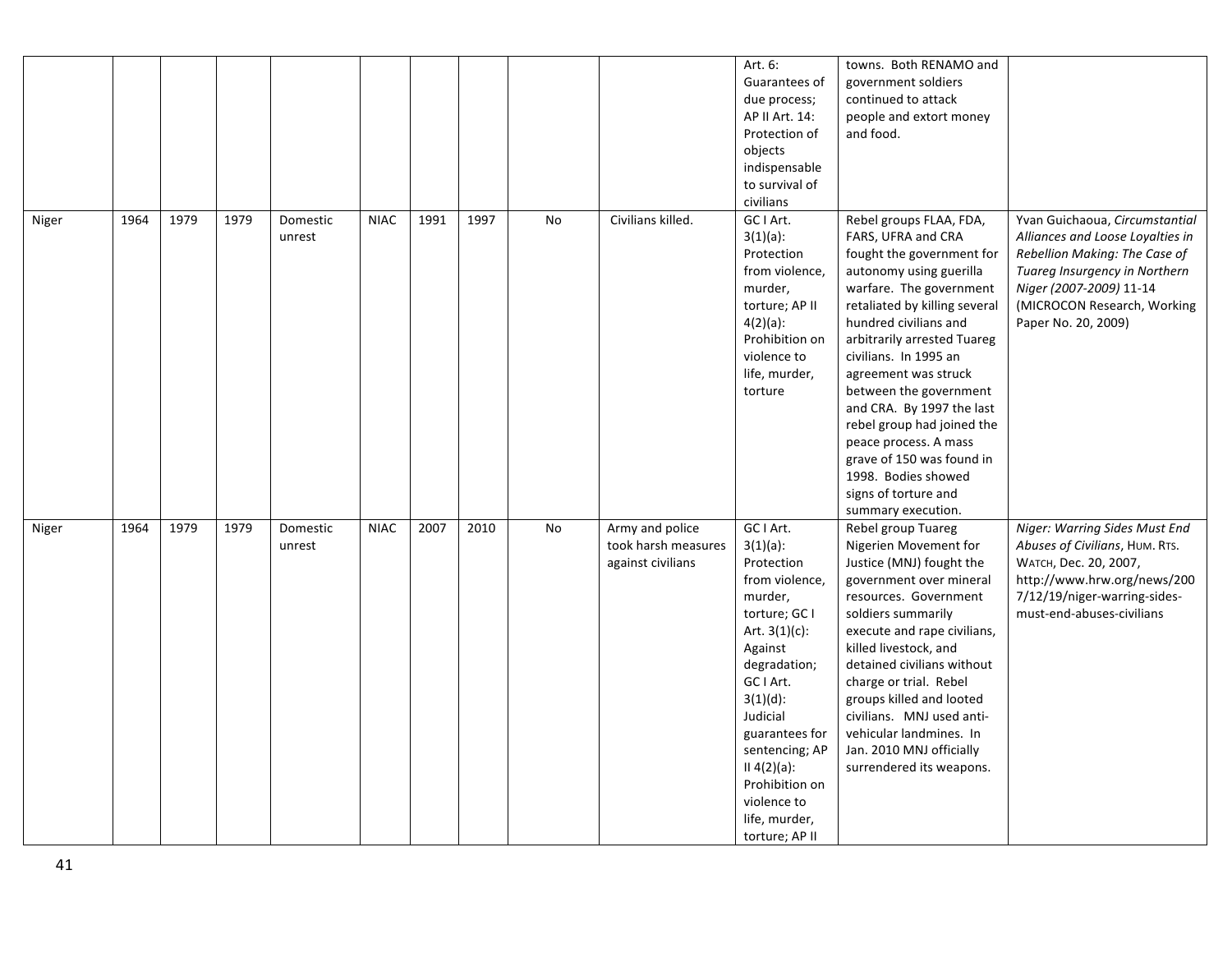|         |      |      |      |                                                   |             |      |      |     |                                                               | Art. 4(2)(e):<br>Prohibition on<br>rape; AP II Art.<br>6: Guarantees<br>of due<br>process; AP II<br>Art. 13:<br>Protection of<br>civilians from<br>violence of<br>military<br>operations; AP<br>II Art. 14<br>Protection of<br>objects<br>indispensable<br>to survival of<br>civilians |                                                                                                                                                                                                                                                                                                                                                                                                                                                                                                                                                         |                                                                                                                                                                                                                                                                                                                            |
|---------|------|------|------|---------------------------------------------------|-------------|------|------|-----|---------------------------------------------------------------|----------------------------------------------------------------------------------------------------------------------------------------------------------------------------------------------------------------------------------------------------------------------------------------|---------------------------------------------------------------------------------------------------------------------------------------------------------------------------------------------------------------------------------------------------------------------------------------------------------------------------------------------------------------------------------------------------------------------------------------------------------------------------------------------------------------------------------------------------------|----------------------------------------------------------------------------------------------------------------------------------------------------------------------------------------------------------------------------------------------------------------------------------------------------------------------------|
| Nigeria | 1961 | 1988 | 1988 | Domestic<br>conflict,<br>Nigerian-<br>Biafran War | <b>NIAC</b> | 1966 | 1970 | No  | Killing of civilians;<br>detention of rebels<br>without trial | GC I Art.<br>$3(1)(a)$ :<br>Protection<br>from violence,<br>murder,<br>torture; GC I<br>Art. $3(1)(d)$ :<br>Judicial<br>guarantees for<br>sentencing; AP<br>II 4(2)(a):<br>Prohibition on<br>violence to<br>life, murder,<br>torture; AP II<br>Art. 6:<br>Guarantees of<br>due process | Nigerian armed forces<br>carried out a one day<br>coup, attacking multiple<br>locations, killing at least<br>25. The coup began an<br>intrastate conflict<br>between the Republic of<br>Biafra and the government<br>of Nigeria after Biafra<br>declared secession. The<br>government blockaded<br>the Biafran region. Claims<br>existed that the blockades<br>prevented food aid to<br>civilians but after the war<br>reports emerged that the<br>claims were exaggerated.<br>Nigerian army killed<br>civilians and detained<br>Biafran without trial. | J.E. Okolo, Ibadan, Gordon,<br>Nigeria: Internal Politics and<br>Foreign Policy, 1960-1966, 13 J.<br>OF MOD. AFR. STUD. 534 (1975);<br>Beverly May Carl, American<br>Assistance to Victims of the<br>Nigeria-Biafra War: Defects in<br>the Prescriptions on Foreign<br>Disaster Relief, 12 HARV. INT'L L.<br>J. 191 (1971) |
| Nigeria | 1961 | 1988 | 1988 | v. Chad,<br>Lake Chad                             | IAC         | 1983 | 1983 | Yes |                                                               |                                                                                                                                                                                                                                                                                        | In 1983, Chad fought an<br>interstate conflict with<br>Nigeria over the status of<br>some of the islands found<br>in Lake Chad, to which<br>both countries have<br>borders. A settlement<br>between the countries                                                                                                                                                                                                                                                                                                                                       | Saibou Issa, Access to Lake<br>Chad and Cameroon-Nigeria<br>Border Conflict: A Historical<br>Persepctive, in CONFLICT AND<br><b>COOPERATION RELATED TO</b><br><b>INTERNATIONAL WATER RESOURCES</b><br>67 (S. Castelein & A. Otte ed.,<br>2001), available at                                                               |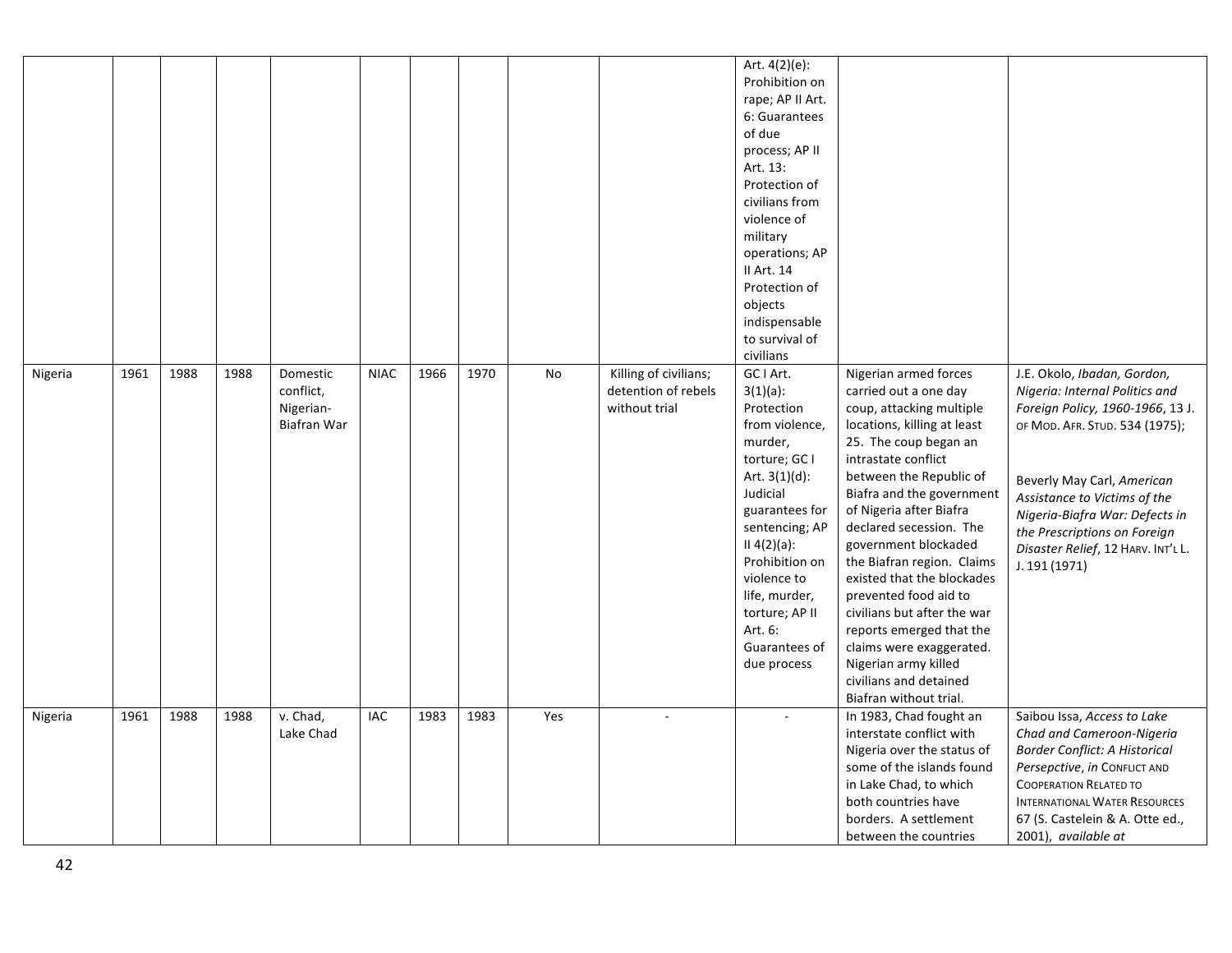|         |      |      |      |                                         |             |      |      |     |                                                                                                                 |                                                                                                                                                                                                                                                                                                                                                                  | ended this dispute.                                                                                                                                                                                                                                                                                                                                                                                                                 | http://www.hydrologie.org/BIB<br>/Publ_UNESCO/TD_062_2002.p<br>df#page=68                                                                                                                                                                                                                                                  |
|---------|------|------|------|-----------------------------------------|-------------|------|------|-----|-----------------------------------------------------------------------------------------------------------------|------------------------------------------------------------------------------------------------------------------------------------------------------------------------------------------------------------------------------------------------------------------------------------------------------------------------------------------------------------------|-------------------------------------------------------------------------------------------------------------------------------------------------------------------------------------------------------------------------------------------------------------------------------------------------------------------------------------------------------------------------------------------------------------------------------------|----------------------------------------------------------------------------------------------------------------------------------------------------------------------------------------------------------------------------------------------------------------------------------------------------------------------------|
| Nigeria | 1961 | 1988 | 1988 | v.<br>Cameroon,<br>Bakassi<br>Peninsula | IAC         | 1996 | 1996 | Yes |                                                                                                                 |                                                                                                                                                                                                                                                                                                                                                                  | Cameroon and Nigeria<br>fought over the oil-rights<br>of the oil rich Bakassi<br>Peninsula. They took the<br>dispute to the ICJ. In 2002<br>the ICJ ruled the area<br>belonged to Cameroon. In<br>2007, the Nigerian Senate<br>ruled the ICJ ruling<br>constitutional.                                                                                                                                                              | Land and Maritime Boundary<br>between Cameroon and Nigeria<br>(Cameroon v. Nigeria: Eq.<br>Guinea intervening), 2002 I.C.J.<br>303 (Oct. 10) (Judgment)                                                                                                                                                                    |
| Nigeria | 1961 | 1988 | 1988 | Domestic<br>unrest,<br>Niger Delta      | <b>NIAC</b> | 2004 | 2004 | No  | Civilians targeted<br>and killed. Women<br>were raped                                                           | GC I Art.<br>$3(1)(a)$ :<br>Protection<br>from violence,<br>murder,<br>torture; GC I<br>Art. $3(1)(c)$ :<br>Against<br>degradation;<br>AP II 4(2)(a):<br>Prohibition on<br>violence to<br>life, murder,<br>torture; AP II<br>Art. 4(2)(e):<br>Prohibition on<br>rape; AP II Art.<br>13: Protection<br>of civilians<br>from violence<br>of military<br>operations | Armed groups fought<br>each other as well as<br>security forces and law<br>enforcement officials in<br>the Niger Delta. A village<br>in Delta State was<br>attacked by armed men,<br>including military and<br>police forces, killing<br>civilians and raping 50<br>women and girls. At least<br>20 civilians were killed in<br>fighting in Rivers State.<br>Hundreds of civilians were<br>reportedly killed in the<br>Niger Delta. | Amnesty Int'l, Nigeria: Amnesty<br><b>International Annual Report</b><br>Entries on Nigeria 1968-2010,<br>85-90, AI Index AFR<br>44/018/2010 (Oct. 1, 2010)                                                                                                                                                                |
| Nigeria | 1961 | 1988 | 1988 | Domestic<br>unrest                      | <b>NIAC</b> | 2009 | 2014 | No  | Civilians held with<br>trial or charges were<br>executed while<br>under police<br>custody; civilians<br>killed. | GC I Art.<br>$3(1)(a)$ :<br>Protection<br>from violence,<br>murder,<br>torture; GC I<br>Art. $3(1)(d)$ :<br>Judicial<br>guarantees for<br>sentencing; AP<br>$II 4(2)(a)$ :                                                                                                                                                                                       | In July 2009, violent<br>clashes broke out in<br>northern Nigeria between<br>security forces and<br>Islamist rebel group Boko<br>Haram, killing over 800<br>people. After four days of<br>heavy clashes, Boko<br>Haram's leader<br>Muhammad Yusuf was<br>arrested. Police reported                                                                                                                                                  | Amnesty Int'l, Nigeria: Amnesty<br><b>International Annual Report</b><br>Entries on Nigeria 1968-2010,<br>109-114, AI Index AFR<br>44/018/2010 (Oct. 1, 2010);<br>"Cameroon takes steps against<br>Boko Haram," IRIN Africa, Dec.<br>27, 2013, available at<br>http://www.irinnews.org/fr/re<br>port/99396/cameroon-takes- |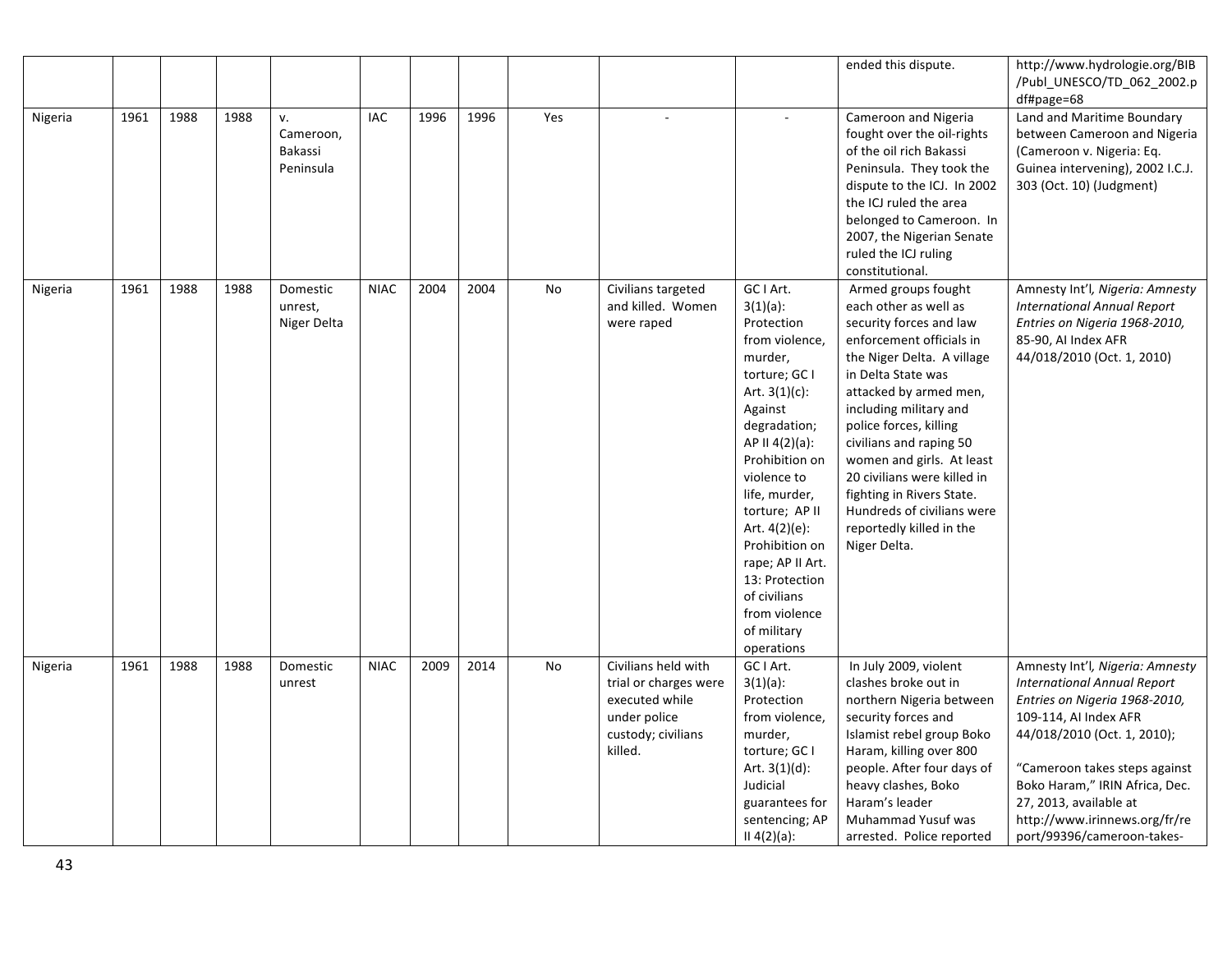|          |      |      |      |                                                   |             |      |      |     |                                                              | Prohibition on<br>violence to<br>life, murder,<br>torture; AP II<br>Art. 6:<br>Guarantees of<br>due process;<br>AP II Art. 13:<br>Protection of<br>civilians from<br>violence of<br>military<br>operations. | he was killed while<br>attempting to escape. A<br><b>Multinational Joint Task</b><br>Force comprised of troops<br>from Nigeria, Niger,<br>Cameroon and Chad was<br>formed.                                                                              | steps-against-boko-haram<br>Obike Ukoh, "Curbing Boko<br>Haram Insurgency Via Effective<br>Border Policing," Nigerian<br>Observer, Sept. 30, 2013,<br>available at<br>http://nigerianobservernews.co<br>m/30092013/features/features<br>4.html#.UyxahfldWSo |
|----------|------|------|------|---------------------------------------------------|-------------|------|------|-----|--------------------------------------------------------------|-------------------------------------------------------------------------------------------------------------------------------------------------------------------------------------------------------------|---------------------------------------------------------------------------------------------------------------------------------------------------------------------------------------------------------------------------------------------------------|-------------------------------------------------------------------------------------------------------------------------------------------------------------------------------------------------------------------------------------------------------------|
| Oman     | 1974 | 1984 | 1984 | Domestic<br>unrest,<br><b>Dhofar</b><br>Rebellion | <b>NIAC</b> | 1968 | 1975 | No  | Civilians denied<br>access to food and<br>water              | AP II Art. 14:<br>Protection of<br>objects<br>indispensable<br>to survival of<br>civilians                                                                                                                  | Tribal uprising in the<br>Dhofar region between<br>the government and the<br>Marxist rebel group<br>PLFOAG. The government<br>cemented over wells,<br>burned homes of<br>insurgents, and civilians<br>were denied access to<br>markets.                 | Walter C. Ladwig, Supporting<br>Allies in Counterinsurgency:<br><b>Britain and the Dhofar</b><br>Rebellion, 19 SMALL WARS &<br>INSURGENCIES 62 (2008),<br>available at<br>http://www.tandfonline.com/d<br>oi/abs/10.1080/095923108019<br>05793              |
| Pakistan | 1951 |      |      | v.<br>Afghanistan                                 | <b>IAC</b>  | 1953 | 1962 | Yes |                                                              |                                                                                                                                                                                                             | Periodic border clashes by<br>Afghan tribesmen and<br>troops along Pakistan's<br>Northwest Frontier<br>Province. Cross-border<br>raids by Afghan troops.<br>Pakistan used airpower to<br>deter Afghan troops.                                           | Daveed Gartenstein-Ross &<br>Tara Vassefi, The Forgotten<br>History of Afghanistan-Pakistan<br>Relations, 2012 YALE J. OF INT'L<br>AFF. 41-42                                                                                                               |
| Pakistan | 1951 |      |      | v. India,<br>Kashmir                              | <b>IAC</b>  | 1964 | 1965 | Yes |                                                              |                                                                                                                                                                                                             | Pakistan made a small<br>incursion in January 1965.<br>During August 1965,<br>armed skirmishes took<br>place between Pakistani<br>infiltrators and the Indian<br>military. Both sides used<br>air strikes but agreed to<br>not bomb populated<br>areas. | Sumit Ganguly, Wars without<br>End: The Indo-Pakistani<br>Conflict, 541 ANNALS AM. ACAD.<br>OF POL. & SOC. SCI. 167, 172-73<br>(1995)                                                                                                                       |
| Pakistan | 1951 |      |      | v.<br>Bangladesh,<br>India                        | <b>IAC</b>  | 1971 | 1971 | No  | Civilians killed,<br>women raped; mass<br>burial of the dead | GC I Art.<br>$3(1)(a)$ :<br>Protection<br>from violence,<br>murder,                                                                                                                                         | Pakistani army killed<br>civilians and buried many<br>in mass graves. Estimates<br>vary from 26,000 to<br>3,000,000 killed. As many                                                                                                                     | RICHARD SISSON & LEO E. ROSE, WAR<br>AND SUCCESSION: PAKISTAN, INDIA,<br>AND THE CREATION OF BANGLADESH<br>(1990)                                                                                                                                           |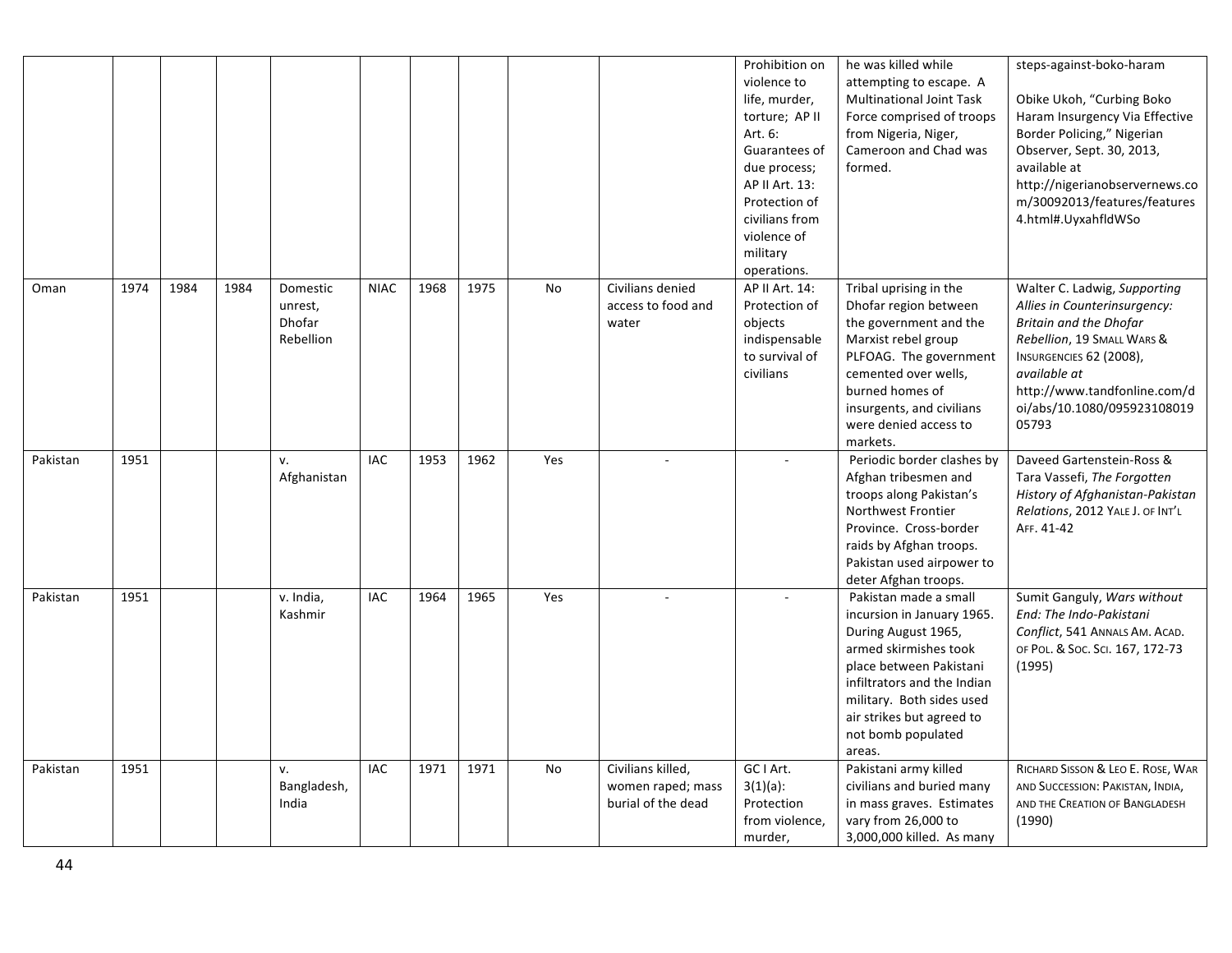| as 200,000 women raped.<br>torture; GC I<br>Art. $3(1)(c)$ :<br>Against<br>degradation;<br>GC I Art. 17:<br>Proper burial;<br>GC I Art. 50:<br>Prohibition on<br>willful killing of<br>protected<br>persons; GC IV<br>Art. 27:<br>Prohibition on<br>the harming of<br>protected<br>persons; AP I<br>Art. 48: Parties<br>must<br>distinguish<br>between the<br>civilian<br>population<br>and<br>combatants;<br>AP   Art. 52(1):<br>Prohibition on |  |  |  |  |  |  |  |
|--------------------------------------------------------------------------------------------------------------------------------------------------------------------------------------------------------------------------------------------------------------------------------------------------------------------------------------------------------------------------------------------------------------------------------------------------|--|--|--|--|--|--|--|
|                                                                                                                                                                                                                                                                                                                                                                                                                                                  |  |  |  |  |  |  |  |
|                                                                                                                                                                                                                                                                                                                                                                                                                                                  |  |  |  |  |  |  |  |
|                                                                                                                                                                                                                                                                                                                                                                                                                                                  |  |  |  |  |  |  |  |
|                                                                                                                                                                                                                                                                                                                                                                                                                                                  |  |  |  |  |  |  |  |
|                                                                                                                                                                                                                                                                                                                                                                                                                                                  |  |  |  |  |  |  |  |
|                                                                                                                                                                                                                                                                                                                                                                                                                                                  |  |  |  |  |  |  |  |
|                                                                                                                                                                                                                                                                                                                                                                                                                                                  |  |  |  |  |  |  |  |
|                                                                                                                                                                                                                                                                                                                                                                                                                                                  |  |  |  |  |  |  |  |
|                                                                                                                                                                                                                                                                                                                                                                                                                                                  |  |  |  |  |  |  |  |
|                                                                                                                                                                                                                                                                                                                                                                                                                                                  |  |  |  |  |  |  |  |
|                                                                                                                                                                                                                                                                                                                                                                                                                                                  |  |  |  |  |  |  |  |
|                                                                                                                                                                                                                                                                                                                                                                                                                                                  |  |  |  |  |  |  |  |
|                                                                                                                                                                                                                                                                                                                                                                                                                                                  |  |  |  |  |  |  |  |
|                                                                                                                                                                                                                                                                                                                                                                                                                                                  |  |  |  |  |  |  |  |
|                                                                                                                                                                                                                                                                                                                                                                                                                                                  |  |  |  |  |  |  |  |
|                                                                                                                                                                                                                                                                                                                                                                                                                                                  |  |  |  |  |  |  |  |
|                                                                                                                                                                                                                                                                                                                                                                                                                                                  |  |  |  |  |  |  |  |
|                                                                                                                                                                                                                                                                                                                                                                                                                                                  |  |  |  |  |  |  |  |
|                                                                                                                                                                                                                                                                                                                                                                                                                                                  |  |  |  |  |  |  |  |
|                                                                                                                                                                                                                                                                                                                                                                                                                                                  |  |  |  |  |  |  |  |
|                                                                                                                                                                                                                                                                                                                                                                                                                                                  |  |  |  |  |  |  |  |
|                                                                                                                                                                                                                                                                                                                                                                                                                                                  |  |  |  |  |  |  |  |
|                                                                                                                                                                                                                                                                                                                                                                                                                                                  |  |  |  |  |  |  |  |
|                                                                                                                                                                                                                                                                                                                                                                                                                                                  |  |  |  |  |  |  |  |
|                                                                                                                                                                                                                                                                                                                                                                                                                                                  |  |  |  |  |  |  |  |
|                                                                                                                                                                                                                                                                                                                                                                                                                                                  |  |  |  |  |  |  |  |
|                                                                                                                                                                                                                                                                                                                                                                                                                                                  |  |  |  |  |  |  |  |
| civilians as                                                                                                                                                                                                                                                                                                                                                                                                                                     |  |  |  |  |  |  |  |
| objects of                                                                                                                                                                                                                                                                                                                                                                                                                                       |  |  |  |  |  |  |  |
| attack or                                                                                                                                                                                                                                                                                                                                                                                                                                        |  |  |  |  |  |  |  |
| reprisal; AP I                                                                                                                                                                                                                                                                                                                                                                                                                                   |  |  |  |  |  |  |  |
| Art. 76:                                                                                                                                                                                                                                                                                                                                                                                                                                         |  |  |  |  |  |  |  |
| Protection of                                                                                                                                                                                                                                                                                                                                                                                                                                    |  |  |  |  |  |  |  |
| women                                                                                                                                                                                                                                                                                                                                                                                                                                            |  |  |  |  |  |  |  |
| against rape                                                                                                                                                                                                                                                                                                                                                                                                                                     |  |  |  |  |  |  |  |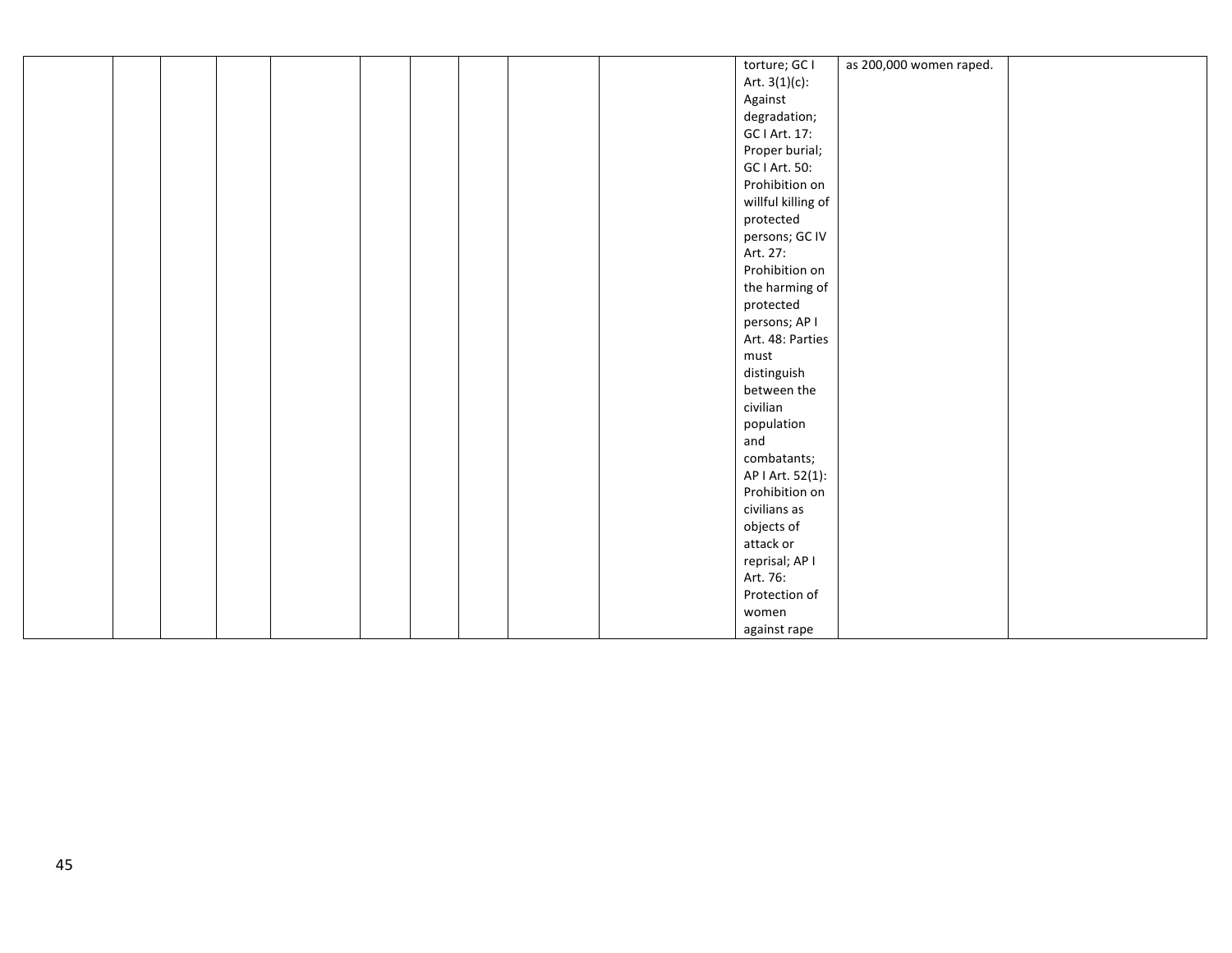| Pakistan | 1951 | Domestic<br>unrest,<br>Balochistan | <b>NIAC</b> | 1973 | 1977 | No             | Relocation,<br>harassment and<br>killing of civilians                                | GC I Art.<br>$3(1)(a)$ :<br>Protection<br>from violence,<br>murder,<br>torture; AP II<br>Art. $4(2)(a)$ :<br>Prohibition on                                                                                                                                                                                                                                                                                                   | 55,000 Baloch guerrillas<br>and 80,000 Pakistani army<br>troops clashed.<br>Thousands of civilians<br>killed by both sides.                                                                                               | Adeel Khan, Renewed<br>Ethnonationalist Insurgency in<br>Balchoistan, Pakistan, 49 AsIAN<br>SURV. 1071, 1077 (2009)                                                                                                                          |
|----------|------|------------------------------------|-------------|------|------|----------------|--------------------------------------------------------------------------------------|-------------------------------------------------------------------------------------------------------------------------------------------------------------------------------------------------------------------------------------------------------------------------------------------------------------------------------------------------------------------------------------------------------------------------------|---------------------------------------------------------------------------------------------------------------------------------------------------------------------------------------------------------------------------|----------------------------------------------------------------------------------------------------------------------------------------------------------------------------------------------------------------------------------------------|
|          |      |                                    |             |      |      |                |                                                                                      | violence to<br>life, murder,<br>torture; AP II<br>Art. 17:<br>Prohibition of<br>forced<br>movement of<br>civilians                                                                                                                                                                                                                                                                                                            |                                                                                                                                                                                                                           |                                                                                                                                                                                                                                              |
| Pakistan | 1951 | v. India,<br>Kashmir <sup>2</sup>  | <b>IAC</b>  | 1996 | 2003 | $\overline{N}$ | Civilians killed;<br>torture; arbitrary<br>arrest; threatened<br>and abused citizens | GC I Art.<br>$3(1)(a)$ :<br>Protection<br>from violence,<br>murder,<br>torture; GC I<br>Art. $3(1)(d)$ :<br>Judicial<br>guarantees for<br>sentencing; GC<br>I Art. 50:<br>Prohibition on<br>willful killing of<br>protected<br>persons; GC IV<br>Art. 27:<br>Prohibition on<br>harming<br>protected<br>persons; GC IV<br>Art. 32:<br>Prohibition of<br>corporal<br>punishment,<br>torture, etc.;<br>AP I Art.<br>$75(2)(a)$ : | Pakistani troops and<br>militants crossed the Line<br>of Control. Shelling by<br>both sides resulted. Over<br>1,000 people died and<br>70,000 fled. Pakistan<br>arbitrarily arrested,<br>detained and tortured<br>people. | VICTORIA SCHOFIELD, KASHMIR IN<br>CONFLICT: INDIA, PAKISTAN AND THE<br>UNENDING WAR (2003);<br>World: South Asia Winter<br>Worries for Kashmir Citizens,<br>BBC NEws, July 23, 1999,<br>http://news.bbc.co.uk/2/hi/sou<br>th_asia/401931.stm |

 $^2$  UCDP separates incidents occurring between Pakistan and India from 1996-2003 into smaller minor conflicts. From our research, we concluded that these smaller conflicts were all part of one, larger conflict with the bulk of the civilian deaths occurring in 1999 and 2003.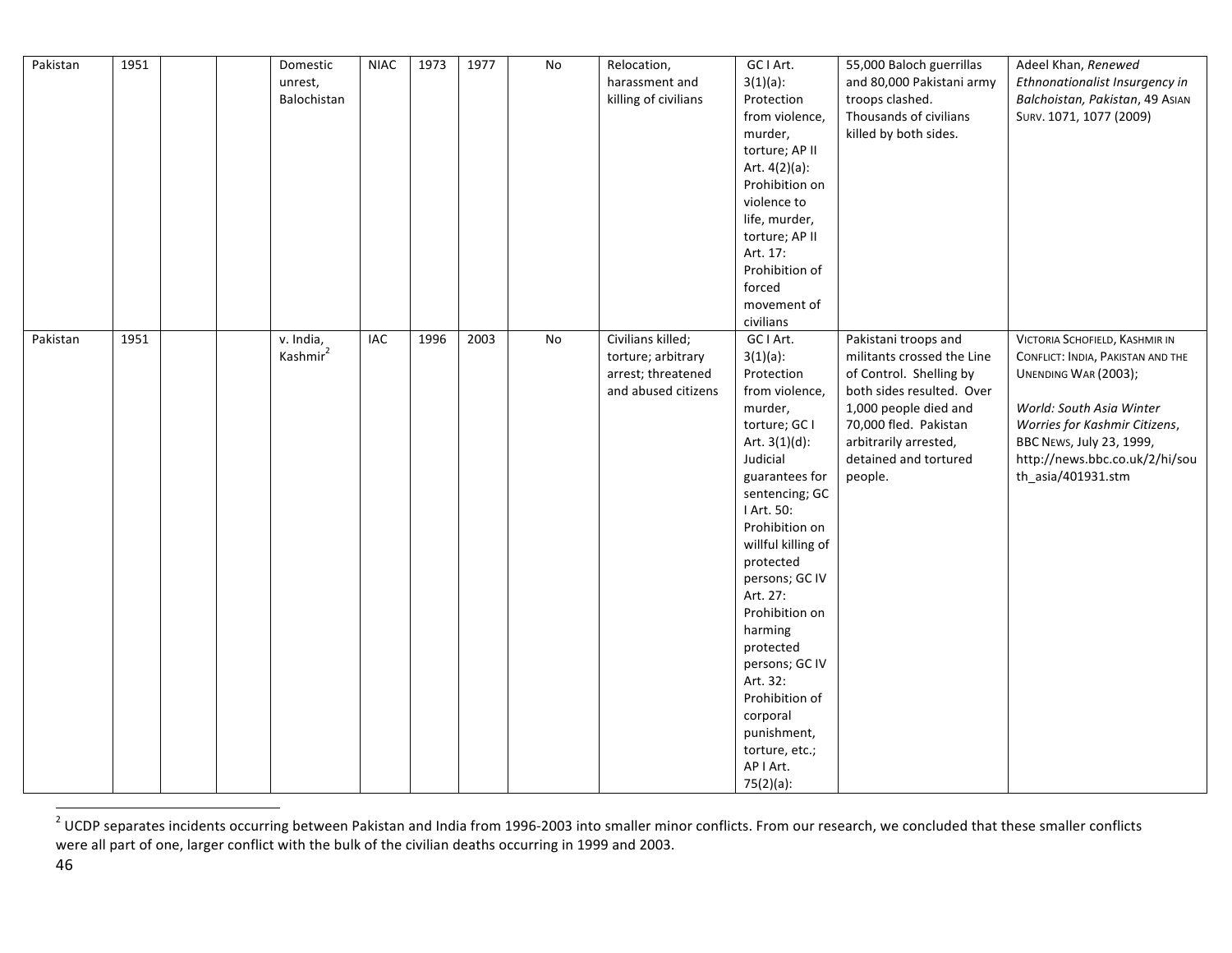|              |      |      |      |                 |             |      |      |           |                       | Prohibition on   |                             |                                 |
|--------------|------|------|------|-----------------|-------------|------|------|-----------|-----------------------|------------------|-----------------------------|---------------------------------|
|              |      |      |      |                 |             |      |      |           |                       | murder,          |                             |                                 |
|              |      |      |      |                 |             |      |      |           |                       | torture          |                             |                                 |
| Pakistan     | 1951 |      |      |                 | <b>NIAC</b> | 2005 | 2014 | <b>No</b> | Rape; civilians       | GC I Art.        | Pakistan sent 25,000        | Selig S. Harrison, Ethnic       |
|              |      |      |      | Domestic        |             |      |      |           |                       |                  |                             |                                 |
|              |      |      |      | unrest,         |             |      |      |           | attacked; rebels held | 3(1)(a)          | troops to Balochistan.      | Conflict and the Future of      |
|              |      |      |      | Balochistan     |             |      |      |           | without trial         | protection       | Baloch militants used       | Pakistan, in PAKISTAN: THE      |
|              |      |      |      |                 |             |      |      |           |                       | from violence,   | guerrilla warfare to attack | STRUGGLE WITHIN 28-29 (John     |
|              |      |      |      |                 |             |      |      |           |                       | murder,          | Pakistani army, killing     | Wilson ed., 2009);              |
|              |      |      |      |                 |             |      |      |           |                       | torture; GC I    | troops. Baloch militants    |                                 |
|              |      |      |      |                 |             |      |      |           |                       | Art. $3(1)(c)$ : | and supporters detained,    | Adeel Khan, Renewed             |
|              |      |      |      |                 |             |      |      |           |                       | Against          | held without trial, and     | Ethnonationalist Insurgency in  |
|              |      |      |      |                 |             |      |      |           |                       | degradation;     | tortured. Between 8,000     | Balchoistan, Pakistan, 49 AsIAN |
|              |      |      |      |                 |             |      |      |           |                       | GC I Art.        | and 12,000 Baloch have      | SURV. 1071, 1083 (2009);        |
|              |      |      |      |                 |             |      |      |           |                       | $3(1)(d)$ :      | disappeared.                |                                 |
|              |      |      |      |                 |             |      |      |           |                       | Judicial         |                             | "Balochistan Timeline-2014,"    |
|              |      |      |      |                 |             |      |      |           |                       | guarantees for   |                             | South Asia Terrorism Portal,    |
|              |      |      |      |                 |             |      |      |           |                       | sentencing; AP   |                             | available at                    |
|              |      |      |      |                 |             |      |      |           |                       | II Art. 4(2)(a): |                             | http://www.satp.org/satporgtp   |
|              |      |      |      |                 |             |      |      |           |                       | Prohibition on   |                             | /countries/pakistan/Balochista  |
|              |      |      |      |                 |             |      |      |           |                       | violence to      |                             | n/timeline/index.html (last     |
|              |      |      |      |                 |             |      |      |           |                       | life, murder,    |                             | visited Mar. 21, 2014)          |
|              |      |      |      |                 |             |      |      |           |                       | torture; AP II   |                             |                                 |
|              |      |      |      |                 |             |      |      |           |                       | Art. 4(2)(e):    |                             |                                 |
|              |      |      |      |                 |             |      |      |           |                       |                  |                             |                                 |
|              |      |      |      |                 |             |      |      |           |                       | Prohibition on   |                             |                                 |
|              |      |      |      |                 |             |      |      |           |                       | rape; AP II Art. |                             |                                 |
|              |      |      |      |                 |             |      |      |           |                       | 6: Guarantees    |                             |                                 |
|              |      |      |      |                 |             |      |      |           |                       | of due process   |                             |                                 |
| Qatar        | 1975 | 1988 | 2005 | No armed        |             |      |      |           |                       |                  |                             |                                 |
|              |      |      |      | conflict        |             |      |      |           |                       |                  |                             |                                 |
| Saudi Arabia | 1963 | 1987 | 2001 | v. Israel,      | <b>IAC</b>  | 1973 | 1973 | Yes       |                       |                  | On October 6, 1973,         | SIMON DUNSTAN, THE YOM KIPPUR   |
|              |      |      |      | Yom Kippur      |             |      |      |           |                       |                  | Egyptian and Syrian armies  | WAR: THE ARAB-ISRAELI WAR OF    |
|              |      |      |      | War             |             |      |      |           |                       |                  | attacked Israel on Yom      | 1973 (2007)                     |
|              |      |      |      |                 |             |      |      |           |                       |                  | Kippur. The Israeli forces  |                                 |
|              |      |      |      |                 |             |      |      |           |                       |                  | pushed the attackers back   |                                 |
|              |      |      |      |                 |             |      |      |           |                       |                  | to the 1967 cease-fire line |                                 |
|              |      |      |      |                 |             |      |      |           |                       |                  | when US and Soviet Union    |                                 |
|              |      |      |      |                 |             |      |      |           |                       |                  | help arrived.               |                                 |
| Saudi Arabia | 1963 | 1987 | 2001 | <b>Gulf War</b> | IAC         | 1990 | 1991 | Yes       |                       |                  | On 2 August 1990, Iraqi     | HUMAN RIGHTS WATCH, WORLD       |
|              |      |      |      |                 |             |      |      |           |                       |                  | forces invade Kuwait. A     | REPORT 1992: IRAQ AND OCCUPIED  |
|              |      |      |      |                 |             |      |      |           |                       |                  | coalition of over 30        | KUWAIT (1992), available at     |
|              |      |      |      |                 |             |      |      |           |                       |                  | countries, led by the U.S., | http://www.unhcr.org/refworld   |
|              |      |      |      |                 |             |      |      |           |                       |                  | U.K., Saudi Arabia, and     | /publisher, HRW,, KWT, 467fca59 |
|              |      |      |      |                 |             |      |      |           |                       |                  | France, launched            | $1e, 0.$ html;                  |
|              |      |      |      |                 |             |      |      |           |                       |                  | operation Desert Storm.     |                                 |
|              |      |      |      |                 |             |      |      |           |                       |                  | On February 26, 1991, Iraq  | U.S. Dep't of State, Background |
|              |      |      |      |                 |             |      |      |           |                       |                  | announced the withdrawal    | Notes: Saudi Arabia,            |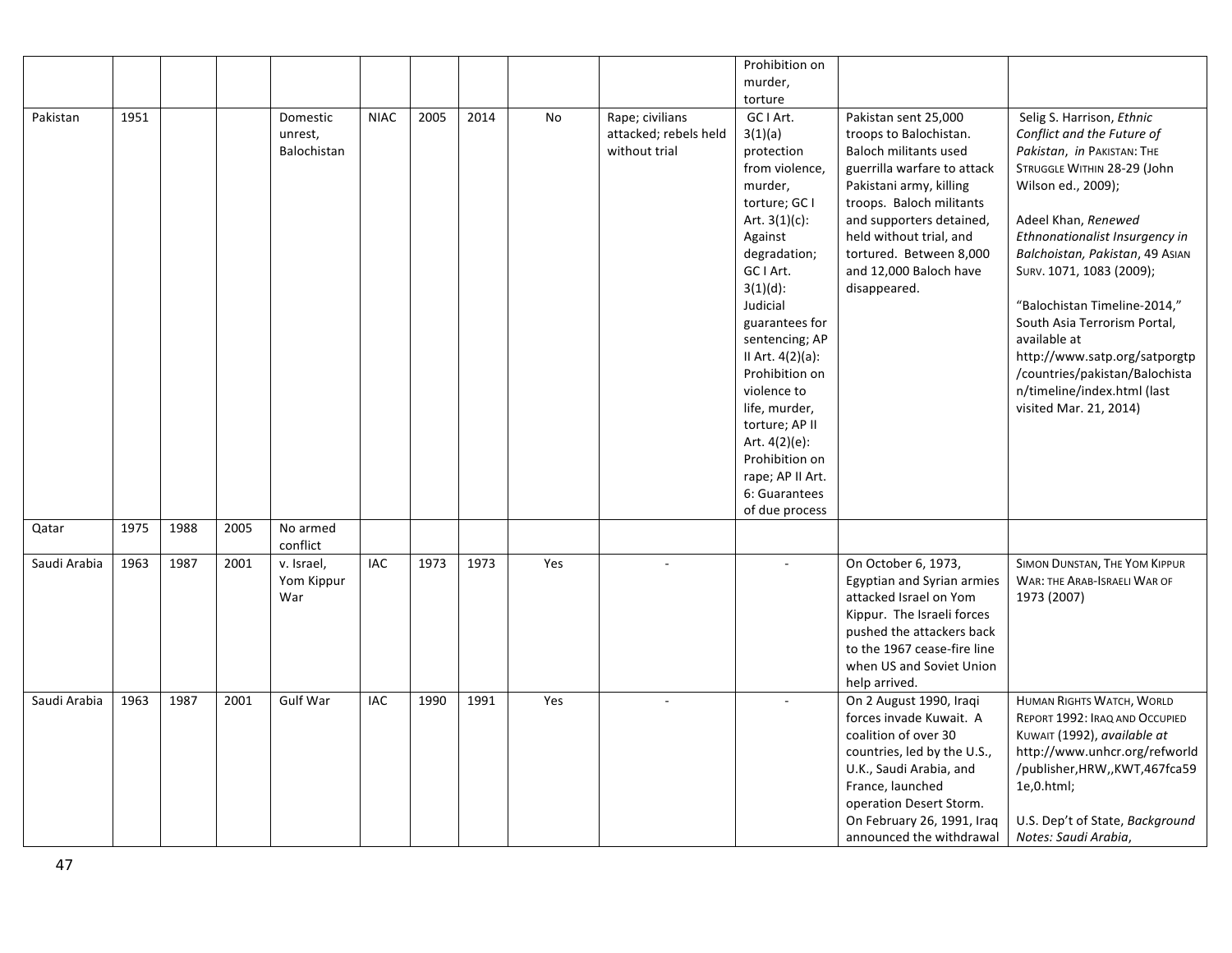|              |      |      |      |              |            |      |      |     |  | of its forces and accepted  | http://www.state.gov/outofdat    |
|--------------|------|------|------|--------------|------------|------|------|-----|--|-----------------------------|----------------------------------|
|              |      |      |      |              |            |      |      |     |  | all UN resolutions. Saudi   | e/bgn/saudiarabia/6075.htm       |
|              |      |      |      |              |            |      |      |     |  | Arabia provided 60,000-     |                                  |
|              |      |      |      |              |            |      |      |     |  | 100,000 troops and          |                                  |
|              |      |      |      |              |            |      |      |     |  | exercised command           |                                  |
|              |      |      |      |              |            |      |      |     |  | control over its troops.    |                                  |
| Saudi Arabia | 1963 | 1987 | 2001 | v. Yemen     | <b>IAC</b> | 1994 | 1994 | Yes |  | After the North and South   | Saudis bomb Yemen rebels         |
|              |      |      |      |              |            |      |      |     |  | united to form the          | across border: Military          |
|              |      |      |      |              |            |      |      |     |  | Republic of Yemen in        | incursion deployed to help       |
|              |      |      |      |              |            |      |      |     |  | 1990, the armies and        | neighbor's growing Shiite        |
|              |      |      |      |              |            |      |      |     |  | administrations of the two  | rebellion, MSNBC, Nov. 11,       |
|              |      |      |      |              |            |      |      |     |  | regions remained            | 2009,                            |
|              |      |      |      |              |            |      |      |     |  | separated, and they         | http://www.msnbc.msn.com/id      |
|              |      |      |      |              |            |      |      |     |  | disputed in the new         | /33670149/ns/world news-         |
|              |      |      |      |              |            |      |      |     |  | government. In April 1994,  | mideast_n_africa/t/saudis-       |
|              |      |      |      |              |            |      |      |     |  | elements of South Yemen     | bomb-yemen-rebels-across-        |
|              |      |      |      |              |            |      |      |     |  | tried to secede from the    | border/                          |
|              |      |      |      |              |            |      |      |     |  | North. It is believed the   |                                  |
|              |      |      |      |              |            |      |      |     |  | Saudi government            |                                  |
|              |      |      |      |              |            |      |      |     |  | supported Southern          |                                  |
|              |      |      |      |              |            |      |      |     |  | Yemen rebel groups          |                                  |
|              |      |      |      |              |            |      |      |     |  | against the North until the |                                  |
|              |      |      |      |              |            |      |      |     |  | end of the conflict in July |                                  |
|              |      |      |      |              |            |      |      |     |  | 1994.                       |                                  |
| Saudi Arabia | 1963 | 1987 | 2001 | v. Yemen,    | IAC        | 1994 | 1995 | Yes |  | In December 1994, Saudis    | STEPHEN C. PELLETIERE, YEMEN AND |
|              |      |      |      | border clash |            |      |      |     |  | moved troops into the       | STABILITY IN THE PERSIAN GULF:   |
|              |      |      |      |              |            |      |      |     |  | disputed Asir province.     | CONFRONTING THE THREAT FROM      |
|              |      |      |      |              |            |      |      |     |  | Yemen leased the Asir       | WITHIN 22-23 (May 22, 1996),     |
|              |      |      |      |              |            |      |      |     |  | province to Saudi Arabia in | available at                     |
|              |      |      |      |              |            |      |      |     |  | 20 year periods. When       | http://www.strategicstudiesins   |
|              |      |      |      |              |            |      |      |     |  | the lease as due to be      | titute.army.mil/pdffiles/pub194  |
|              |      |      |      |              |            |      |      |     |  | renewed in 1994, Saudi      | .pdf                             |
|              |      |      |      |              |            |      |      |     |  | Arabia unilaterally         |                                  |
|              |      |      |      |              |            |      |      |     |  |                             |                                  |
|              |      |      |      |              |            |      |      |     |  | expropriated the province.  |                                  |
|              |      |      |      |              |            |      |      |     |  | Throughout December         |                                  |
|              |      |      |      |              |            |      |      |     |  | 1994-January 1995,          |                                  |
|              |      |      |      |              |            |      |      |     |  | firefights took place and   |                                  |
|              |      |      |      |              |            |      |      |     |  | Saudi Arabia amassed        |                                  |
|              |      |      |      |              |            |      |      |     |  | troops at three points      |                                  |
|              |      |      |      |              |            |      |      |     |  | along the border. In        |                                  |
|              |      |      |      |              |            |      |      |     |  | January 1995, Saudi Arabia  |                                  |
|              |      |      |      |              |            |      |      |     |  | halted hostilities and      |                                  |
|              |      |      |      |              |            |      |      |     |  | agreed to negotiate.        |                                  |
| Saudi Arabia | 1963 | 1987 | 2001 | v. Yemen,    | IAC        | 1998 | 1998 | Yes |  | Saudi Arabia and Yemen      | Daniel J. Dzurek. Parting the    |
|              |      |      |      | border clash |            |      |      |     |  | have a history of border    | Red Sea: boundaries, offshore    |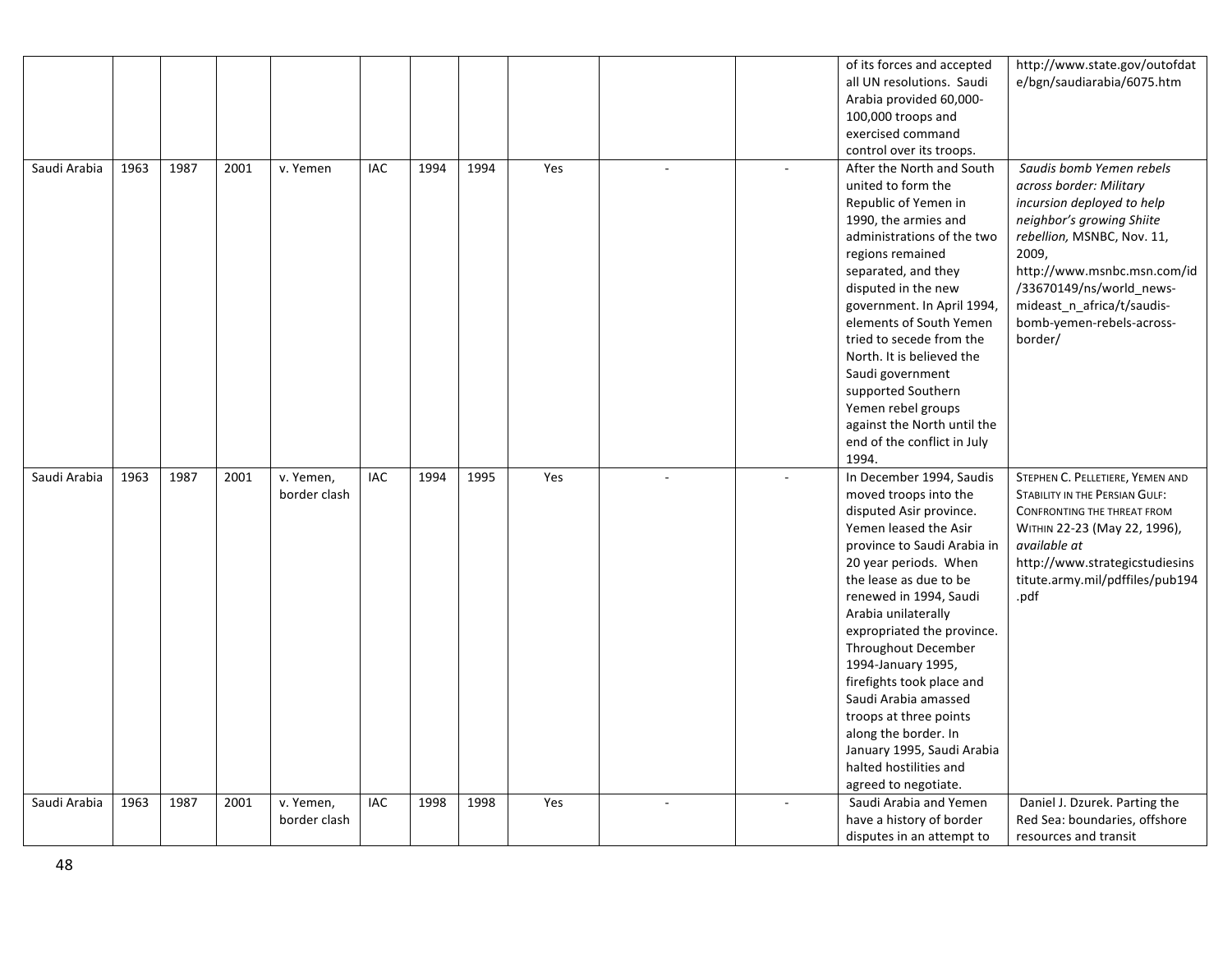|              |      |      |      |               |            |      |      |    |                         |                  | gain greater control of the   | (University of Durham:                |
|--------------|------|------|------|---------------|------------|------|------|----|-------------------------|------------------|-------------------------------|---------------------------------------|
|              |      |      |      |               |            |      |      |    |                         |                  | Red Sea, the most actively    | <b>International Boundaries</b>       |
|              |      |      |      |               |            |      |      |    |                         |                  | traveled transit path for oil | <b>Research Unit Maritime</b>         |
|              |      |      |      |               |            |      |      |    |                         |                  | tankers from the region. In   | Briefing:, 2001), 3;                  |
|              |      |      |      |               |            |      |      |    |                         |                  | May 1998, Saudi Arabia        |                                       |
|              |      |      |      |               |            |      |      |    |                         |                  | claimed ownership over        | Douglas Jehl, Border Clash            |
|              |      |      |      |               |            |      |      |    |                         |                  |                               |                                       |
|              |      |      |      |               |            |      |      |    |                         |                  | Duwayyimah and Huraym         | Heightens Yemen-Saudi                 |
|              |      |      |      |               |            |      |      |    |                         |                  | Islands in the Red Sea and    | Tensions, NY Times, July 26,          |
|              |      |      |      |               |            |      |      |    |                         |                  | sent troops to occupy the     | 1998,                                 |
|              |      |      |      |               |            |      |      |    |                         |                  | Islands. Yemen disputed       | http://www.nytimes.com/1998           |
|              |      |      |      |               |            |      |      |    |                         |                  | Saudi ownership and           | /07/26/world/border-clash-            |
|              |      |      |      |               |            |      |      |    |                         |                  | protested the occupation.     | heightens-yemen-saudi-                |
|              |      |      |      |               |            |      |      |    |                         |                  | Several soldiers on both      | tensions.html;                        |
|              |      |      |      |               |            |      |      |    |                         |                  | sides were killed during      |                                       |
|              |      |      |      |               |            |      |      |    |                         |                  | fighting in July. The         | Anthony H. Cordesman, Saudi           |
|              |      |      |      |               |            |      |      |    |                         |                  | conflict was resolved on      | Arabia Enters the Twenty-First        |
|              |      |      |      |               |            |      |      |    |                         |                  | 28 July 1998 after Saudi      | Century, Volume 2 65-67 (2003)        |
|              |      |      |      |               |            |      |      |    |                         |                  | and Yemeni Foreign            |                                       |
|              |      |      |      |               |            |      |      |    |                         |                  | Ministers signed an           |                                       |
|              |      |      |      |               |            |      |      |    |                         |                  | agreement to separate         |                                       |
|              |      |      |      |               |            |      |      |    |                         |                  | their forces and renew        |                                       |
|              |      |      |      |               |            |      |      |    |                         |                  | boundary meetings. The        |                                       |
|              |      |      |      |               |            |      |      |    |                         |                  | conflict lasted 5 hours       |                                       |
|              |      |      |      |               |            |      |      |    |                         |                  | with Saudi warships firing    |                                       |
|              |      |      |      |               |            |      |      |    |                         |                  | at the island, killing 3      |                                       |
|              |      |      |      |               |            |      |      |    |                         |                  | Yemenis and wounding 9.       |                                       |
| Saudi Arabia | 1963 | 1987 | 2001 | v. Yemeni     | <b>IAC</b> | 2009 | 2009 | No | Possible killing of     | GC I Art.        | Saudi Arabia conducted        | HUMAN RIGHTS WATCH, ALL QUIET         |
|              |      |      |      | Shiite rebels |            |      |      |    | civilians, targeting of | $3(1)(a)$ :      | large-scale military          | ON THE NORTHERN FRONT?                |
|              |      |      |      |               |            |      |      |    | civilian areas          | Protection       | operations in Yemen           | <b>UNINVESTIGATED LAWS OF WAR</b>     |
|              |      |      |      |               |            |      |      |    |                         | from violence,   | against a Yemeni rebel        | <b>VIOLATIONS IN YEMEN'S WAR WITH</b> |
|              |      |      |      |               |            |      |      |    |                         | murder,          | group. Saudi Arabia sent      | HUTHI REBELS 15-17 (2010),            |
|              |      |      |      |               |            |      |      |    |                         | torture; GC IV   | fighter planes into Yemeni    | available at                          |
|              |      |      |      |               |            |      |      |    |                         | Art. 27:         | airspace to bomb rebel        | http://www.hrw.org/sites/defa         |
|              |      |      |      |               |            |      |      |    |                         | Prohibition on   | Huthis positions. Saudi       | ult/files/reports/yemen0310we         |
|              |      |      |      |               |            |      |      |    |                         | the harming of   | Arabia claimed the Huthis     | bwcover_0.pdf                         |
|              |      |      |      |               |            |      |      |    |                         | protected        | conducted cross border        |                                       |
|              |      |      |      |               |            |      |      |    |                         | persons; AP I    | raids into Saudi Arabia.      | Saudis bomb Yemen rebels              |
|              |      |      |      |               |            |      |      |    |                         | Art. 48: Parties | Saudi Arabia air forces       | across border Military incursion      |
|              |      |      |      |               |            |      |      |    |                         | must             | bombed Huthis positions       | deployed to help neighbor's           |
|              |      |      |      |               |            |      |      |    |                         | distinguish      | inside Yemen, targeting at    | growing Shiite rebellion,             |
|              |      |      |      |               |            |      |      |    |                         | between the      | least 5 villages. Huthis      | ASSOCIATED PRESS, Nov. 5, 2009        |
|              |      |      |      |               |            |      |      |    |                         | civilian         | claimed 70 civilians were     | http://www.msnbc.msn.com/id           |
|              |      |      |      |               |            |      |      |    |                         | population       | killed and hundreds           | /33670149/ns/world news-              |
|              |      |      |      |               |            |      |      |    |                         | and              | wounded by Saudi Arabian      | mideast_n_africa/t/saudis-            |
|              |      |      |      |               |            |      |      |    |                         | combatants       | action as well as the         | bomb-yemen-rebels-across-             |
|              |      |      |      |               |            |      |      |    |                         |                  | destruction of homes          | border                                |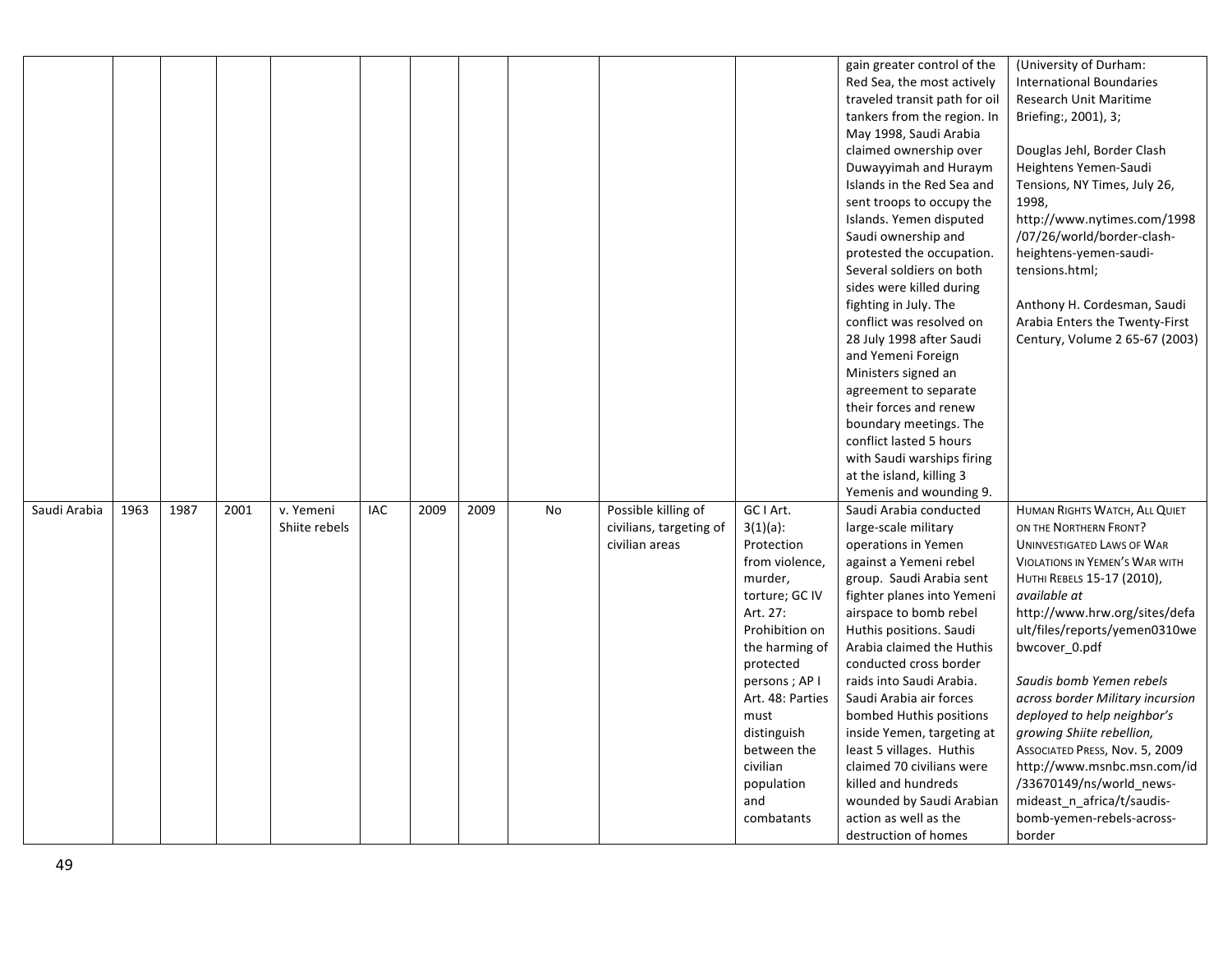|         |      |      |      |                    |             |      |      |    |                                                                                                                                     |                                                                                                                                                                                                                                                                                         |                                                                                                                                                                                                                                                                                                                                                                                                                                                                                                                                                                                                                                                                                                                                                                                                                                                                                  | World Report: Yemen 2012,<br>Hum. Rghts. Watch<br>http://www.hrw.org/world-<br>report-2012/world-report-<br>2012-yemen                                                                                                                                                                                                                                                             |
|---------|------|------|------|--------------------|-------------|------|------|----|-------------------------------------------------------------------------------------------------------------------------------------|-----------------------------------------------------------------------------------------------------------------------------------------------------------------------------------------------------------------------------------------------------------------------------------------|----------------------------------------------------------------------------------------------------------------------------------------------------------------------------------------------------------------------------------------------------------------------------------------------------------------------------------------------------------------------------------------------------------------------------------------------------------------------------------------------------------------------------------------------------------------------------------------------------------------------------------------------------------------------------------------------------------------------------------------------------------------------------------------------------------------------------------------------------------------------------------|------------------------------------------------------------------------------------------------------------------------------------------------------------------------------------------------------------------------------------------------------------------------------------------------------------------------------------------------------------------------------------|
| Senegal | 1963 | 1985 | 1985 | Domestic<br>unrest | <b>NIAC</b> | 1986 | 2003 | No | Killing of civilians by<br>government forces;<br>arrests, tortures and<br>disappearances of<br>civilians;<br>extrajudicial killings | GC I Art.<br>3(1)(a)<br>protection<br>from violence,<br>murder,<br>torture; GC I<br>Art. $3(1)(d)$ :<br>Judicial<br>guarantees for<br>sentencing; AP<br>II Art. 4(2)(a):<br>Prohibition on<br>violence to<br>life, murder,<br>torture; AP II<br>Art. 6:<br>Guarantees of<br>due process | MFDC formed in 1982 to<br>fight the Senegalese<br>government for<br>independence in in the<br>Casamance region. The<br>independence movement<br>started with a<br>demonstration on Dec. 26,<br>1982. Another<br>demonstration took place<br>Dec. 16, 1983. MFDC<br>began using military<br>actions in 1986. There<br>was a radicalization of the<br>movement in 1990. The<br>conflict increased in<br>intensity during the 1990s.<br>MDFC targeted civilians,<br>killing, raping and robbing<br>them. Child soldiers were<br>used by MDFC. The<br>government carried out<br>one-sided violence against<br>civilians in response to the<br>violence by MFDC. The<br>government terrorized<br>civilians to force them to<br>take sides in the conflict.<br>Over 100 people who<br>were arrested by the<br>government disappeared<br>Civilians were tortured<br>and executed by the | Andrew Simmons, Senegal to<br>Sign Casamance Accord, BBC<br>NEws, Dec. 30, 2004,<br>http://news.bbc.co.uk/2/hi/afri<br>ca/4133881.stm<br>Aissatou Fall, Understanding<br>the Casamance Conflict: A<br>Background, KAIPTC<br>Monograph No. 7 (Dec. 2010),<br>available at<br>http://dspace.cigilibrary.org/jsp<br>ui/bitstream/123456789/31669<br>/1/Monograph-7-<br>Aissatou.pdf?1 |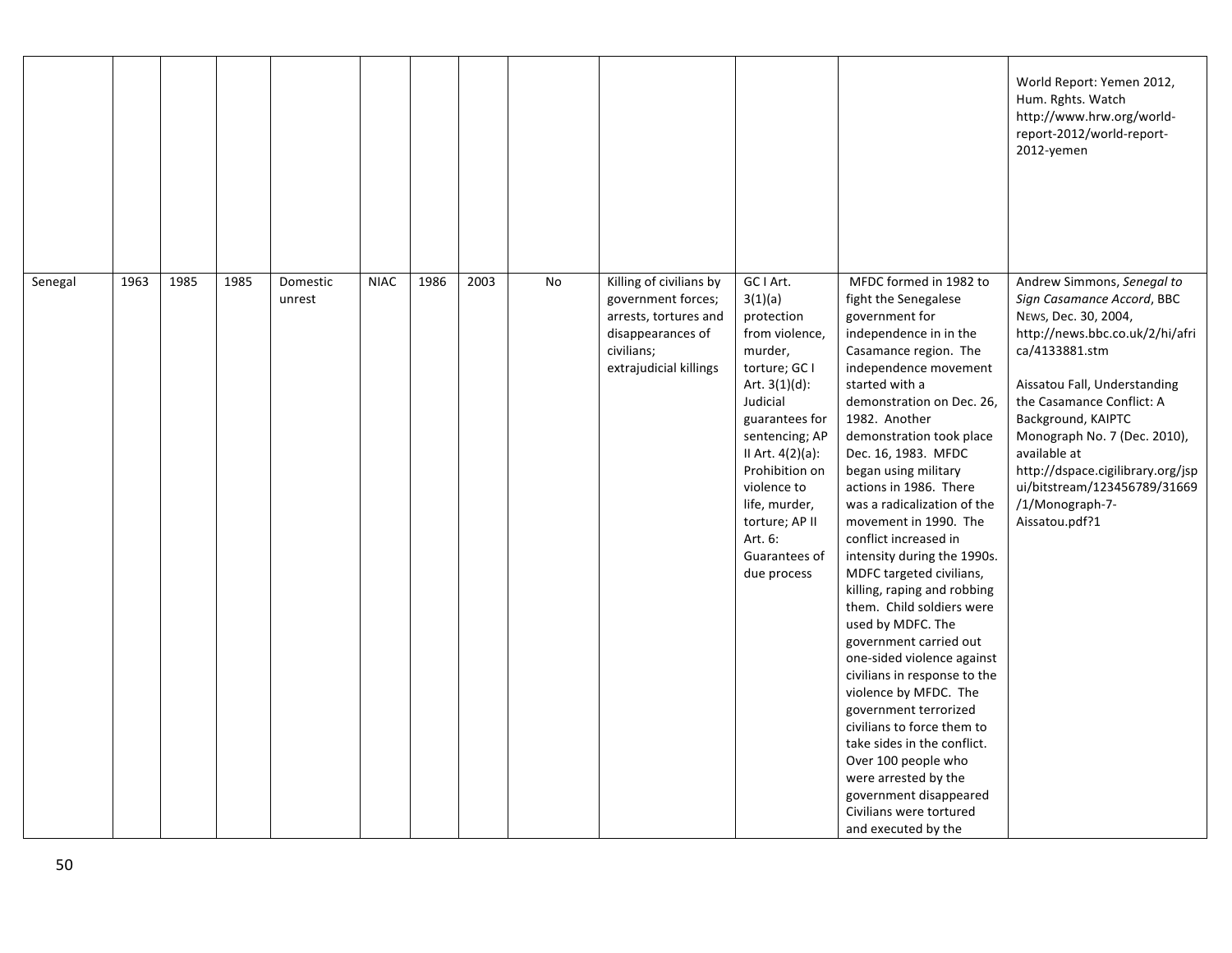|              |      |      |      |                  |             |      |      |    |                                                                                                                                                                                                                                                                                                                 |                                                                                                                                                                                                                                                                                                                                                              | government. In October<br>2003 MFDC called for<br>peace negotiations. While<br>the process took over a<br>year, fighting ceased in<br>2003.                                                                                                                                                                                                                                                                                                                                                                                                                                          |                                                                                                                                                |
|--------------|------|------|------|------------------|-------------|------|------|----|-----------------------------------------------------------------------------------------------------------------------------------------------------------------------------------------------------------------------------------------------------------------------------------------------------------------|--------------------------------------------------------------------------------------------------------------------------------------------------------------------------------------------------------------------------------------------------------------------------------------------------------------------------------------------------------------|--------------------------------------------------------------------------------------------------------------------------------------------------------------------------------------------------------------------------------------------------------------------------------------------------------------------------------------------------------------------------------------------------------------------------------------------------------------------------------------------------------------------------------------------------------------------------------------|------------------------------------------------------------------------------------------------------------------------------------------------|
| Senegal      | 1963 | 1985 | 1985 | v.<br>Mauritania | <b>IAC</b>  | 1989 | 1991 | No | Civilians and<br>Mauritanian<br>refugees killed,<br>rioting and looting                                                                                                                                                                                                                                         | GC I Art.<br>$3(1)(a)$ :<br>Protection<br>from violence,<br>murder,<br>torture; GC I<br>Art. 50:<br>Prohibition on<br>willful killing;<br>AP   Art. 52(1):<br>Prohibition on<br>civilians as<br>objects of<br>attack or<br>reprisal; AP I<br>Art. 75(2)(a):<br>Prohibition on<br>murder,<br>torture                                                          | In April 1989, a border<br>incident between Senegal<br>and Mauritania sparked<br>communal violence,<br>leaving hundreds dead.<br>Protests in the capital led<br>to rioting and looting.<br>Over 30 Mauritanians in<br>Senegal were killed.                                                                                                                                                                                                                                                                                                                                           | HUMAN RIGHTS WATCH, WORLD<br>REPORT: 1990 (1990), available<br>at<br>http://www.hrw.org/reports/1<br>990/WR90/AFRICA.BOU-<br>06.htm#P339_74389 |
| Sierra Leone | 1965 | 1986 | 1986 | Civil war        | <b>NIAC</b> | 1991 | 2000 | No | Government<br>engaged in<br>indiscriminate<br>helicopter gunfire,<br>killing civilians,<br>raped, extorted.<br>Mass exodus of<br>people.<br>Government<br>detained hundreds<br>of suspected rebels<br>but released the<br>names of only some.<br>Children and women<br>were raped by<br>government<br>soldiers. | GC I Art.<br>3(1)(a)<br>protection<br>from violence,<br>murder,<br>torture; GC I<br>Art. $3(1)(d)$ :<br>Judicial<br>guarantees for<br>sentencing; AP<br>II Art. $4(2)(a)$ :<br>Prohibition on<br>violence to<br>life, murder,<br>torture; AP II<br>Art. $4(2)(e)$ :<br>Prohibition on<br>rape; AP II Art.<br>$4(3)(c)$ :<br>Prohibition of<br>children under | RUF rebels committed<br>extortion, car theft,<br>robberies, rape of women<br>and children, and hacked<br>limbs off of civilians. The<br>authorities did not<br>investigate these crimes.<br>The government engaged<br>in indiscriminate attacks<br>by helicopter gunpoint<br>that caused a mass exodus<br>of civilians in RUF<br>controlled areas. The<br>RUF's rebuttal caused a<br>further civilian exodus and<br>330,000 civilians fled the<br>area. RUF forced people<br>to mine diamonds.<br>Children were subjected<br>to violence and recruited<br>mostly by rebel forces and | <b>HUMAN RIGHTS WATCH, WORLD</b><br>REPORT: 2000 (2000), available<br>at<br>http://www.hrw.org/legacy/wr<br>2k1/africa/sierraleone.html        |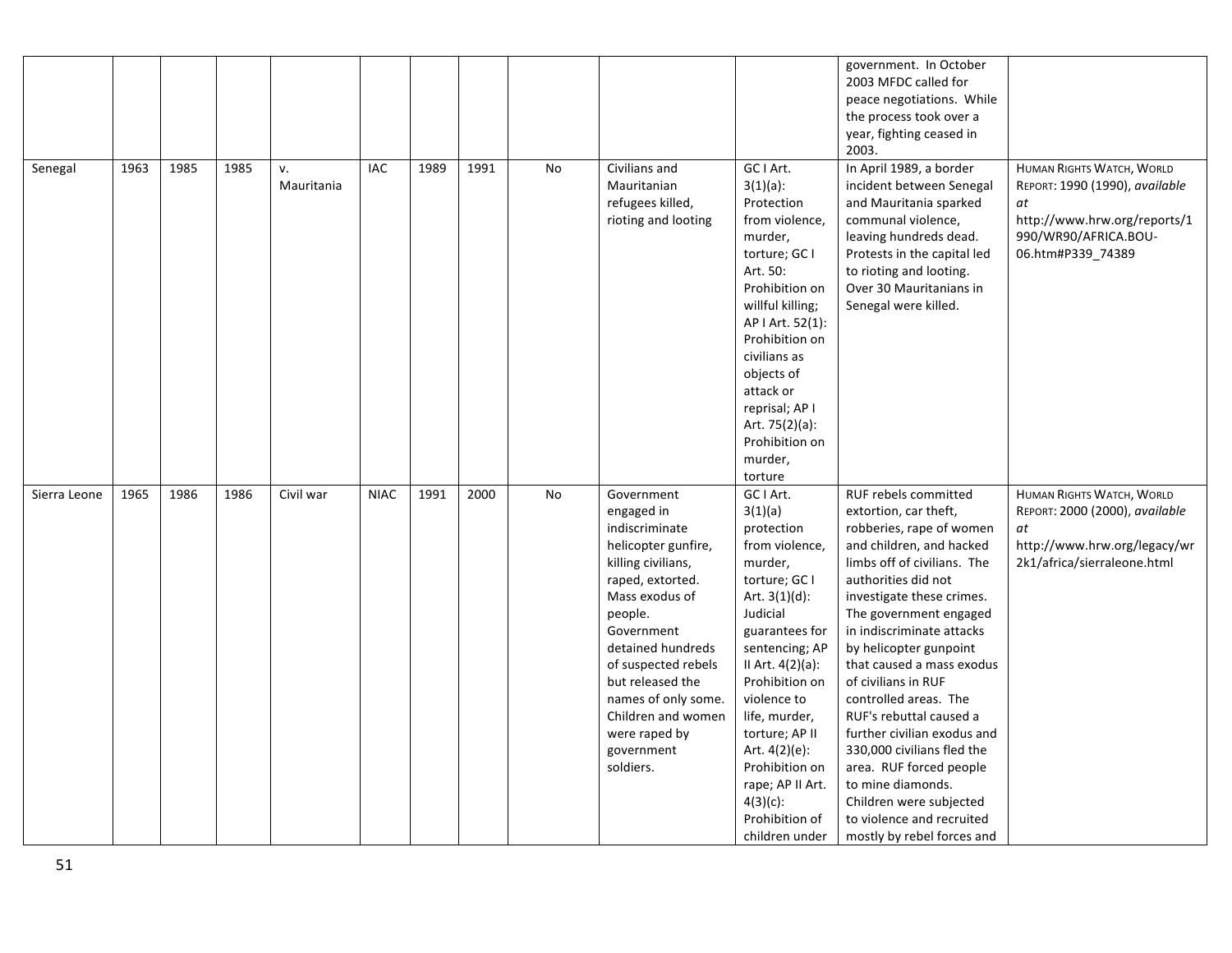|         |      |  |              |     |      |      |     |                | the age of       | in part by the CDF. Over    |                                  |
|---------|------|--|--------------|-----|------|------|-----|----------------|------------------|-----------------------------|----------------------------------|
|         |      |  |              |     |      |      |     |                | fifteen from     | 1,700 child combatants      |                                  |
|         |      |  |              |     |      |      |     |                | being            | engaged in the conflict,    |                                  |
|         |      |  |              |     |      |      |     |                | recruited or     | but only 115 were           |                                  |
|         |      |  |              |     |      |      |     |                | participating in | registered by May 2000.     |                                  |
|         |      |  |              |     |      |      |     |                | hostilities; AP  |                             |                                  |
|         |      |  |              |     |      |      |     |                | II Art. 6:       |                             |                                  |
|         |      |  |              |     |      |      |     |                | Guarantees of    |                             |                                  |
|         |      |  |              |     |      |      |     |                | due process;     |                             |                                  |
|         |      |  |              |     |      |      |     |                | AP II Art. 13:   |                             |                                  |
|         |      |  |              |     |      |      |     |                | Protection of    |                             |                                  |
|         |      |  |              |     |      |      |     |                | civilians from   |                             |                                  |
|         |      |  |              |     |      |      |     |                | violence of      |                             |                                  |
|         |      |  |              |     |      |      |     |                | military         |                             |                                  |
|         |      |  |              |     |      |      |     |                | operations       |                             |                                  |
| Somalia | 1962 |  | v. Ethiopia, | IAC | 1960 | 1961 | Yes | $\blacksquare$ |                  | Incidents began to occur    | Michael Brecher & Jonathan       |
|         |      |  | border       |     |      |      |     |                |                  | in the Haud region soon     | Wilkenfeld, A Study of Crisis 97 |
|         |      |  | dispute      |     |      |      |     |                |                  | after Somali independence   | (1997)                           |
|         |      |  |              |     |      |      |     |                |                  | in 1960. The Somali         |                                  |
|         |      |  |              |     |      |      |     |                |                  | government strongly         |                                  |
|         |      |  |              |     |      |      |     |                |                  | believed all areas          |                                  |
|         |      |  |              |     |      |      |     |                |                  | populated by Somalis        |                                  |
|         |      |  |              |     |      |      |     |                |                  | should be unified into one  |                                  |
|         |      |  |              |     |      |      |     |                |                  | country. It rejected the    |                                  |
|         |      |  |              |     |      |      |     |                |                  | 1954 Anglo-Ethiopian        |                                  |
|         |      |  |              |     |      |      |     |                |                  | Treaty recognizing          |                                  |
|         |      |  |              |     |      |      |     |                |                  | Ethiopia's claim to the     |                                  |
|         |      |  |              |     |      |      |     |                |                  | Haud and took an            |                                  |
|         |      |  |              |     |      |      |     |                |                  | aggressive stance toward    |                                  |
|         |      |  |              |     |      |      |     |                |                  | other countries occupying   |                                  |
|         |      |  |              |     |      |      |     |                |                  | what it believed to be      |                                  |
|         |      |  |              |     |      |      |     |                |                  | Somali territory. On        |                                  |
|         |      |  |              |     |      |      |     |                |                  | December 26, 1960, 7,000    |                                  |
|         |      |  |              |     |      |      |     |                |                  | Somali tribesmen            |                                  |
|         |      |  |              |     |      |      |     |                |                  | surrounded and attacked     |                                  |
|         |      |  |              |     |      |      |     |                |                  | an Ethiopian police         |                                  |
|         |      |  |              |     |      |      |     |                |                  | garrison. Ethiopia          |                                  |
|         |      |  |              |     |      |      |     |                |                  | responded on December       |                                  |
|         |      |  |              |     |      |      |     |                |                  | 29 with military units,     |                                  |
|         |      |  |              |     |      |      |     |                |                  | including air force,        |                                  |
|         |      |  |              |     |      |      |     |                |                  | invading Somalia, forcing   |                                  |
|         |      |  |              |     |      |      |     |                |                  | the tribesmen to retreat.   |                                  |
|         |      |  |              |     |      |      |     |                |                  | During January 1961,        |                                  |
|         |      |  |              |     |      |      |     |                |                  | Ethiopia bombed Somalia     |                                  |
|         |      |  |              |     |      |      |     |                |                  | and their forces clashed in |                                  |
|         |      |  |              |     |      |      |     |                |                  | Haud. On February 5         |                                  |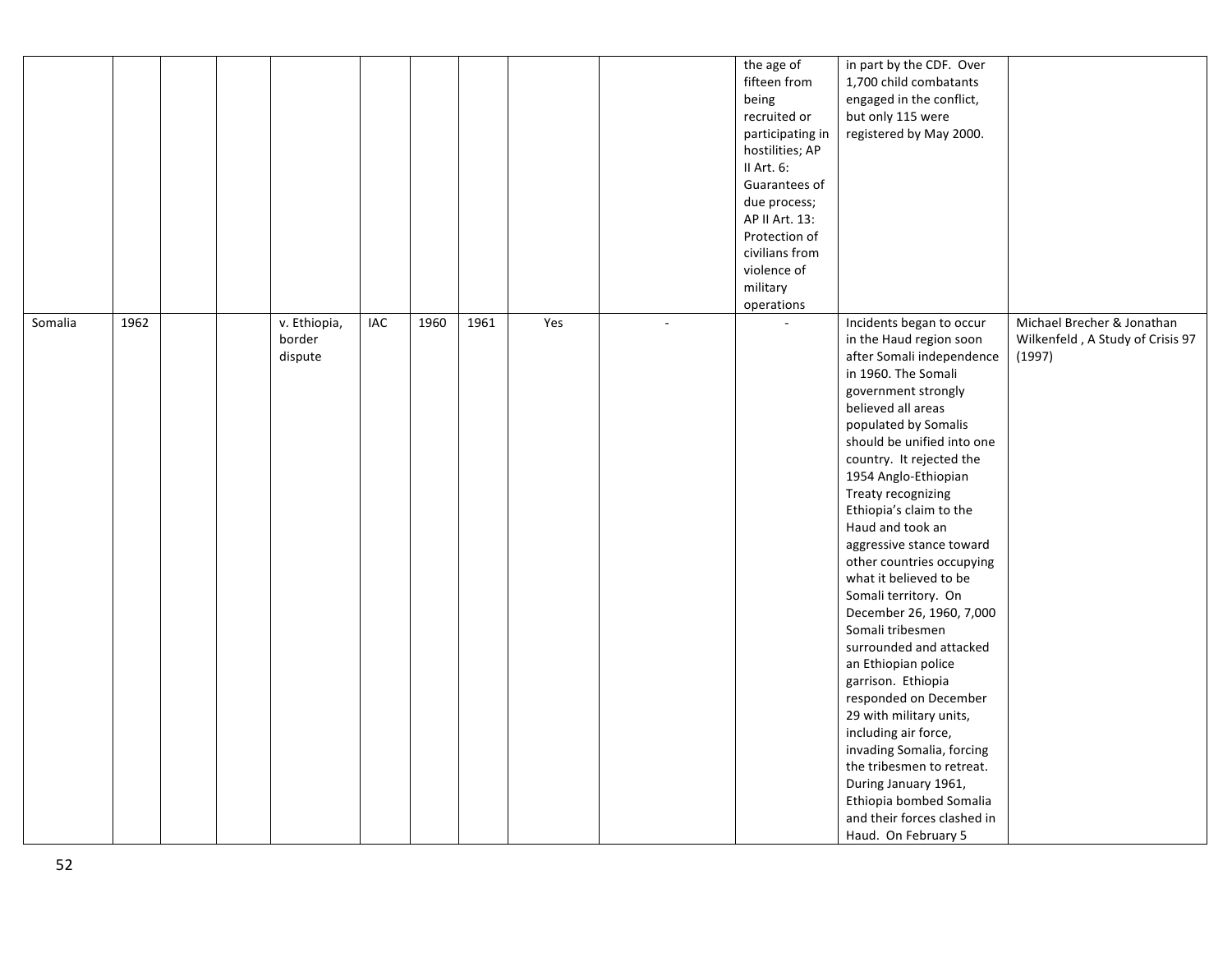|         |      |  |                                   |     |      |      |     |                                                                                       |                                                                                                                                                                                                                                                                   | Somalia invaded Ethiopia<br>and distributed<br>propaganda. Clashes<br>continued for several<br>months. Clashes were<br>again reported in August<br>and September.                                                                                                                                                                                                                                                                                                                          |                                                                                                                                                                                                                                                                                                                                                                                                  |
|---------|------|--|-----------------------------------|-----|------|------|-----|---------------------------------------------------------------------------------------|-------------------------------------------------------------------------------------------------------------------------------------------------------------------------------------------------------------------------------------------------------------------|--------------------------------------------------------------------------------------------------------------------------------------------------------------------------------------------------------------------------------------------------------------------------------------------------------------------------------------------------------------------------------------------------------------------------------------------------------------------------------------------|--------------------------------------------------------------------------------------------------------------------------------------------------------------------------------------------------------------------------------------------------------------------------------------------------------------------------------------------------------------------------------------------------|
| Somalia | 1962 |  | v. Ethiopia,<br>border<br>dispute | IAC | 1964 | 1964 | Yes |                                                                                       |                                                                                                                                                                                                                                                                   | On February 7, 1964,<br>armed conflict erupted<br>along the Somali-Ethiopian<br>border when Somali<br>military forces carried out<br>a large-scale attack on an<br>Ethiopian frontier post. On<br>February 8, Ethiopian<br>aircrafts bombed parts of<br>Somalia. Hostilities<br>officially ended on March<br>30, 1964 with a cease-fire<br>agreement but sporadic<br>fighting continued into<br>April 1964.                                                                                | Somalia-Ethiopia, Kenya<br>Conflict, Global Security,<br>available at<br>http://www.globalsecurity.org/<br>military/world/war/somalia1.ht<br>m<br>The Greater Somalia<br>Movement-1960-1964, Armed<br>Conflict Events Data, available<br>at<br>http://www.onwar.com/aced/d<br>ata/golf/greatersomalia1960.ht<br>m<br>Michael Brecher & Jonathan<br>Wilkenfeld, A Study of Crisis<br>98-99 (1997) |
| Somalia | 1962 |  | v. Ethiopia,<br>Ogaden            | IAC | 1977 | 1978 | No  | Attacking of the<br>civilian population,<br>regular soldiers<br>dressed as civilians. | GC I Art.<br>$3(1)(a)$ :<br>Protection<br>from violence,<br>murder,<br>torture; AP I<br>Art. 37:<br>Prohibition on<br>perfidy; AP I<br>Art. 48: Parties<br>must<br>distinguish<br>between the<br>civilian<br>population<br>and<br>combatants;<br>AP I Art. 52(1): | After territorial disputes<br>increased prompting civil<br>violence in Ethiopia,<br>Somali troops crossed the<br>border in July 1977.<br>Within days, the Somalis<br>pushed the Ethiopians out<br>of Ogaden. Ethiopia<br>reportedly adopted a<br>"scorched earth" policy<br>towards the war,<br>poisoning water, killing<br>cattle, and strafing Somali<br>settlements. In mid-<br>August, the Somalis<br>launched an attack on Dire<br>Dawa, but they withdrew<br>after the Ethiopian air | HUMAN RIGHTS WATCH, COLLECTIVE<br>PUNISHMENT: WAR CRIMES AND<br>CRIMES AGAINST HUMANITY IN THE<br>OGADEN AREA OF ETHIOPIA'S SOMALI<br>REGION (2008) available at<br>http://www.hrw.org/reports/2<br>008/06/11/collective-<br>punishment                                                                                                                                                          |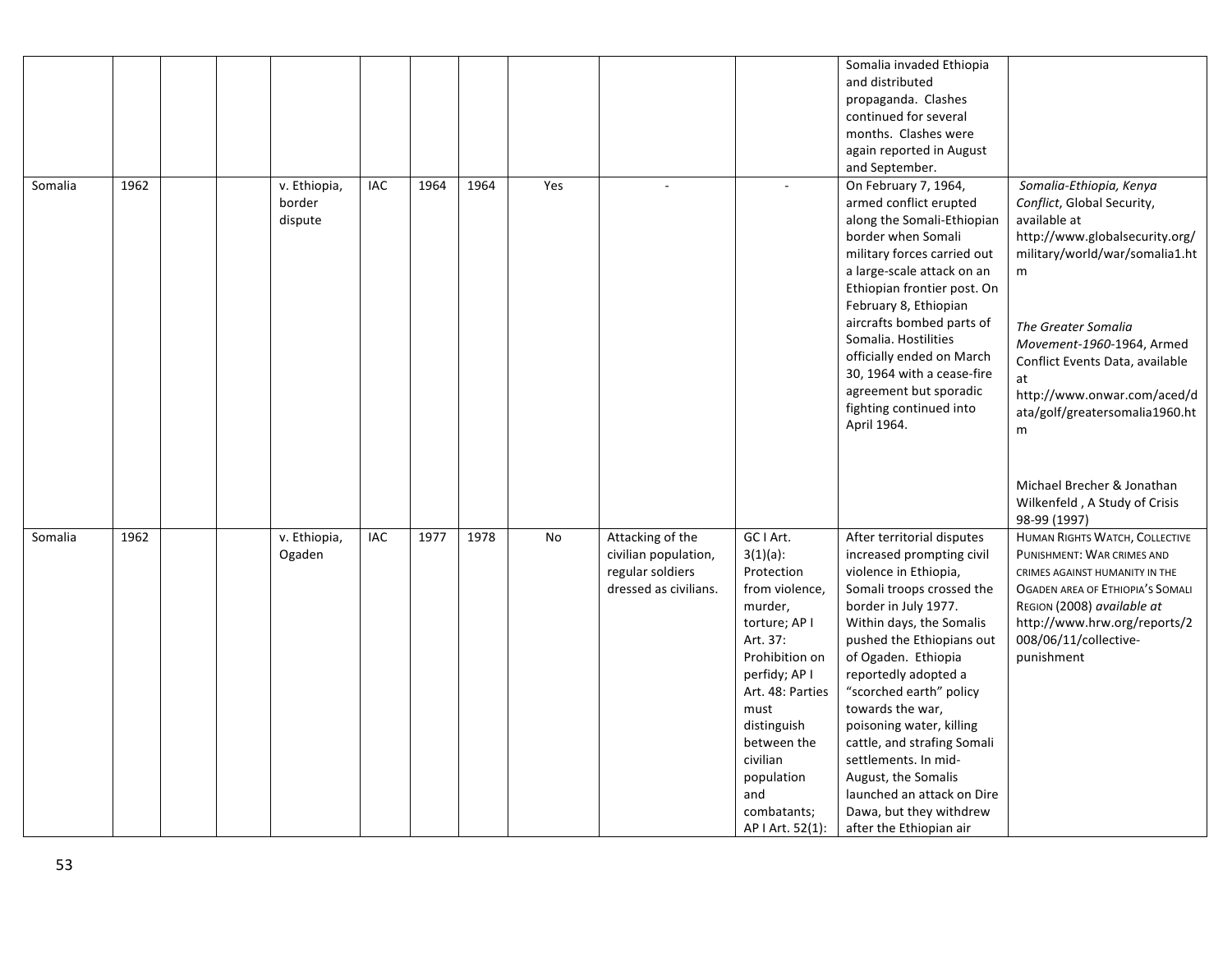|         |      |  |                        |             |      |      |    |                                                                                                                                                                                                                                                                                                                  | Prohibition on<br>civilian objects<br>as objects of<br>attack or<br>reprisal; AP I<br>Art. 75(2)(a):<br>Prohibition on<br>murder,<br>torture                                                              | force engaged in a counter<br>attack. In September, the<br>Somalis successfully move<br>the Ethiopians out of Jijiga.<br>In January 1978, Ethiopia<br>launched a counter-<br>offensive and recaptured<br>Jijiga. On 8 March Somalia<br>announced a unilateral<br>withdrawal.                                                                                                                                                                                                                                                                                      |                                                                                                                                                                                                                                                                                                                                                                                                                          |
|---------|------|--|------------------------|-------------|------|------|----|------------------------------------------------------------------------------------------------------------------------------------------------------------------------------------------------------------------------------------------------------------------------------------------------------------------|-----------------------------------------------------------------------------------------------------------------------------------------------------------------------------------------------------------|-------------------------------------------------------------------------------------------------------------------------------------------------------------------------------------------------------------------------------------------------------------------------------------------------------------------------------------------------------------------------------------------------------------------------------------------------------------------------------------------------------------------------------------------------------------------|--------------------------------------------------------------------------------------------------------------------------------------------------------------------------------------------------------------------------------------------------------------------------------------------------------------------------------------------------------------------------------------------------------------------------|
| Somalia | 1962 |  | v. Ethiopia,<br>Ogaden | IAC         | 1980 | 1980 | No | Civilians killed                                                                                                                                                                                                                                                                                                 | GC I Art.<br>$3(1)(a)$ :<br>protection<br>from violence,<br>murder,<br>torture; AP I<br>48: Parties<br>must<br>distinguish<br>between the<br>civilian<br>population<br>and<br>combatants                  | Fighting between Ethiopia<br>and Somalia occurred<br>from May to July 1980.<br>Somali troops made<br>incursions across the<br>border. Ethiopia captured<br>Somali combatants. On 28<br>August 1980, Ethiopia<br>launched Operation Lash<br>in eastern Ethiopia,<br>deploying 60,000 troops<br>with ground and air<br>forces. Intense fighting<br>continued from<br>September to November<br>with the offensive<br>reaching in Ogaden as far<br>as the villages of Warder,<br>Kebridehar and Gode. By<br>December 3, Ethiopia<br>restored national<br>sovereignty. | Cascon Case OGA: Somalia-<br>Ethiopia (Ogaden) 1977-88,<br>MIT CASCON SYSTEM FOR ANALYZING<br><b>INTERNATIONAL CONFLICT,</b><br>http://web.mit.edu/cascon/cas<br>es/case_oga.html (last visited<br>Oct. 12, 2012);<br>Gebru Tareke, From Lash to<br>Red Star: the pitfalls of counter-<br>insurgency in Ethiopia, 1980-<br>82, 40 J. of Modern African<br>Studies 465, 471 (2002)                                        |
| Somalia | 1962 |  | Civil war              | <b>NIAC</b> | 1982 | 2002 | No | The government<br>murdered civilians,<br>used aerial bombing<br>on civilian targets,<br>held people in secret<br>detentions in squalid<br>conditions, burned<br>villages, used<br>landmines, killed<br>livestock, destroyed<br>reservoirs. Tens of<br>thousands killed and<br>500,000 fled.<br>People victims of | GC I Art.<br>$3(1)(a)$ :<br>protection<br>from violence,<br>murder,<br>torture<br>GC I Art.<br>$3(1)(b)$ :<br>prohibition on<br>taking of<br>hostages;<br>GC I Art.<br>$3(1)(c)$ : against<br>degradation | President Siad Barre led<br>the Somali government<br>and subjected the Somali<br>people to human rights<br>violations since his rise to<br>power. Since 1981, the<br>government actively<br>engaged in war with the<br>Somali national<br>Movement (SNM), an<br>Isaak-based anti-<br>government guerrilla<br>organization. The<br>government unleashed                                                                                                                                                                                                            | HUMAN RIGHTS WATCH, SOMALIA: A<br><b>GOVERNMENT AT WAR WITH ITS</b><br><b>OWN PEOPLE: TESTIMONIES ABOUT</b><br>THE KILLINGS AND THE CONFLICT IN<br>THE NORTH (1990), available at<br>http://www.hrw.org/sites/defa<br>ult/files/reports/somalia 1990.<br>pdf;<br>Somali Peace Process, African<br>Union Mission in Somalia,<br>http://amisom-au.org/about-<br>somalia/somali-peace-process/<br>(retrieved Feb. 22, 2013) |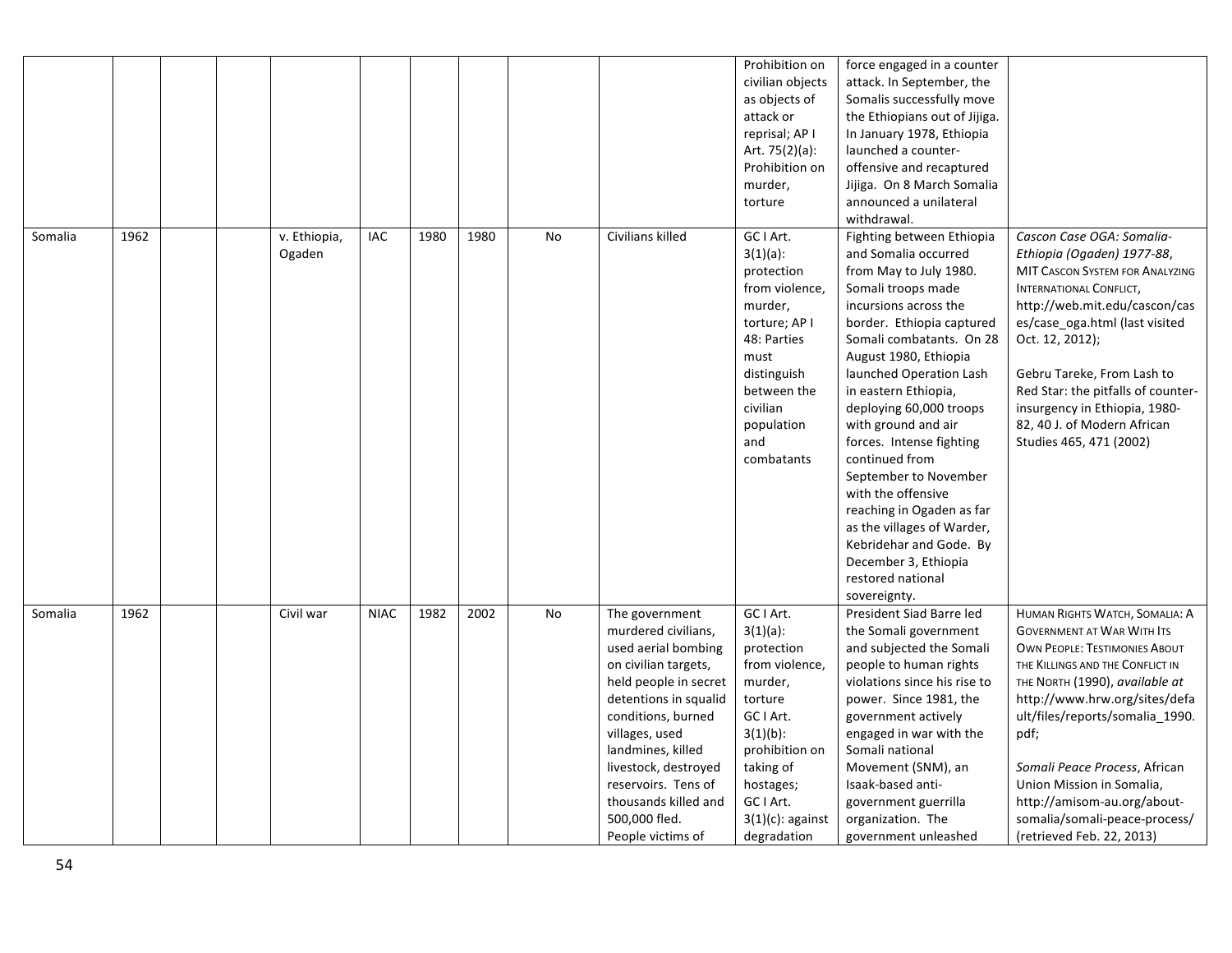|         |      |  |           |             |      |      |               | rape, deadly force,   | GC I Art.         | terror and lawlessness in      |                                |
|---------|------|--|-----------|-------------|------|------|---------------|-----------------------|-------------------|--------------------------------|--------------------------------|
|         |      |  |           |             |      |      |               | massacres, and        | $3(1)(d)$ :       | northern Somalia. The          |                                |
|         |      |  |           |             |      |      |               | looting of private    | judicial          | abuses moved through           |                                |
|         |      |  |           |             |      |      |               | homes.                | guarantees for    | southern and central           |                                |
|         |      |  |           |             |      |      |               |                       | sentencing; AP    | Somalia against the Somali     |                                |
|         |      |  |           |             |      |      |               |                       | II Art. 4(2)(a):  | Patriot Movement (SPM)         |                                |
|         |      |  |           |             |      |      |               |                       | Prohibition on    | and United Somali              |                                |
|         |      |  |           |             |      |      |               |                       | violence to       | Congress (USC),                |                                |
|         |      |  |           |             |      |      |               |                       | life, murder,     | respectively. For the 19       |                                |
|         |      |  |           |             |      |      |               |                       | torture; AP II    | months since the SNM           |                                |
|         |      |  |           |             |      |      |               |                       | Art. $4(2)(e)$ :  | attacked a northern town       |                                |
|         |      |  |           |             |      |      |               |                       | Prohibition on    | on 27 May 1988, 50,000 to      |                                |
|         |      |  |           |             |      |      |               |                       | rape; AP II Art.  | 60,000 people were killed      |                                |
|         |      |  |           |             |      |      |               |                       | $4(2)(g)$ :       | and 500,000 people fled        |                                |
|         |      |  |           |             |      |      |               |                       | Prohibition on    | the country. Northern          |                                |
|         |      |  |           |             |      |      |               |                       | pillaging; AP II  | Somalis were victims of        |                                |
|         |      |  |           |             |      |      |               |                       | Art. 6:           | indiscriminate use of          |                                |
|         |      |  |           |             |      |      |               |                       | Guarantees of     | deadly force, massacres,       |                                |
|         |      |  |           |             |      |      |               |                       | due process;      | looting to private homes,      |                                |
|         |      |  |           |             |      |      |               |                       | AP II Art. 10:    | and rape. The                  |                                |
|         |      |  |           |             |      |      |               |                       | Prohibition on    | government denies killing      |                                |
|         |      |  |           |             |      |      |               |                       | interfering       | or targeting civilians. It     |                                |
|         |      |  |           |             |      |      |               |                       | with medical      | also denies its conduct is a   |                                |
|         |      |  |           |             |      |      |               |                       | activities; AP II | form of propaganda. The        |                                |
|         |      |  |           |             |      |      |               |                       | Art. 13:          | government denied              |                                |
|         |      |  |           |             |      |      |               |                       | Protection of     | journalists, human rights      |                                |
|         |      |  |           |             |      |      |               |                       | civilians from    | groups, and humanitarian       |                                |
|         |      |  |           |             |      |      |               |                       | violence of       | organizations access to        |                                |
|         |      |  |           |             |      |      |               |                       | military          | the war-affected areas. In     |                                |
|         |      |  |           |             |      |      |               |                       | operations; AP    | October 2002 the Somali        |                                |
|         |      |  |           |             |      |      |               |                       | II Art. 14:       | <b>National Reconciliation</b> |                                |
|         |      |  |           |             |      |      |               |                       | Protection of     | Conference was held and        |                                |
|         |      |  |           |             |      |      |               |                       | objects           | produced a ceasefire           |                                |
|         |      |  |           |             |      |      |               |                       | indispensable     | agreement.                     |                                |
|         |      |  |           |             |      |      |               |                       | to survival of    |                                |                                |
|         |      |  |           |             |      |      |               |                       | civilians; CCW;   |                                |                                |
|         |      |  |           |             |      |      |               |                       | Anti-Personnel    |                                |                                |
|         |      |  |           |             |      |      |               |                       | Mine Ban          |                                |                                |
|         |      |  |           |             |      |      |               |                       | Convention        |                                |                                |
| Somalia | 1962 |  | Civil war | <b>NIAC</b> | 2006 | 2012 | $\mathsf{No}$ | Arbitrary arrests and | GC I Art.         | In 2006, the militia-backed    | HUMAN RIGHTS WATCH, "YOU DON'T |
|         |      |  |           |             |      |      |               | detention and         | 3(1)(a)           | Islamic Courts Union (IUC)     | KNOW WHO TO BLAME:" WAR        |
|         |      |  |           |             |      |      |               | indiscriminate        | protection        | came to power. In late         | CRIMES IN SOMALIA (2011),      |
|         |      |  |           |             |      |      |               | attacks harming       | from violence,    | 2010, fighting increased       | available at                   |
|         |      |  |           |             |      |      |               | civilians.            | murder,           | between Islamist armed         | http://www.hrw.org/sites/defa  |
|         |      |  |           |             |      |      |               |                       | torture;          | group al-Shabaab and           | ult/files/reports/somalia0811w |
|         |      |  |           |             |      |      |               |                       | GC I Art.         | forces allied with the         | ebwcover.pdf                   |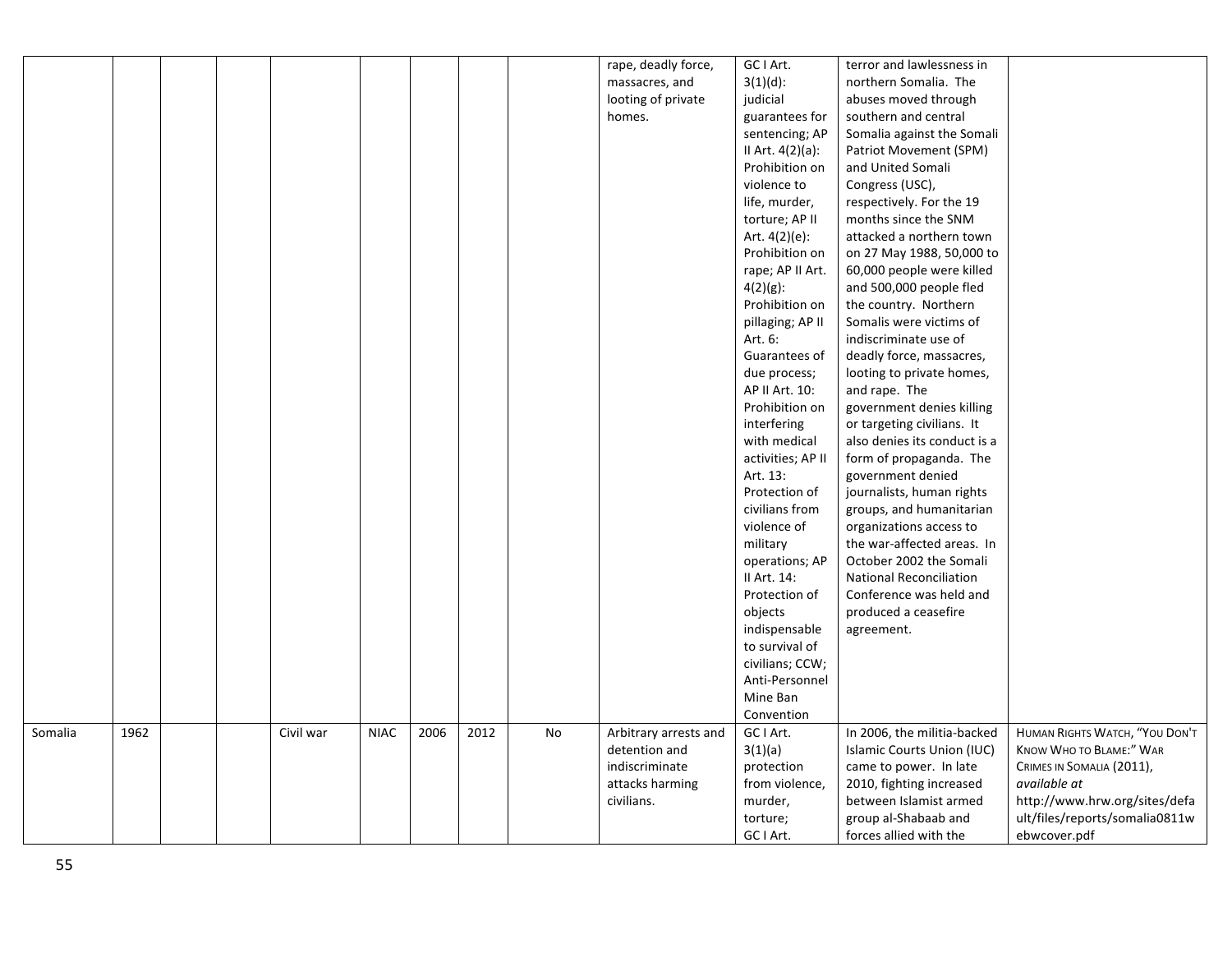|       |      |      |      |           |             |      |      |    |                                                                                         | 3(1)(d) judicial<br>guarantees for<br>sentencing; AP<br>II Art. 4(2)(a):<br>Prohibition on<br>violence to<br>life, murder,<br>torture; AP II<br>Art. 13: | <b>Transitional Federal</b><br>Government (TFG) in<br>southern Somalia.<br>Presently, the region faces<br>fighting, insecurity, and al-<br>Shabaab prohibitions on<br>humanitarian aid. In<br>February 2011, the African<br>Union Mission in Somalia |                                                                                                                                                                       |
|-------|------|------|------|-----------|-------------|------|------|----|-----------------------------------------------------------------------------------------|----------------------------------------------------------------------------------------------------------------------------------------------------------|------------------------------------------------------------------------------------------------------------------------------------------------------------------------------------------------------------------------------------------------------|-----------------------------------------------------------------------------------------------------------------------------------------------------------------------|
|       |      |      |      |           |             |      |      |    |                                                                                         | Protection of<br>civilians from<br>violence of<br>military<br>operations                                                                                 | (AMISOM) captured<br>territory previously under<br>al-Shabaab control in<br>Mogadishu and Somalia's<br>southern borders. Al-<br>Shabaab conducts public<br>beheadings and floggings;                                                                 |                                                                                                                                                                       |
|       |      |      |      |           |             |      |      |    |                                                                                         |                                                                                                                                                          | forcibly recruited adults<br>and children into its<br>forces; imposes onerous<br>regulations on most<br>aspects of human<br>behavior and social life;                                                                                                |                                                                                                                                                                       |
|       |      |      |      |           |             |      |      |    |                                                                                         |                                                                                                                                                          | and deprives residents of<br>humanitarian assistance<br>for food and water. TFG<br>also subjected civilians to<br>IHL violations such as<br>arbitrary arrests and                                                                                    |                                                                                                                                                                       |
|       |      |      |      |           |             |      |      |    |                                                                                         |                                                                                                                                                          | detention, restrictions to<br>free speech and assembly,<br>and indiscriminate attacks<br>harming civilians.                                                                                                                                          |                                                                                                                                                                       |
| Sudan | 1957 | 2006 | 2006 | Civil war | <b>NIAC</b> | 1963 | 1972 | No | Arrests and<br>executions without<br>proper judicial<br>proceedings, civilian<br>killed | GC I Art.<br>3(1)(a)<br>protection<br>from violence,<br>murder,<br>torture;                                                                              | Civil War with the Anya<br>Nya militant group. In<br>1965 a communist party<br>challenged the<br>government with rioting in<br>which civilians died. In                                                                                              | Amnesty Int'l, Annual Report,<br>Al Index POL 10/006/1977 (Jan.<br>1, 1977), available at<br>http://www.amnesty.org/en/li<br>brary/info/POL10/006/1977/en             |
|       |      |      |      |           |             |      |      |    |                                                                                         | GC I Art.<br>3(1)(d) judicial<br>guarantees for<br>sentencing; AP<br>II Art. 4(2)(a):<br>Prohibition on<br>violence to<br>life, murder,                  | 1969 the Free Officers<br>Movement staged a coup.<br>The coup occurred<br>without major violence.<br>By the late 1960's around<br>500,000 civilians had been<br>killed by government<br>forces and Anya Nya                                          | James Fearon & David Laitin,<br>Sudan in "Random Narratives"<br>May 5, 2006 draft,<br>http://www.stanford.edu/grou<br>p/ethnic/Random%20Narrative<br>s/SudanRN1.2.pdf |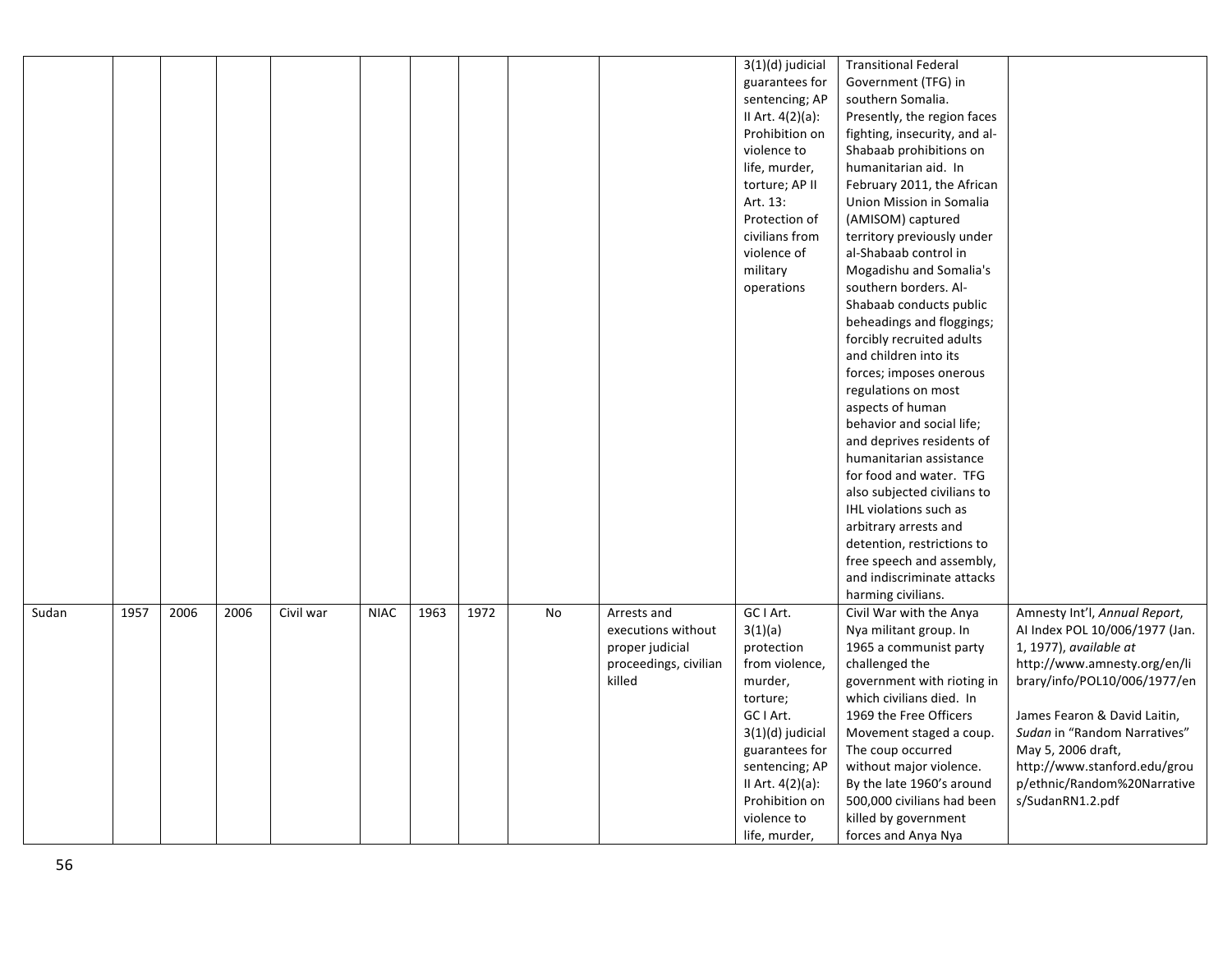|       |      |      |      |           |             |      |      |    |                                                                                                                                                                                                              | torture                                                                                                                                                                                                                                                                                                                                                                                                              | guerrillas. In 1970<br>conservatives rebelled<br>against the government.<br>Fighting erupted between<br>the Ansar rebels and<br>government forces. Army<br>units with air support<br>assaulted Aba Island,<br>killing some 3,000 people.<br>In 1971 the communist<br>party staged another<br>coup. The group stormed<br>the presidential palace.<br>After three days the army<br>retook the palace. The<br>coup leaders were<br>arrested, imprisoned, and<br>executed. The conflict<br>ended with a peace<br>agreement in February<br>1972.                                                                                                                                            |                                                                                                                                                                                                                                                                                      |
|-------|------|------|------|-----------|-------------|------|------|----|--------------------------------------------------------------------------------------------------------------------------------------------------------------------------------------------------------------|----------------------------------------------------------------------------------------------------------------------------------------------------------------------------------------------------------------------------------------------------------------------------------------------------------------------------------------------------------------------------------------------------------------------|----------------------------------------------------------------------------------------------------------------------------------------------------------------------------------------------------------------------------------------------------------------------------------------------------------------------------------------------------------------------------------------------------------------------------------------------------------------------------------------------------------------------------------------------------------------------------------------------------------------------------------------------------------------------------------------|--------------------------------------------------------------------------------------------------------------------------------------------------------------------------------------------------------------------------------------------------------------------------------------|
| Sudan | 1957 | 2006 | 2006 | Civil war | <b>NIAC</b> | 1983 | 2002 | No | Suspects detained<br>without charge;<br>people tortured by<br>security forces.<br>Government forces<br>displaced, starved,<br>abducted, raped and<br>killed civilians.<br>Civilians targeted in<br>bombings. | GC I Art.<br>$3(1)(a)$ :<br>Protection<br>from violence,<br>murder,<br>torture; GC I<br>Art. $3(1)(c)$ :<br>Against<br>degradation;<br>GC I Art.<br>$3(1)(d)$ :<br>Judicial<br>guarantees for<br>sentencing; AP<br>II Art. 4(2)(a):<br>Prohibition on<br>violence to<br>life, murder,<br>torture; AP II<br>Art. $4(2)(e)$ :<br>Prohibition on<br>rape; AP II Art.<br>13: Protection<br>of civilians<br>from violence | The ruling Islamic party<br>aggressively pursued the<br>18 year civil war. The<br>government suppressed<br>its opposition. On 14<br>December 2000, the<br>government amended the<br>National Security Act to<br>detain suspect indefinitely<br>without charge and could<br>deny them judicial review<br>for up to 6 months.<br>Opposition party members<br>were arrested in 2000 and<br>2001. In the south, the<br>Sudan government and its<br>ethnic militias continued<br>to displace, starve, abduct,<br>rape, and kill civilians. In<br>May 2001, the<br>government bombed the<br>Nuba Mountains and<br>burned 6 villages. 15,000<br>people were displaced.<br>About 40,000-55,000 | HUMAN RIGHTS WATCH, WORLD<br>REPORT: 2002 (2002), available<br>at<br>http://www.hrw.org/legacy/wr<br>2k2/africa12.html;<br>Ali Abdel Gadir Ali, et al.,<br>Sudan's Civil War, in<br>Understanding Civil War, Vol. 1<br>Africa, Paul Collier & Nicholas<br>Sambanis, eds., 193 (2005) |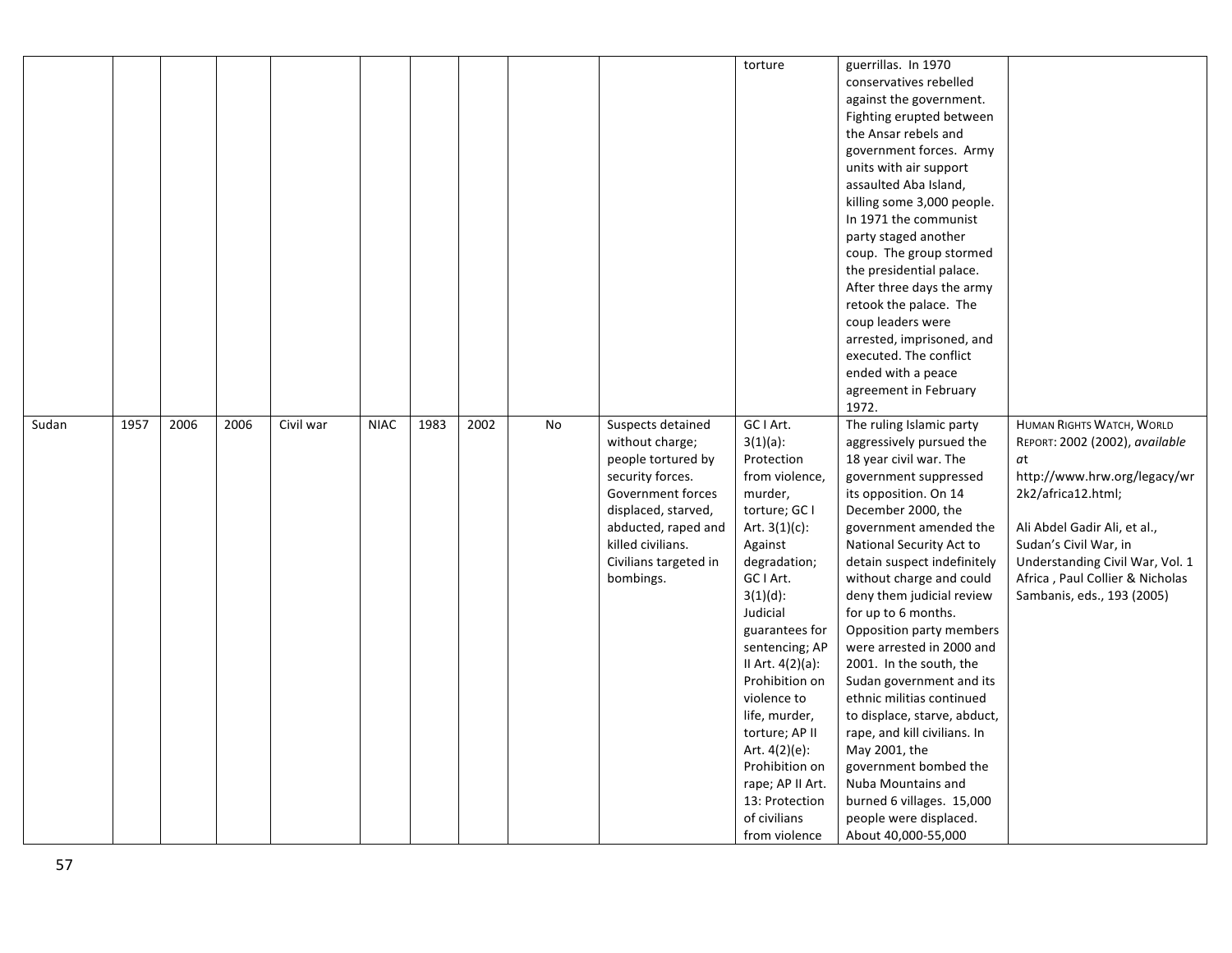|       |      |      |      |                               |             |      |      |    |                                  | of military<br>operations; AP<br>II Art. 16:<br>Protection of<br>cultural<br>objects and of<br>places of<br>worship; CCP                                            | people were displaced<br>near the oil fields in the<br>first half of 2001.<br>Government bombed an<br>Episcopal Cathedral on 29<br>December 2000.<br>Bombings on civilians<br>occurred throughout<br>2001.                                                                                                                                                                                                                                                                                                                                                                                                                                                                                                                                                                                                                                                                                                                                                                                                            |                                                                                                                                                                                                                                                                                                                                                                                                                                                                                                                                                                           |
|-------|------|------|------|-------------------------------|-------------|------|------|----|----------------------------------|---------------------------------------------------------------------------------------------------------------------------------------------------------------------|-----------------------------------------------------------------------------------------------------------------------------------------------------------------------------------------------------------------------------------------------------------------------------------------------------------------------------------------------------------------------------------------------------------------------------------------------------------------------------------------------------------------------------------------------------------------------------------------------------------------------------------------------------------------------------------------------------------------------------------------------------------------------------------------------------------------------------------------------------------------------------------------------------------------------------------------------------------------------------------------------------------------------|---------------------------------------------------------------------------------------------------------------------------------------------------------------------------------------------------------------------------------------------------------------------------------------------------------------------------------------------------------------------------------------------------------------------------------------------------------------------------------------------------------------------------------------------------------------------------|
| Sudan | 1957 | 2006 | 2006 | Domestic<br>unrest,<br>Darfur | <b>NIAC</b> | 2003 | 2014 | No | Ethnic cleansing of<br>civilians | GC I Art.<br>$3(1)(a)$ :<br>Protection<br>from violence,<br>murder,<br>torture; AP II<br>Art. 4(2)(a):<br>Prohibition on<br>violence to<br>life, murder,<br>torture | In early 2003, conflict<br>erupted in Darfur as the<br>Sudanese government and<br>Sudan People's Liberation<br>Movement/Army<br>negotiated a settlement.<br>The Rebel group, Sudan<br>Liberation Movement took<br>up arms against the<br>Sudanese government and<br>called for a unified Sudan.<br>At the same time, another<br>group, the Justice and<br>Equality Movement, began<br>an armed struggle against<br>the government, fighting<br>for a federal system, equal<br>resource distribution, and<br>a new president. Besides<br>these two groups, the<br>government-aligned Arab<br>militia group, Janjaweed,<br>began burning villages,<br>looting, and killing<br>innocent people on a huge<br>scale. The most intensive<br>fighting occurred in 2006<br>and 2010. Fighting<br>intensified when the<br>government initiated<br>several offensives against<br>the rebels. The UN<br>authorized a peacekeeping<br>mission totaling 26,000<br>which included 9,000<br>African Union troops.<br>Despite a peace | HUMAN RIGHTS WATCH, ADDRESSING<br>CRIMES AGAINST HUMANITY AND<br>"ETHNIC CLEANSING" IN DARFUR,<br><b>SUDAN: A BRIEFING PAPER TO THE</b><br>U.N. SECURITY COUNCIL (2004),<br>available at<br>http://www.hrw.org/legacy/en<br>glish/docs/2004/05/24/darfur8<br>811_txt.htm;<br>Mark C. Hackett, "Modern<br>History of Conflict in Sudan,"<br><b>Pulitzer Center on Crisis</b><br>Reporting, April 12, 2010,<br>available at<br>http://pulitzercenter.org/blog/<br>news-points/modern-history-<br>conflict-sudan;<br>S.C. Res. 1769, U.N. Doc.<br>S/RES/1769 (July 31, 2007) |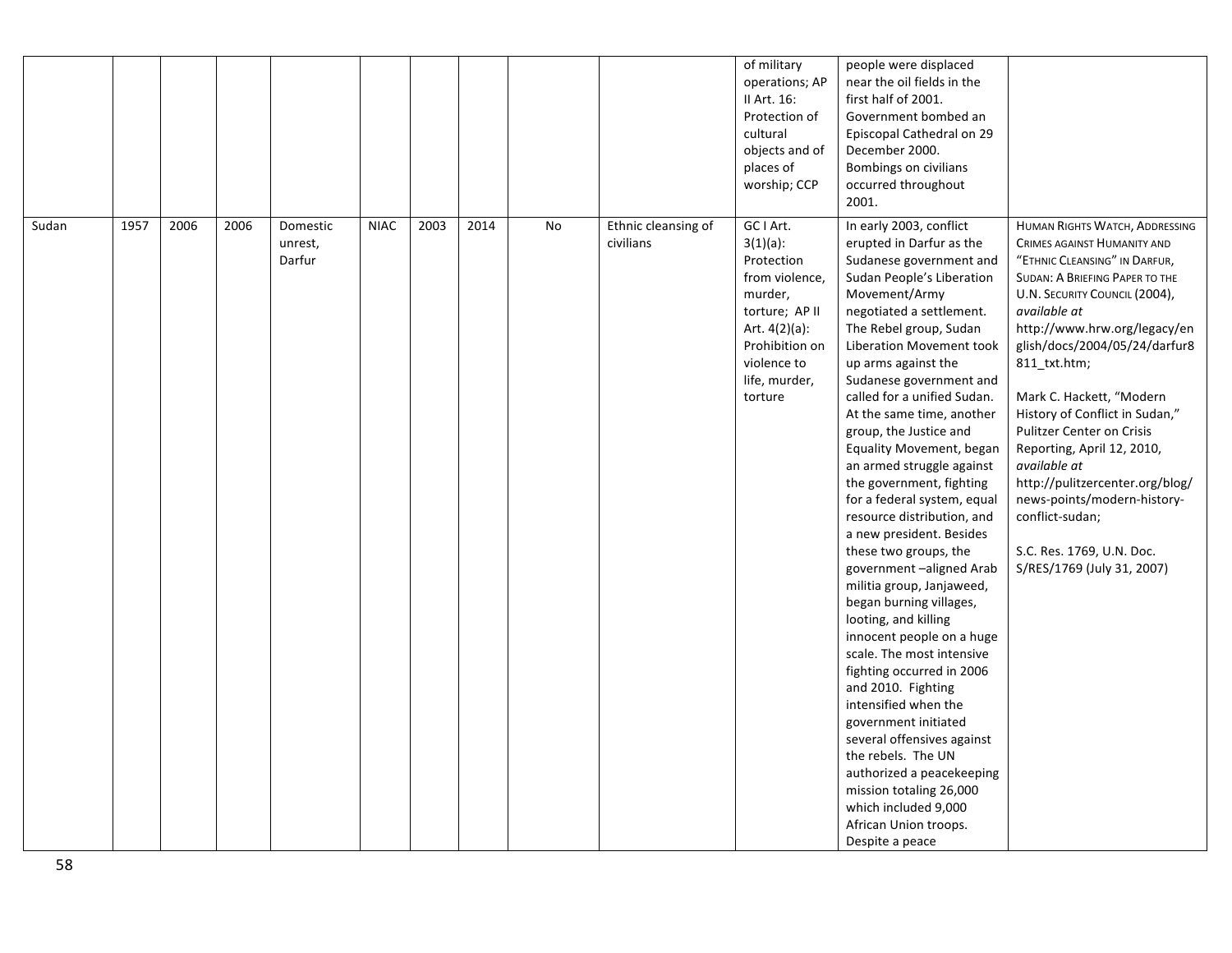|       |      |      |      |                                  |     |      |      |    |                                                                                                                                                          |                                                                                                                                                                                                                                                                                                                                                                                                                                  | agreement signed by all<br>sides on July 14, 2011,                                                                                                                                                                                                                                                                                                                                                                                                                                                                                                                                                                                                                                                                                                                                                                                                                 |                                                                                                                                                                                                                                                  |
|-------|------|------|------|----------------------------------|-----|------|------|----|----------------------------------------------------------------------------------------------------------------------------------------------------------|----------------------------------------------------------------------------------------------------------------------------------------------------------------------------------------------------------------------------------------------------------------------------------------------------------------------------------------------------------------------------------------------------------------------------------|--------------------------------------------------------------------------------------------------------------------------------------------------------------------------------------------------------------------------------------------------------------------------------------------------------------------------------------------------------------------------------------------------------------------------------------------------------------------------------------------------------------------------------------------------------------------------------------------------------------------------------------------------------------------------------------------------------------------------------------------------------------------------------------------------------------------------------------------------------------------|--------------------------------------------------------------------------------------------------------------------------------------------------------------------------------------------------------------------------------------------------|
|       |      |      |      |                                  |     |      |      |    |                                                                                                                                                          |                                                                                                                                                                                                                                                                                                                                                                                                                                  | fighting continued into<br>2014.                                                                                                                                                                                                                                                                                                                                                                                                                                                                                                                                                                                                                                                                                                                                                                                                                                   |                                                                                                                                                                                                                                                  |
| Sudan | 1957 | 2006 | 2006 | v. Chad                          | IAC | 2004 | 2006 | No | Forced recruitment<br>of refugees by<br>Sudanese rebels<br>inside refugee<br>camps, use of<br>children as<br>combatants, torture<br>of refugee recruits. | GC I Art.<br>3(1)(a)<br>protection<br>from violence,<br>murder,<br>torture; GC I<br>Art. 12:<br>Protection of<br>wounded and<br>sick; GC IV Art.<br>27: prohibition<br>on the<br>harming of<br>protected<br>persons; GC IV<br>Art. 32:<br>Prohibition of<br>corporal<br>punishment,<br>torture, etc;<br>AP   Art. 77:<br>Protection of<br>children,<br>prohibition on<br>children under<br>15<br>participating in<br>hostilities | In May 2004, there was a<br>coup attempt by Zaghawa<br>members of the<br>government against Deby.<br>By October 2005, there<br>was evidence the<br>Sudanese government<br>supported Chadian rebel<br>groups. On 18 December,<br>Chadian rebels allegedly<br>supported by the<br>Sudanese government<br>attacked the Chadian<br>garrison in Adre, a small<br>city in Chad near the<br>Chadian/Sudanese border.<br>Chad declared a state of<br>belligerence with Sudan<br>on December 23. A<br>Sudanese rebel alliance<br>agreed to help secure a<br>border inside West Darfur<br>in return for material<br>assistance from Chad.<br>Chad and Sudan signed<br>the Tripoli Agreement on 8<br>February 2006. 291<br>people were killed in<br>Djawara Massacre on 12-<br>13 April 2006. On 5 May,<br>Sudan and Sudanese<br>rebels signed the Darfur<br>Peace Agreement. | <b>HUMAN RIGHTS WATCH, VIOLENCE</b><br><b>BEYOND BORDERS: THE HUMAN</b><br>RIGHTS CRISIS IN EASTERN CHAD<br>(2006), available at<br>http://www.hrw.org/legacy/ba<br>ckgrounder/africa/chad0606/in<br>dex.htm                                     |
| Sudan | 1967 | 2006 | 2006 | v. South<br>Sudan,<br>Border war | IAC | 2011 | 2012 | No | Civilians targeted in<br>military operations,<br>killed                                                                                                  | GC I Art.<br>$3(1)(a)$ :<br>Protection<br>from violence,<br>murder,<br>torture; AP I<br>Art. 48: Parties<br>must<br>distinguish                                                                                                                                                                                                                                                                                                  | In May 2011, Sudan<br>seized, in three days of<br>intense fighting, the Abyei<br>region along the border<br>with South Sudan,<br>territory that both states<br>have claimed as their own.<br>The UN deployed<br>peacekeeping troops                                                                                                                                                                                                                                                                                                                                                                                                                                                                                                                                                                                                                                | S.C. Res. 1990, U.N. Doc.<br>S/RES/1990 (June 27, 2011);<br>Alexander Dziadosz and Ulf<br>Laessing, "Sudan bombs<br>disputed oil town, South Sudan<br>says," Reuters, April 14, 2012,<br>http://www.reuters.com/articl<br>e/2012/04/14/us-sudan- |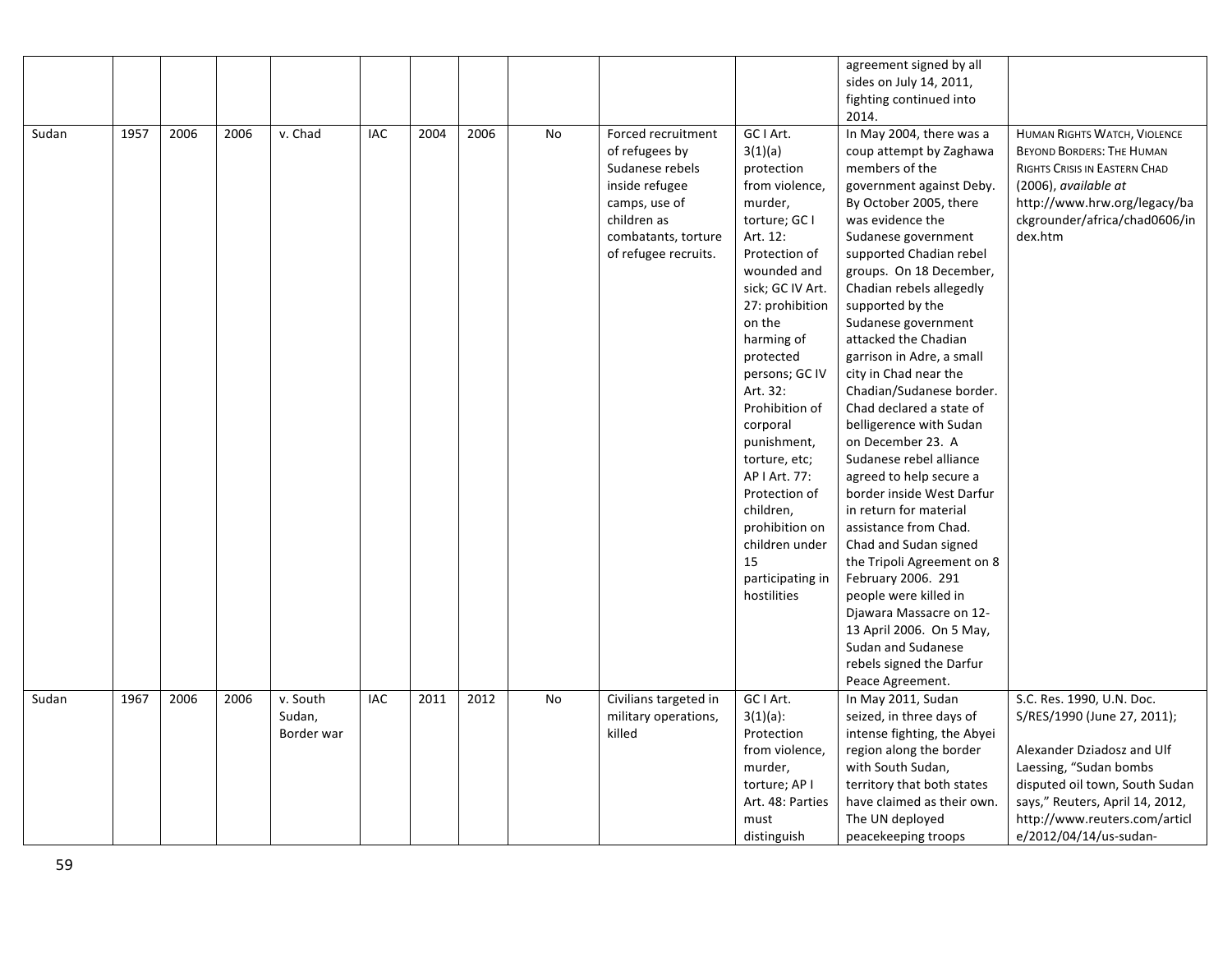|  |  |  |  |  | between the      | under UN Security Council  | fighting-                      |
|--|--|--|--|--|------------------|----------------------------|--------------------------------|
|  |  |  |  |  | civilian         | Resolution 1990. In        | idUSBRE83D0ET20120414;         |
|  |  |  |  |  | population       | December 2011, Sudan       |                                |
|  |  |  |  |  | and              | occupied a town in South   | "South Sudan's Salva Kiir says |
|  |  |  |  |  | combatants;      | Sudan. In March 2012,      | Sudan has declared war," BBC,  |
|  |  |  |  |  | AP I Art. 51(4): | Sudan bombed parts of      | April 24, 2012,                |
|  |  |  |  |  | Prohibition on   | South Sudan, claiming      | http://www.bbc.com/news/wo     |
|  |  |  |  |  | indiscriminate   | South Sudan attacked       | rld-africa-17826316;           |
|  |  |  |  |  | attacks; AP I    | parts of Sudan. Sudan      |                                |
|  |  |  |  |  | Art. 75(2)(a):   | began an air campaign      |                                |
|  |  |  |  |  | Prohibition on   | against a South Sudanese   |                                |
|  |  |  |  |  | murder,          | oilfield while South Sudan |                                |
|  |  |  |  |  | torture          | shelled parts of Sudan.    |                                |
|  |  |  |  |  |                  | South Sudan claims that    |                                |
|  |  |  |  |  |                  | Sudan bombed the town      |                                |
|  |  |  |  |  |                  | of Teshwin on April 9,     |                                |
|  |  |  |  |  |                  | 2012 and bombed Jau,       |                                |
|  |  |  |  |  |                  | Panakuach, and Heglig,     |                                |
|  |  |  |  |  |                  | killing five civilians.    |                                |
|  |  |  |  |  |                  | Fighting continued until   |                                |
|  |  |  |  |  |                  | the end of April but an    |                                |
|  |  |  |  |  |                  | agreement was not signed   |                                |
|  |  |  |  |  |                  | until September.           |                                |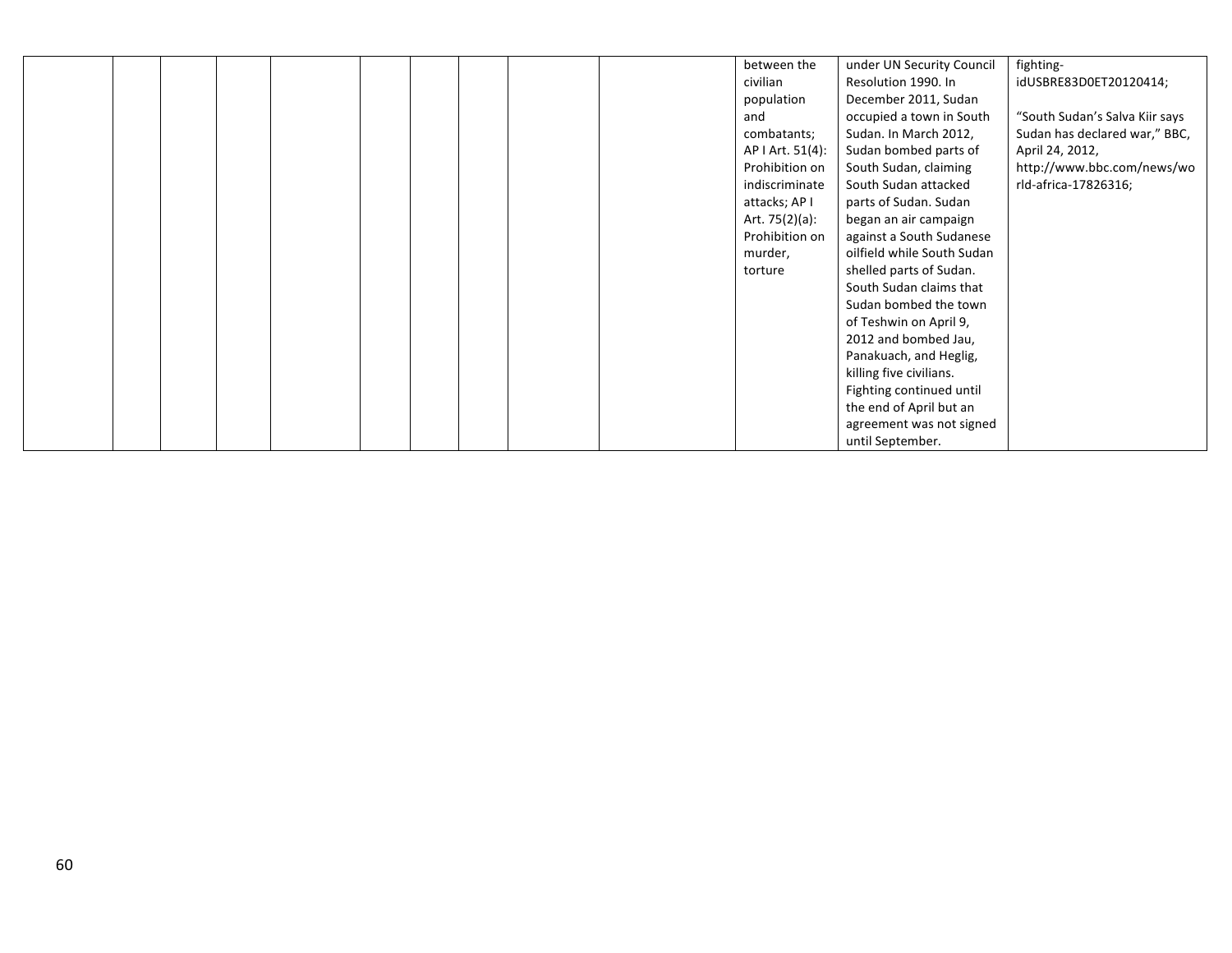| Suriname | 1976 | 1985 | 1985 | Domestic    | <b>NIAC</b> | 1986 | 1988 | No  | Civilians killed | GC I Art.        | In the government's battle      | United Nations Conference on       |
|----------|------|------|------|-------------|-------------|------|------|-----|------------------|------------------|---------------------------------|------------------------------------|
|          |      |      |      | unrest      |             |      |      |     |                  | $3(1)(a)$ :      | against the Surinamese          | the Economic Commission for        |
|          |      |      |      |             |             |      |      |     |                  | Protection       | Liberation Army, the            | Latin America and the              |
|          |      |      |      |             |             |      |      |     |                  | from violence,   | government army                 | Caribbean, Making Peace Work,      |
|          |      |      |      |             |             |      |      |     |                  | murder,          | targeted civilians              | Helsinki, Fin., June 4-5, 2004,    |
|          |      |      |      |             |             |      |      |     |                  | torture; AP II   | suspected of assisting the      | Political Violence and Economic    |
|          |      |      |      |             |             |      |      |     |                  | Art. $4(2)(a)$ : | rebels. In June 1988,           | Development in Latin America:      |
|          |      |      |      |             |             |      |      |     |                  | Prohibition on   | peace negotiations began        | Issues and Evidence (Oct. 2004),   |
|          |      |      |      |             |             |      |      |     |                  | violence to      | but it was not until June       | available at                       |
|          |      |      |      |             |             |      |      |     |                  | life, murder,    | 1989 when the peace             | http://www.eclac.org/publicaci     |
|          |      |      |      |             |             |      |      |     |                  | torture          | agreement was signed.           | ones/xml/4/20394/lcl2194i.pdf      |
|          |      |      |      |             |             |      |      |     |                  |                  | According to a report in        |                                    |
|          |      |      |      |             |             |      |      |     |                  |                  | March 1987, a mass grave        | South America, Central America     |
|          |      |      |      |             |             |      |      |     |                  |                  | containing hundreds of          | and the Caribbean 2003 733         |
|          |      |      |      |             |             |      |      |     |                  |                  | victims allegedly killed by     | $(11^{th}$ ed. 2002)               |
|          |      |      |      |             |             |      |      |     |                  |                  | government troops was           |                                    |
|          |      |      |      |             |             |      |      |     |                  |                  | found. In February 1988, a      |                                    |
|          |      |      |      |             |             |      |      |     |                  |                  | human rights investigation      |                                    |
|          |      |      |      |             |             |      |      |     |                  |                  | team set up by the              |                                    |
|          |      |      |      |             |             |      |      |     |                  |                  | <b>International Commission</b> |                                    |
|          |      |      |      |             |             |      |      |     |                  |                  | of Jurists stated that the      |                                    |
|          |      |      |      |             |             |      |      |     |                  |                  | army was responsible for        |                                    |
|          |      |      |      |             |             |      |      |     |                  |                  | the killing of 150-200          |                                    |
|          |      |      |      |             |             |      |      |     |                  |                  | Maroon civilians between        |                                    |
|          |      |      |      |             |             |      |      |     |                  |                  | June 1986 and August            |                                    |
|          |      |      |      |             |             |      |      |     |                  |                  | 1987. The report cited 20       |                                    |
|          |      |      |      |             |             |      |      |     |                  |                  | separate events.                |                                    |
| Syria    | 1952 | 1992 | 1992 | v. Israel,  | IAC         | 1948 | 1949 | N/A | N/A              | Geneva           | Violence in the region          | U.S. DEP'T OF STATE, OFFICE OF THE |
|          |      |      |      | First Arab- |             |      |      |     |                  | Conventions      | broke out almost                | HISTORIAN, THE ARAB-ISRAELI WAR    |
|          |      |      |      | Israeli War |             |      |      |     |                  | had not yet      | immediately after the UN        | OF 1948,                           |
|          |      |      |      |             |             |      |      |     |                  | been drafted.    | mandated creation of the        | http://history.state.gov/milesto   |
|          |      |      |      |             |             |      |      |     |                  |                  | state of Israel, marking the    | nes/1945-1952/ArabIsraeliWar       |
|          |      |      |      |             |             |      |      |     |                  |                  | first stage of the war from     | (last visited Oct. 12, 2012)       |
|          |      |      |      |             |             |      |      |     |                  |                  | Nov 1947 to April 1948. A       |                                    |
|          |      |      |      |             |             |      |      |     |                  |                  | coalition of five countries     |                                    |
|          |      |      |      |             |             |      |      |     |                  |                  | (Egypt, Syria, Transjordan,     |                                    |
|          |      |      |      |             |             |      |      |     |                  |                  | Lebanon, and Iraq)              |                                    |
|          |      |      |      |             |             |      |      |     |                  |                  | invaded the newly formed        |                                    |
|          |      |      |      |             |             |      |      |     |                  |                  | state of Israel to destroy      |                                    |
|          |      |      |      |             |             |      |      |     |                  |                  | the state and destroyed         |                                    |
|          |      |      |      |             |             |      |      |     |                  |                  | many agricultural               |                                    |
|          |      |      |      |             |             |      |      |     |                  |                  | industries vital to             |                                    |
|          |      |      |      |             |             |      |      |     |                  |                  | economic stability. The         |                                    |
|          |      |      |      |             |             |      |      |     |                  |                  | war ended through a             |                                    |
|          |      |      |      |             |             |      |      |     |                  |                  | series of armistice             |                                    |
|          |      |      |      |             |             |      |      |     |                  |                  | agreements beginning in         |                                    |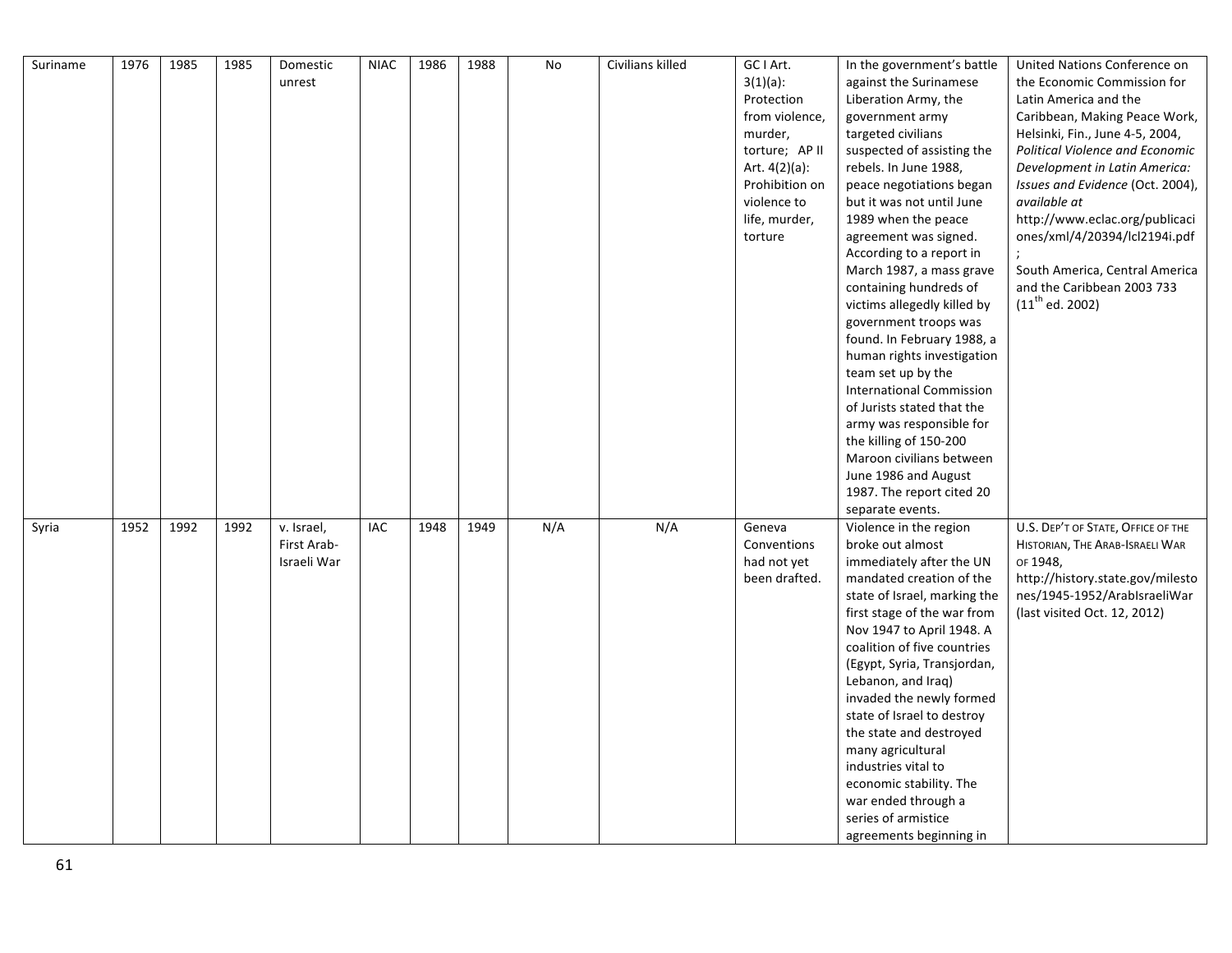|       |      |      |                                            |             |      |      |     |                                                                                                                  |                                                                                                                                                                          | February 1949.                                                                                                                                                                                                                                                                                                                                                                                                                                                  |                                                                                                                                                                                                                                                                                                                                                                                                                                                                                                                                                                                                              |
|-------|------|------|--------------------------------------------|-------------|------|------|-----|------------------------------------------------------------------------------------------------------------------|--------------------------------------------------------------------------------------------------------------------------------------------------------------------------|-----------------------------------------------------------------------------------------------------------------------------------------------------------------------------------------------------------------------------------------------------------------------------------------------------------------------------------------------------------------------------------------------------------------------------------------------------------------|--------------------------------------------------------------------------------------------------------------------------------------------------------------------------------------------------------------------------------------------------------------------------------------------------------------------------------------------------------------------------------------------------------------------------------------------------------------------------------------------------------------------------------------------------------------------------------------------------------------|
| Syria | 1953 | 1983 | v. Israel, Six<br>Day<br>War/afterm<br>ath | IAC         | 1967 | 1970 | Yes |                                                                                                                  |                                                                                                                                                                          | After a period of high<br>tensions, Israel launched a<br>surprise attack against<br>Egypt, Syria, and Jordan.<br>During the 1967 conflict,<br>Egypt lost control of Sinai<br>to Israel. Israel saw 777<br>dead and 2,586 wounded.<br>Also, despite the<br>incredible success of the<br>air campaign, the Israeli<br>air force lost 46 of its 200<br>fighters. The death toll on<br>the Arab side was 15,000<br>Egyptians, 2,500 Syrians,<br>and 800 Jordanians. | MICHAEL OREN, SIX DAYS OF WAR<br>$(2002)$ ;<br>Int'l Comm. of the Red Cross<br>[ICRC], Occupied Golan: 700<br>Druze Pilgrims Cross into Syria<br>Proper with Help of the ICRC<br>(Sept. 22, 2010), available at<br>www.icrc.org/eng/resources/d<br>ocuments/photo-gallery/golan-<br>photos-200910.htm<br>Declan Gannon, Golan Israeli<br>Violations of International Law<br>08, ARAB CTR. FOR HUM. RTS. IN THE<br><b>GOLAN HEIGHTS: THE ALT. INFO. CTR.</b><br>$(2011)$ ,<br>available at<br>http://occupiedpalestine.word<br>press.com/2011/05/29/golan-<br>israeli-violations-of-<br>international-law-08/ |
| Syria | 1953 | 1983 | v. Israel,<br>Yom Kippur<br>War            | IAC         | 1973 | 1973 | No  | Use of POWs as<br>leverage in peace<br>negotiations.<br>Torture of POWs.<br>Murder of POWs in<br>Syrian custody. | GC III Art. 13:<br>Humane<br>treatment of<br>POWs; GC III<br>Art. 14: Due<br>respect for<br>POWs, incl.<br>women; GC III<br>Art. 100: Due<br>process before<br>execution | On October 6, 1973,<br>Egyptian and Syrian armies<br>attacked Israel on Yom<br>Kippur (the Jewish Day of<br>Atonement). The Israeli<br>forces pushed the<br>attackers back to the 1967<br>cease-fire line when US<br>and Soviet Union help<br>arrived. The UN Security<br>Council passed Resolution<br>242, which was the<br>framework for peace and<br>called for peace<br>negotiations. Syria<br>tortured and killed Israeli<br>POWs.                         | SIMON DUNSTAN, THE YOM KIPPUR<br>WAR: THE ARAB-ISRAELI WAR OF<br>1973 (2007)                                                                                                                                                                                                                                                                                                                                                                                                                                                                                                                                 |
| Syria | 1953 | 1983 | Domestic<br>unrest                         | <b>NIAC</b> | 1976 | 1982 | No  | Political detention,<br>detention without<br>due process                                                         | GC I Art.<br>$3(1)(d)$ :<br>Judicial<br>guarantees for<br>sentencing; AP<br>$II$ Art. $6:$                                                                               | In 1976, the Muslim<br>Brotherhood declared<br>jihad on the Hafez al-<br>Assad regime, carrying out<br>many attacks on the<br>government. Hundreds of                                                                                                                                                                                                                                                                                                           | HUMAN RIGHTS WATCH, WORLD<br>REPORT (1989), available at<br>http://www.hrw.org/reports/1<br>989/WR89/Syria.htm#TopOfPa<br>ge;                                                                                                                                                                                                                                                                                                                                                                                                                                                                                |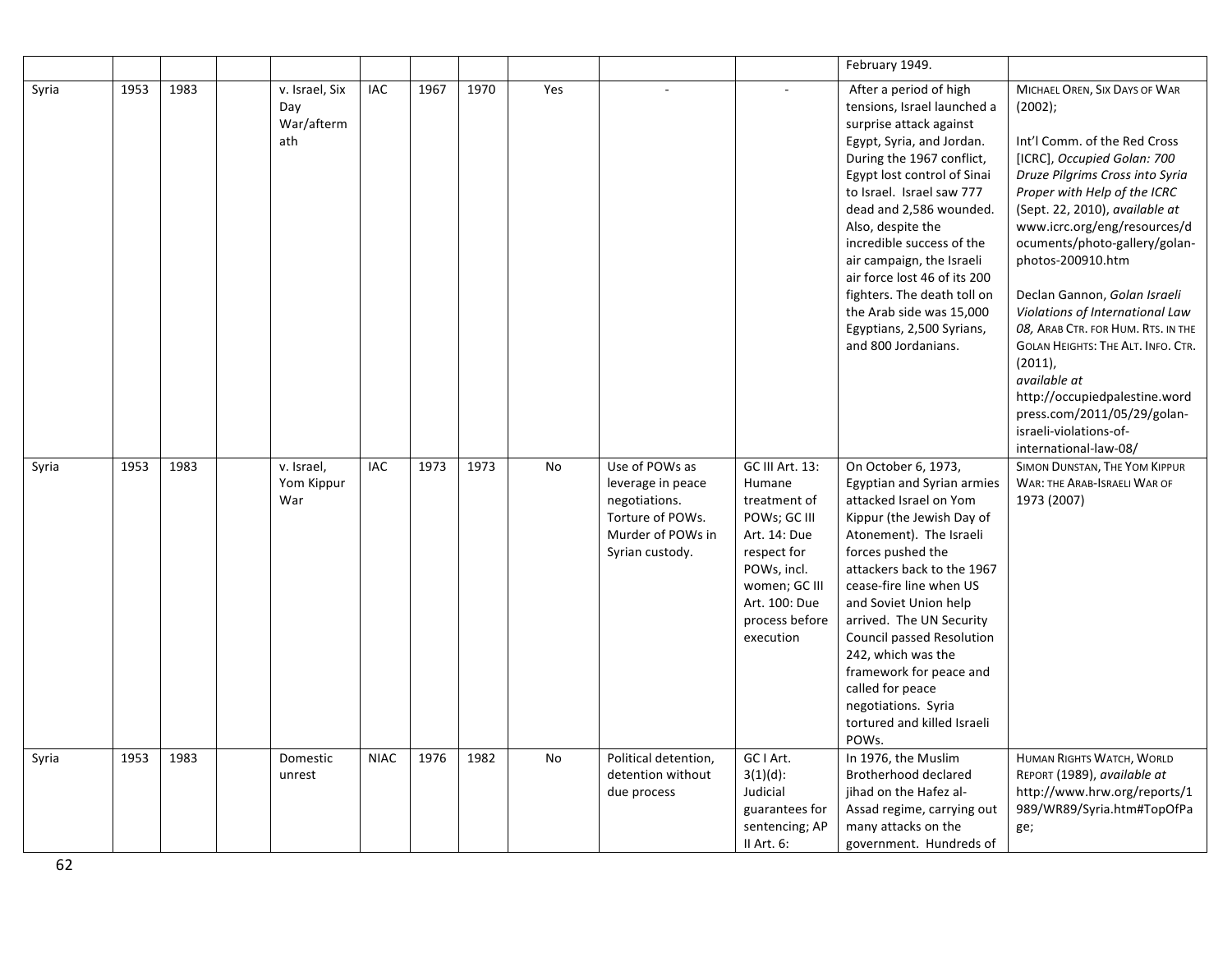|       |      |      |           |             |      |      |     |                       | Guarantees of  | political prisoners were     | Kathrin Nina Wiedl, The Hama          |
|-------|------|------|-----------|-------------|------|------|-----|-----------------------|----------------|------------------------------|---------------------------------------|
|       |      |      |           |             |      |      |     |                       | due process    | arrested including           |                                       |
|       |      |      |           |             |      |      |     |                       |                |                              | Massacre: reasons, supporters         |
|       |      |      |           |             |      |      |     |                       |                | government officials,        | of the rebellion, consequences        |
|       |      |      |           |             |      |      |     |                       |                | military officers, security  | (2006)                                |
|       |      |      |           |             |      |      |     |                       |                | personnel, and those         |                                       |
|       |      |      |           |             |      |      |     |                       |                | suspected of membership      |                                       |
|       |      |      |           |             |      |      |     |                       |                | in the Muslim                |                                       |
|       |      |      |           |             |      |      |     |                       |                | Brotherhood and the          |                                       |
|       |      |      |           |             |      |      |     |                       |                | secular opposition. Since    |                                       |
|       |      |      |           |             |      |      |     |                       |                | 1971, virtually no such      |                                       |
|       |      |      |           |             |      |      |     |                       |                | prisoners have been          |                                       |
|       |      |      |           |             |      |      |     |                       |                | formally charged, tried or   |                                       |
|       |      |      |           |             |      |      |     |                       |                | sentenced, so nearly all     |                                       |
|       |      |      |           |             |      |      |     |                       |                | are incarcerated without     |                                       |
|       |      |      |           |             |      |      |     |                       |                | time limits. In 1982,        |                                       |
|       |      |      |           |             |      |      |     |                       |                | government forces laid       |                                       |
|       |      |      |           |             |      |      |     |                       |                | siege to the Muslim          |                                       |
|       |      |      |           |             |      |      |     |                       |                | Brotherhood stronghold of    |                                       |
|       |      |      |           |             |      |      |     |                       |                | Hama for 27 days,            |                                       |
|       |      |      |           |             |      |      |     |                       |                | resulting in as many as      |                                       |
|       |      |      |           |             |      |      |     |                       |                | 30,000-40,000 civilians      |                                       |
|       |      |      |           |             |      |      |     |                       |                | killed.                      |                                       |
| Syria | 1953 | 1983 | v. Israel | IAC         | 1982 | 1982 | Yes |                       |                | In 1982, Israeli and Syrian  | Efraim Inbar, Israeli Control of      |
|       |      |      |           |             |      |      |     |                       |                | units engaged in             | the Golan Heights: High               |
|       |      |      |           |             |      |      |     |                       |                | confrontation in the         | <b>Strategic and Moral Ground for</b> |
|       |      |      |           |             |      |      |     |                       |                | Lebanon War after Israeli    | Israel, BEGIN-SADAT CTR. FOR          |
|       |      |      |           |             |      |      |     |                       |                | troops crossed into the      | STRATEGIC STUD., available at         |
|       |      |      |           |             |      |      |     |                       |                | country to expel the         | http://www.biu.ac.il/Besa/MSP         |
|       |      |      |           |             |      |      |     |                       |                | Palestine Liberation         | S90.pdf                               |
|       |      |      |           |             |      |      |     |                       |                | Organization, remove         |                                       |
|       |      |      |           |             |      |      |     |                       |                | Syrian influence in          | HUMAN RIGHTS WATCH, RAIN OF FIRE      |
|       |      |      |           |             |      |      |     |                       |                | Lebanese politics, and       | (2009), available at                  |
|       |      |      |           |             |      |      |     |                       |                | secure its border as part of | http://www.hrw.org/reports/2          |
|       |      |      |           |             |      |      |     |                       |                | <b>Operation Peace for</b>   | 009/03/25/rain-fire-0                 |
|       |      |      |           |             |      |      |     |                       |                | Galilee. Israel used White   |                                       |
|       |      |      |           |             |      |      |     |                       |                | Phosphorus munitions in      |                                       |
|       |      |      |           |             |      |      |     |                       |                | civilians areas that caused  |                                       |
|       |      |      |           |             |      |      |     |                       |                | numerous civilian            |                                       |
|       |      |      |           |             |      |      |     |                       |                | casualties and damage to     |                                       |
|       |      |      |           |             |      |      |     |                       |                |                              |                                       |
|       |      |      |           |             |      |      |     |                       | GC I Art.      | civilian property.           |                                       |
| Syria | 1953 | 1983 | Domestic  | <b>NIAC</b> | 2011 | 2014 | No  | Civilians targeted by |                | In March 2011 mass           | Syria: Fighter Planes Strike          |
|       |      |      | unrest    |             |      |      |     | government forces;    | $3(1)(a)$ :    | demonstrations began and     | Aleppo Hospital, HUM. RTS.            |
|       |      |      |           |             |      |      |     | torture;              | Protection     | evolved into an organized    | WATCH, Aug. 15, 2012,                 |
|       |      |      |           |             |      |      |     | disappearances;       | from violence, | opposition group, the Free   | http://www.hrw.org/news/201           |
|       |      |      |           |             |      |      |     | government attacks    | murder,        | Syrian Army, and a           | 2/08/15/syria-fighter-planes-         |
|       |      |      |           |             |      |      |     | against hospitals,    | torture; GC I  | political group, the Syrian  | strike-aleppo-hospital;               |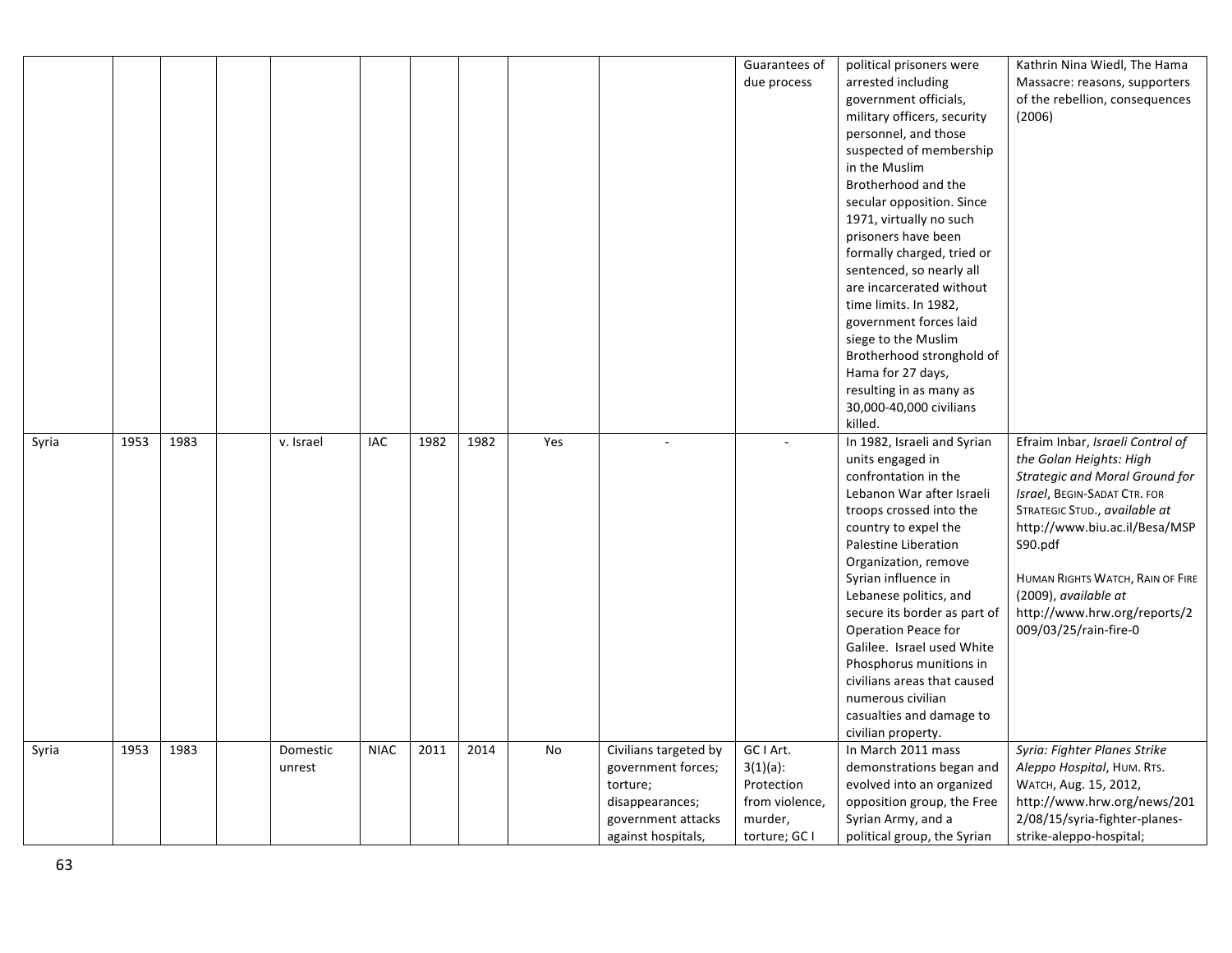|            |      |      |      |             |             |      |      |    | medical personnel,     | Art. $3(1)(d)$ :  | National Coalition. The    |                                   |
|------------|------|------|------|-------------|-------------|------|------|----|------------------------|-------------------|----------------------------|-----------------------------------|
|            |      |      |      |             |             |      |      |    | and ambulances;        | Judicial          | government cracked down    | Inside Syria Civil's War, CBS     |
|            |      |      |      |             |             |      |      |    | medical personnel      | guarantees of     | on the opposition, firing  | NEWS, Oct. 14, 2012,              |
|            |      |      |      |             |             |      |      |    | prevented from         | due process;      | on protestors and          | http://www.cbsnews.com/830        |
|            |      |      |      |             |             |      |      |    | giving care; religious | AP II Art.        | indiscriminately attacking | 1-18560_162-57531939/inside-      |
|            |      |      |      |             |             |      |      |    | sites targets of       | $4(2)(a)$ :       | cities with mortars,       | syrias-civil-war/;                |
|            |      |      |      |             |             |      |      |    |                        | Prohibition on    | shellings, tanks, and      |                                   |
|            |      |      |      |             |             |      |      |    | government attacks     |                   |                            |                                   |
|            |      |      |      |             |             |      |      |    |                        | violence to       | assaults. Around 140,000   | Syria: Strong Coalition Message   |
|            |      |      |      |             |             |      |      |    |                        | life, murder,     | people, mostly civilians,  | against Targeting Civilians,      |
|            |      |      |      |             |             |      |      |    |                        | torture; AP II    | have been killed in Syria  | Hum. Rgts. Watch, Dec. 22,        |
|            |      |      |      |             |             |      |      |    |                        | Art. 7(2):        | since anti-government      | 2012,                             |
|            |      |      |      |             |             |      |      |    |                        | Medical care      | protests began in July     | http://www.hrw.org/news/201       |
|            |      |      |      |             |             |      |      |    |                        | for wounded;      | 2011.                      | 2/12/21/syria-strong-coalition-   |
|            |      |      |      |             |             |      |      |    |                        | AP II Art. 10:    |                            | message-against-targeting-        |
|            |      |      |      |             |             |      |      |    |                        | Prohibition on    |                            | civilians;                        |
|            |      |      |      |             |             |      |      |    |                        | interfering       |                            |                                   |
|            |      |      |      |             |             |      |      |    |                        | with medical      |                            | Human Rights Watch, World         |
|            |      |      |      |             |             |      |      |    |                        | activities; AP II |                            | Report: Syria (2013)              |
|            |      |      |      |             |             |      |      |    |                        | Art. 13:          |                            |                                   |
|            |      |      |      |             |             |      |      |    |                        | Protection of     |                            | Syria's death toll now exceeds    |
|            |      |      |      |             |             |      |      |    |                        | civilians from    |                            | 140,000: activist group,          |
|            |      |      |      |             |             |      |      |    |                        | violence of       |                            | Reuters, Feb. 15, 2014,           |
|            |      |      |      |             |             |      |      |    |                        | military          |                            | http://www.reuters.com/articl     |
|            |      |      |      |             |             |      |      |    |                        | operations; AP    |                            | e/2014/02/15/us-syria-crisis-     |
|            |      |      |      |             |             |      |      |    |                        | II Art. 16:       |                            | toll-idUSBREA1E0HS20140215        |
|            |      |      |      |             |             |      |      |    |                        | Protection of     |                            |                                   |
|            |      |      |      |             |             |      |      |    |                        | cultural          |                            |                                   |
|            |      |      |      |             |             |      |      |    |                        | objects and of    |                            |                                   |
|            |      |      |      |             |             |      |      |    |                        | places of         |                            |                                   |
|            |      |      |      |             |             |      |      |    |                        | worship; CCP      |                            |                                   |
| Tajikistan | 1993 | 1993 | 1993 | Tajik Civil | <b>NIAC</b> | 1992 | 1997 | No | Torture, beatings,     | GC I Art.         | When Tajikistan became     | HUMAN RIGHTS WATCH, HUMAN         |
|            |      |      |      | War         |             |      |      |    | and cruel treatment    | $3(1)(a)$ :       | independent in 1991,       | RIGHTS IN TAJIKISTAN: IN THE WAKE |
|            |      |      |      |             |             |      |      |    | of individuals in      | Protection        | communist leaders          | OF CIVIL WAR (1993), available at |
|            |      |      |      |             |             |      |      |    | custody,               | from violence,    | continued to control the   | http://www.hrw.org/sites/defa     |
|            |      |      |      |             |             |      |      |    | imprisonment,          | murder,           | country. Unified in their  | ult/files/reports/Tajik93D.pdf    |
|            |      |      |      |             |             |      |      |    | summary                | torture; GC I     | opposition, democratic     |                                   |
|            |      |      |      |             |             |      |      |    | executions, ethnic     | Art. $3(1)(b)$ :  | and Islamist parties       |                                   |
|            |      |      |      |             |             |      |      |    | discrimination,        | Prohibition on    | formed United Tajik        |                                   |
|            |      |      |      |             |             |      |      |    | preventing detained    | taking of         | Opposition (UTO). UTO      |                                   |
|            |      |      |      |             |             |      |      |    | individuals from       | hostages; GC I    | fought against the         |                                   |
|            |      |      |      |             |             |      |      |    | informing family,      | Art. $3(1)(c)$ :  | government until 1998 in   |                                   |
|            |      |      |      |             |             |      |      |    | forced                 | Against           | spite of the several peace |                                   |
|            |      |      |      |             |             |      |      |    | disappearances,        | degradation;      | agreements signed during   |                                   |
|            |      |      |      |             |             |      |      |    | attacking of           | GC I Art.         | the period. In 1998        |                                   |
|            |      |      |      |             |             |      |      |    | refugees               | $3(1)(d)$ :       | another opposition group,  |                                   |
|            |      |      |      |             |             |      |      |    |                        | Judicial          | the Movement for Peace     |                                   |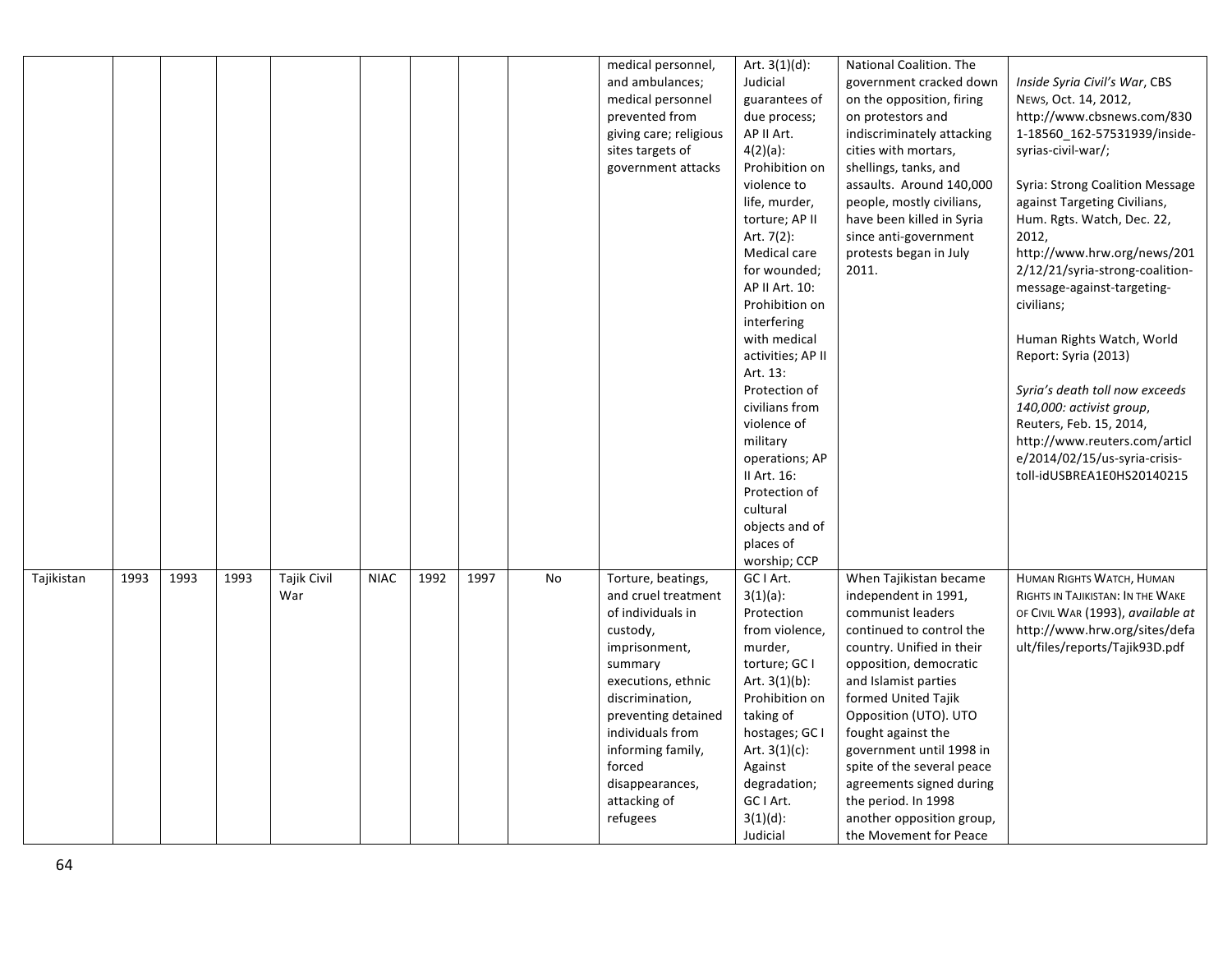|         |      |      |      |                                     |             |      |      |     |        | guarantees for<br>sentencing; AP<br>II Art. $4(2)(a)$ :<br>Prohibition on<br>violence to<br>life, murder,<br>torture; AP II<br>Art. 6:<br>Guarantees of<br>due process | in Tajikistan, attacked<br>government forces as it<br>rejected the power<br>sharing agreement<br>between UTO and the<br>government signed in<br>1997.                                                                                                                                                                                                                                                                                                                                                                                                                                                                    |                                                                                                                                                                                                                                                                                                                                                                   |
|---------|------|------|------|-------------------------------------|-------------|------|------|-----|--------|------------------------------------------------------------------------------------------------------------------------------------------------------------------------|--------------------------------------------------------------------------------------------------------------------------------------------------------------------------------------------------------------------------------------------------------------------------------------------------------------------------------------------------------------------------------------------------------------------------------------------------------------------------------------------------------------------------------------------------------------------------------------------------------------------------|-------------------------------------------------------------------------------------------------------------------------------------------------------------------------------------------------------------------------------------------------------------------------------------------------------------------------------------------------------------------|
| Togo    | 1962 | 1984 | 1984 | Domestic<br>unrest                  | <b>NIAC</b> | 1986 | 1986 | Yes | $\sim$ |                                                                                                                                                                        | In 1967, Gnassingbé<br>Eyadéma ascended to<br>power through a military<br>coup, and Togo became a<br>one-party state. On 23<br>September 1986, 60-70<br>armed men attacked<br>strategic targets in Lome<br>such as a radio station,<br>military barracks housing<br>the President, and RPT<br>headquarters as the exiled<br>opposition party, Togolese<br>Movement for Democracy,<br>led an armed attempt to<br>overthrow President<br>Gnassingbé Eyadéma. The<br>rebels defeated the<br>government forces and a<br>small contingent of French<br>and Zairian troops were<br>sent to Togo to stabilize<br>the situation. | AUSTL. DEP'T OF IMMIGRATION &<br>CITIZENSHIP, TOGOLESE COMMUNITY<br>PROFILE (2007) available at<br>http://www.immi.gov.au/living<br>-in-australia/delivering-<br>assistance/government-<br>programs/settlement-<br>planning/_pdf/community-<br>profile-togo.pdf;<br>State Dep't Background Note:<br>Togo<br>http://www.state.gov/outofdat<br>e/bgn/togo/99446.htm |
| Tunisia | 1957 | 1979 | 1979 | v. France,<br><b>Bizerte crisis</b> | IAC         | 1961 | 1961 | Yes |        |                                                                                                                                                                        | On 17 July 1961, the<br>Tunisian President Habib<br>Bourguiba formally<br>demanded the immediate<br>withdrawal of French<br>troops. A few days later,<br>he ordered Tunisian forces<br>to block the French<br>positions in Bizerte. In the<br>ensuing interstate conflict<br>the Tunisian troops were<br>defeated. After<br>negotiations between the                                                                                                                                                                                                                                                                     | Tunisia: The Wages of<br>Moderation, TIME MAG., July 28,<br>1962, available at:<br>http://www.time.com/time/ma<br>gazine/article/0,9171,938175-<br>1,00.html                                                                                                                                                                                                      |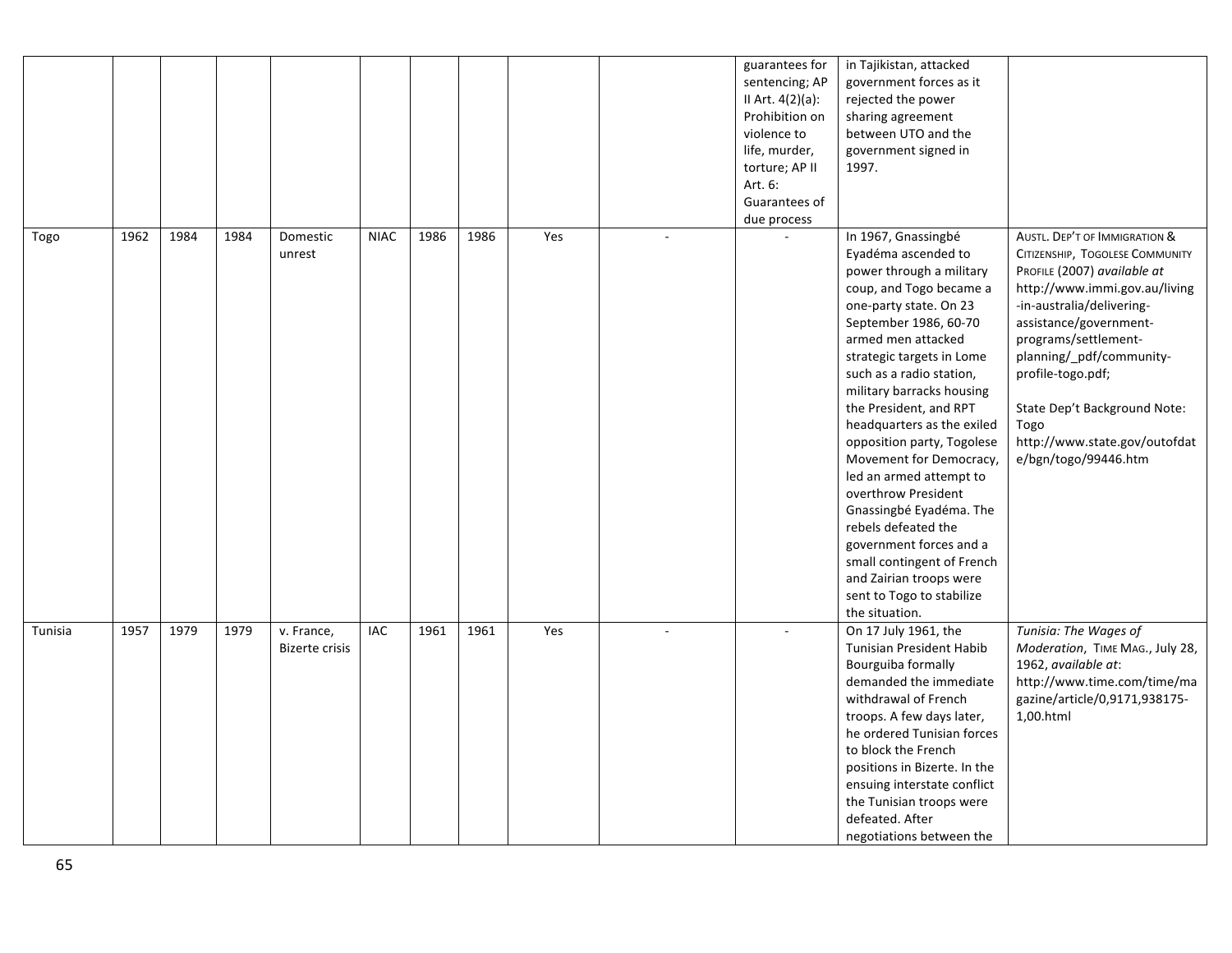|        |      |  |                                     |             |      |      |     |                  |                                                                                                                                                                     | two conflicting parties and<br>a vote in favor of<br>withdrawal of France in<br>the United Nations<br>General Assembly, the<br>French troops ceded their<br>base in Bizerte in 1963.<br>President Habib Bourguiba<br>established an<br>authoritarian regime that<br>in many respects<br>resembled a presidential<br>monarchy. He was elected<br>president for life in 1975.                                                                                                                                                                                                            |                                                                                                                                                                                                                                                                                                            |
|--------|------|--|-------------------------------------|-------------|------|------|-----|------------------|---------------------------------------------------------------------------------------------------------------------------------------------------------------------|----------------------------------------------------------------------------------------------------------------------------------------------------------------------------------------------------------------------------------------------------------------------------------------------------------------------------------------------------------------------------------------------------------------------------------------------------------------------------------------------------------------------------------------------------------------------------------------|------------------------------------------------------------------------------------------------------------------------------------------------------------------------------------------------------------------------------------------------------------------------------------------------------------|
| Turkey | 1954 |  | v. Cyprus,<br>Turko-<br>Cypriot War | IAC         | 1974 | 1974 | Yes |                  |                                                                                                                                                                     | Turkey intervened to aid<br>Cyprus after a coup by the<br>nationalist Greeks that<br>threatened to unify<br>Cyprus. The conflict<br>resulted in a Greek Cypriot<br>sector and a Turkish<br>Cypriot sector.                                                                                                                                                                                                                                                                                                                                                                             | Cyprus v. Turkey, App. No.<br>25781/94, EUR. CT. H.R. (2001)                                                                                                                                                                                                                                               |
| Turkey | 1954 |  | Domestic<br>unrest,<br>Kurds        | <b>NIAC</b> | 1984 | 2012 | No  | Civilians killed | GC I Art.<br>$3(1)(a)$ :<br>Protection<br>from violence,<br>murder,<br>torture; AP II<br>Art. 4(2)(a):<br>Prohibition on<br>violence to<br>life, murder,<br>torture | On August 15, 1984, PKK<br>rebels launched two<br>attacks on Turkish military<br>bases, an operation that<br>they had been planning<br>for months. The conflict<br>moved from a low level<br>conflict against the<br>government to a war in<br>1992. The PKK began using<br>road-side explosives that<br>killed civilians. Turkey<br>launched cross-border<br>airstrikes and ground<br>incursions into northern<br>Iraq. Over 700 dead in<br>recent months (as of Oct.<br>2012). The PKK declared<br>unilateral ceasefires<br>several times in<br>connection with Muslim<br>festivals. | Ivan Watson & Yesim Comert,<br>Report Says Turkey's Kurdish<br>Conflict has Turned More<br>Violent, CNN, Sept. 18, 2012,<br>www.cnn.com/2012/09/18/wo<br>rld/europe/turkey-war-<br>within/index.html;<br>Alize Marcus, Blood and Belief:<br>The PKK and the Kurdish Fight<br>for Independence 75-82 (2007) |
| Turkey | 1954 |  | Domestic<br>unrest                  | <b>NIAC</b> | 1991 | 1992 | Yes |                  |                                                                                                                                                                     | Devrimci Sol is an anti-<br>Turkish government group                                                                                                                                                                                                                                                                                                                                                                                                                                                                                                                                   | Yonah Alexander & Dennis<br>Pluchinsky, Europe's Red                                                                                                                                                                                                                                                       |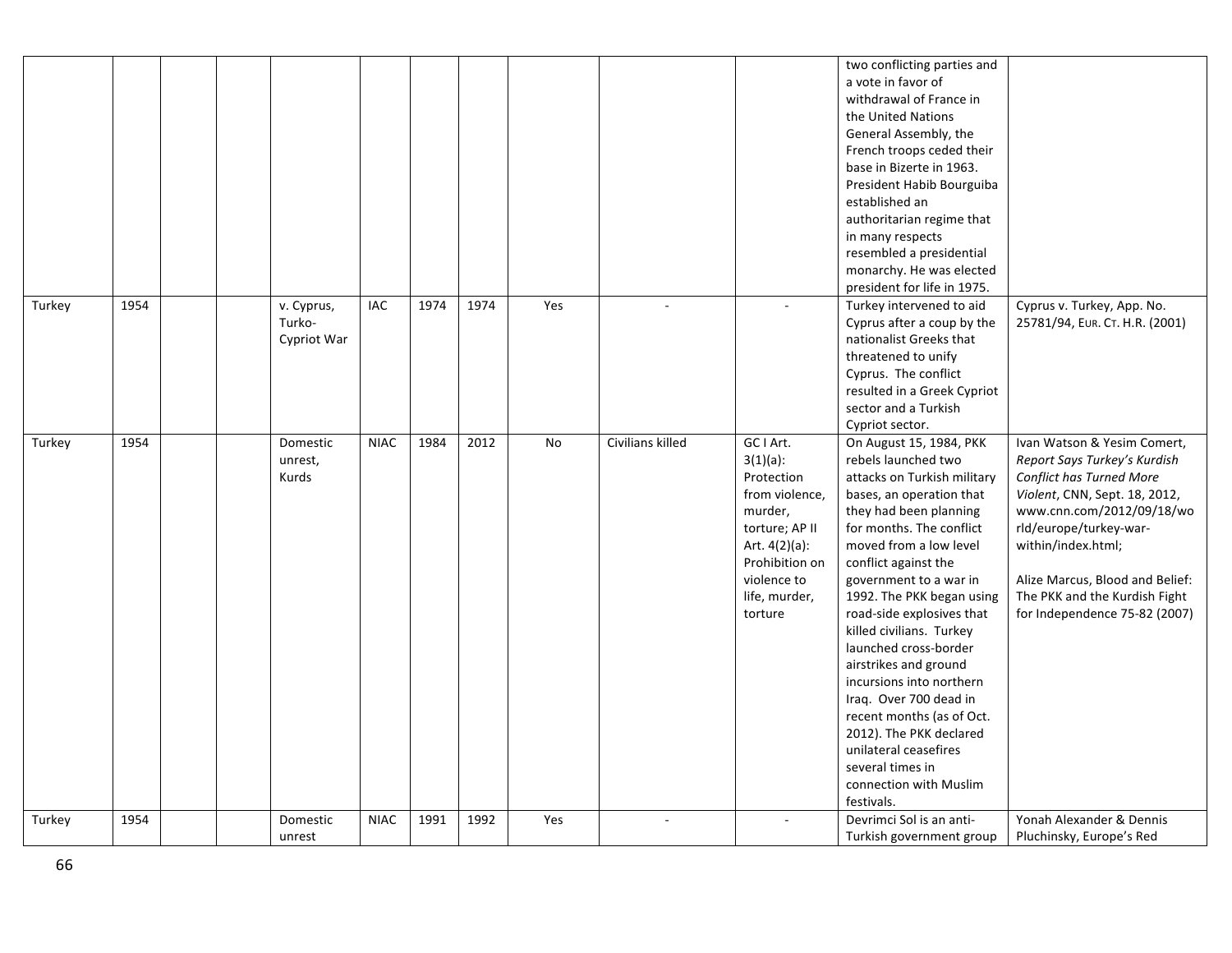|             |      |      |      |          |             |      |      |     |                    |                  | that formed in 1978.         | Terrorists: The Fighting         |
|-------------|------|------|------|----------|-------------|------|------|-----|--------------------|------------------|------------------------------|----------------------------------|
|             |      |      |      |          |             |      |      |     |                    |                  | From 1980-1985, Dev Sol      | <b>Communist Organizations</b>   |
|             |      |      |      |          |             |      |      |     |                    |                  | carried out minor,           | $(1992)$ ;                       |
|             |      |      |      |          |             |      |      |     |                    |                  | sporadic attacks. In 1991,   |                                  |
|             |      |      |      |          |             |      |      |     |                    |                  | Dev Sol carried out 146      | Turkey Foreign Policy and        |
|             |      |      |      |          |             |      |      |     |                    |                  | operations. On 13 July       | Government Guide Vol. 1 by       |
|             |      |      |      |          |             |      |      |     |                    |                  | 1991, the Istanbul police    | USA (PRD) International          |
|             |      |      |      |          |             |      |      |     |                    |                  | conducted several raids on   | <b>Business Publications 157</b> |
|             |      |      |      |          |             |      |      |     |                    |                  | Dev Sol hideouts where 11    | (2004)                           |
|             |      |      |      |          |             |      |      |     |                    |                  | militants were killed. The   |                                  |
|             |      |      |      |          |             |      |      |     |                    |                  | government severely          |                                  |
|             |      |      |      |          |             |      |      |     |                    |                  | outnumbered the              |                                  |
|             |      |      |      |          |             |      |      |     |                    |                  | militants. A year later Dev  |                                  |
|             |      |      |      |          |             |      |      |     |                    |                  | Sol attacked 3 locations in  |                                  |
|             |      |      |      |          |             |      |      |     |                    |                  | memorial to the raid: the    |                                  |
|             |      |      |      |          |             |      |      |     |                    |                  | U.S. Consulate with a        |                                  |
|             |      |      |      |          |             |      |      |     |                    |                  | rocket launcher, a car       |                                  |
|             |      |      |      |          |             |      |      |     |                    |                  | dealership with a pipe       |                                  |
|             |      |      |      |          |             |      |      |     |                    |                  | bomb, and an American        |                                  |
|             |      |      |      |          |             |      |      |     |                    |                  | who worked at U.S. bases     |                                  |
|             |      |      |      |          |             |      |      |     |                    |                  | with car bomb. The pipe      |                                  |
|             |      |      |      |          |             |      |      |     |                    |                  | bomb was the only attack     |                                  |
|             |      |      |      |          |             |      |      |     |                    |                  | that wasn't thwarted. No     |                                  |
|             |      |      |      |          |             |      |      |     |                    |                  | one was killed. Because of   |                                  |
|             |      |      |      |          |             |      |      |     |                    |                  | police raids and internal    |                                  |
|             |      |      |      |          |             |      |      |     |                    |                  | fractions, attacks have      |                                  |
|             |      |      |      |          |             |      |      |     |                    |                  | dropped since 1991.          |                                  |
| Turkey      | 1954 |      |      | Kosovo   | <b>IAC</b>  | 1999 | 1999 | Yes |                    |                  | Turkey sent 1,000 troops     | U.S. Dep't of State, Background  |
|             |      |      |      |          |             |      |      |     |                    |                  | for the military conflict in | Notes: Kosovo,                   |
|             |      |      |      |          |             |      |      |     |                    |                  | Kosovo and participated in   | http://www.state.gov/r/pa/ei/    |
|             |      |      |      |          |             |      |      |     |                    |                  | the NATO airstrikes.         | bgn/100931.htm (last visited     |
|             |      |      |      |          |             |      |      |     |                    |                  |                              | Oct. 12, 2012);                  |
|             |      |      |      |          |             |      |      |     |                    |                  |                              |                                  |
|             |      |      |      |          |             |      |      |     |                    |                  |                              | Turkish policy towards the       |
|             |      |      |      |          |             |      |      |     |                    |                  |                              | conflict in Kosovo, available at |
|             |      |      |      |          |             |      |      |     |                    |                  |                              | http://balkanologie.revues.org/  |
|             |      |      |      |          |             |      |      |     |                    |                  |                              | index517.html#tocto1n2           |
| Turkmenista | 1992 | 1992 | 1992 | No armed |             |      |      |     |                    |                  |                              |                                  |
| n           |      |      |      | conflict |             |      |      |     |                    |                  |                              |                                  |
| Uganda      | 1964 | 1991 | 1991 | Domestic | <b>NIAC</b> | 1971 | 1979 | No  | Civilians killed.  | GC I Art.        | On 25 January 1971,          | IDI AMIN AND MILITARY            |
|             |      |      |      | unrest   |             |      |      |     | Children abducted. | $3(1)(a)$ :      | President Obote's            | RULE, COUNTRY STUDY: UGANDA,     |
|             |      |      |      |          |             |      |      |     |                    | Protection       | government was               | LIBRARY OF CONGRESS (1990),      |
|             |      |      |      |          |             |      |      |     |                    | from violence,   | overthrown by Idi Amin,      | available at                     |
|             |      |      |      |          |             |      |      |     |                    | murder,          | commander of Uganda's        | http://memory.loc.gov/cgi-       |
|             |      |      |      |          |             |      |      |     |                    | torture; AP II   | Army. On 29-30 January,      | bin/query/r?frd/cstdy:@field%    |
|             |      |      |      |          |             |      |      |     |                    | Art. $4(2)(a)$ : | Amin captured the last Air   | 28DOCID+ug0140%29                |
|             |      |      |      |          |             |      |      |     |                    |                  |                              |                                  |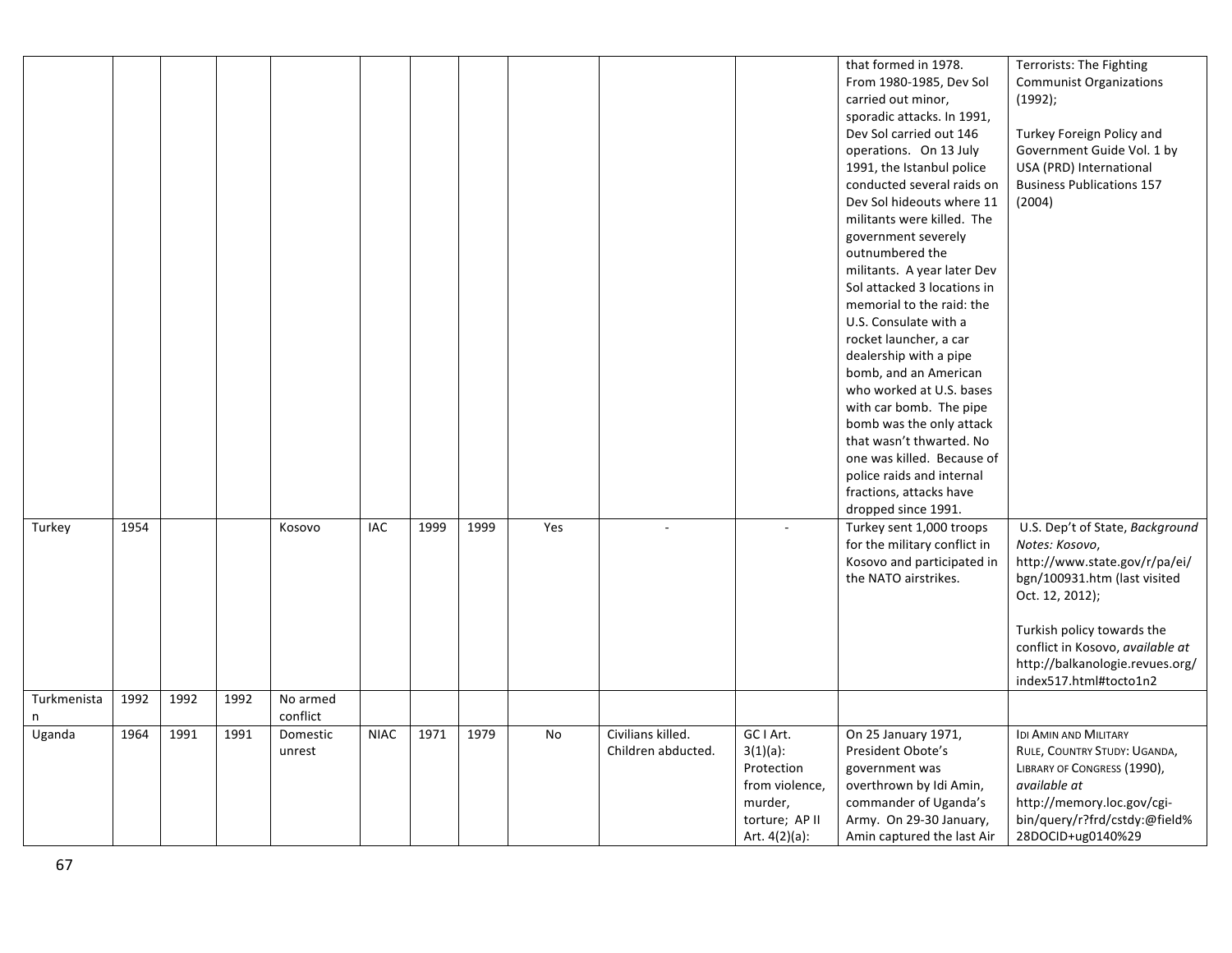|        |      |      |      |              |     |      |      |    |                       | Prohibition on | Force base after facing    |                                     |
|--------|------|------|------|--------------|-----|------|------|----|-----------------------|----------------|----------------------------|-------------------------------------|
|        |      |      |      |              |     |      |      |    |                       | violence to    | some resistance. Obote     |                                     |
|        |      |      |      |              |     |      |      |    |                       | life, murder,  | organized the KM (Kikoosi  |                                     |
|        |      |      |      |              |     |      |      |    |                       | torture        | Maalum) and began          |                                     |
|        |      |      |      |              |     |      |      |    |                       |                | training forces for a coup |                                     |
|        |      |      |      |              |     |      |      |    |                       |                | which occurred in          |                                     |
|        |      |      |      |              |     |      |      |    |                       |                | September 1972 and was     |                                     |
|        |      |      |      |              |     |      |      |    |                       |                | unsuccessful. KM largely   |                                     |
|        |      |      |      |              |     |      |      |    |                       |                | disbanded in 1972.         |                                     |
|        |      |      |      |              |     |      |      |    |                       |                | Yoweri Museveni, exiled in |                                     |
|        |      |      |      |              |     |      |      |    |                       |                | Tanzania, formed           |                                     |
|        |      |      |      |              |     |      |      |    |                       |                | FRONASA (Front for         |                                     |
|        |      |      |      |              |     |      |      |    |                       |                | National Salvation) to     |                                     |
|        |      |      |      |              |     |      |      |    |                       |                | overthrow. FRONASA         |                                     |
|        |      |      |      |              |     |      |      |    |                       |                | attempted a coup in        |                                     |
|        |      |      |      |              |     |      |      |    |                       |                | March 1974. Amin           |                                     |
|        |      |      |      |              |     |      |      |    |                       |                | remained president until   |                                     |
|        |      |      |      |              |     |      |      |    |                       |                | Obote's group KM along     |                                     |
|        |      |      |      |              |     |      |      |    |                       |                | with FRONASA and UNLC      |                                     |
|        |      |      |      |              |     |      |      |    |                       |                | (Uganda National           |                                     |
|        |      |      |      |              |     |      |      |    |                       |                | Liberation Front)          |                                     |
|        |      |      |      |              |     |      |      |    |                       |                | overthrew Amin on April    |                                     |
|        |      |      |      |              |     |      |      |    |                       |                | 11, 1979, eventually       |                                     |
|        |      |      |      |              |     |      |      |    |                       |                | reinstalling Obote as      |                                     |
|        |      |      |      |              |     |      |      |    |                       |                | president in 1980.         |                                     |
| Uganda | 1964 | 1991 | 1991 | v. Tanzania, | IAC | 1978 | 1979 | No | Illegal annexation of | GC IV Art. 47: | Fighting between Uganda    | An Idi-otic Invasion, TIME MAG.,    |
|        |      |      |      | Libya        |     |      |      |    | the Kagera region     | Prohibition on | and Tanzania over the      | Nov. 13, 1978,                      |
|        |      |      |      |              |     |      |      |    |                       | annexation of  | 1800-sq. km strip of       | http://www.time.com/time/ma         |
|        |      |      |      |              |     |      |      |    |                       | occupied       | territory bordering the    | gazine/article/0,9171,946151-       |
|        |      |      |      |              |     |      |      |    |                       | territory      | countries. On 1 November   | 2,00.html                           |
|        |      |      |      |              |     |      |      |    |                       |                | 1978, Uganda announced     |                                     |
|        |      |      |      |              |     |      |      |    |                       |                | annexing the land after    | <b>IDI AMIN AND MILITARY</b>        |
|        |      |      |      |              |     |      |      |    |                       |                | weeks of dispute. In       | RULE, COUNTRY STUDY: UGANDA,        |
|        |      |      |      |              |     |      |      |    |                       |                | October 1978 fighting      | LIBRARY OF CONGRESS (1990),         |
|        |      |      |      |              |     |      |      |    |                       |                | erupted between Amin       | available at                        |
|        |      |      |      |              |     |      |      |    |                       |                | loyalist and mutinous      | http://memory.loc.gov/cgi-          |
|        |      |      |      |              |     |      |      |    |                       |                | troops. On 11 October      | bin/query/r?frd/cstdy:@field%       |
|        |      |      |      |              |     |      |      |    |                       |                | 1978, Amin claimed         | 28DOCID+ug0140%29                   |
|        |      |      |      |              |     |      |      |    |                       |                | Tanzania invaded Uganda.   |                                     |
|        |      |      |      |              |     |      |      |    |                       |                | Amin claimed the           | <b>ANTONIO TANCE, FOREIGN ARMED</b> |
|        |      |      |      |              |     |      |      |    |                       |                | Tanzanian troops were      | INTERVENTION IN INTERNAL CONFLICT   |
|        |      |      |      |              |     |      |      |    |                       |                | driving out on 25 October. | 174 (1993)                          |
|        |      |      |      |              |     |      |      |    |                       |                | On 29 October, the         |                                     |
|        |      |      |      |              |     |      |      |    |                       |                | Ugandan forces occupied    |                                     |
|        |      |      |      |              |     |      |      |    |                       |                | Salient after killing a    |                                     |
|        |      |      |      |              |     |      |      |    |                       |                | handful of soldiers.       |                                     |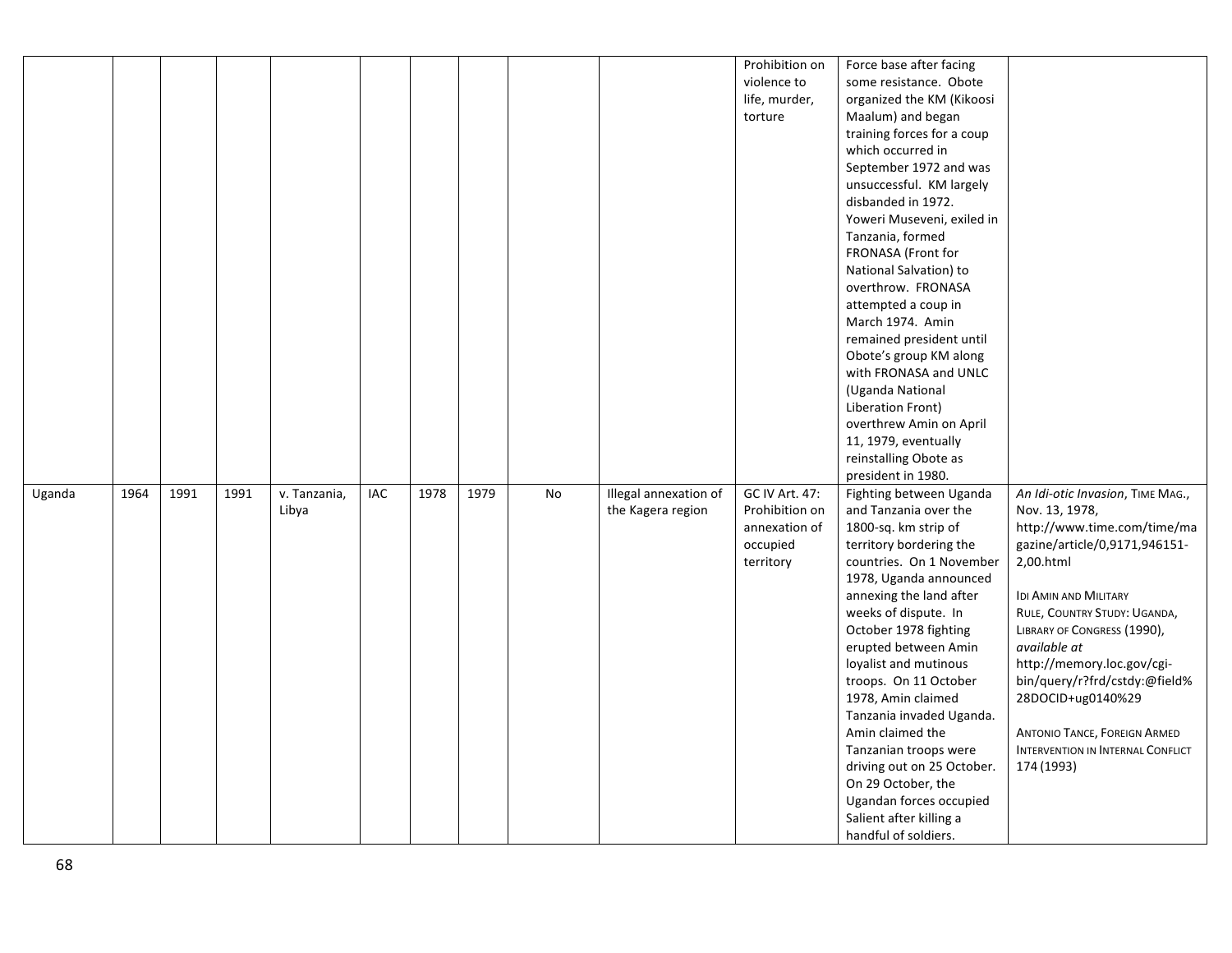|        |      |      |      |          |             |      |      |    |                    |                  | Tanzania began launching     |                                     |
|--------|------|------|------|----------|-------------|------|------|----|--------------------|------------------|------------------------------|-------------------------------------|
|        |      |      |      |          |             |      |      |    |                    |                  | counter-attacks in           |                                     |
|        |      |      |      |          |             |      |      |    |                    |                  | November. Tanzania           |                                     |
|        |      |      |      |          |             |      |      |    |                    |                  | drove out Ugandan forces     |                                     |
|        |      |      |      |          |             |      |      |    |                    |                  | at the end of November.      |                                     |
| Uganda | 1964 | 1991 | 1991 | Domestic | <b>NIAC</b> | 1980 | 1983 | No | Civilians targeted | GC I Art.        | Remains of Amin's army       | <b>ANTONIO TANCE, FOREIGN ARMED</b> |
|        |      |      |      | unrest   |             |      |      |    | and killed         | $3(1)(a)$ :      | formed FUNA (Former          | INTERVENTION IN INTERNAL CONFLICT   |
|        |      |      |      |          |             |      |      |    |                    | Protection       | Ugandan National Army)       | (1993)                              |
|        |      |      |      |          |             |      |      |    |                    | from violence,   | and fought against the       |                                     |
|        |      |      |      |          |             |      |      |    |                    | murder,          | <b>Uganda National</b>       |                                     |
|        |      |      |      |          |             |      |      |    |                    | torture; AP II   | Liberation Army (UNLA),      |                                     |
|        |      |      |      |          |             |      |      |    |                    | Art. $4(2)(a)$ : | the legitimate military of   |                                     |
|        |      |      |      |          |             |      |      |    |                    | Prohibition on   | Uganda. UNLA carried out     |                                     |
|        |      |      |      |          |             |      |      |    |                    | violence to      | large-scale revenge killings |                                     |
|        |      |      |      |          |             |      |      |    |                    | life, murder,    | on civilian populations. A   |                                     |
|        |      |      |      |          |             |      |      |    |                    | torture; AP II   | large UNLA offensive in      |                                     |
|        |      |      |      |          |             |      |      |    |                    | Art. 13:         | December 1982                |                                     |
|        |      |      |      |          |             |      |      |    |                    | Protection of    | substantially weakened       |                                     |
|        |      |      |      |          |             |      |      |    |                    | civilians from   | the rebels whose activity    |                                     |
|        |      |      |      |          |             |      |      |    |                    | violence of      | ended out in 1983.           |                                     |
|        |      |      |      |          |             |      |      |    |                    | military         |                              |                                     |
|        |      |      |      |          |             |      |      |    |                    | operations       |                              |                                     |
| Uganda | 1964 | 1991 | 1991 | Bush war | <b>NIAC</b> | 1981 | 1986 | No | Civilians targeted | GC I Art.        | After marginalization in     | The War in the Bush,                |
|        |      |      |      |          |             |      |      |    | and killed         | $3(1)(a)$ :      | the military and             | GlobalSecurity.org,                 |
|        |      |      |      |          |             |      |      |    |                    | Protection       | government, Museveni         | http://www.globalsecurity.org/      |
|        |      |      |      |          |             |      |      |    |                    | from violence,   | converted FRONASA into       | military/world/war/uganda3.ht       |
|        |      |      |      |          |             |      |      |    |                    | murder,          | PRA (Popular Resistance      | m                                   |
|        |      |      |      |          |             |      |      |    |                    | torture; AP II   | Army) and joined efforts     |                                     |
|        |      |      |      |          |             |      |      |    |                    | Art. $4(2)(a)$ : | with Yusufu Lule's UFF       |                                     |
|        |      |      |      |          |             |      |      |    |                    | Prohibition on   | (Uganda Freedom              |                                     |
|        |      |      |      |          |             |      |      |    |                    | violence to      | Fighters) to form the NRM    |                                     |
|        |      |      |      |          |             |      |      |    |                    | life, murder,    | (National Resistance         |                                     |
|        |      |      |      |          |             |      |      |    |                    | torture; AP II   | Movement) with an armed      |                                     |
|        |      |      |      |          |             |      |      |    |                    | Art. 13:         | branch called NRA            |                                     |
|        |      |      |      |          |             |      |      |    |                    | Protection of    | (National Resistance         |                                     |
|        |      |      |      |          |             |      |      |    |                    | civilians from   | Army). Fierce fighting       |                                     |
|        |      |      |      |          |             |      |      |    |                    | violence of      | between NRA and the          |                                     |
|        |      |      |      |          |             |      |      |    |                    | military         | government took place.       |                                     |
|        |      |      |      |          |             |      |      |    |                    | operations       | Government forces            |                                     |
|        |      |      |      |          |             |      |      |    |                    |                  | frequently turned on         |                                     |
|        |      |      |      |          |             |      |      |    |                    |                  | civilians after guerrilla    |                                     |
|        |      |      |      |          |             |      |      |    |                    |                  | attacks. Obote was           |                                     |
|        |      |      |      |          |             |      |      |    |                    |                  | overthrown July 27, 1985.    |                                     |
|        |      |      |      |          |             |      |      |    |                    |                  | The government and NRA       |                                     |
|        |      |      |      |          |             |      |      |    |                    |                  | signed peace agreement       |                                     |
|        |      |      |      |          |             |      |      |    |                    |                  | December 1985 although       |                                     |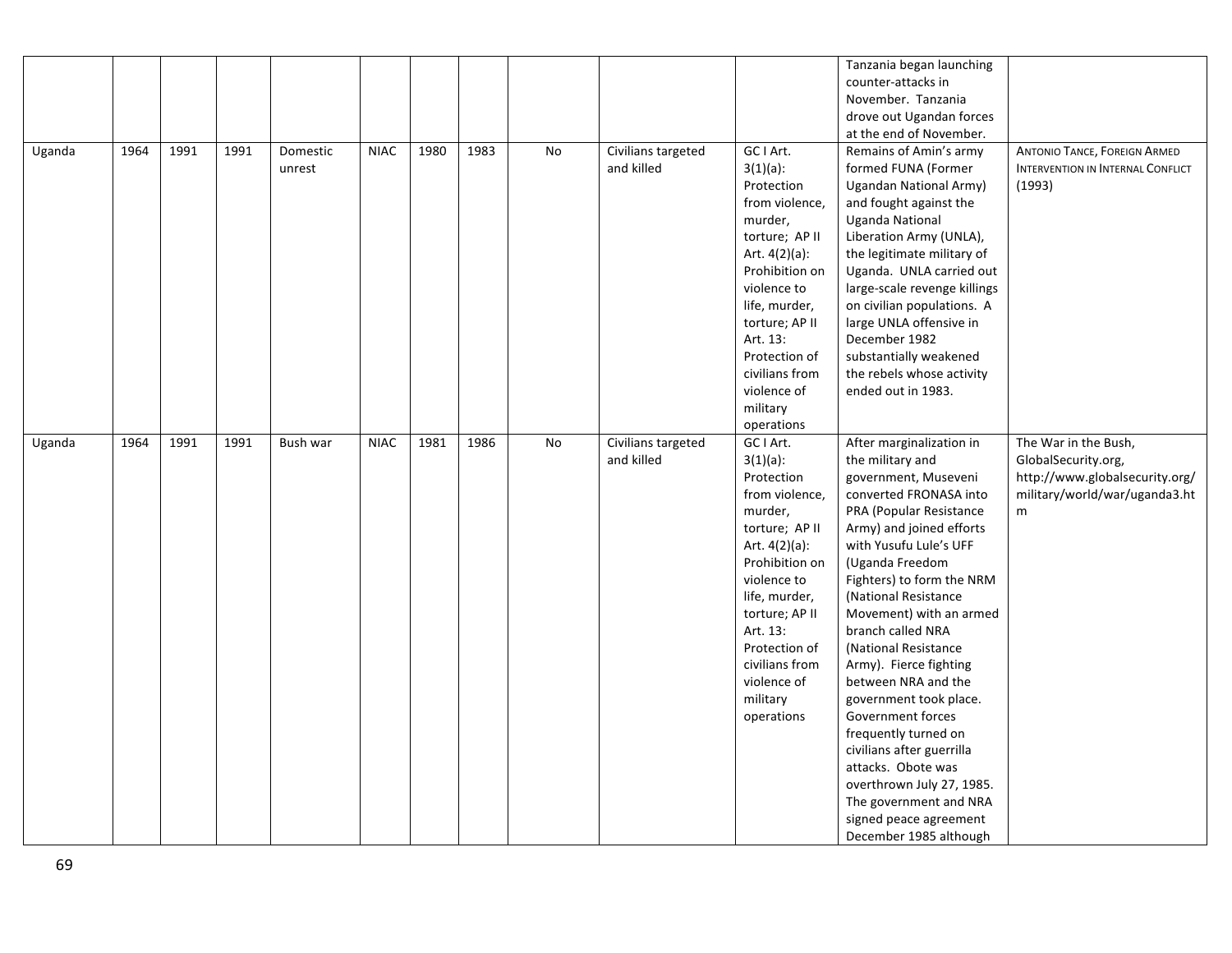|        |      |      |      |          |             |      |      |           |                       |                  | fighting continued into      |                                  |
|--------|------|------|------|----------|-------------|------|------|-----------|-----------------------|------------------|------------------------------|----------------------------------|
|        |      |      |      |          |             |      |      |           |                       |                  | 1986 when on January 26,     |                                  |
|        |      |      |      |          |             |      |      |           |                       |                  | 1986 NRA seized Kampala,     |                                  |
|        |      |      |      |          |             |      |      |           |                       |                  | ending the conflict.         |                                  |
| Uganda | 1964 | 1991 | 1991 | Domestic | <b>NIAC</b> | 1986 | 2010 | No        | Extrajudicial         | GC I Art.        | After the NRA, led by        | Human Rights Watch, UN:          |
|        |      |      |      | unrest   |             |      |      |           | executions, rape,     | $3(1)(a)$ :      | Museveni seized Kampala      | Council Should Help End Fresh    |
|        |      |      |      |          |             |      |      |           | torture and cruel,    | Protection       | in January 1986, Museveni    | Abuses by Uganda's LRA, June     |
|        |      |      |      |          |             |      |      |           | inhuman and           | from violence,   | became president of          | 20, 2008,                        |
|        |      |      |      |          |             |      |      |           | degrading             | murder,          | Uganda. Beginning in         | http://www.hrw.org/news/200      |
|        |      |      |      |          |             |      |      |           | treatment, arbitrary  | torture; GC I    | 1986, the Holy Spirit        | 8/06/19/un-council-should-       |
|        |      |      |      |          |             |      |      |           | detention.            | Art. $3(1)(c)$ : | Movement (HSM) fought        | help-end-fresh-abuses-uganda-    |
|        |      |      |      |          |             |      |      |           |                       | Against          | against the government.      | s-Ira;                           |
|        |      |      |      |          |             |      |      |           |                       | degradation;     | HSM split into 3 groups in   |                                  |
|        |      |      |      |          |             |      |      |           |                       | GC I Art.        | 1987, one of which was       | "Expert: Anti-Kony US            |
|        |      |      |      |          |             |      |      |           |                       | $3(1)(d)$ :      | Joseph Kony's Lord's         | deployment a 'game changer',"    |
|        |      |      |      |          |             |      |      |           |                       | Judicial         | Resistance Army (LRA).       | NYTimes, March 24, 2014,         |
|        |      |      |      |          |             |      |      |           |                       | guarantees for   | LRA targets civilian Acholi  | http://www.washingtonpost.co     |
|        |      |      |      |          |             |      |      |           |                       | sentencing;      | populations, conducts        | m/world/africa/expert-anti-      |
|        |      |      |      |          |             |      |      |           |                       | AP II Art.       | mass abductions of           | kony-us-deployment-a-game-       |
|        |      |      |      |          |             |      |      |           |                       | $4(2)(a)$ :      | children, uses child         | changer/2014/03/24/6a4dee50      |
|        |      |      |      |          |             |      |      |           |                       | Prohibition on   | soldiers, rapes, forces      |                                  |
|        |      |      |      |          |             |      |      |           |                       | violence to      | women and girls to marry     | -b339-11e3-bab2-                 |
|        |      |      |      |          |             |      |      |           |                       | life, murder,    | fighters, large-scale        | b9602293021d story.html;         |
|        |      |      |      |          |             |      |      |           |                       | torture; AP II   | looting, and destruction of  |                                  |
|        |      |      |      |          |             |      |      |           |                       | Art. 6:          | property. The                | "Uganda: U.S. Support to         |
|        |      |      |      |          |             |      |      |           |                       | Guarantees of    | government has               | Regional Efforts to Counter the  |
|        |      |      |      |          |             |      |      |           |                       | due process      | committed extrajudicial      | Lord's Resistance Army," All     |
|        |      |      |      |          |             |      |      |           |                       |                  | executions, rapes, torture,  | Africa, March 25, 2014,          |
|        |      |      |      |          |             |      |      |           |                       |                  | arbitrary detention, and     | http://allafrica.com/stories/201 |
|        |      |      |      |          |             |      |      |           |                       |                  | forced displacement.         | 403251889.html                   |
| Uganda | 1964 | 1991 | 1991 | Domestic | <b>NIAC</b> | 1994 | 2002 | <b>No</b> | Arbitrary arrests and | GC I Art.        | <b>WNBF (West Nile Bank)</b> | Human Rights Watch, Hostile to   |
|        |      |      |      | unrest   |             |      |      |           | detentions            | $3(1)(d)$ :      | Front) and its splinter      | Democracy: The Movement          |
|        |      |      |      |          |             |      |      |           |                       | Judicial         | group UNRF II (Uganda        | System and Political Repression  |
|        |      |      |      |          |             |      |      |           |                       | guarantees for   | National Rescue Front II),   | in Uganda (1999)                 |
|        |      |      |      |          |             |      |      |           |                       | sentencing;      | groups made up of Amin       |                                  |
|        |      |      |      |          |             |      |      |           |                       | AP II Art. 6:    | era soldiers, fought         |                                  |
|        |      |      |      |          |             |      |      |           |                       | Guarantees of    | against the government.      |                                  |
|        |      |      |      |          |             |      |      |           |                       | due process      | They launched attacks        |                                  |
|        |      |      |      |          |             |      |      |           |                       |                  | against the government       |                                  |
|        |      |      |      |          |             |      |      |           |                       |                  | and civilians. The           |                                  |
|        |      |      |      |          |             |      |      |           |                       |                  | government arrested          |                                  |
|        |      |      |      |          |             |      |      |           |                       |                  | civilians for rebel activity |                                  |
|        |      |      |      |          |             |      |      |           |                       |                  | without any proof of such.   |                                  |
|        |      |      |      |          |             |      |      |           |                       |                  | Once a rebel member's        |                                  |
|        |      |      |      |          |             |      |      |           |                       |                  | sentence was served, the     |                                  |
|        |      |      |      |          |             |      |      |           |                       |                  | government re-arrested       |                                  |
|        |      |      |      |          |             |      |      |           |                       |                  |                              |                                  |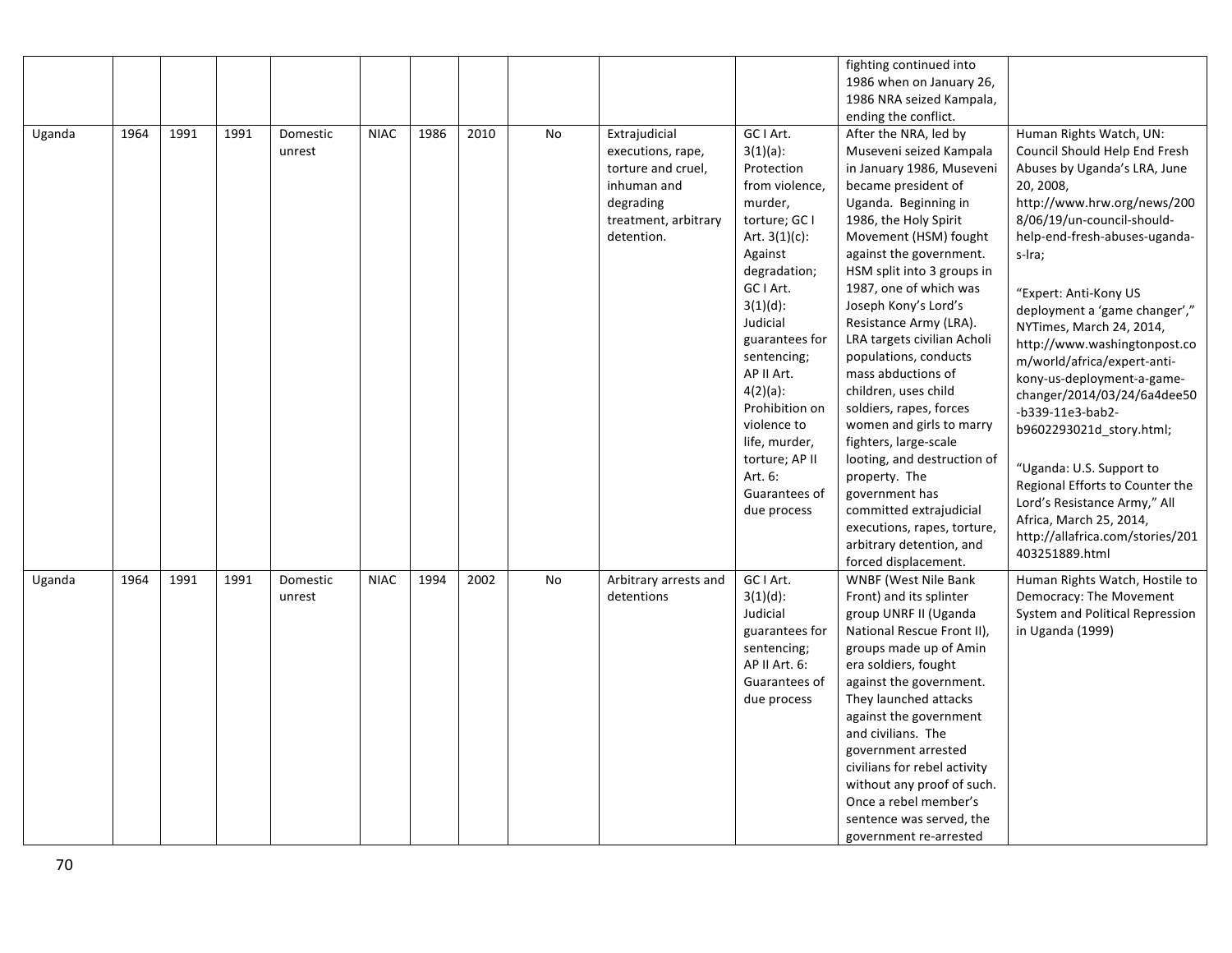|                    |      |      |      |          |             |      |      |    |                       |                | and re-sentenced rebels      |                                 |
|--------------------|------|------|------|----------|-------------|------|------|----|-----------------------|----------------|------------------------------|---------------------------------|
|                    |      |      |      |          |             |      |      |    |                       |                | for the crime which they     |                                 |
|                    |      |      |      |          |             |      |      |    |                       |                | just served prison time. A   |                                 |
|                    |      |      |      |          |             |      |      |    |                       |                | peace agreement in 2002      |                                 |
|                    |      |      |      |          |             |      |      |    |                       |                | ended conflict and rebels    |                                 |
|                    |      |      |      |          |             |      |      |    |                       |                | were integrated into the     |                                 |
|                    |      |      |      |          |             |      |      |    |                       |                | army.                        |                                 |
| Uganda             | 1964 | 1991 | 1991 | Domestic | <b>NIAC</b> | 1996 | 2000 | No | Arbitrary arrests and | GC I Art.      | ADF (Alliance for            | Human Rights Watch, Hostile to  |
|                    |      |      |      | unrest   |             |      |      |    | detentions            | $3(1)(d)$ :    | Democratic Forces), a        | Democracy: The Movement         |
|                    |      |      |      |          |             |      |      |    |                       | Judicial       | conglomeration of 3          | System and Political Repression |
|                    |      |      |      |          |             |      |      |    |                       | guarantees for | earlier rebel groups,        | in Uganda (1999)                |
|                    |      |      |      |          |             |      |      |    |                       | sentencing;    | attacked indiscriminately,   |                                 |
|                    |      |      |      |          |             |      |      |    |                       | AP II Art. 6:  | brutally killing and         |                                 |
|                    |      |      |      |          |             |      |      |    |                       |                |                              |                                 |
|                    |      |      |      |          |             |      |      |    |                       | Guarantees of  | abducting civilians and      |                                 |
|                    |      |      |      |          |             |      |      |    |                       | due process    | abducting child to use as    |                                 |
|                    |      |      |      |          |             |      |      |    |                       |                | child soldiers. The          |                                 |
|                    |      |      |      |          |             |      |      |    |                       |                | government destroyed         |                                 |
|                    |      |      |      |          |             |      |      |    |                       |                | several bases in 2000        |                                 |
|                    |      |      |      |          |             |      |      |    |                       |                | which diminished the         |                                 |
|                    |      |      |      |          |             |      |      |    |                       |                | activity of ADF and caused   |                                 |
|                    |      |      |      |          |             |      |      |    |                       |                | their withdrawal to the      |                                 |
|                    |      |      |      |          |             |      |      |    |                       |                | Democratic Republic of       |                                 |
|                    |      |      |      |          |             |      |      |    |                       |                | Congo. ADF attempted to      |                                 |
|                    |      |      |      |          |             |      |      |    |                       |                | re-infiltrate Uganda and     |                                 |
|                    |      |      |      |          |             |      |      |    |                       |                | was quashed by the army      |                                 |
|                    |      |      |      |          |             |      |      |    |                       |                | in 2005 and 2007. Later      |                                 |
|                    |      |      |      |          |             |      |      |    |                       |                | attempts and                 |                                 |
|                    |      |      |      |          |             |      |      |    |                       |                | reorganization efforts       |                                 |
|                    |      |      |      |          |             |      |      |    |                       |                | were quelled by the          |                                 |
|                    |      |      |      |          |             |      |      |    |                       |                | Congolese army and UN        |                                 |
|                    |      |      |      |          |             |      |      |    |                       |                | peacekeepers. The            |                                 |
|                    |      |      |      |          |             |      |      |    |                       |                | government arrested          |                                 |
|                    |      |      |      |          |             |      |      |    |                       |                | civilians for rebel activity |                                 |
|                    |      |      |      |          |             |      |      |    |                       |                | without any proof of such.   |                                 |
|                    |      |      |      |          |             |      |      |    |                       |                | Once a rebel member's        |                                 |
|                    |      |      |      |          |             |      |      |    |                       |                | sentence was served, the     |                                 |
|                    |      |      |      |          |             |      |      |    |                       |                | government re-arrested       |                                 |
|                    |      |      |      |          |             |      |      |    |                       |                | and re-sentenced rebels      |                                 |
|                    |      |      |      |          |             |      |      |    |                       |                | for the crime which they     |                                 |
|                    |      |      |      |          |             |      |      |    |                       |                | just served prison time      |                                 |
| <b>United Arab</b> | 1972 | 1983 | 1983 | No armed |             |      |      |    |                       |                |                              |                                 |
| Emirates           |      |      |      | conflict |             |      |      |    |                       |                |                              |                                 |
| Uzbekistan         | 1993 | 1993 | 1993 | Domestic | <b>NIAC</b> | 1999 | 2000 | No | Arbitrary arrests and | GC I Art.      | On 19 March 1999, the        | HUMAN RIGHTS WATCH, "AND IT     |
|                    |      |      |      | conflict |             |      |      |    | lack of due process   | $3(1)(a)$ :    | IMU (Islamic Movement of     | WAS HELL ALL OVER AGAIN"        |
|                    |      |      |      |          |             |      |      |    | for thousands of      | Protection     | Uzbekistan) issued a         | TORTURE IN UZBEKISTAN (2000),   |
|                    |      |      |      |          |             |      |      |    | Islamist detainees;   | from violence, | statement for President      | available at                    |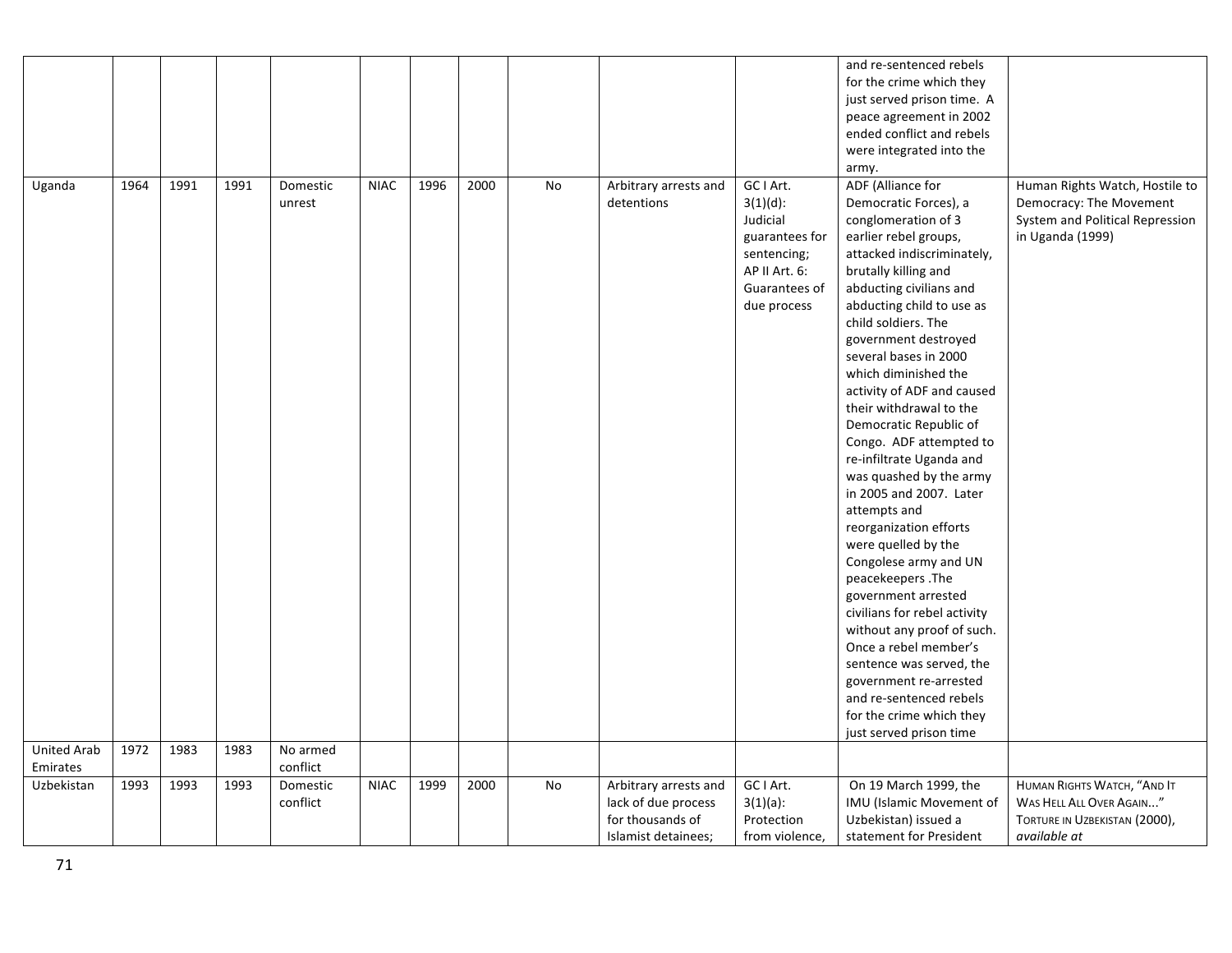|       |      |      |      |             |             |      |      |    | widespread use of                | murder,                           | Karimov to resign before                           | http://www.hrw.org/legacy/re<br>ports/2000/uzbek/; |
|-------|------|------|------|-------------|-------------|------|------|----|----------------------------------|-----------------------------------|----------------------------------------------------|----------------------------------------------------|
|       |      |      |      |             |             |      |      |    | torture, sexual<br>violence, and | torture; GC I<br>Art. $3(1)(c)$ : | attempting to assassinate<br>him. After skirmishes |                                                    |
|       |      |      |      |             |             |      |      |    | degradation in                   | Against                           | between the IMU and the                            | ORG. FOR SEC. & COOP. IN EUR.,                     |
|       |      |      |      |             |             |      |      |    | coercing confessions             | degradation;                      | Kyrgyz army, the IMU                               | PRELIMINARY FINDINGS ON THE                        |
|       |      |      |      |             |             |      |      |    | from the detainees               | GC I Art.                         | retreated to Afghanistan                           | EVENTS IN ANDIJAN, UZBEKISTAN 11-                  |
|       |      |      |      |             |             |      |      |    |                                  | $3(1)(d)$ :                       | in October 2000. They                              | 21 (2005), available at                            |
|       |      |      |      |             |             |      |      |    |                                  | Judicial                          | then started fighting with                         | http://www.osce.org/odihr/15                       |
|       |      |      |      |             |             |      |      |    |                                  | guarantees for                    | the Taliban.                                       | 653;                                               |
|       |      |      |      |             |             |      |      |    |                                  | sentencing;                       |                                                    |                                                    |
|       |      |      |      |             |             |      |      |    |                                  | AP II Art.                        |                                                    | HUMAN RIGHTS WATCH, "BULLETS                       |
|       |      |      |      |             |             |      |      |    |                                  | $4(2)(a)$ :                       |                                                    | WERE FALLING LIKE RAIN": THE                       |
|       |      |      |      |             |             |      |      |    |                                  | Prohibition on                    |                                                    | ANDIJAN MASSACRE 20-37 (2005)                      |
|       |      |      |      |             |             |      |      |    |                                  | violence to                       |                                                    | available at                                       |
|       |      |      |      |             |             |      |      |    |                                  | life, murder,                     |                                                    | http://www.hrw.org/sites/defa                      |
|       |      |      |      |             |             |      |      |    |                                  | torture; AP II                    |                                                    | ult/files/reports/uzbekistan060                    |
|       |      |      |      |             |             |      |      |    |                                  | Art. 4(2)(e):                     |                                                    | 5.pdf                                              |
|       |      |      |      |             |             |      |      |    |                                  | Prohibition on                    |                                                    |                                                    |
| Yemen | 1970 | 1990 | 1990 | North       | <b>NIAC</b> | 1962 | 1970 | No | Political                        | rape<br>GC I Art.                 | The North's conservative                           | HUMAN RIGHTS WATCH, YEMEN:                         |
|       |      |      |      | Yemen Civil |             |      |      |    | assassinations                   | $3(1)(d)$ :                       | theocracy was overthrown                           | HUMAN RIGHTS IN YEMEN DURING                       |
|       |      |      |      | War         |             |      |      |    |                                  | Judicial                          | in 1962 by a group known                           | AND AFTER THE 1994 WAR (1994),                     |
|       |      |      |      |             |             |      |      |    |                                  | guarantees for                    | as the Free Officers who                           | available at                                       |
|       |      |      |      |             |             |      |      |    |                                  | sentencing; AP                    | established the Yemen                              | http://www.hrw.org/sites/defa                      |
|       |      |      |      |             |             |      |      |    |                                  | II Art. 6:                        | Arab Republic. The son of                          | ult/files/reports/YEMEN94O.PD                      |
|       |      |      |      |             |             |      |      |    |                                  | Guarantees of                     | the last ruling Imam                               | F.                                                 |
|       |      |      |      |             |             |      |      |    |                                  | due process                       | (religious leader) secured                         |                                                    |
|       |      |      |      |             |             |      |      |    |                                  |                                   | refuge in and backing from                         |                                                    |
|       |      |      |      |             |             |      |      |    |                                  |                                   | Saudi Arabia for an ill-                           |                                                    |
|       |      |      |      |             |             |      |      |    |                                  |                                   | fated six-year war against                         |                                                    |
|       |      |      |      |             |             |      |      |    |                                  |                                   | the Egyptian-backed                                |                                                    |
|       |      |      |      |             |             |      |      |    |                                  |                                   | republican officers. In                            |                                                    |
|       |      |      |      |             |             |      |      |    |                                  |                                   | 1970, the YAR established                          |                                                    |
|       |      |      |      |             |             |      |      |    |                                  |                                   | a constitutional civilian                          |                                                    |
| Yemen | 1970 | 1990 | 1990 | v. Britain, | <b>IAC</b>  | 1964 | 1967 | No | Civilians killed                 | GC I Art.                         | government<br>The National Liberation              | Scott Smitson, The Road to                         |
|       |      |      |      | South       |             |      |      |    |                                  | $3(1)(a)$ :                       | Front (NLF) and Front for                          | Good Intentions: British Nation-                   |
|       |      |      |      | Yemen War   |             |      |      |    |                                  | Protection                        | the Liberation of Occupied                         | building in Aden 14-15 (2010),                     |
|       |      |      |      | οf          |             |      |      |    |                                  | from violence,                    | South Yemen (FLOSY)                                | available at                                       |
|       |      |      |      | Independen  |             |      |      |    |                                  | murder,                           | fought an intense guerilla                         | http://www.nps.edu/Academic                        |
|       |      |      |      | ce          |             |      |      |    |                                  | torture; API                      | war against the British,                           | s/AcademicGroups/GPPAG/Doc                         |
|       |      |      |      |             |             |      |      |    |                                  | Art. 75(2)(a):                    | beginning with a grenade                           | s/PDF/Research%20and%20Pu                          |
|       |      |      |      |             |             |      |      |    |                                  | Prohibition on                    | attack on British                                  | blications/12_TN_Aden.pdf                          |
|       |      |      |      |             |             |      |      |    |                                  | murder,                           | personnel. There were                              |                                                    |
|       |      |      |      |             |             |      |      |    |                                  | torture                           | daily bomb and grenade                             |                                                    |
|       |      |      |      |             |             |      |      |    |                                  |                                   | explosions with almost                             |                                                    |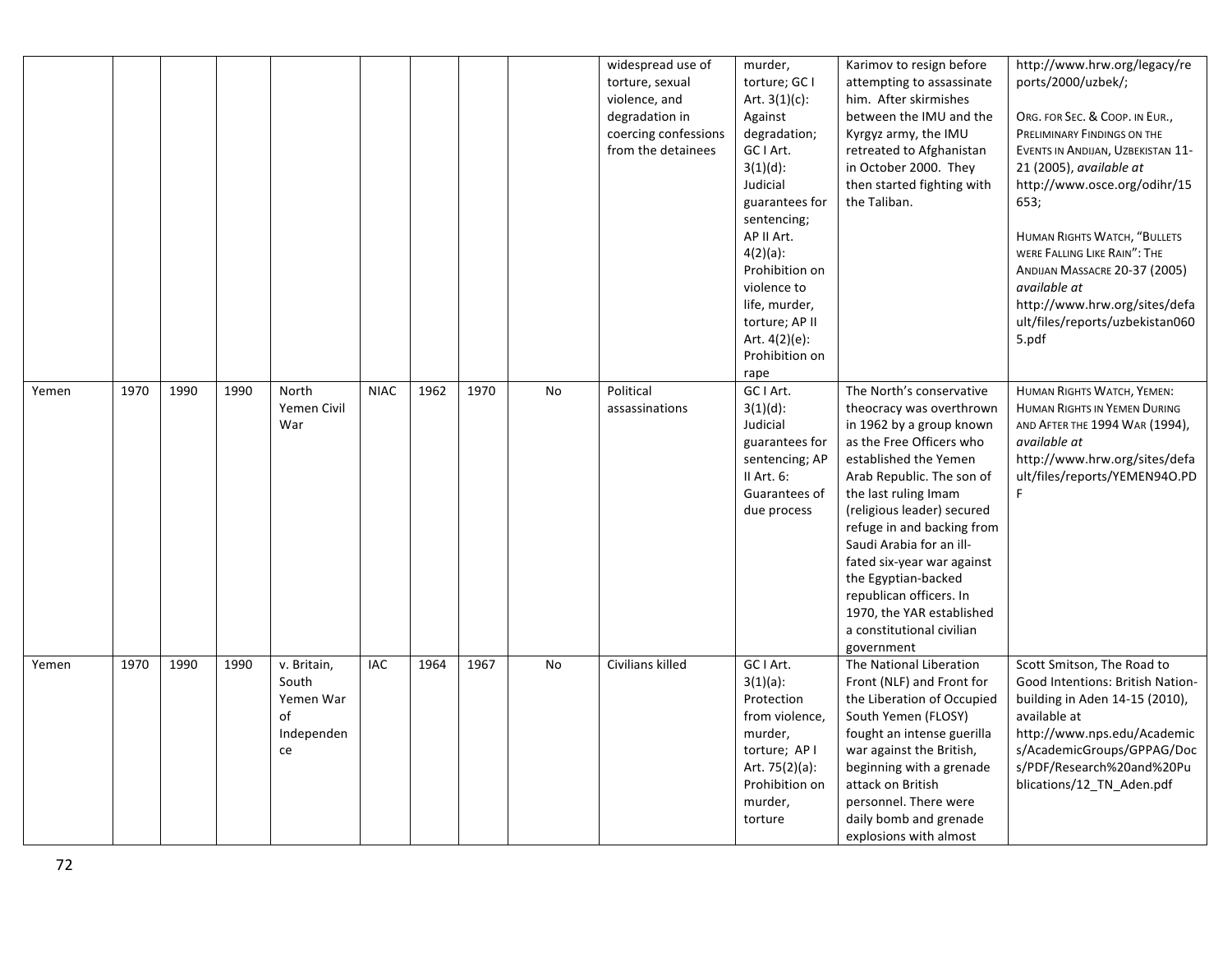|       |      |      |      |              |            |      |      |    |                        |                | 3,000 incidents of violence  |                                |
|-------|------|------|------|--------------|------------|------|------|----|------------------------|----------------|------------------------------|--------------------------------|
|       |      |      |      |              |            |      |      |    |                        |                | over the period of conflict. |                                |
|       |      |      |      |              |            |      |      |    |                        |                | There were 44 British        |                                |
|       |      |      |      |              |            |      |      |    |                        |                | military deaths and almost   |                                |
|       |      |      |      |              |            |      |      |    |                        |                | as many civilian deaths.     |                                |
|       |      |      |      |              |            |      |      |    |                        |                | The British withdrew         |                                |
|       |      |      |      |              |            |      |      |    |                        |                | November 30, 1967.           |                                |
| Yemen | 1970 | 1990 | 1990 | North        | <b>IAC</b> | 1972 | 1972 | No | Allegations of acts of | GC I Art.      | Border clashes between       | Uppsala Conflict Data Program  |
|       |      |      |      | Yemen v.     |            |      |      |    | aggression across      | $3(1)(a)$ :    | North and South Yemen,       | (12/01/30) UCDP Conflict       |
|       |      |      |      | South        |            |      |      |    | the common border      | Protection     | the first of which took      | Encyclopedia:                  |
|       |      |      |      | Yemen,       |            |      |      |    | by both North and      | from violence, | place on 21 February 1972    | www.ucdp.uu.se/database,       |
|       |      |      |      | border clash |            |      |      |    | South Yemen;           | murder,        | and further clashes took     | <b>Uppsala University</b>      |
|       |      |      |      |              |            |      |      |    | aggression caused      | torture        | place in May and             | http://www.ucdp.uu.se/gpdata   |
|       |      |      |      |              |            |      |      |    | people to die          |                | September the same year.     | base/gpcountry.php?id=170&r    |
|       |      |      |      |              |            |      |      |    |                        |                | The reports about what       | egionSelect=10-Middle_East#    |
|       |      |      |      |              |            |      |      |    |                        |                | happened in the border       |                                |
|       |      |      |      |              |            |      |      |    |                        |                | region in 1972 conflict      | Yemen in Pictures              |
|       |      |      |      |              |            |      |      |    |                        |                | since both parties accused   | By Francesca Davis DiPiazza 31 |
|       |      |      |      |              |            |      |      |    |                        |                | the other of aggression.     | (2008)                         |
|       |      |      |      |              |            |      |      |    |                        |                | South Yemen claimed that     |                                |
|       |      |      |      |              |            |      |      |    |                        |                | an attack by about 2,000     |                                |
|       |      |      |      |              |            |      |      |    |                        |                | North Yemeni mercenaries     |                                |
|       |      |      |      |              |            |      |      |    |                        |                | had been repelled on 21      |                                |
|       |      |      |      |              |            |      |      |    |                        |                | February in the Baihan       |                                |
|       |      |      |      |              |            |      |      |    |                        |                | border area. 65 of these     |                                |
|       |      |      |      |              |            |      |      |    |                        |                | were claimed to have         |                                |
|       |      |      |      |              |            |      |      |    |                        |                | been killed, among them      |                                |
|       |      |      |      |              |            |      |      |    |                        |                | Sheikh Ali ben Naji al       |                                |
|       |      |      |      |              |            |      |      |    |                        |                | Ghadir, the chief of the     |                                |
|       |      |      |      |              |            |      |      |    |                        |                | powerful Khaulan tribe,      |                                |
|       |      |      |      |              |            |      |      |    |                        |                | and prominent royalist       |                                |
|       |      |      |      |              |            |      |      |    |                        |                | member. North Yemen          |                                |
|       |      |      |      |              |            |      |      |    |                        |                | rejected these claims and    |                                |
|       |      |      |      |              |            |      |      |    |                        |                | stated that the Sheikh and   |                                |
|       |      |      |      |              |            |      |      |    |                        |                | more than 60 of his          |                                |
|       |      |      |      |              |            |      |      |    |                        |                | supporters had been          |                                |
|       |      |      |      |              |            |      |      |    |                        |                | invited to South Yemen       |                                |
|       |      |      |      |              |            |      |      |    |                        |                | and subsequently             |                                |
|       |      |      |      |              |            |      |      |    |                        |                | murdered by South            |                                |
|       |      |      |      |              |            |      |      |    |                        |                | Yemeni troops. Both          |                                |
|       |      |      |      |              |            |      |      |    |                        |                | countries accused each       |                                |
|       |      |      |      |              |            |      |      |    |                        |                | other of massing troops      |                                |
|       |      |      |      |              |            |      |      |    |                        |                | along the common border      |                                |
|       |      |      |      |              |            |      |      |    |                        |                | and of conducting attacks    |                                |
|       |      |      |      |              |            |      |      |    |                        |                | across the border.           |                                |
|       |      |      |      |              |            |      |      |    |                        |                | Negotiations ended the       |                                |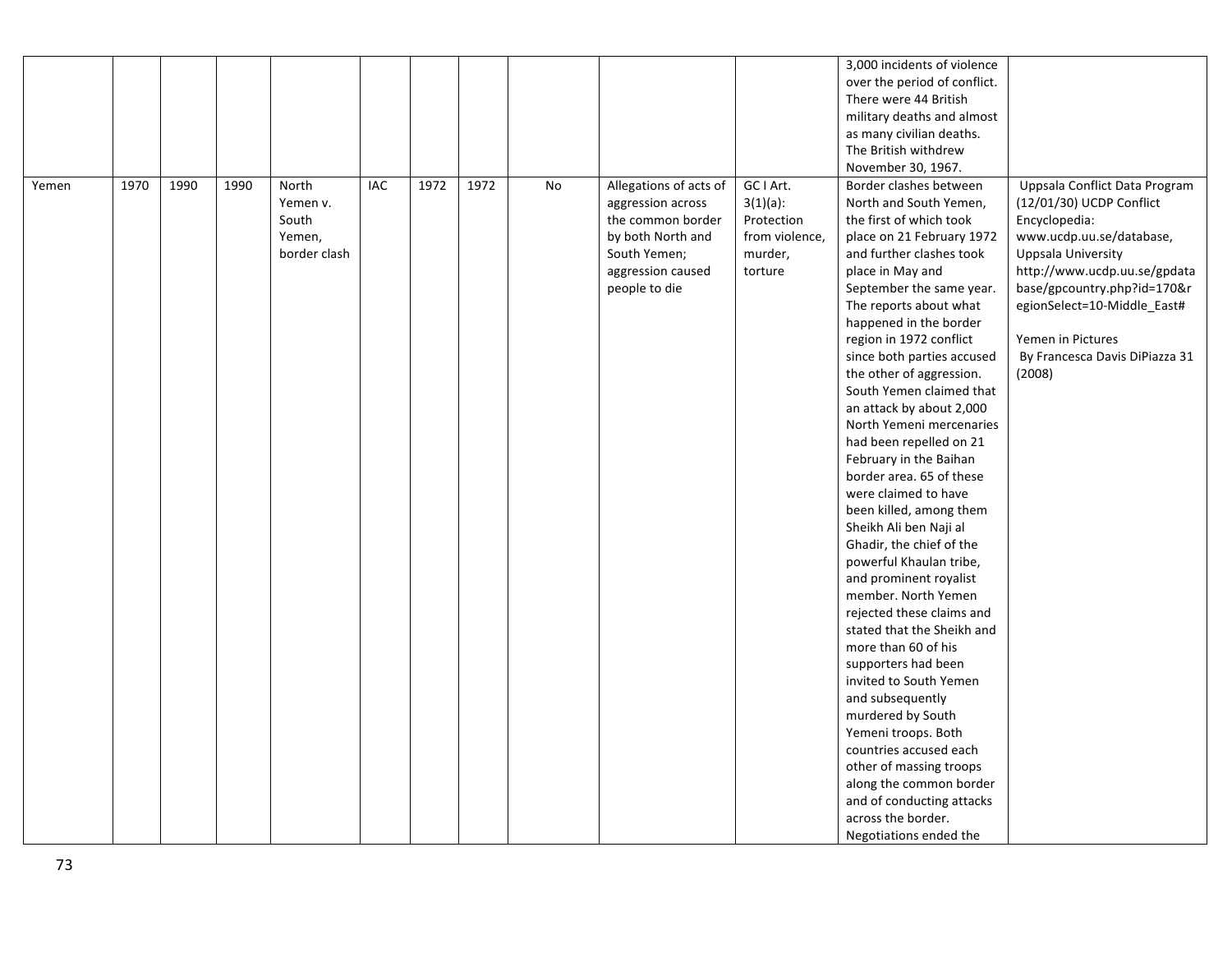|       |      |      |      |              |             |      |      |    |                     |                | fighting in October 1972.                        |                                |
|-------|------|------|------|--------------|-------------|------|------|----|---------------------|----------------|--------------------------------------------------|--------------------------------|
|       |      |      |      |              |             |      |      |    |                     |                |                                                  |                                |
| Yemen | 1970 | 1990 | 1990 | North        | IAC         | 1979 | 1979 | No | South Yemen         | GC I Art.      | The assassination of the                         | Uppsala Conflict Data Program  |
|       |      |      |      | Yemen v.     |             |      |      |    | invaded North       | $3(1)(a)$ :    | North Yemeni President                           | (12/01/30) UCDP Conflict       |
|       |      |      |      | South        |             |      |      |    | Yemen capturing     | Protection     | al-Ghashmi on 24 June                            | Encyclopedia:                  |
|       |      |      |      | Yemen,       |             |      |      |    | two border towns    | from violence, | 1978 was blamed on                               | www.ucdp.uu.se/database,       |
|       |      |      |      | border clash |             |      |      |    | and killing approx. | murder,        | South Yemen. Two days                            | <b>Uppsala University</b>      |
|       |      |      |      |              |             |      |      |    | 150 people          | torture        | later the South Yemeni                           | http://www.ucdp.uu.se/gpdata   |
|       |      |      |      |              |             |      |      |    |                     |                | President Salim Rubay Ali                        | base/gpcountry.php?id=170&r    |
|       |      |      |      |              |             |      |      |    |                     |                | was also killed, following                       | egionSelect=10-Middle_East#    |
|       |      |      |      |              |             |      |      |    |                     |                | internal clashes. Reports                        |                                |
|       |      |      |      |              |             |      |      |    |                     |                | about unrest and                                 | Dictionary of Wars             |
|       |      |      |      |              |             |      |      |    |                     |                | aggressions along the joint                      | By George C. Kohn 615 (2006)   |
|       |      |      |      |              |             |      |      |    |                     |                | border continued in early                        |                                |
|       |      |      |      |              |             |      |      |    |                     |                | 1979. On 24 February                             |                                |
|       |      |      |      |              |             |      |      |    |                     |                | 1979, ongoing tension                            |                                |
|       |      |      |      |              |             |      |      |    |                     |                | between the neighboring                          |                                |
|       |      |      |      |              |             |      |      |    |                     |                | countries escalated into                         |                                |
|       |      |      |      |              |             |      |      |    |                     |                | fighting when troops on                          |                                |
|       |      |      |      |              |             |      |      |    |                     |                | both sides of the border                         |                                |
|       |      |      |      |              |             |      |      |    |                     |                | fired on each other. Both                        |                                |
|       |      |      |      |              |             |      |      |    |                     |                | sides made incursion into                        |                                |
|       |      |      |      |              |             |      |      |    |                     |                | enemy territory. North                           |                                |
|       |      |      |      |              |             |      |      |    |                     |                | Yemeni forces crossed the                        |                                |
|       |      |      |      |              |             |      |      |    |                     |                | border and attacked                              |                                |
|       |      |      |      |              |             |      |      |    |                     |                | villages in South Yemen                          |                                |
|       |      |      |      |              |             |      |      |    |                     |                | while South Yemeni forces                        |                                |
|       |      |      |      |              |             |      |      |    |                     |                | entered North Yemen.                             |                                |
|       |      |      |      |              |             |      |      |    |                     |                | North Yemen accused                              |                                |
|       |      |      |      |              |             |      |      |    |                     |                | South Yemen of having                            |                                |
|       |      |      |      |              |             |      |      |    |                     |                | launched an invasion into                        |                                |
|       |      |      |      |              |             |      |      |    |                     |                | its territory. South Yemen,                      |                                |
|       |      |      |      |              |             |      |      |    |                     |                | on the other hand,<br>claimed that it had        |                                |
|       |      |      |      |              |             |      |      |    |                     |                |                                                  |                                |
|       |      |      |      |              |             |      |      |    |                     |                | repelled an attack by<br>North Yemeni forces and |                                |
|       |      |      |      |              |             |      |      |    |                     |                | subsequently had                                 |                                |
|       |      |      |      |              |             |      |      |    |                     |                | captured two border                              |                                |
|       |      |      |      |              |             |      |      |    |                     |                | towns in North Yemen. A                          |                                |
|       |      |      |      |              |             |      |      |    |                     |                | cease fire was arranged                          |                                |
|       |      |      |      |              |             |      |      |    |                     |                | March 19, 1979 after                             |                                |
|       |      |      |      |              |             |      |      |    |                     |                | which both sides withdrew                        |                                |
|       |      |      |      |              |             |      |      |    |                     |                | troops from the border.                          |                                |
|       |      |      |      |              |             |      |      |    |                     |                | About 150 people were                            |                                |
|       |      |      |      |              |             |      |      |    |                     |                | killed.                                          |                                |
| Yemen | 1970 | 1990 | 1990 | South        | <b>NIAC</b> | 1986 | 1986 | No | Political           | GC I Art.      | Internal rivalries in the                        | Robert D. Burrowes, Oil Strike |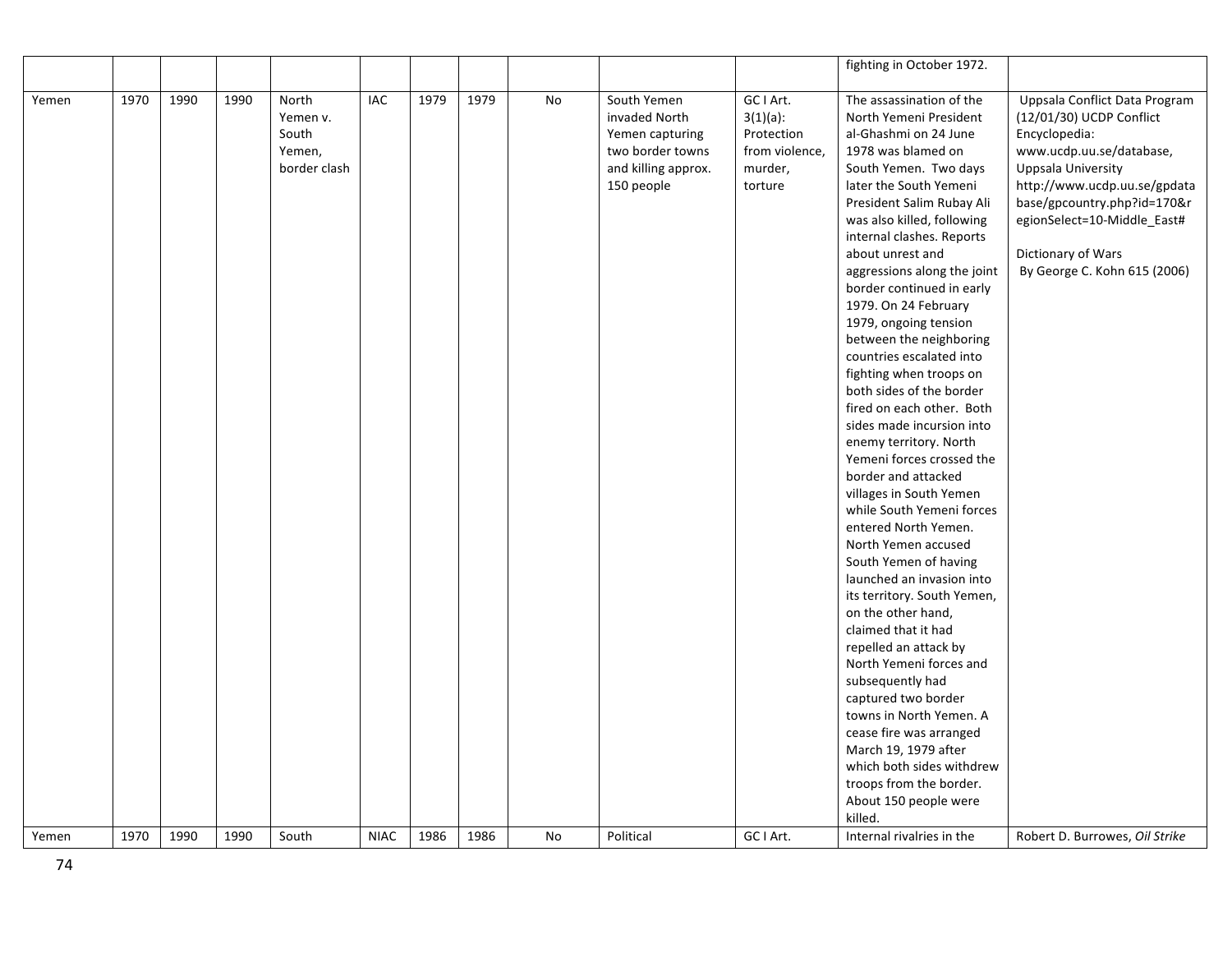|       |      |      |      | Yemen Civil |             |      |      |    | assassinations,         | $3(1)(a)$ :         | Yemeni Socialist Party, the   | and Leadership Struggle in        |
|-------|------|------|------|-------------|-------------|------|------|----|-------------------------|---------------------|-------------------------------|-----------------------------------|
|       |      |      |      | War         |             |      |      |    | civilians killed        | Protection          | ruling party of South         | South Yemen: 1986 and             |
|       |      |      |      |             |             |      |      |    |                         | from violence,      | Yemen, led to a 10 day        | Beyond, 43 MIDDLE E. J. 437, 442  |
|       |      |      |      |             |             |      |      |    |                         | murder,             | civil war that caused the     | (1989);                           |
|       |      |      |      |             |             |      |      |    |                         | torture; GC I       | deaths of 13,000 civilians    |                                   |
|       |      |      |      |             |             |      |      |    |                         | Art. $3(1)(d)$ :    | and 60,000 civilians to flee  | YEMEN: THE BRADT TRAVEL GUIDE     |
|       |      |      |      |             |             |      |      |    |                         | Judicial            | the country. The "13          | BY DANIEL MCLAUGHLIN 178          |
|       |      |      |      |             |             |      |      |    |                         | guarantees for      | January Conspiracy"           | (2007)                            |
|       |      |      |      |             |             |      |      |    |                         | sentencing; AP      | occurred when then-           |                                   |
|       |      |      |      |             |             |      |      |    |                         | II Art. $4(2)(a)$ : | president Ali Nasir           |                                   |
|       |      |      |      |             |             |      |      |    |                         | Prohibition on      | Muhammad gunned down          |                                   |
|       |      |      |      |             |             |      |      |    |                         | violence to         | his political enemies in      |                                   |
|       |      |      |      |             |             |      |      |    |                         | life, murder,       | cold blood. Twelve days of    |                                   |
|       |      |      |      |             |             |      |      |    |                         | torture; AP II      | fierce battles took place     |                                   |
|       |      |      |      |             |             |      |      |    |                         | Art. 6:             | where several thousand        |                                   |
|       |      |      |      |             |             |      |      |    |                         | Guarantees of       | people were killed until      |                                   |
|       |      |      |      |             |             |      |      |    |                         | due process         | order was restored. Ali       |                                   |
|       |      |      |      |             |             |      |      |    |                         |                     | Nasir Muhammad was            |                                   |
|       |      |      |      |             |             |      |      |    |                         |                     | ousted by the faction of      |                                   |
|       |      |      |      |             |             |      |      |    |                         |                     | the YSP led by 'Ali Salim al- |                                   |
|       |      |      |      |             |             |      |      |    |                         |                     | Bayd.                         |                                   |
| Yemen | 1970 | 1990 | 1990 | Civil War   | <b>NIAC</b> | 1994 | 1994 | No | Indiscriminate          | GC I Art.           | Conventional warfare took     | U.S. DEP'T OF STATE, HUMAN RIGHTS |
|       |      |      |      |             |             |      |      |    | targeting of civilians, | $3(1)(a)$ :         | place between                 | PRACTICES, 1994: YEMEN (1995),    |
|       |      |      |      |             |             |      |      |    | targeting and killing   | Protection          | government forces and         | available at                      |
|       |      |      |      |             |             |      |      |    | of refugees.            | from violence,      | South Yemeni separatists,     | http://dosfan.lib.uic.edu/ERC/d   |
|       |      |      |      |             |             |      |      |    | Indiscriminate          | murder,             | the Yemen Socialist Party.    | emocracy/1994_hrp_report/94       |
|       |      |      |      |             |             |      |      |    | attacks, use of         | torture; GC I       | The government killed and     | hrp_report_nea/Yemen.html;        |
|       |      |      |      |             |             |      |      |    | human shields,          | Art. $3(1)(d)$ :    | injured hundreds of           |                                   |
|       |      |      |      |             |             |      |      |    | summary                 | Judicial            | civilians by                  | HUMAN RIGHTS WATCH, HUMAN         |
|       |      |      |      |             |             |      |      |    | executions, and         | guarantees for      | indiscriminately shelling     | RIGHTS IN YEMEN DURING AND AFTER  |
|       |      |      |      |             |             |      |      |    | child soldiers.         | sentencing; AP      | the city of Aden, the         | THE 1994 WAR (1994) available     |
|       |      |      |      |             |             |      |      |    | Deliberate              | II Art. 4(2)(a):    | attackers deliberately        | at                                |
|       |      |      |      |             |             |      |      |    | destruction of water    | Prohibition on      | damaged a water pumping       | http://www.hrw.org/sites/defa     |
|       |      |      |      |             |             |      |      |    | supply.                 | violence to         | station that cut off Aden's   | ult/files/reports/YEMEN94O.PD     |
|       |      |      |      |             |             |      |      |    |                         | life, murder,       | water supply on 28 June,      | F                                 |
|       |      |      |      |             |             |      |      |    |                         | torture; AP II      | and left Aden and its         |                                   |
|       |      |      |      |             |             |      |      |    |                         | Art. $4(3)(c)$ :    | suburbs almost entirely       |                                   |
|       |      |      |      |             |             |      |      |    |                         | Prohibition of      | without water for weeks.      |                                   |
|       |      |      |      |             |             |      |      |    |                         | children under      | The separatist forces         |                                   |
|       |      |      |      |             |             |      |      |    |                         | the age of          | injured and killed civilians  |                                   |
|       |      |      |      |             |             |      |      |    |                         | fifteen from        |                               |                                   |
|       |      |      |      |             |             |      |      |    |                         |                     | by aiming Scud rockets at     |                                   |
|       |      |      |      |             |             |      |      |    |                         | being               | northern cities, and by       |                                   |
|       |      |      |      |             |             |      |      |    |                         | recruited or        | indiscriminately attacking    |                                   |
|       |      |      |      |             |             |      |      |    |                         | participating in    | government military           |                                   |
|       |      |      |      |             |             |      |      |    |                         | hostilities; AP     | positions in the immediate    |                                   |
|       |      |      |      |             |             |      |      |    |                         | II Art. 13:         | vicinity of a Somali refugee  |                                   |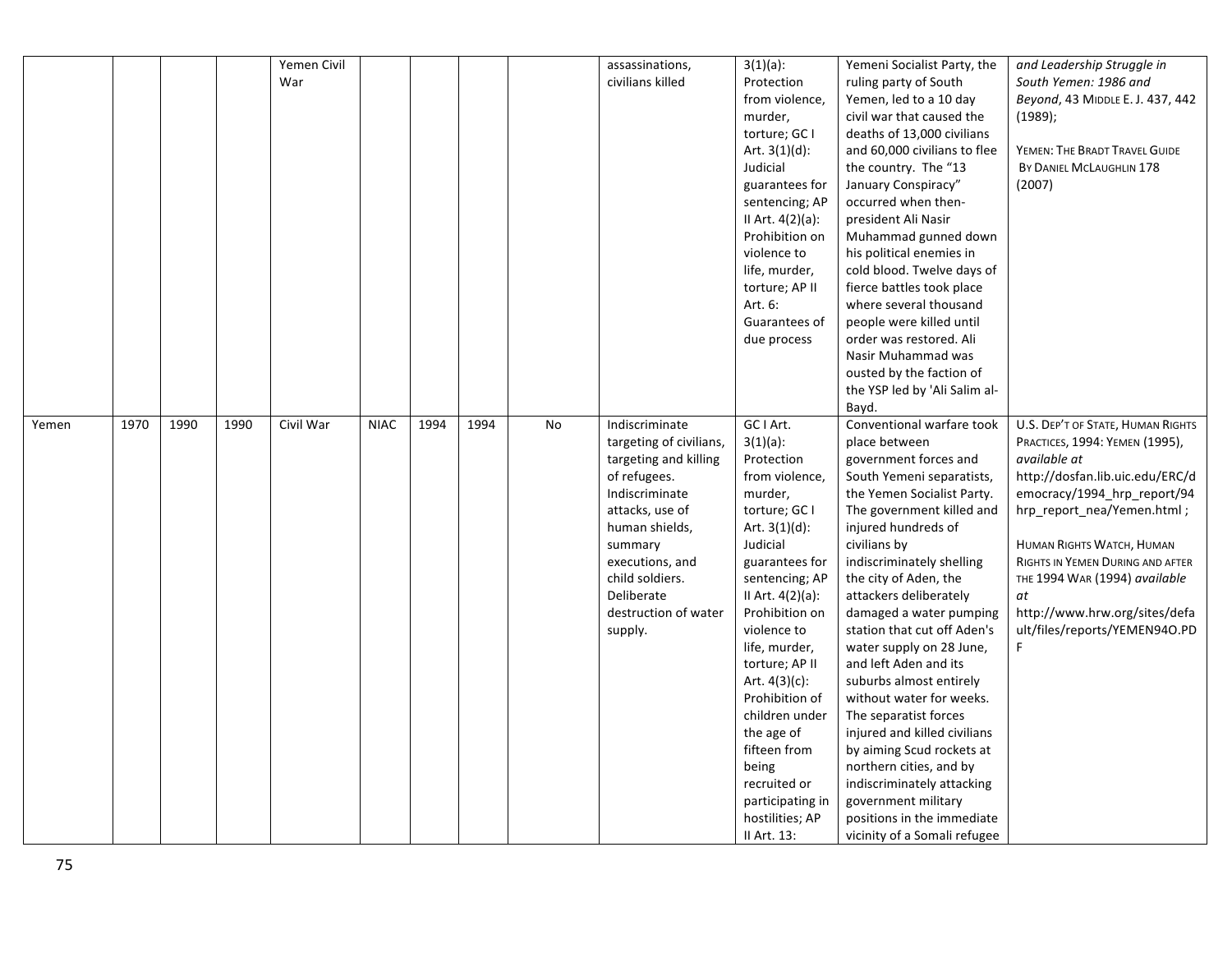|       |      |      |      |                                     |     |      |      |     |                | Protection of<br>civilians from<br>violence of<br>military<br>operations; AP<br>II Art. 14:<br>Protection of<br>objects<br>indispensable<br>to survival of<br>civilians | camp that injured and<br>killed scores of refugees.<br>Both sides arbitrarily<br>detained people without<br>charges and mistreated<br>hundreds of civilians<br>during the conflict.<br>Violations include:<br>Indiscriminate attacks, use<br>of human shields,<br>summary executions, and<br>child soldiers. Artillery<br>shelling by both sides and<br>government aerial<br>bombardments have killed<br>hundreds of civilians,<br>injured untold more, and<br>destroyed entire villages.<br>Fighting ended in July<br>1994. |                                                                                                                                                                                                                                                                                             |
|-------|------|------|------|-------------------------------------|-----|------|------|-----|----------------|-------------------------------------------------------------------------------------------------------------------------------------------------------------------------|------------------------------------------------------------------------------------------------------------------------------------------------------------------------------------------------------------------------------------------------------------------------------------------------------------------------------------------------------------------------------------------------------------------------------------------------------------------------------------------------------------------------------|---------------------------------------------------------------------------------------------------------------------------------------------------------------------------------------------------------------------------------------------------------------------------------------------|
| Yemen | 1963 | 1990 | 1990 | v. Saudi<br>Arabia                  | IAC | 1994 | 1994 | Yes | $\overline{a}$ | $\overline{a}$                                                                                                                                                          | After the North and South<br>united to form the<br>Republic of Yemen in<br>1990, the armies and<br>administrations of the two<br>regions remained<br>separated, and they<br>disputed in the new<br>government. In April 1994,<br>elements of South Yemen<br>tried to secede from the<br>north. It is believed the<br>Saudi government<br>supported Southern<br>Yemen rebel groups<br>against the North.                                                                                                                      | Saudis bomb Yemen rebels<br>across border Military incursion<br>deployed to help neighbor's<br>growing Shiite rebellion,<br>ASSOCIATED PRESS, Nov. 5, 2009<br>http://www.msnbc.msn.com/id<br>/33670149/ns/world_news-<br>mideast_n_africa/t/saudis-<br>bomb-yemen-rebels-across-<br>border/ |
| Yemen | 1970 | 1990 | 1990 | v. Saudi<br>Arabia,<br>border clash | IAC | 1994 | 1995 | Yes | $\sim$         | $\overline{\phantom{a}}$                                                                                                                                                | In December 1994, Saudis<br>moved troops into the<br>disputed Asir province.<br>Yemen leased the Asir<br>province to Saudi Arabia in<br>20 year periods. When<br>the lease as due to be<br>renewed in 1994, Saudi<br>Arabia unilaterally<br>expropriated the province.                                                                                                                                                                                                                                                       | STEPHEN C. PELLETIERE, YEMEN AND<br>STABILITY IN THE PERSIAN GULF:<br>CONFRONTING THE THREAT FROM<br>WITHIN 22-23 (May 22, 1996),<br>available at<br>http://www.strategicstudiesins<br>titute.army.mil/pdffiles/pub194<br>.pdf                                                              |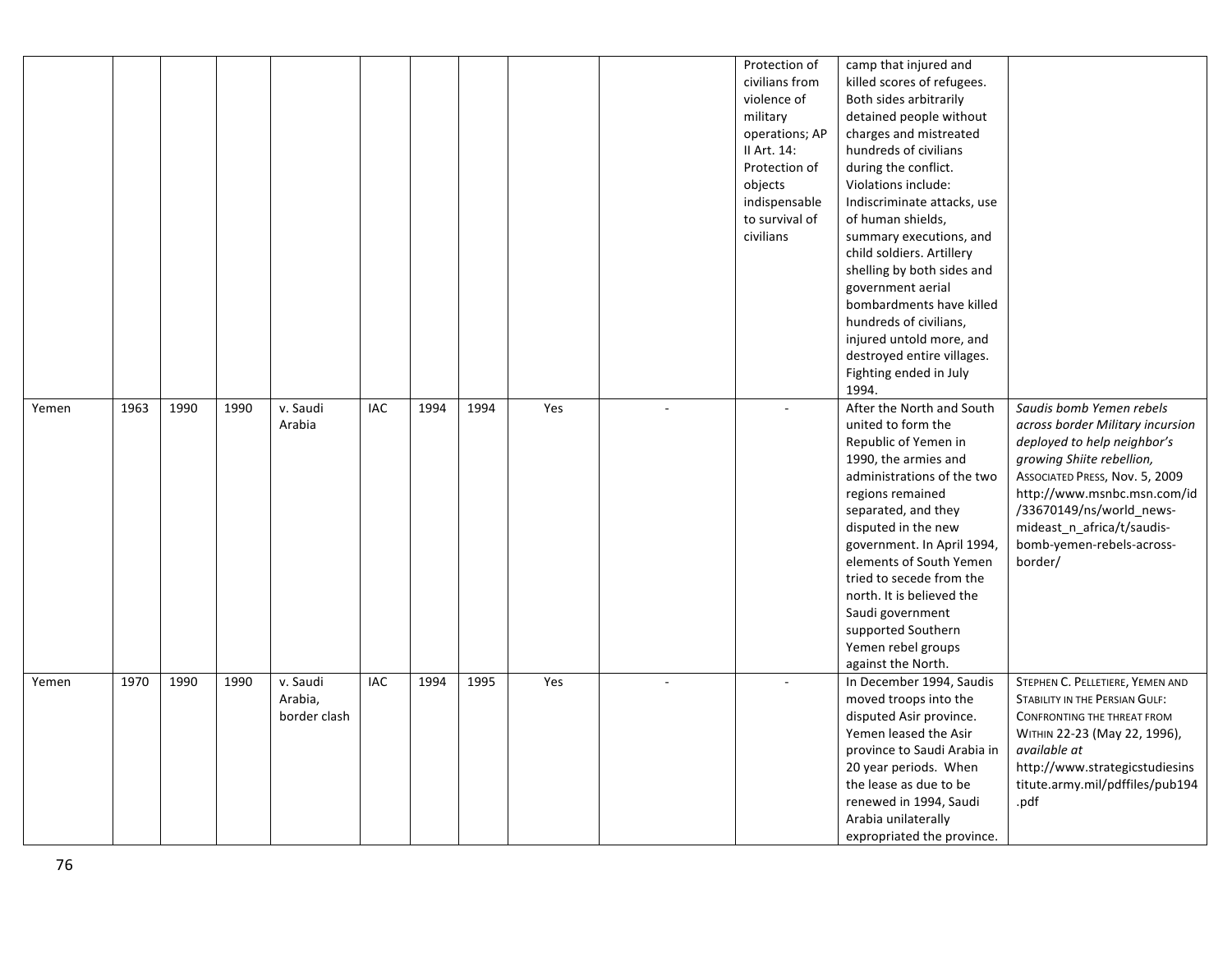|       |      |      |      |                                     |             |      |      |     |                                                                                                                                      |                                                                                                               | Throughout December<br>1994-January 1995,<br>firefights took place and<br>Saudi Arabia amassed<br>troops at 3 points along<br>the border. In January<br>1995, Saudi Arabia halted<br>hostilities and agreed to<br>negotiate.                                                                                                                                                                                                                                                                                                                                                                                                                                                                                                                                                                                           |                                                                                                                                                                                                                                                                                                                                                                                                                                                                                                                    |
|-------|------|------|------|-------------------------------------|-------------|------|------|-----|--------------------------------------------------------------------------------------------------------------------------------------|---------------------------------------------------------------------------------------------------------------|------------------------------------------------------------------------------------------------------------------------------------------------------------------------------------------------------------------------------------------------------------------------------------------------------------------------------------------------------------------------------------------------------------------------------------------------------------------------------------------------------------------------------------------------------------------------------------------------------------------------------------------------------------------------------------------------------------------------------------------------------------------------------------------------------------------------|--------------------------------------------------------------------------------------------------------------------------------------------------------------------------------------------------------------------------------------------------------------------------------------------------------------------------------------------------------------------------------------------------------------------------------------------------------------------------------------------------------------------|
| Yemen | 1970 | 1990 | 1990 | v. Saudi<br>Arabia,<br>border clash | IAC         | 1998 | 1998 | Yes |                                                                                                                                      |                                                                                                               | Saudi Arabia and Yemen<br>have a history of border<br>disputes in an attempt to<br>gain greater control of the<br>Red Sea, the most actively<br>traveled transit path for oil<br>tankers from the region. In<br>May 1998, Saudi Arabia<br>claimed ownership over<br>Duwayyimah and Huraym<br>Islands in the Red Sea and<br>sent troops to occupy the<br>Islands. Yemen disputed<br>Saudi ownership and<br>protested the occupation.<br>Several soldiers on both<br>sides were killed during<br>fighting in July. The<br>conflict was resolved on<br>28 July 1998 after Saudi<br>and Yemeni Foreign<br>Ministers signed an<br>agreement to separate<br>their forces and renew<br>boundary meetings. The<br>conflict lasted 5 hours<br>with Saudi warships firing<br>at the island, killing 3<br>Yemenis and wounding 9. | Daniel J. Dzurek. Parting the<br>Red Sea: boundaries, offshore<br>resources and transit<br>(University of Durham:<br><b>International Boundaries</b><br>Research Unit Maritime<br>Briefing:, 2001), 3;<br>Douglas Jehl, Border Clash<br>Heightens Yemen-Saudi<br>Tensions, NY Times, July 26,<br>1998,<br>http://www.nytimes.com/1998<br>/07/26/world/border-clash-<br>heightens-yemen-saudi-<br>tensions.html;<br>Anthony H. Cordesman, Saudi<br>Arabia Enters the Twenty-First<br>Century, Volume 2 65-67 (2003) |
| Yemen | 1970 | 1990 | 1990 | Domestic<br>unrest                  | <b>NIAC</b> | 2004 | 2014 | No  | Unlawful killings,<br>arbitrary detentions,<br>lethal force used to<br>dissemble peaceful<br>protests, denial of<br>humanitarian aid | GC I Art.<br>$3(1)(a)$ :<br>Protection<br>from violence,<br>murder,<br>torture; GC<br>$3(1)(d)$ :<br>judicial | The conflict between<br>Yemen and Shiite rebels,<br>the Houthis has been<br>characterized by low-level<br>fighting, periodically<br>escalating into more<br>violent bouts. In October<br>2011, Houthi rebels set                                                                                                                                                                                                                                                                                                                                                                                                                                                                                                                                                                                                       | HUMAN RIGHTS WATCH, ALL QUIET<br>ON THE NORTHERN FRONT?<br><b>UNINVESTIGATED LAWS OF WAR</b><br><b>VIOLATIONS IN YEMEN'S WAR WITH</b><br>HUTHI REBELS (2010), available at<br>http://www.hrw.org/sites/defa<br>ult/files/reports/yemen0310we<br>bwcover 0.pdf;                                                                                                                                                                                                                                                     |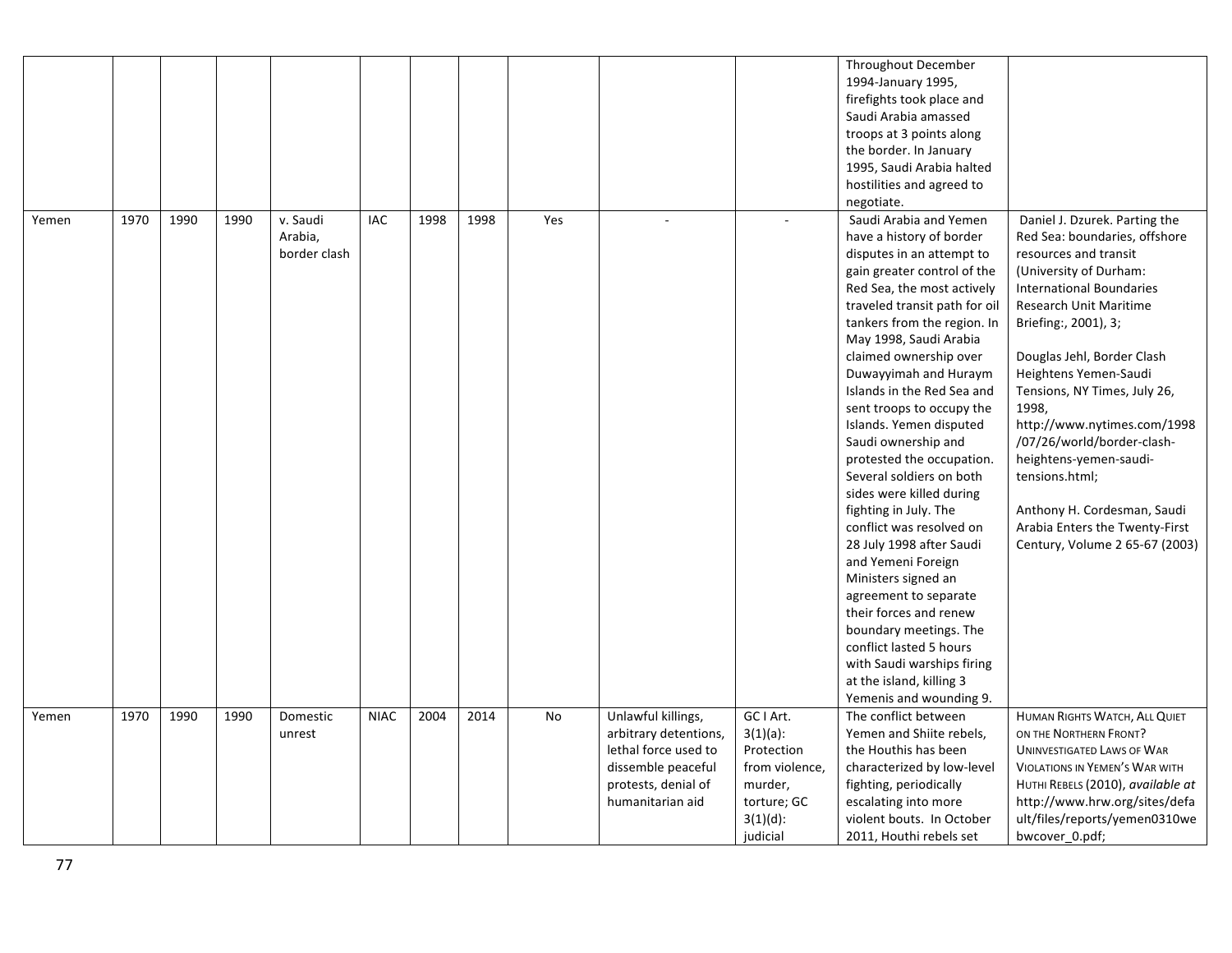|       |      |      |      |                    |            |      |      |           |                                  | guarantees for<br>sentencing; AP<br>II Art. 4(2)(a):<br>Prohibition on<br>violence to<br>life, murder,<br>violence                                                                                                                                                                                              | siege to a Salafi town and<br>for two months,<br>prevented basic supplies<br>from entering the town.<br>The conflict with the<br>Houthi has caused 20,000-<br>30,000 casualties,<br>including civilians. Houthis<br>have continued their<br>attacks into 2014 and now<br>control territory in at least<br>four provinces in Yemen.                                                                                                                                                                                                                                              | <b>HUMAN RIGHTS WATCH,</b><br><b>DISAPPEARANCES AND ARBITRARY</b><br><b>ARRESTS IN THE ARMED CONFLICT</b><br>WITH THE HUTHI REBELS IN YEMEN<br>(2008), available at<br>http://www.hrw.org/sites/defa<br>ult/files/reports/yemen1008we<br>b.pdf.<br>http://www.washingtoninstitut<br>e.org/policy-<br>analysis/view/yemens-forever-<br>war-the-houthi-rebellion<br>http://www.reuters.com/articl<br>e/2012/10/03/yemen-houthis-<br>idUSL6E8KU2WU20121003<br>http://blogs.aljazeera.com/blog                                                                                               |
|-------|------|------|------|--------------------|------------|------|------|-----------|----------------------------------|-----------------------------------------------------------------------------------------------------------------------------------------------------------------------------------------------------------------------------------------------------------------------------------------------------------------|---------------------------------------------------------------------------------------------------------------------------------------------------------------------------------------------------------------------------------------------------------------------------------------------------------------------------------------------------------------------------------------------------------------------------------------------------------------------------------------------------------------------------------------------------------------------------------|------------------------------------------------------------------------------------------------------------------------------------------------------------------------------------------------------------------------------------------------------------------------------------------------------------------------------------------------------------------------------------------------------------------------------------------------------------------------------------------------------------------------------------------------------------------------------------------|
|       |      |      |      |                    |            |      |      |           |                                  |                                                                                                                                                                                                                                                                                                                 |                                                                                                                                                                                                                                                                                                                                                                                                                                                                                                                                                                                 | /middle-east/rise-yemens-<br>houthis<br>http://www.yemenfox.net/new<br>s_details.php?sid=4673                                                                                                                                                                                                                                                                                                                                                                                                                                                                                            |
| Yemen | 1970 | 1990 | 1990 | v. Saudi<br>Arabia | <b>IAC</b> | 2009 | 2009 | <b>No</b> | Civilians targeted<br>and killed | GC I Art.<br>3(1)(a)<br>protection<br>from violence,<br>murder,<br>torture; GC IV<br>Art. 27:<br>Prohibition on<br>the harming of<br>protected<br>persons; AP I<br>Art. 48: Parties<br>must<br>distinguish<br>between the<br>civilian<br>population<br>and<br>combatants;<br>AP   Art. 51(4):<br>Prohibition on | Saudi Arabia conducted<br>large-scale military<br>operation against a<br>Yemeni rebel Shiite group.<br>Saudi Arabia sent fighter<br>planes into Yemeni<br>airspace to bomb rebel<br>positions, bombing at least<br>5 villages, killing civilians<br>and destroying homes.<br>Saudi Arabia claimed the<br>Houthis conducted cross<br>border raids so Saudi<br>Arabia engaged Houthis in<br>sustained hostilities,<br>including airstrikes and<br>established a "buffer<br>zone" inside Yemen along<br>the Saudi border. Saudi<br>Arabia refused refugees<br>and forced them back | HUMAN RIGHTS WATCH, ALL QUIET<br>ON THE NORTHERN FRONT?<br><b>UNINVESTIGATED LAWS OF WAR</b><br><b>VIOLATIONS IN YEMEN'S WAR WITH</b><br>HUTHI REBELS (2010), available at<br>http://www.hrw.org/sites/defa<br>ult/files/reports/yemen0310we<br>bwcover_0.pdf<br>Saudis bomb Yemen rebels<br>across border Military incursion<br>deployed to help neighbor's<br>growing Shiite rebellion,<br>ASSOCIATED PRESS, Nov. 5, 2009<br>http://www.msnbc.msn.com/id<br>/33670149/ns/world_news-<br>mideast_n_africa/t/saudis-<br>bomb-yemen-rebels-across-<br>border<br>World Report: Yemen 2012, |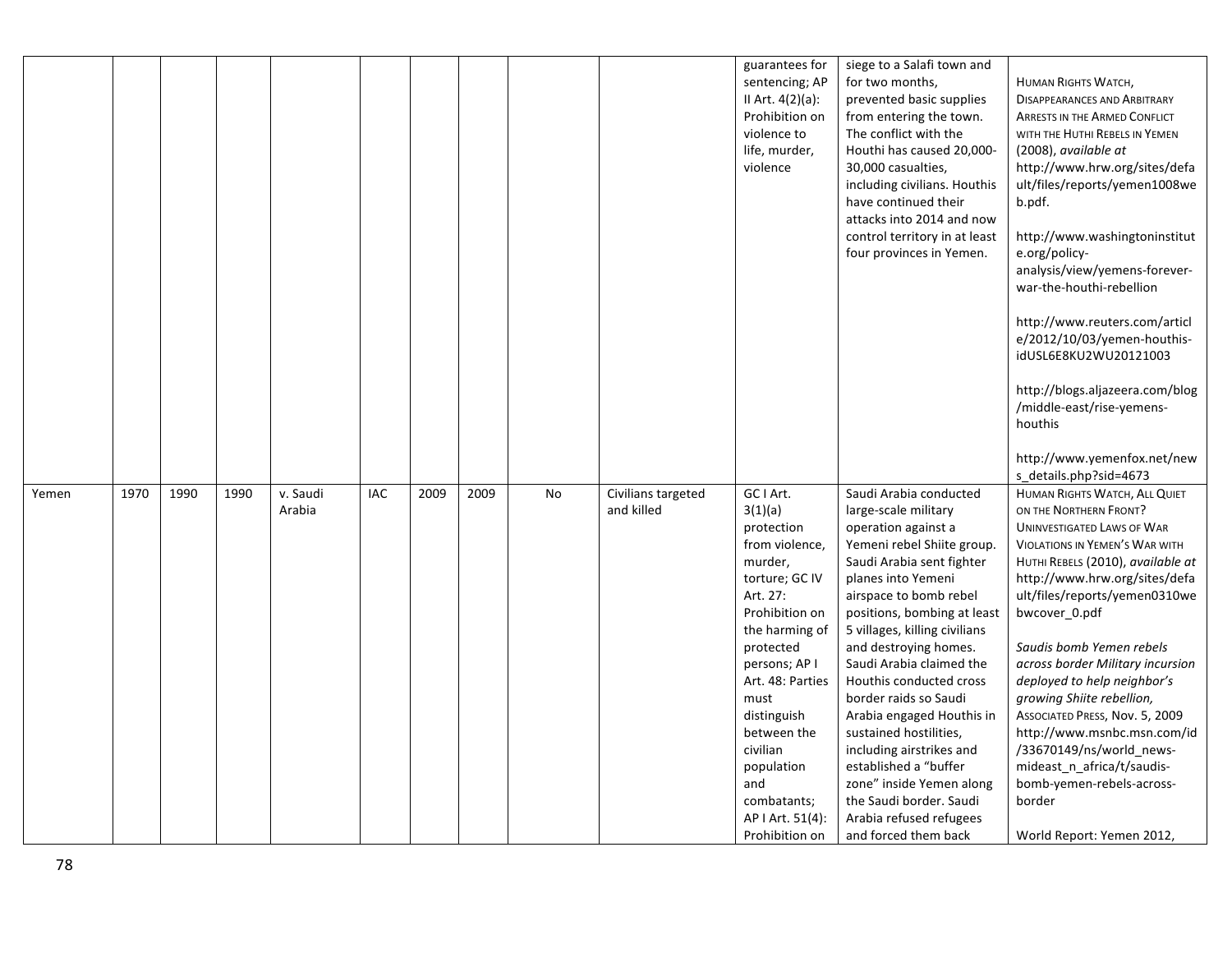|       |      |      |      |                                         |             |      |      |    |                                                  | indiscriminate<br>attacks; AP I<br>Art. 52(1):<br>Prohibition on<br>civilians as<br>objects of<br>attack or<br>reprisal                                                                                                                                                | across the Yemen border.                                                                                                                                                                                                                                                                                                                                                                                                                                                                                                                                                                                                     | Hum. Rghts. Watch<br>http://www.hrw.org/world-<br>report-2012/world-report-<br>2012-yemen                                                                                                                                                                                                                                                                                                                                                                                                                                                                                                                                                                                            |
|-------|------|------|------|-----------------------------------------|-------------|------|------|----|--------------------------------------------------|------------------------------------------------------------------------------------------------------------------------------------------------------------------------------------------------------------------------------------------------------------------------|------------------------------------------------------------------------------------------------------------------------------------------------------------------------------------------------------------------------------------------------------------------------------------------------------------------------------------------------------------------------------------------------------------------------------------------------------------------------------------------------------------------------------------------------------------------------------------------------------------------------------|--------------------------------------------------------------------------------------------------------------------------------------------------------------------------------------------------------------------------------------------------------------------------------------------------------------------------------------------------------------------------------------------------------------------------------------------------------------------------------------------------------------------------------------------------------------------------------------------------------------------------------------------------------------------------------------|
| Yemen | 1970 | 1990 | 1990 | Al Qaeda in<br>the Arabian<br>Peninsula | <b>NIAC</b> | 2011 | 2014 | No | Civilians killed in<br>indiscriminate<br>attacks | GC I Art.<br>$3(1)(a)$ :<br>Protection<br>from violence,<br>murder,<br>torture; AP II<br>Art. $4(2)(a)$ :<br>Prohibition on<br>violence to<br>life, murder,<br>violence; AP II<br>Art. 13:<br>Protection of<br>civilians from<br>violence of<br>military<br>operations | Although AQAP emerged<br>in 2009, it was in the midst<br>of the Arab Spring and the<br>Yemeni Army relocating to<br>Sana'a to prevent the<br>uprising, that AQAP<br>moved into southern<br>Yemen and seized<br>territory. Army offenses in<br>June 2012 reclaimed parts<br>of the disputed territory<br>under Yemeni control.<br>AQAP continues to stage<br>attacks against the<br>government and military,<br>favoring car bombs and<br>ambushes. Reports that<br>the military uses airstrikes,<br>artillery and armored<br>vehicles, including in<br>civilians areas, have<br>caused the deaths of<br>dozens of civilians. | Mohammed Mukhashaf,<br>"Yemen army says seizes Qaeda<br>bastion in major advance,"<br>Reuters, June 15, 2012,<br>http://www.reuters.com/articl<br>e/2012/06/15/us-yemen-<br>violence-<br>idUSBRE85E0AG20120615;<br>Robert Worth, "Yemen Moves<br>to Recapture Towns Controlled<br>by Islamist Insurgents,"<br>NYTimes, May 15, 2012,<br>http://www.nytimes.com/2012<br>/05/16/world/middleeast/yem<br>en-moves-to-reclaim-towns-<br>run-by-<br>insurgents.html? r=2&#p[ThfYt<br>a];<br>Mohammed Mukhashaf,<br>"Yemen Attacks: Suspected Al<br>Qaeda Militants Kill 30,"<br>Reuters, Sept. 20, 2013,<br>http://www.huffingtonpost.co<br>m/2013/09/20/yemen-<br>attacks n 3959702.html |
|       |      |      |      |                                         |             |      |      |    |                                                  |                                                                                                                                                                                                                                                                        |                                                                                                                                                                                                                                                                                                                                                                                                                                                                                                                                                                                                                              |                                                                                                                                                                                                                                                                                                                                                                                                                                                                                                                                                                                                                                                                                      |

This chart analyzes all international and non-international armed conflicts since 1947 in which at least one member state of the Organisation of Islamic Cooperation was involved. The goal of the chart is to assess compliance of OIC states with Geneva Convention treaties to which they were party at the time of the conflict.

 

<sup>&</sup>lt;sup>1</sup> The countries listed in this chart include the 56 member states of the OIC as of 2012.<br><sup>2</sup> The Geneva Conventions are binding upon states that are parties to them. They govern warfare between nations and in non-interna do not apply to sporadic acts of violence such as riots.